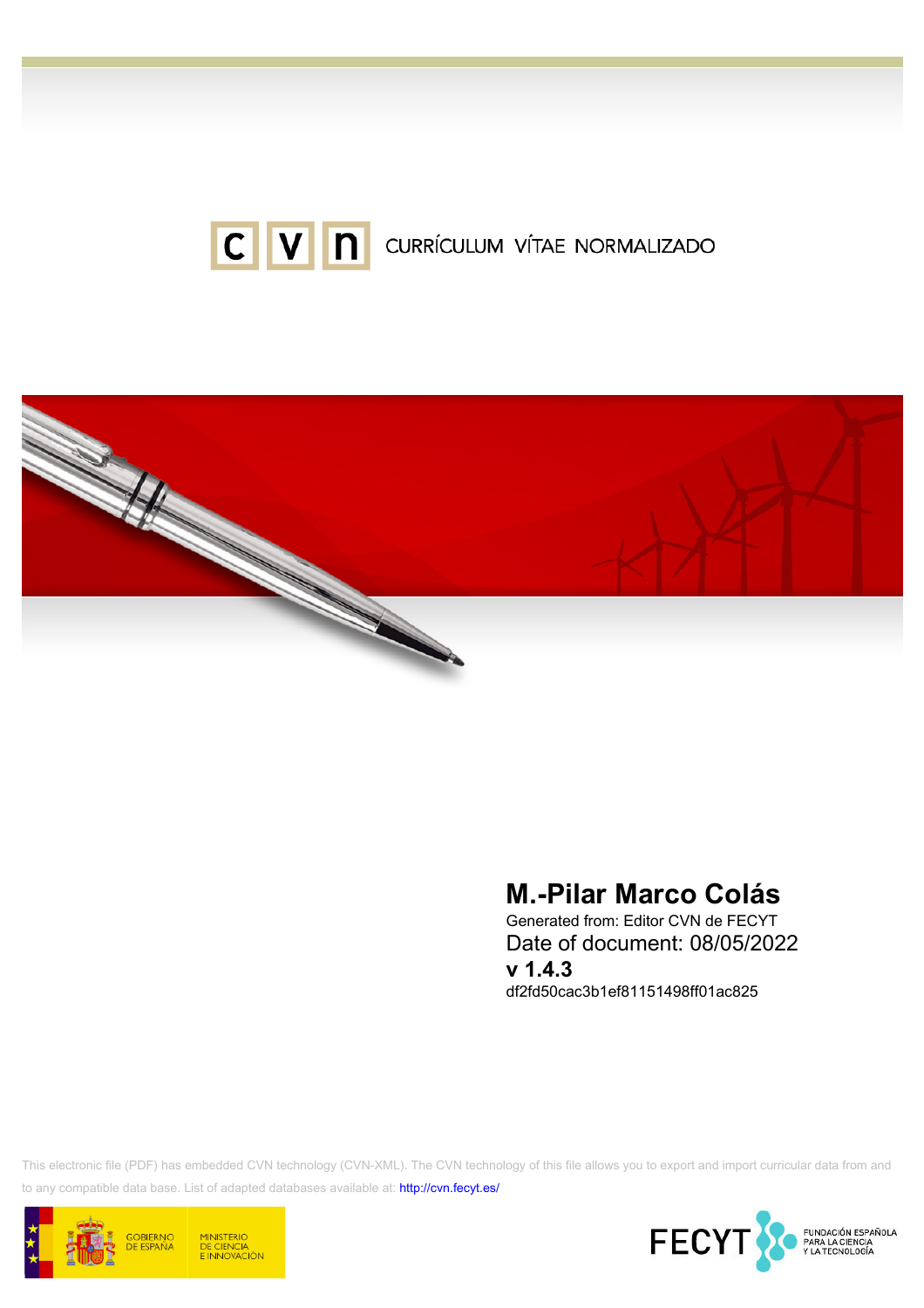

## Summary of CV

This section describes briefly a summary of your career in science, academic and research; the main scientific and technological achievements and goals in your line of research in the medium -and long- term. It also includes other important aspects or peculiarities.

PhD in Pharmacy by the UB (1990). Postdoctoral researcher at UC Davis (California, US, 1990-1993). Tenured Staff Scientist at the Spanish Council for Scientific Research (CSIC) since 1996 and Professor of Research at the same institution since 2008. Head of Nanobiotechnology for Diagnostics (Nb4D) group (previously Applied Molecular Receptors (AMR) group), since 1996. Scientific Director of the Custom Antibody Service (CAbS), nowadays U2 of the ICTS NANBIOSIS, since 2009. Head of the Chemical and Biomolecular Nanotechnology Department of the Advanced Chemical Research Institute of Catalonia (IQAC) of the CSIC (2006-2011). Vicedirector of teh IQAC-CSIC (2017-2020). From year 2011, she is the Coordinator of the Nanomedicine Research Program of the Networking Research Center for Bioengineering, Biomaterials and Nanomedicine (CIBER-BBN). She belongs to Scientific Societies (i.e. ACS) and is member of several Scientific Advisory Boards (i.e. Bionand, University of Vienna, etc.), collaborates on the evaluation of proposals from several funding agencies (AES, EC, DEVA, etc.) and is acting regularly as referee of international relevant journals (Anal. Chem., Anal.Chim. Acta, Biosens. Bioelectron., etc). Coordinator of the "Diagnosis and Containment" and "Therapy and Vaccines" areas of the PTI (interdisciplinary thematic platform) Global Health of CSIC, addressing scientific projects and issues related to COVID-19 pandemic (2020). Coordinator of the Strategic Line on Diagnostics of the PTI+ Global Health since 2021.

She has a long tracking experience on the development of antibodies against small molecules, the development of antibody-based bioanalytical methods including biosensors for diagnostic applications in the clinical, food and environmental fields. For this purpose, she has developed a multidisciplinary scientific activity at the interface of different disciplines including chemistry, immunochemistry, biochemistry, material sciences, micro(nano)electronics and nanobiotechnology. Interdisciplinary collaborations with European partners from different research institutions, private companies and other stakeholders have been crucial to achieve the most important achievements. Her current research interests are focused on the investigation of new strategies and physical transducing principles to develop a new generation of bioanalytical multiplexed platforms for clinical diagnostics and the use of antibodies as therapeutic tools.

She has been principal investigator of an important number of EU (11 as IP and 4 more as team member) and Spanish (>20 as IP) projects, as well as R&D contracts (26) with European and US companies. Her vision has been to accomplish that the results of her research would become useful products for the society. Because this reason, she has signed a significant number of NDAs and MTAs and placed several patents (14, 4 of them active) from which some of them have been licensed (nowadays, 2 are licensed from which, 1 is under exploitation generating royalties). Moreover, 3 more other Exploitation Contracts (not based on patents) are active which also end up on royalties for the organization and the research group.

Because of her research, she has been co-author of 226 publications of international relevance, most of them in Q1(H-index =47). Moreover, she has been training an important number of early stage researchers, being director or co-director of 24 PhD theses, and teaching classes on various Master and PhD programs.



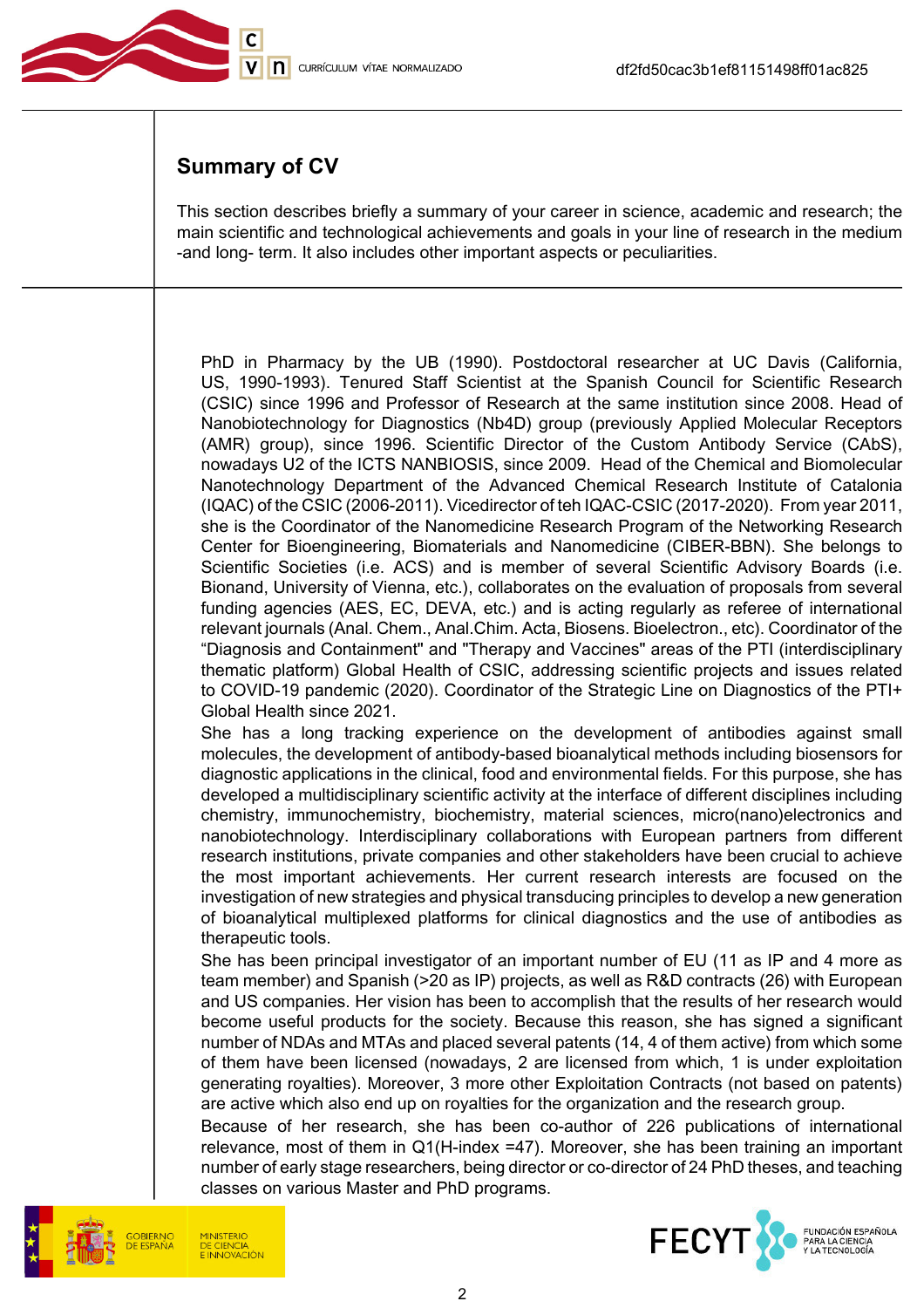

## General quality indicators of scientific research

This section describes briefly the main quality indicators of scientific production (periods of research activity, experience in supervising doctoral theses, total citations, articles in journals of the first quartile, H index...). It also includes other important aspects or peculiarities.

### DATOS ACTUALIZADOS A 16/03/2022:

Número de Sexenios de Investigación = 5; último concedido - 01/01/2010-21/12/2015 Numero de Sexenios de transferencia: 1 Número de tesis dirigidas = 26 Total publicaciones = 227 Total publicaciones 2011 - presente = 88 Publicaciones totales in primer cuartil (Q1) desde 2011 = 77 Citas totales = 7102 (Scopus); 9652 (Google Scholar) Citas durante los 5 ultimos años completos (2017-2021): 2104 (Scopus); 3061 (Google Scholar) Promedio de citas/año durante los últimos 5 años completos (2017-2021) = 421 citas/ año (Scopus) Indice h =48 (Scopus), 53 (Google Scholar)



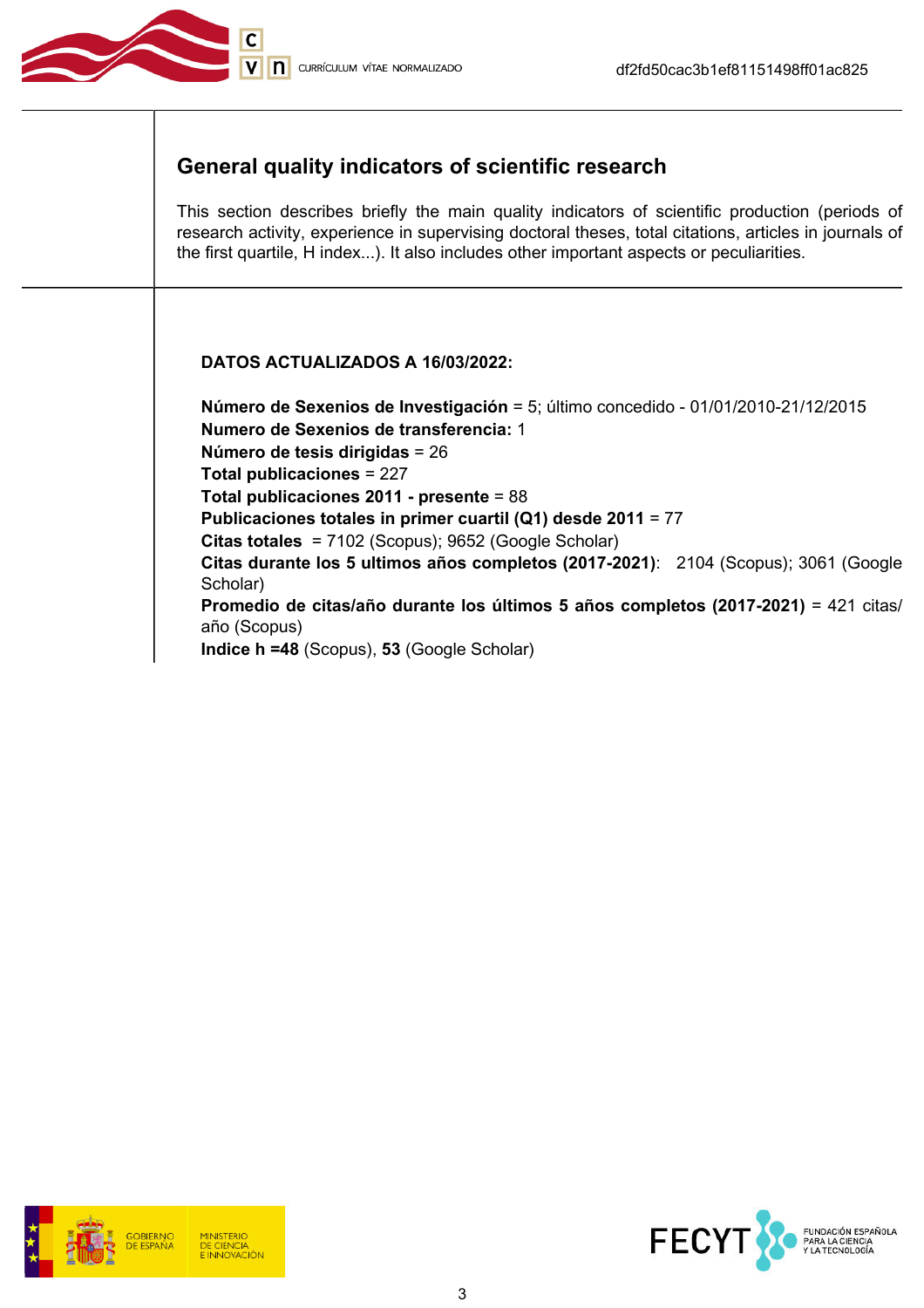



## M.-Pilar Marco Colás

 $\overline{c}$ 

| Surname(s):                                                                        | <b>Marco Colás</b>                                                                                                                                                         |
|------------------------------------------------------------------------------------|----------------------------------------------------------------------------------------------------------------------------------------------------------------------------|
| Name:                                                                              | M.-Pilar                                                                                                                                                                   |
| ORCID:                                                                             | 0000-0002-4064-1668                                                                                                                                                        |
| ScopusID:                                                                          | 56228110900                                                                                                                                                                |
| ResearcherID:                                                                      | A-9836-2015                                                                                                                                                                |
| Date of birth:                                                                     | 17/10/1961                                                                                                                                                                 |
| Gender:                                                                            | <b>Female</b>                                                                                                                                                              |
| Nationality:                                                                       | <b>Spain</b>                                                                                                                                                               |
| Country of birth:                                                                  | Spain                                                                                                                                                                      |
| Aut. region/reg. of birth:                                                         | <b>Catalonia</b>                                                                                                                                                           |
| Contact province:                                                                  | <b>Barcelona</b>                                                                                                                                                           |
| City of birth:                                                                     | <b>Berga</b>                                                                                                                                                               |
| Contact address:                                                                   | Menendez Pelayo, 18 3-4                                                                                                                                                    |
| Postcode:                                                                          | 08750                                                                                                                                                                      |
| Contact country:                                                                   | Spain                                                                                                                                                                      |
| Contact aut. region/reg.:                                                          | <b>Catalonia</b>                                                                                                                                                           |
| Contact city:                                                                      | <b>Molins de Rei</b>                                                                                                                                                       |
| Email:                                                                             | pilar.marco@cid.csic.es                                                                                                                                                    |
| <b>Employing entity: Consejo Superior de</b><br><b>Investigaciones Científicas</b> | Type of entity: State agency                                                                                                                                               |
| CATALUÑA                                                                           | Department: Surfactants and Nanobiotechnology, INSTITUTO DE QUIMICA AVANZADA DE                                                                                            |
| Professional category: Profesora de Investigación                                  |                                                                                                                                                                            |
| <b>Start date: 21/07/2008</b>                                                      |                                                                                                                                                                            |
| Type of contract: Civil servant                                                    | <b>Dedication regime: Full time</b>                                                                                                                                        |
|                                                                                    | Primary (UNESCO code): 230100 - Analytical chemistry; 230200 - Biochemistry; 230600 - Organic<br>chemistry; 240300 - Biochemistry; 320103 - Clinical microbiology          |
|                                                                                    | Performed tasks: Head of the Nanobiotechnology for Diagnostics group Vicedirector of the<br>IQAC-CSIC Coordinator of the Nanomedicina program of the CIBER-BBN             |
|                                                                                    | Identify key words: Analytic chemistry; Organic chemistry; Physic chemistry; Molecular design, de<br>novo design; Monoclonal antibodies; Molecular markers and recognition |
| Department: Nanomedicina                                                           | Employing entity: CIBER BIOINGENIERIA BIOMATERIALES Y NANOMEDICINA (CIBER-BBN)                                                                                             |
|                                                                                    |                                                                                                                                                                            |

Professional category: Investigador Principal Start date: 01/01/2006

Type of contract: Contrato con CSIC Dedication regime: Full time

Previous positions and activities





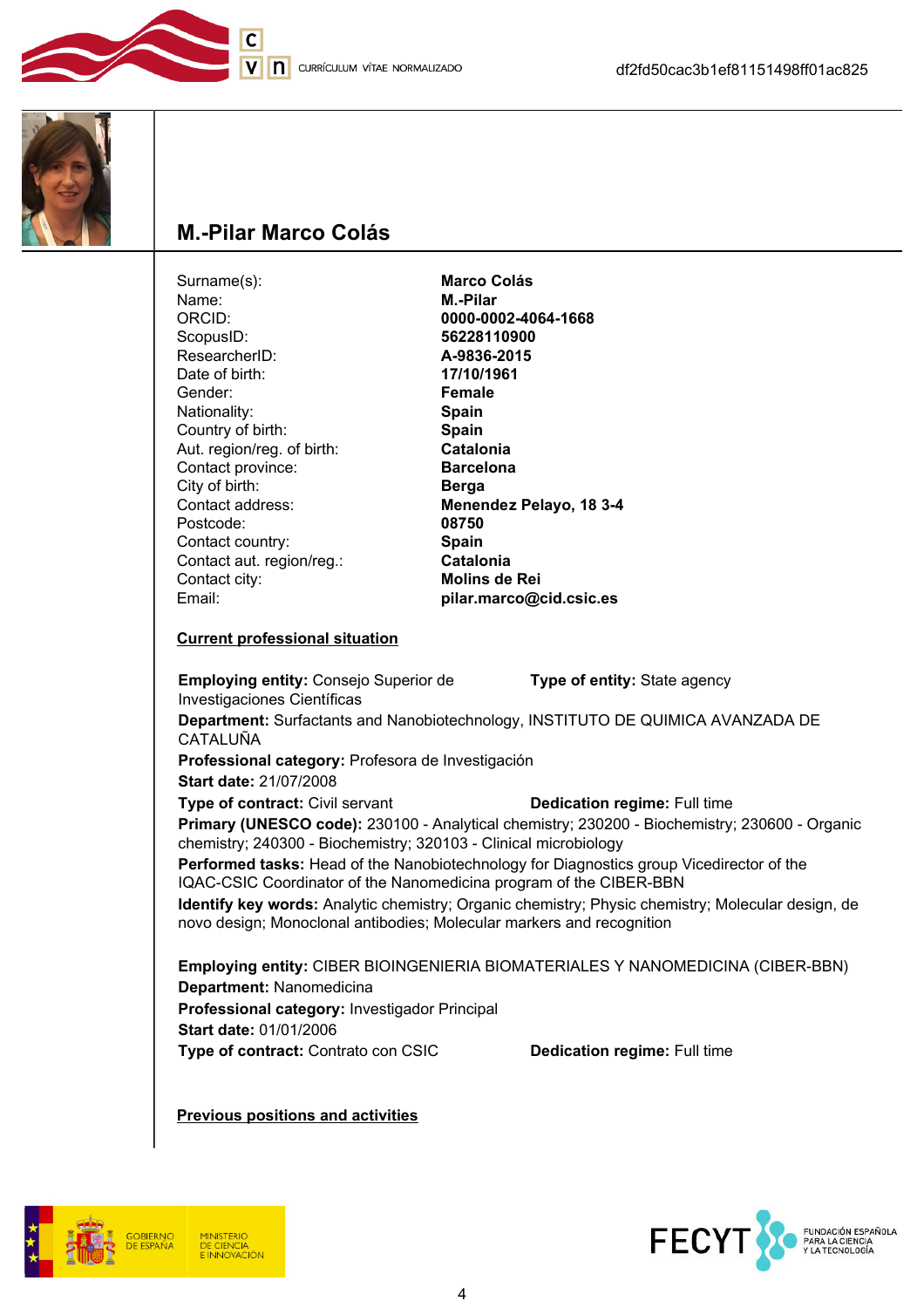|                | <b>Employing entity</b>                                                                                                                                                                                                                                                            | <b>Professional category</b>                                                                 | <b>Start date</b> |
|----------------|------------------------------------------------------------------------------------------------------------------------------------------------------------------------------------------------------------------------------------------------------------------------------------|----------------------------------------------------------------------------------------------|-------------------|
| 1              | Consejo Superior de Investigaciones<br>Científicas                                                                                                                                                                                                                                 | Investigador Cientifico                                                                      | 15/06/2005        |
| $\mathbf{2}$   | Centro de Investigación y Desarrollo -<br>Consejo Superior de Investigaciones<br>Científicas                                                                                                                                                                                       | Científico Titular                                                                           | 01/04/1996        |
| $\mathbf{3}$   | Centro de Investigacion y Desarrollo -<br>Consejo Superior de Investigaciones<br>Científicas                                                                                                                                                                                       | Investigador Contratado                                                                      | 01/12/1992        |
| 4              | University of Davis, California                                                                                                                                                                                                                                                    | Investigador postdoctoral II                                                                 | 01/03/1992        |
| 5              | University of Davis, California                                                                                                                                                                                                                                                    | Becario postdoctoral MEC                                                                     | 01/03/1990        |
| 6              | University of Davis, California                                                                                                                                                                                                                                                    | Investigador postdoctoral I                                                                  | 01/02/1990        |
| 7              | Centro de Investigación y Desarrollo -<br>Consejo Superior de Investigaciones<br>cientificas                                                                                                                                                                                       | <b>Becario FPI</b>                                                                           | 01/01/1986        |
| 8              | Laboratorios Farmacéuticos Viñas                                                                                                                                                                                                                                                   | Técnico Químico Sintético                                                                    | 01/09/1985        |
| 9              | Institut Català de la Vinya i el Vi                                                                                                                                                                                                                                                | Técnico Analista                                                                             | 01/07/1985        |
| 10             | Universitat de Barcelona                                                                                                                                                                                                                                                           | Estudiante interno                                                                           | 01/10/1981        |
| $\mathbf{1}$   | Employing entity: Consejo Superior de<br>Investigaciones Científicas<br>Professional category: Investigador Cientifico<br>Start-End date: 15/06/2005 - 20/07/2008                                                                                                                  | Type of entity: State agency<br>Duration: 2 years - 1 month - 5 days                         |                   |
| $\mathbf{2}$   | Employing entity: Centro de Investigación y<br>Type of entity: State agency<br>Desarrollo - Consejo Superior de Investigaciones<br>Científicas<br>Professional category: Científico Titular<br>Start-End date: 01/04/1996 - 14/05/2005<br>Duration: 9 years - 1 month - 13<br>days |                                                                                              |                   |
| $\mathbf{3}$   | Employing entity: Centro de Investigacion y<br>Type of entity: State agency<br>Desarrollo - Consejo Superior de Investigaciones<br>Científicas<br>Professional category: Investigador Contratado<br>Start-End date: 01/12/1992 - 01/04/1996                                        |                                                                                              |                   |
| 4              | <b>Employing entity: University of Davis, California Type of entity: University</b><br>Professional category: Investigador postdoctoral II<br>Start-End date: 01/03/1992 - 30/11/1992                                                                                              |                                                                                              |                   |
| $5^{\circ}$    | <b>Employing entity: University of Davis, California</b><br>Professional category: Becario postdoctoral MEC                                                                                                                                                                        | <b>Type of entity: University</b>                                                            |                   |
|                | Start-End date: 01/03/1990 - 29/02/1992                                                                                                                                                                                                                                            | <b>Duration: 2 years</b>                                                                     |                   |
| 6 <sup>1</sup> | <b>Employing entity: University of Davis, California Type of entity: University</b><br>Professional category: Investigador postdoctoral I<br>Start-End date: 01/02/1990 - 28/02/1990                                                                                               |                                                                                              |                   |
| $\mathbf{7}$   | cientificas<br>Professional category: Becario FPI                                                                                                                                                                                                                                  | Employing entity: Centro de Investigación y Desarrollo - Consejo Superior de Investigaciones |                   |
|                |                                                                                                                                                                                                                                                                                    |                                                                                              |                   |



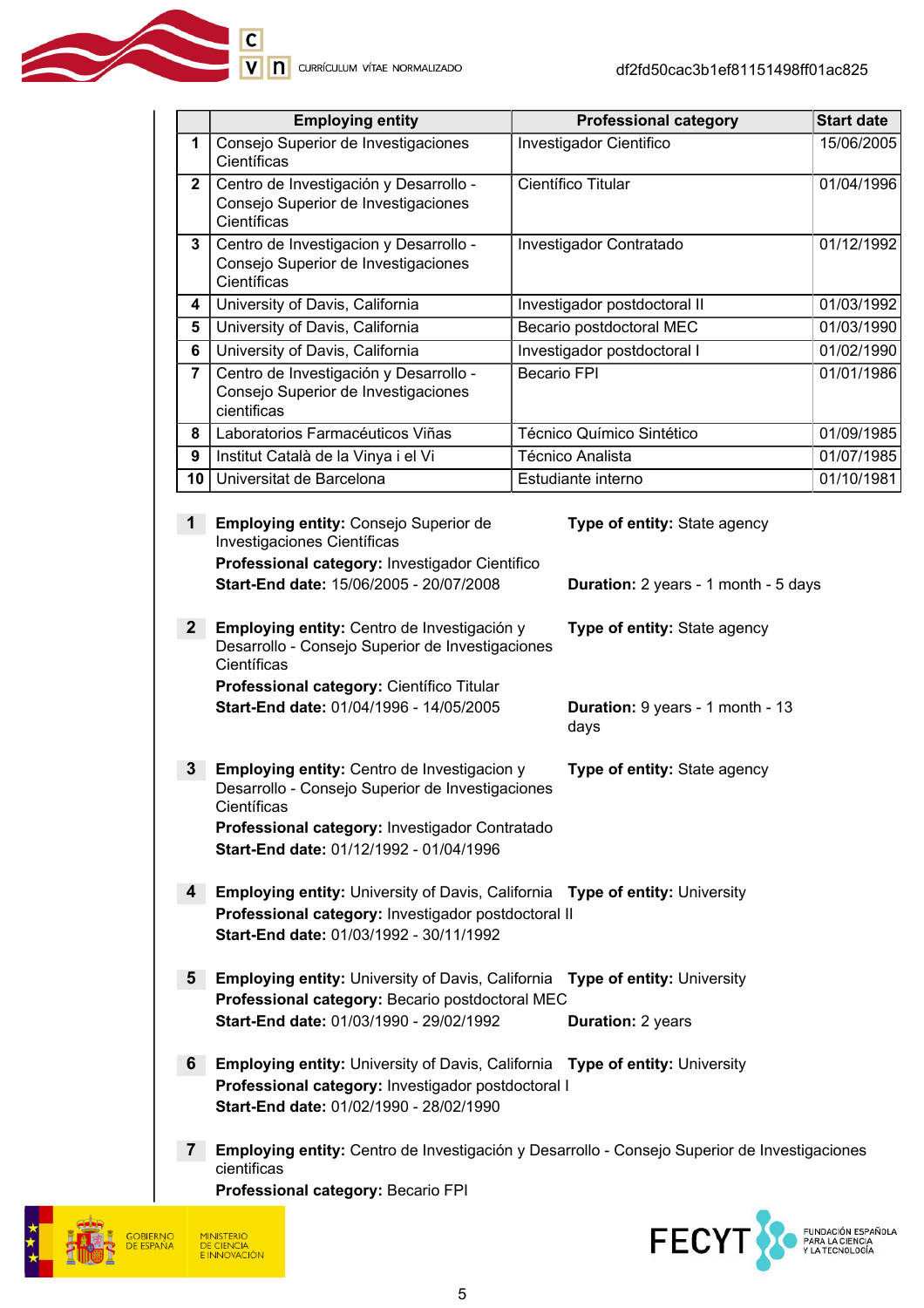**C**<br> **V N** CURRÍCULUM VÍTAE NORMALIZADO

|                 | <b>Start-End date: 01/01/1986 - 31/12/1989</b>                                                                   | <b>Duration: 4 years</b>                                         |
|-----------------|------------------------------------------------------------------------------------------------------------------|------------------------------------------------------------------|
| 8               | <b>Employing entity: Laboratorios Farmacéuticos</b><br>Viñas<br>Professional category: Técnico Químico Sintético | <b>Type of entity: Farmaceuticos</b>                             |
|                 | <b>Start-End date: 01/09/1985 - 31/12/1985</b>                                                                   |                                                                  |
| 9               | <b>Employing entity:</b> Institut Català de la Vinya i el<br>Vi                                                  | Type of entity: Departament d'Agricultura i<br>Ramaderia i Pesca |
|                 | Professional category: Técnico Analista<br>Start-End date: 01/07/1985 - 30/09/1983                               |                                                                  |
| 10 <sup>°</sup> | <b>Employing entity: Universitat de Barcelona</b><br>Professional category: Estudiante interno                   | <b>Type of entity: University</b>                                |
|                 | <b>Start-End date: 01/10/1981 - 01/05/1982</b>                                                                   | <b>Duration:</b> 7 months                                        |



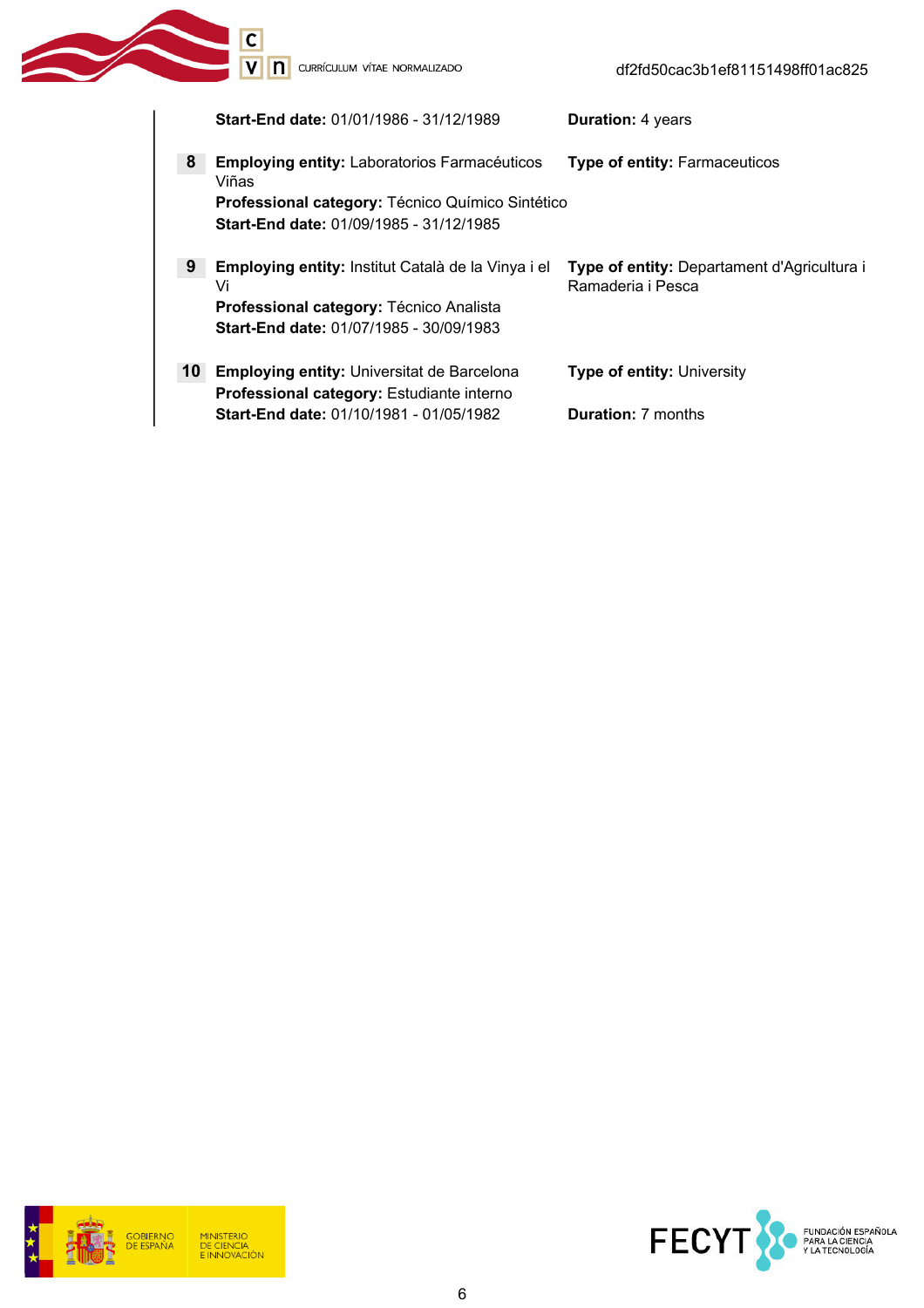

## Education

### University education

### 1st and 2nd cycle studies and pre-Bologna degrees

- 1 University degree: Tesis de Licenciatura Name of qualification: Tesis de Licenciatura Degree awarding entity: Universitat de Barcelona Type of entity: University Date of qualification: 01/07/1985
- 2 University degree: Higher degree Name of qualification: Licenciado en Farmacia Degree awarding entity: Universitat de Barcelona Type of entity: University Date of qualification: 01/07/1984

### **Doctorates**

Doctorate programme: Doctor en Farmacia Degree awarding entity: Universitat de Barcelona Type of entity: University Date of degree: 01/02/1990 Thesis title: Estudio sobre la hormona de muda de insectos y de potenciales antagonistas. Obtención a partir de fuentes vegetales y desarrollo de un modelo biologico de estudio. Obtained qualification: Sobresaliente Cum laude

### Specialised, lifelong, technical, professional and refresher training (other than formal academic and healthcare studies)

- 1 Training title: Experimentación Animal, Nivel C Awarding entity: MINISTERIO DE AGRICULTURA, PESCA Y ALIMENTACION End date: 09/2006
- 2 Training title: Experimentación con Sustancias Radioactivas Awarding entity: Universidad de California en Davis Type of entity: University End date: 03/1990
- 3 Training title: Operador de Instalaciones Radioactivas Awarding entity: Consejo de Seguridad Nuclear Type of entity: Consejo End date: 11/1988



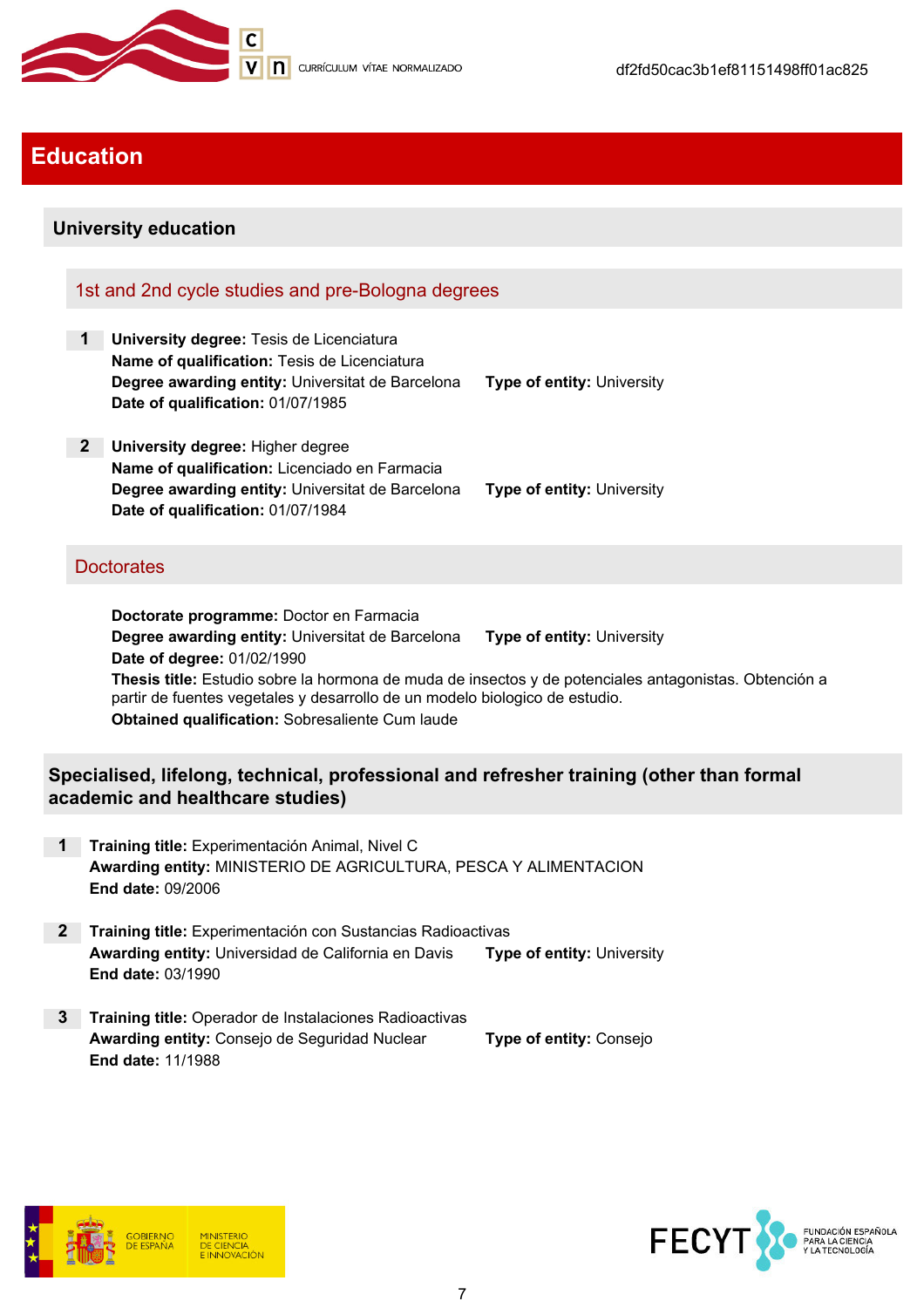

# Teaching experience

### General teaching experience

| $\mathbf 1$    | Name of the course: Pharmaceutical Nanotechnology                                                                                                             |                                   |  |
|----------------|---------------------------------------------------------------------------------------------------------------------------------------------------------------|-----------------------------------|--|
|                | University degree: Master in Nanoscience and Nanotechnology                                                                                                   |                                   |  |
|                | Start date: 14/01/2019                                                                                                                                        | <b>End date: 14/01/2019</b>       |  |
|                | Entity: Universitat de Barcelona                                                                                                                              | <b>Type of entity: University</b> |  |
| 2 <sup>2</sup> | Name of the course: Nanobiotechnological Perspective for In Vitro Diagnostics<br>University degree: Licenciado en Ciencias Químicas<br>Start date: 19/06/2017 | End date: 21/06/2017              |  |
|                | Entity: MATBIO2017: Scientific School on Materials for<br><b>Biomedical Applications</b><br>Faculty, institute or centre: ICMAB-CSIC                          | Type of entity: Network MATBIO    |  |
| 3              | Type of teaching: International teaching                                                                                                                      |                                   |  |
|                | Name of the course: Immunoassays                                                                                                                              |                                   |  |
|                | University degree: European Master in Quality in Analytical Laboratories (EMQAL)                                                                              |                                   |  |
|                | Start date: 15/04/2013                                                                                                                                        | End date: 18/04/2015              |  |
|                | Entity: Universidad de Cádiz                                                                                                                                  | Type of entity: University        |  |
| 4              | Name of the course: Técnicas de Immunodiagnostic                                                                                                              |                                   |  |
|                | University degree: Graduado o Graduada en Bioquímica y Ciencias Biomédicas                                                                                    |                                   |  |
|                | Start date: 22/05/2014<br><b>Entity: AETEL</b>                                                                                                                | End date: 22/05/2014              |  |
| 5              | Name of the course: Immunoassays                                                                                                                              |                                   |  |
|                | University degree: European Master in Quality in Analytical Laboratories (EMQAL)                                                                              |                                   |  |
|                | <b>Start date: 22/04/2014</b>                                                                                                                                 | <b>End date: 29/04/2014</b>       |  |
|                | Entity: Universitat de Barcelona                                                                                                                              | <b>Type of entity: University</b> |  |
| 6              | Name of the course: Programa de Ingeniería Biomédica y Aplicaciones del Electrónica<br>University degree: Grado de Ciencias Biomédicas                        |                                   |  |
|                | <b>Start date: 08/05/2013</b>                                                                                                                                 | <b>End date: 08/05/2013</b>       |  |
|                | Entity: Universitat Autònoma de Barcelona                                                                                                                     | <b>Type of entity: University</b> |  |
| $\overline{7}$ | Name of the course: Immunoassays                                                                                                                              |                                   |  |
|                | University degree: European Master in Quality in Analytical Laboratories (EMQAL)                                                                              |                                   |  |
|                | Start date: 12/03/2012                                                                                                                                        | End date: 15/03/2012              |  |
|                | <b>Entity: Univeristy of the Algarve</b>                                                                                                                      | <b>Type of entity: University</b> |  |
| 8              | Name of the course: Experimental Techniques in Biophysics                                                                                                     |                                   |  |
|                | <b>University degree: Master in Biophysics</b>                                                                                                                |                                   |  |
|                | Start date: 29/11/2011                                                                                                                                        | End date: 29/11/2011              |  |
|                | Entity: Universitat de Barcelona                                                                                                                              | Type of entity: University        |  |



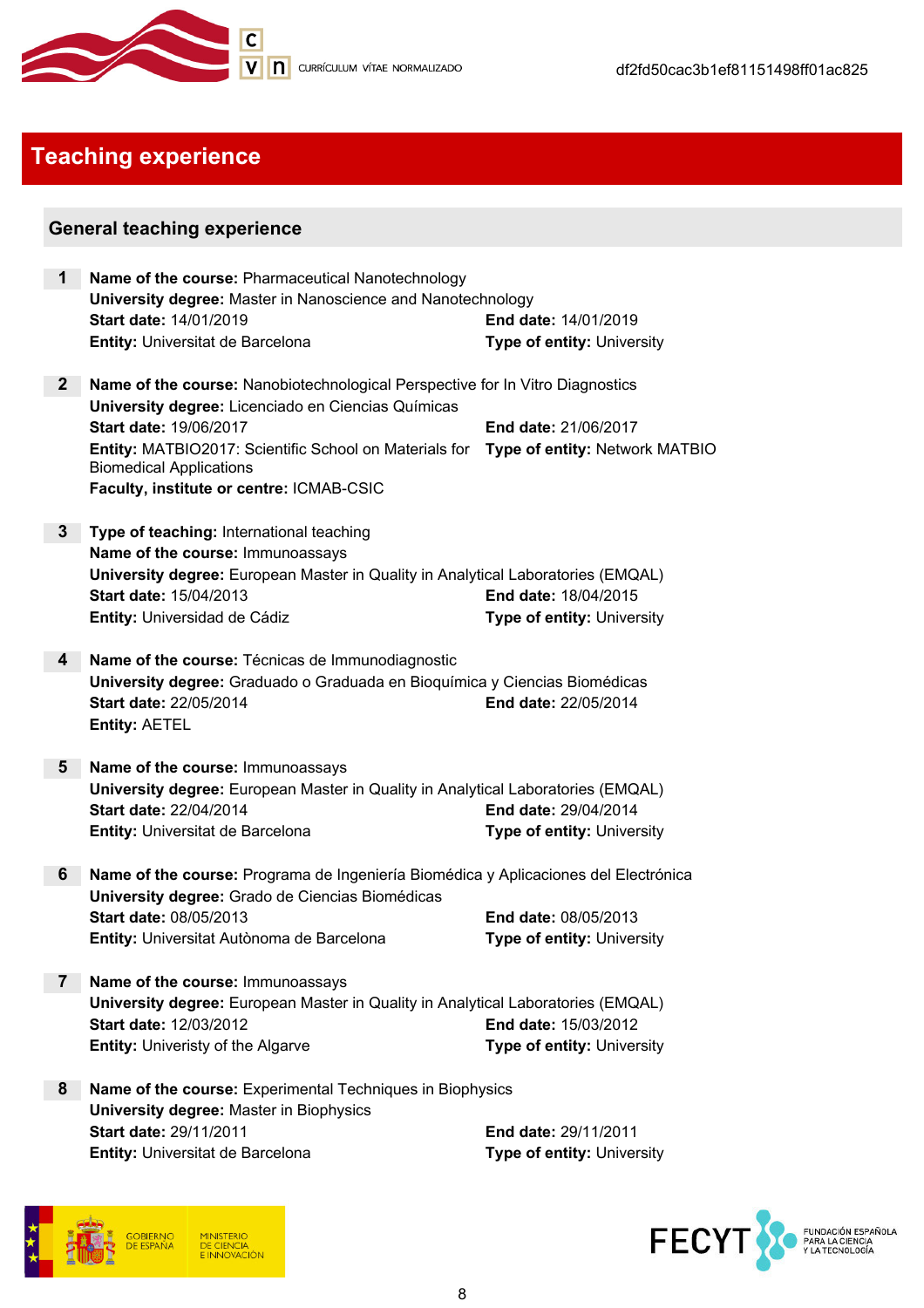

| 9               | Name of the course: Biohybrid Materials and Biofunctional Surfaces: Recent Progress Towards Improved<br>Diagnostics |                                   |
|-----------------|---------------------------------------------------------------------------------------------------------------------|-----------------------------------|
|                 | University degree: Doctorado de Química                                                                             |                                   |
|                 | Start date: 02/11/2011                                                                                              | End date: 02/11/2011              |
|                 | Entity: Universitat de Barcelona                                                                                    | Type of entity: University        |
| 10              | Name of the course: Immunoassays                                                                                    |                                   |
|                 | University degree: European Master in Quality in Analytical Laboratories (EMQAL)                                    |                                   |
|                 | Start date: 07/03/2011                                                                                              | End date: 10/03/2011              |
|                 | Entity: Universitat de Barcelona                                                                                    | <b>Type of entity: University</b> |
| 11              | Name of the course: Experimental Techniques in Biophysics                                                           |                                   |
|                 | <b>University degree: Master in Biophysics</b>                                                                      |                                   |
|                 | Start date: 22/10/2010                                                                                              | <b>End date: 22/10/2010</b>       |
|                 | Entity: Universitat de Barcelona                                                                                    | <b>Type of entity: University</b> |
| 12              | Name of the course: Experimental Techniques in Biophysics                                                           |                                   |
|                 | <b>University degree: Master in Biophysics</b>                                                                      |                                   |
|                 | Start date: 22/12/2009                                                                                              | End date: 22/12/2009              |
|                 | Entity: Universitat de Barcelona                                                                                    | Type of entity: University        |
| 13 <sup>7</sup> | Name of the course: Tecnicas Inmunoquímicas de Analisis                                                             |                                   |
|                 | University degree: Licenciado en Ciencias Químicas Modalidad Química Analítica                                      |                                   |
|                 | <b>Start date: 12/2007</b>                                                                                          | End date: 12/2007                 |
|                 | Entity: Universitat de Barcelona                                                                                    | Type of entity: University        |
|                 | Faculty, institute or centre: Facultad de Química                                                                   |                                   |
| 14              | Name of the course: Tecnicas Inmunoquímicas de Analisis                                                             |                                   |
|                 | University degree: Licenciado en Ciencias Químicas Modalidad Química Analítica                                      |                                   |
|                 | <b>Start date: 11/2006</b>                                                                                          | <b>End date: 11/2006</b>          |
|                 | Entity: Universitat de Barcelona                                                                                    | <b>Type of entity: University</b> |
|                 | Faculty, institute or centre: Facultad de Química                                                                   |                                   |
| 15              | Name of the course: Tecnicas Inmunoquímicas de Análisis y Biosensores                                               |                                   |
|                 | University degree: Master Experimental de Química Orgánica                                                          |                                   |
|                 | Start date: 2004                                                                                                    | <b>End date: 2005</b>             |
|                 | Entity: Instituto de Investigaciones Químicas y<br>Ambientales de Barcelona                                         | Type of entity: State agency      |
| 16              | Name of the course: Tecnicas Inmunoquímicas de Análisis y Biosensores                                               |                                   |
|                 | University degree: Master Experimental de Química Orgánica                                                          |                                   |
|                 | Start date: 2003                                                                                                    | <b>End date: 2004</b>             |
|                 | Entity: Instituto de Investigaciones Químicas y<br>Ambientales de Barcelona                                         | Type of entity: State agency      |
| $17\,$          | Name of the course: Tecnicas Inmunoquímicas de Analisis                                                             |                                   |
|                 | University degree: Doctorado Química Ecológica                                                                      |                                   |
|                 | Start date: 1999                                                                                                    | <b>End date: 2000</b>             |
|                 | Entity: Universitat de Barcelona                                                                                    | Type of entity: University        |



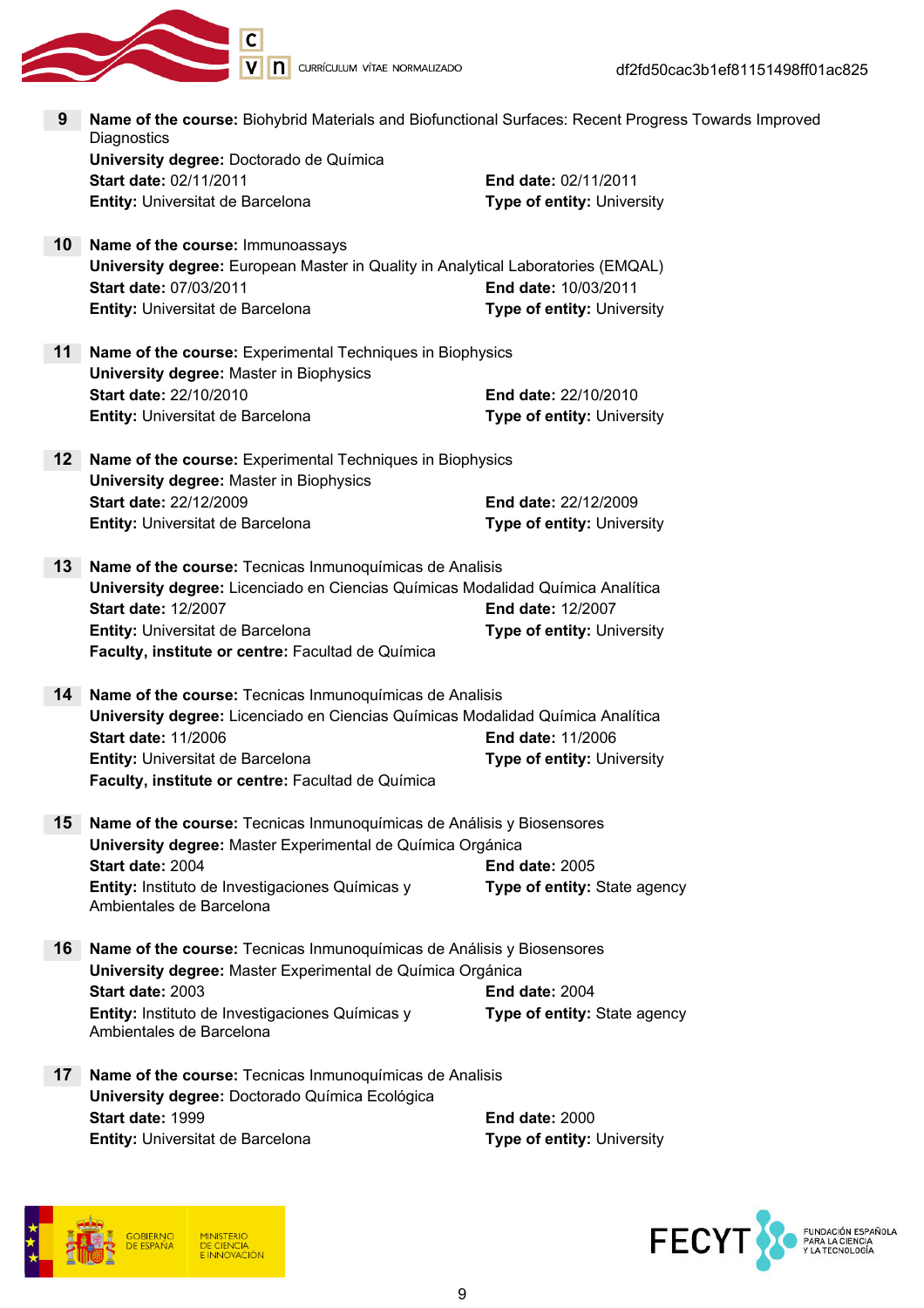

18 Name of the course: Tecnicas Inmunoquímicas de Analisis University degree: Doctorado Química Ecológica Start date: 1997 **End date: 1998 Entity:** Universitat de Barcelona Type of entity: University

- 19 Name of the course: Tecnicas Inmunoquímicas de Analisis University degree: Doctorado Química Ecológica Start date: 1995 **End date: 1996 Entity:** Universitat de Barcelona Type of entity: University
- 20 Name of the course: Tecnicas Inmunoquímicas de Analisis University degree: Doctorado Química Ecológica **Start date: 1993** End date: 1994 Entity: Universitat de Barcelona Type of entity: University

### Experience supervising doctoral thesis and/or final year projects

- 1 Project title: Biomarkers and therapeutic targets based on the bacterial Quorum Sensing system Co-director of thesis: M.-Pilar Marco; Lluisa Vilaplana Entity: Consejo Superior de Investigaciones Científicas Type of entity: State agency Student: Barbara Rodriguez Date of reading: 25/03/2022
- 2 Project title: An Optofluidic Microwell Structure for the Rapid Determination of the Minimum Inhibitory Concentration (MIC) of Antibiotics Co-director of thesis: Francesc-Xavier Muñoz; Lluisa Vilaplana; M.-Pilar Marco Entity: Consejo Superior de Investigaciones Científicas Type of entity: State agency Student: Jiri Dietvorst Date of reading: 18/03/2022
- 3 Project title: Electrochemical immunosensor for pesticide residue detecion in food matrices Type of project: Doctoral thesis Entity: Consejo Superior de Investigaciones Científicas Type of entity: State agency Student: Klaudia Lilla Kopper Date of reading: 26/11/2021
- 4 Project title: Immunochemical diagnostic strategies based on Quorum Sensing Entity: Consejo Superior de Investigaciones Científicas Type of entity: State agency Student: Enrique José Montagut Cañete Date of reading: 04/02/2021
- 5 Project title: New Immunochemical Approaches for Multiplexed Diagnostics Type of project: Doctoral thesis Entity: Consejo Superior de Investigaciones Científicas Type of entity: State agency City of entity: Barcelona, Catalonia, Spain Student: Ana Sanchis **Obtained qualification: Excellent Cum Laude** Date of reading: 25/07/2018



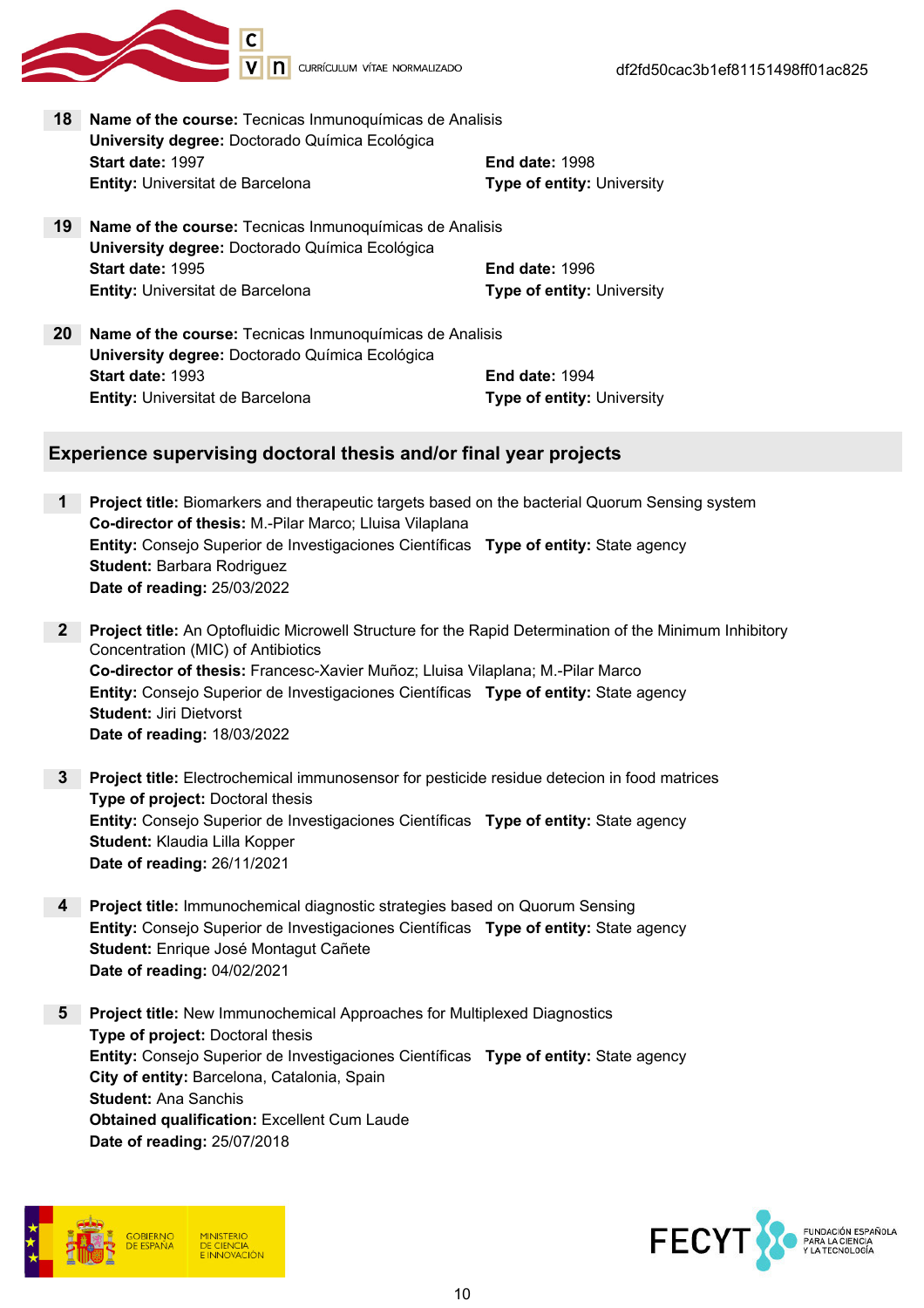

- 6 Project title: Desarrollo de Técnicas Inmunoquímicas para la Detección de Biomarcadores Cardíacos Type of project: Doctoral thesis Entity: Consejo Superior de Investigaciones Científicas Type of entity: State agency City of entity: Barcelona, Catalonia, Spain Student: Alejandro Hernandez Albors Obtained qualification: Excellent Cum Laude Date of reading: 22/09/2017
- 7 Project title: Universal diagnostic platforms based on oligonucleotide codified nanoparticles and DNA microarray devices

Type of project: Doctoral thesis Entity: Consejo Superior de Investigaciones Científicas Type of entity: State agency City of entity: Barcelona, Catalonia, Spain Student: Marta Broto Avilés Obtained qualification: Excellent Cum Laude Date of reading: 18/09/2017

- 8 Project title: A multiplexed immunochemical diagnostic approach for cardiovascular disease biomarkers Type of project: Doctoral thesis Co-director of thesis: Juan-Pablo Salvador Vico Entity: Consejo Superior de Investigaciones Científicas Type of entity: State agency City of entity: Barcelona, Catalonia, Spain Student: Glòria Colom Sanmartí Obtained qualification: Sobresaliente Cum Laude Date of reading: 28/01/2016 European doctorate: No Quality recognition: Yes
- 9 Project title: Noves aproximacions a la detecció de microorganismes patògens Type of project: Doctoral thesis Entity: Consejo Superior de Investigaciones Científicas Type of entity: State agency Student: Carme Pastells Diez Date of reading: 19/01/2016
- 10 Project title: Estrategias analíticas basades en el diseño de inmunoreactivos de clase para el control de residuos de quinolonas en leche Entity: Consejo Superior de Investigaciones Científicas Type of entity: State agency Student: Daniel González Pinacho Date of reading: 22/06/2015
- 11 Project title: Reacciones Adverses a Penicil·lines: Noves Eines per a la Prevenció i el Diagnòstic Type of project: Doctoral thesis Co-director of thesis: Roger Galve Bosch Entity: Consejo Superior de Investigaciones Científicas Type of entity: State agency City of entity: Barcelona, Catalonia, Spain Student: Sonia Matas Moya Obtained qualification: Sobresaliente Cum laude Identify key words: Chemistry Date of reading: 02/12/2013



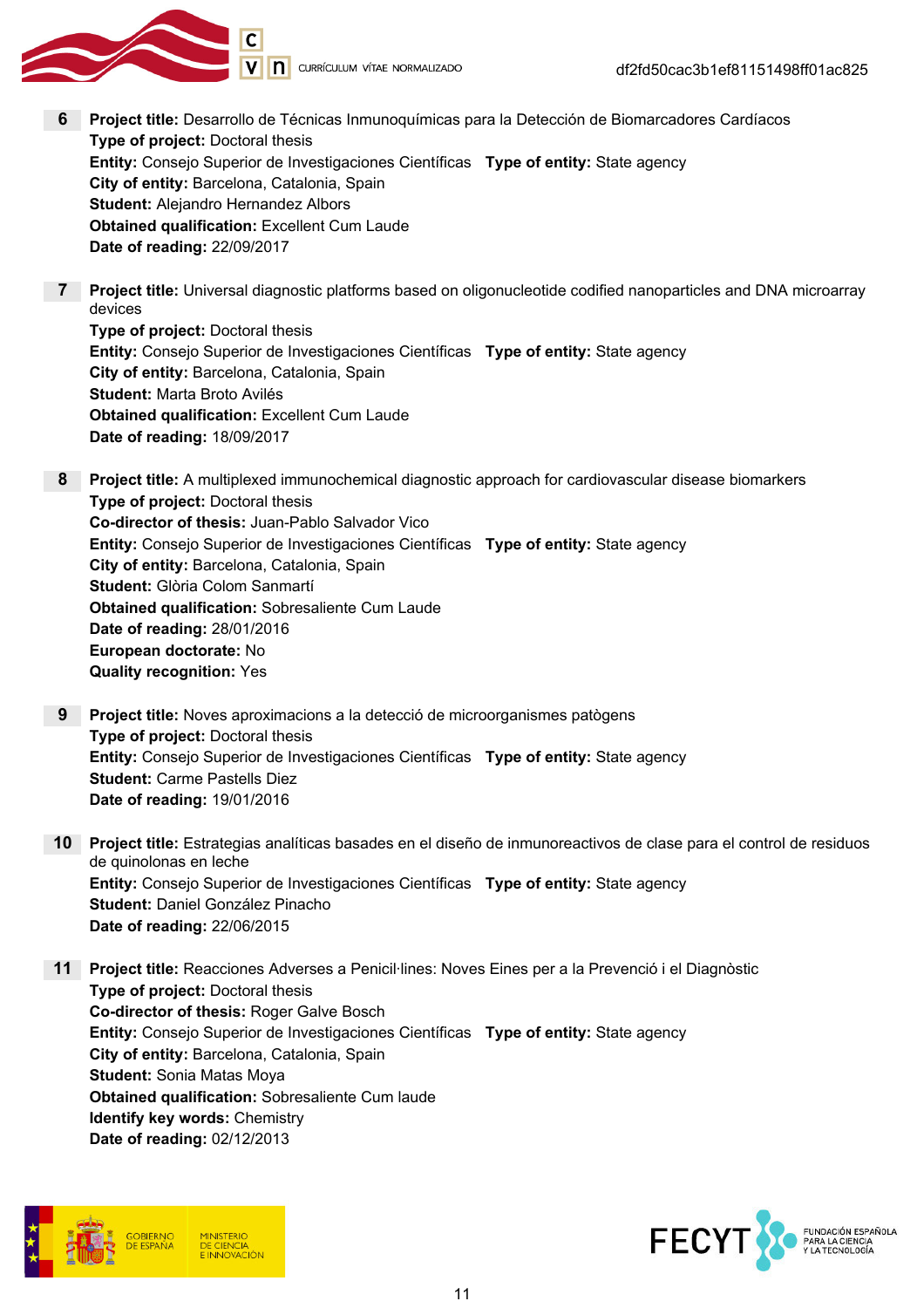

12 Project title: Desenvolupament d'una plataforma universal para la multidetecció mitjançant la codificació espaial de cadenes d'ADN

Type of project: Doctoral thesis Co-director of thesis: Juan-Pablo Salvador Vico Entity: Consejo Superior de Investigaciones Científicas Type of entity: State agency City of entity: Barcelona, Catalonia, Spain Student: Nuria Tort Escribà Obtained qualification: Sobresaliente Cum laude Identify key words: Chemistry Date of reading: 25/11/2013

13 Project title: Novel Specific Receptor-based Techniques for Antibiotic Residue Analysis Type of project: Doctoral thesis Co-director of thesis: Francisco Sánchez Baeza Entity: Consejo Superior de Investigaciones Científicas City of entity: Barcelona, Catalonia, Spain Student: Javier Adrian Izquierdo Obtained qualification: Sobresaliente Cum laude Identify key words: Chemistry Date of reading: 28/09/2012

14 Project title: Biosensores para la determinación de antibióticos en matrices biologicas de interes en el sector agroalimentario

Type of project: Doctoral thesis Co-director of thesis: Francisco Sánchez Baeza Entity: Consejo Superior de Investigaciones Científicas Type of entity: State agency City of entity: Barcelona, Catalonia, Spain Student: Fatima Fernández Santos Obtained qualification: Sobresaliente Cum laude Identify key words: Chemistry Date of reading: 13/07/2012

- 15 Project title: Nuevas metodologias racionales para el desarrollo de aplicaciones de polímeros de huella molecular para la determinación de antibióticos en alimentos Type of project: Doctoral thesis Co-director of thesis: Francisco Sánchez Baeza Entity: Consejo Superior de Investigaciones Científicas Type of entity: State agency City of entity: Barcelona, Catalonia, Spain Student: Raquel Obregón Núñez Obtained qualification: Sobresaliente Cum laude Identify key words: Chemistry Date of reading: 01/09/2009
- 16 Project title: Estudio y Desarrollo de técnicas inmunoquímicas y biosensores para el control de contaminantes agroalimentarios Type of project: Doctoral thesis Co-director of thesis: Francisco Sanchez Baeza Entity: Consejo Superior de Investigaciones Científicas Type of entity: State agency City of entity: Barcelona, Catalonia, Spain Student: Javier Ramón Azcón Obtained qualification: Sobresaliente Cum laude



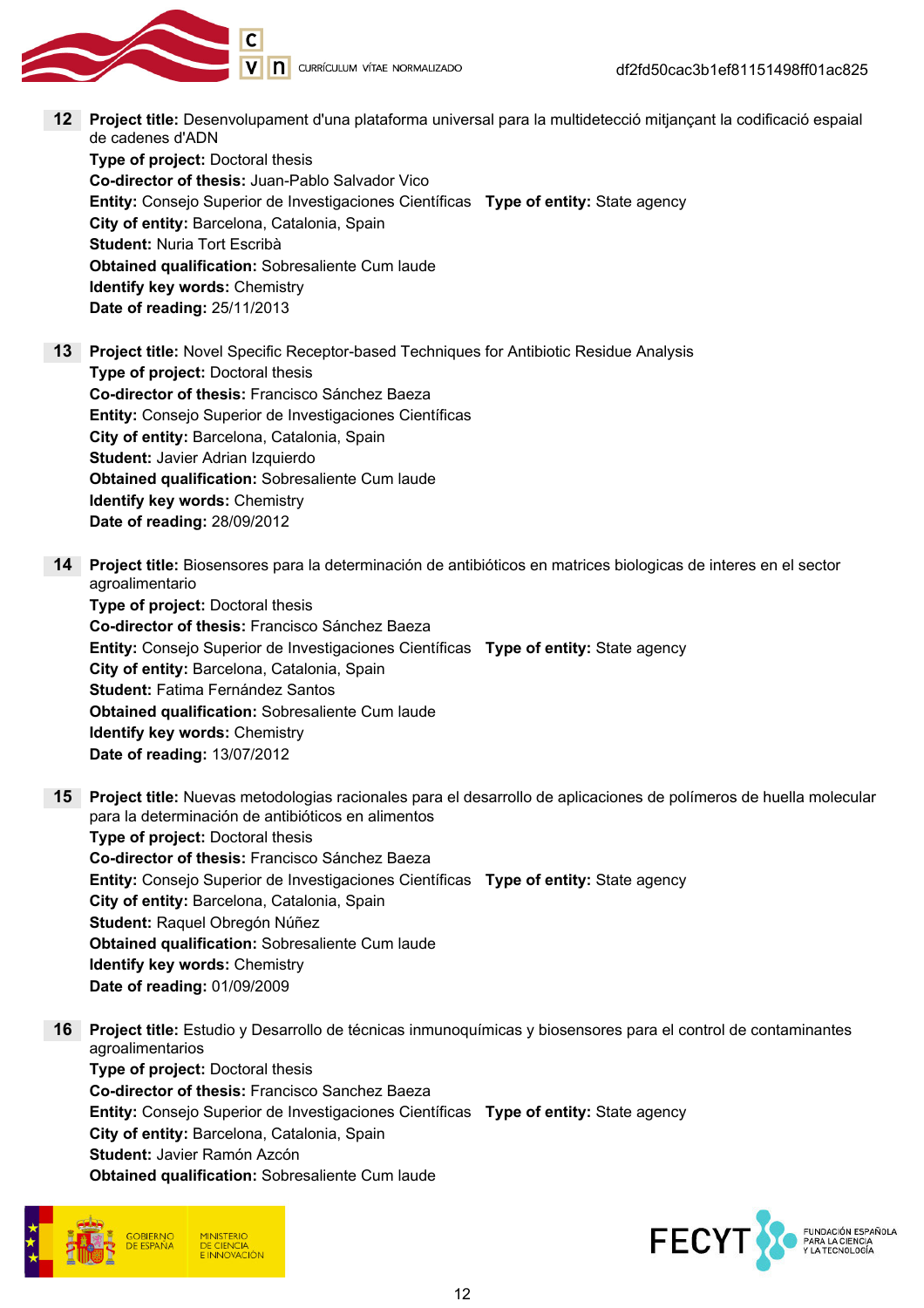

Identify key words: Chemistry Date of reading: 19/12/2008

- 17 Project title: Mètodes Immunoquímics per a la Detecció de Pesticides i Antibiòtics que Contenen el Grup Aril Sulfonamida en Aliments Type of project: Doctoral thesis Co-director of thesis: Francisco Sánchez Baeza Entity: Consejo Superior de Investigaciones Científicas Type of entity: State agency City of entity: Barcelona, Catalonia, Spain Student: Héctor Font Lozano Obtained qualification: Sobresaliente Cum laude Identify key words: Chemistry Date of reading: 29/01/2008
- 18 Project title: Estratègies Analítiques per a la Detecció d'Hormones Anabolitzants Basades en l'Ús de Receptors **Específics**

Type of project: Doctoral thesis Co-director of thesis: Francisco Sánchez Baeza Entity: Consejo Superior de Investigaciones Científicas Type of entity: State agency City of entity: Barcelona, Catalonia, Spain Student: Juan-Pablo Salvador Vico Obtained qualification: Sobresaliente Cum laude Identify key words: Chemistry Date of reading: 26/04/2007

- 19 Project title: Preparació de Receptors Moleculars d'Origen Sintètic i Biològic. Desenvolupament d'Aplicacions per l'Analisi de Biocides i Tensioactius en Mostres Aquoses Type of project: Doctoral thesis Co-director of thesis: Francisco Sánchez Baeza Entity: Consejo Superior de Investigaciones Científicas Type of entity: State agency City of entity: Barcelona, Catalonia, Spain Student: Carmen Estevez Alberola Obtained qualification: Sobresaliente Cum laude Identify key words: Chemistry Date of reading: 20/06/2005
- 20 Project title: Desarrollo de métodos inmunoquímicos para la determinación de tensioactivos aniónicos Type of project: Minor thesis Entity: Consejo Superior de Investigaciones Científicas Type of entity: State agency City of entity: Barcelona, Catalonia, Spain Student: Javier Ramón Azcón Date of reading: 01/05/2004

21 Proiect title: Mètodes immunoquímics per a la extracció selectiva de contaminants al medi marí Type of project: Doctoral thesis Co-director of thesis: Jose Mª Bayona Entity: Consejo Superior de Investigaciones Científicas Type of entity: State agency City of entity: Barcelona, Catalonia, Spain Student: Pilar Bou Carrasco Obtained qualification: Sobresaliente Cum laude Identify key words: Chemistry



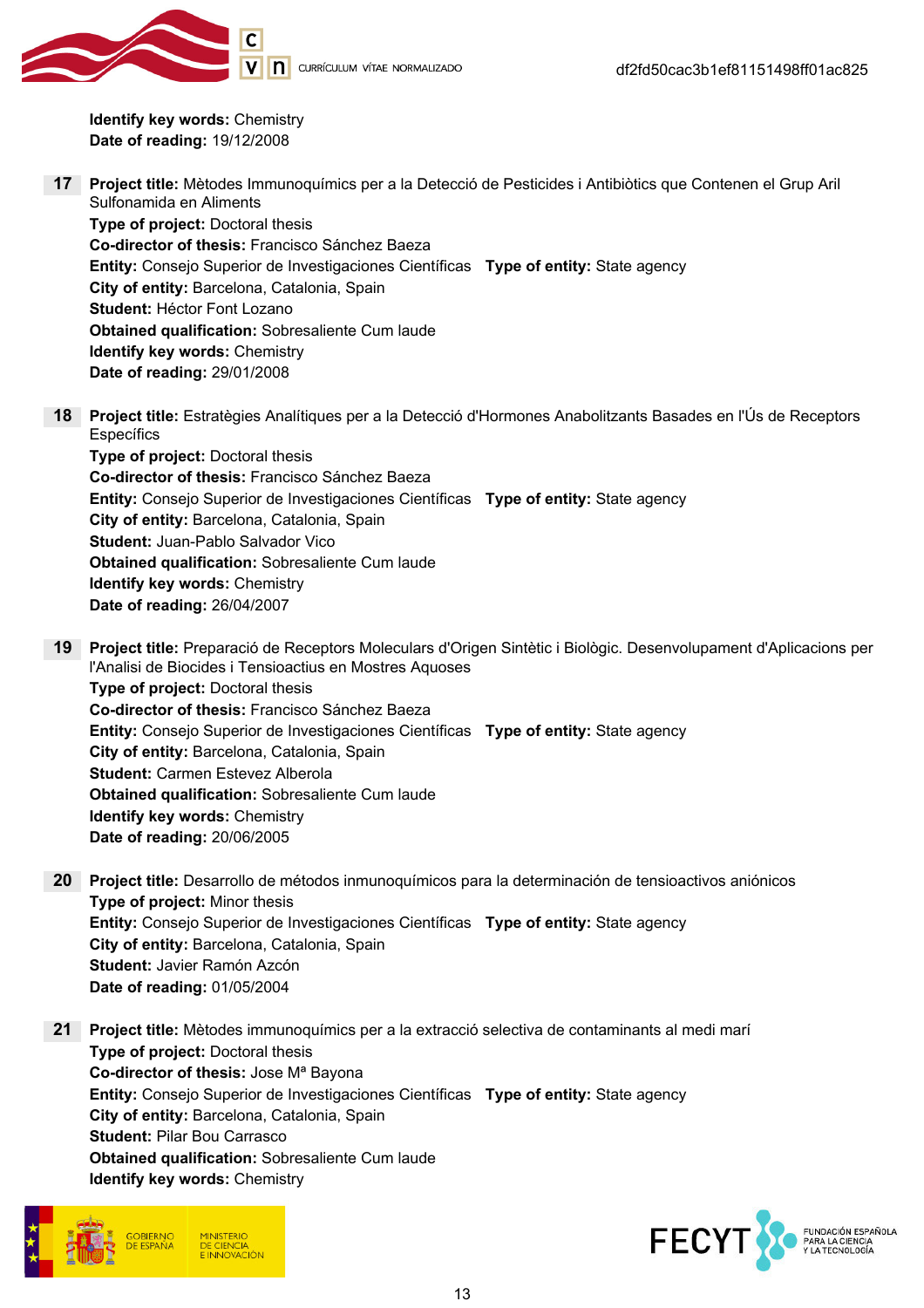

Date of reading: 23/09/2003

- 22 Project title: Immunochemical Methods for Biomonitoring Chlorophenols as Potential Biomarkers of Exposure Type of project: Doctoral thesis Co-director of thesis: Miquel Esteban Entity: Consejo Superior de Investigaciones Científicas Type of entity: State agency City of entity: Barcelona, Catalonia, Spain Student: Mickaela Nichkova Obtained qualification: Sobresaliente Cum laude Identify key words: Chemistry Date of reading: 30/05/2003
- 23 Project title: Desarrollo de técnicas inmunoquímicas para el análisis de residuos procedentes de la degradación de biocidas en productos relacionados con la industria alimentaria Type of project: Doctoral thesis Co-director of thesis: Angel Montaña Pedrero Entity: Consejo Superior de Investigaciones Científicas Type of entity: State agency City of entity: Barcelona, Catalonia, Spain Student: Nuria Sanvicens Diez Obtained qualification: Sobresaliente Cum laude Identify key words: Chemistry Date of reading: 27/07/2002
- 24 Project title: Desenvolupament de tècniques immunoquímiques per a la determinació de residus d'origen industrial

Type of project: Doctoral thesis Co-director of thesis: David Andreu Entity: Consejo Superior de Investigaciones Científicas Type of entity: State agency City of entity: Barcelona, Catalonia, Spain Student: Roger Galve Bosch Obtained qualification: Sobresaliente Cum laude Identify key words: Organic chemistry Date of reading: 29/10/2001

- 25 Project title: Hidroxifuranones Halogenades Citotoxiques Present en les Aigües Potabilitzades: Estudis Sintetics de Mutagenicitat i de Monitoratge Type of project: Doctoral thesis Co-director of thesis: Angel Messeguer Peypoch Entity: Consejo Superior de Investigaciones Científicas Type of entity: State agency City of entity: Barcelona, Catalonia, Spain Student: Maia Lloveras Monserrat Obtained qualification: Sobresaliente Cum laude Identify key words: Chemistry
	- Date of reading: 25/10/2001
- 26 Project title: Desenvolupament de Tècniques Immunoquímiques per a la Determinació de Pesticides en Matrius Ambientals

Type of project: Doctoral thesis Co-director of thesis: Damià Barceló Entity: Consejo Superior de Investigaciones Científicas Type of entity: State agency City of entity: Barcelona, Catalonia, Spain



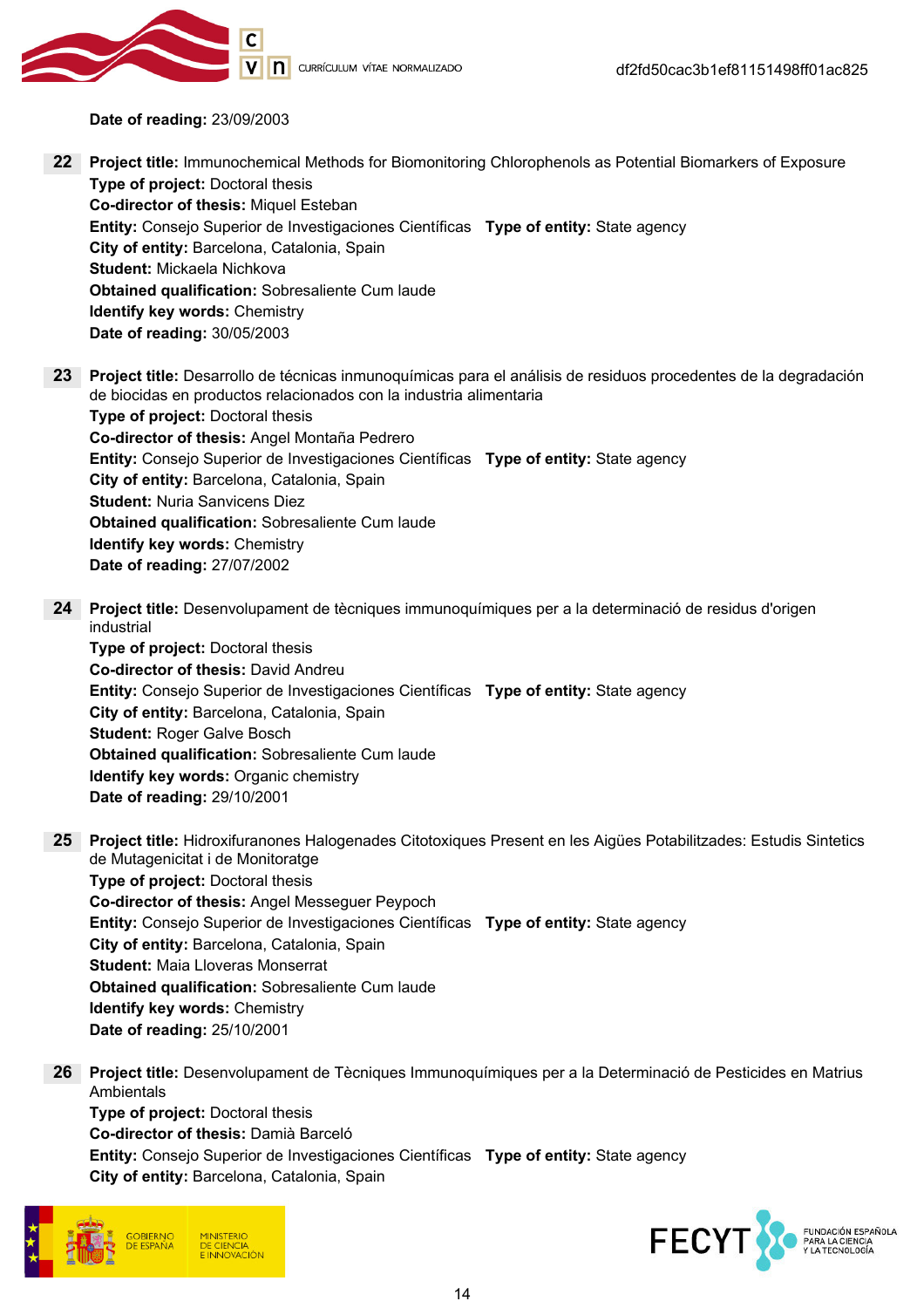Student: Berta Ballesteros Serra Obtained qualification: Sobresaliente Cum laude Identify key words: Chemistry Date of reading: 03/05/2001

- 27 Project title: Sintesis de haptenos para la producción de anticuerpos de clase contra sulfonilureas Type of project: Minor thesis Entity: Consejo Superior de Investigaciones Científicas Type of entity: State agency City of entity: Barcelona, Catalonia, Spain Student: Hector Font Lozano Date of reading: 01/02/2001
- 28 Project title: Ensayos Inmunológicos para la detección de plaguicidas y compuestos fenólicos: desarrollo, evaluación y aplicación en aguas naturales Type of project: Doctoral thesis Co-director of thesis: Damià Barceló Entity: Consejo Superior de Investigaciones Científicas Type of entity: State agency City of entity: Barcelona, Catalonia, Spain Student: Anna Oubiña Albaladejo Obtained qualification: Sobresaliente Cum laude Identify key words: Biology Date of reading: 03/11/2000
- 29 Project title: Inmunodetección de herbicidas de tipo triazina y sus productos de degradación con anticuerpos policlonales y recombinantes Type of project: Minor thesis Entity: Consejo Superior de Investigaciones Científicas Type of entity: State agency City of entity: Barcelona, Catalonia, Spain Student: Nuria Sanvicens Diez Date of reading: 01/09/1999
- 30 Project title: Obtenció d'Anticossos i Desenvolupament d'un Assaig Immunoquímic per la Determinació del 2,4,6-triclorofenol Type of project: Minor thesis Entity: Consejo Superior de Investigaciones Científicas Type of entity: State agency City of entity: Barcelona, Catalonia, Spain Student: Roger Galve Bosch Date of reading: 01/12/1998
- 31 Project title: Desenvolupament de técniques immunoquímiques per a l'anàlisi de pesticides de tipus s-triazina en matrius ambientals Type of project: Minor thesis Entity: Consejo Superior de Investigaciones Científicas Type of entity: State agency City of entity: Barcelona, Catalonia, Spain Student: Berta Ballesteros Date of reading: 01/02/1998
- 32 Project title: Estudio de la presencia de PBAN-IR en la hemolinfa de hembras de Spodoptera littoralis y su relación con la producción de feromona sexual Type of project: Minor thesis Co-director of thesis: Gemma Fabriás



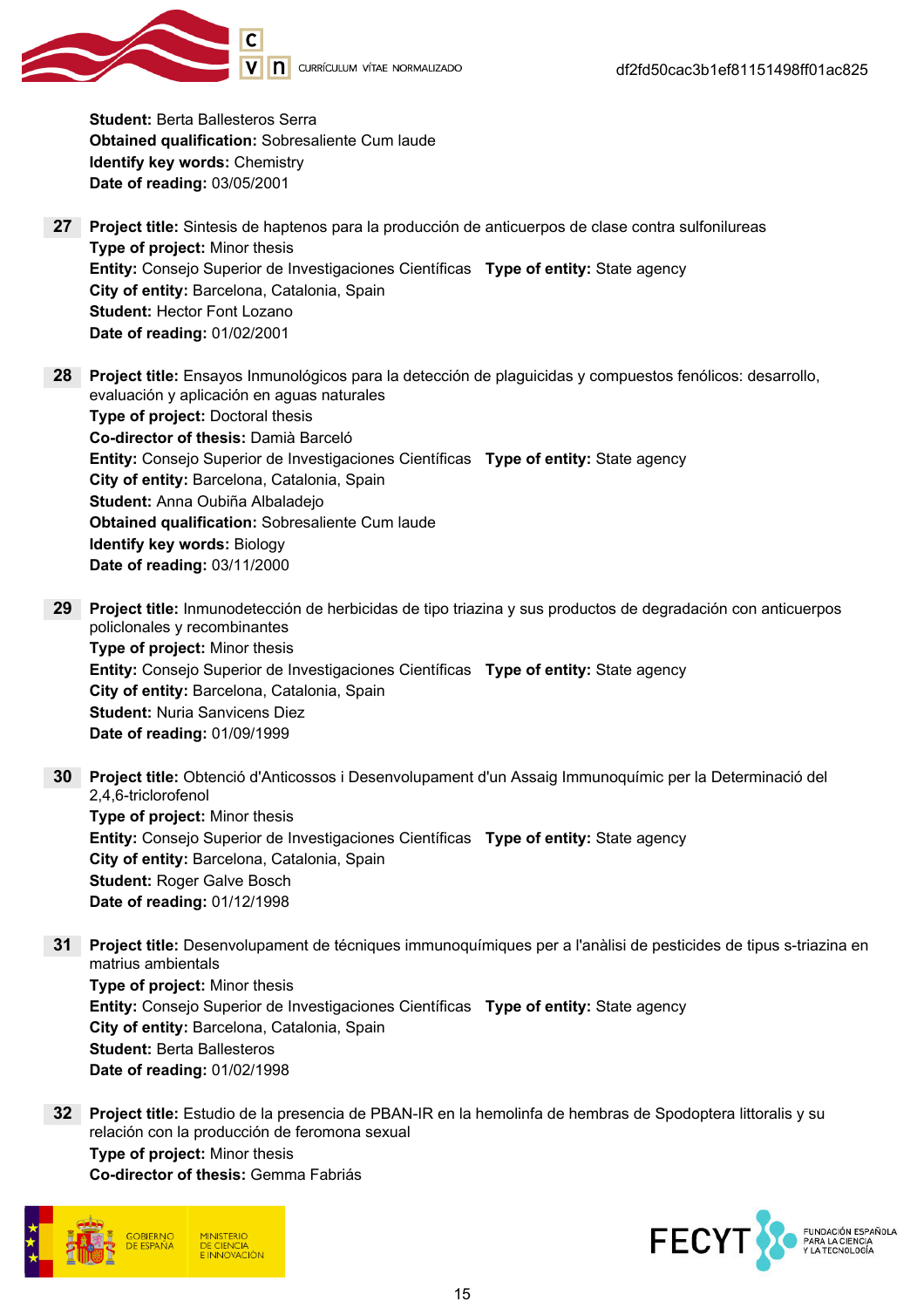

Entity: Consejo Superior de Investigaciones Científicas Type of entity: State agency City of entity: Barcelona, Catalonia, Spain Student: Germán Lázaro Enseñat Date of reading: 01/01/1997

33 Project title: Analisis de PBAN en Spodoptera littoralis mediante métodos inmunoquímicos Type of project: Minor thesis Co-director of thesis: Gemma Fabriás Entity: Consejo Superior de Investigaciones Científicas Type of entity: State agency City of entity: Barcelona, Catalonia, Spain Student: Francisco Iglesias Sanchez Date of reading: 01/06/1996

## Healthcare experience

### Courses and seminars given to healthcare professionals focused on improving medical care

Name of the course: "Tecnicas de Inmunodiagnostico" dirigido a Tecnicos Superiores en Laboratorio de Diagnóstico Clínico y Tecnicos Superiores en Anatomía Patológica y Citología City organizing entity: Madrid, Community of Madrid, Spain Entity where project took place: Asociación Española Type of entity: Associations and Groups de Tecnicos de Laboratorios (AETEL) City of entity: Madrid, Spain Nuevas perspectivas nanobiotecnológicas. Start-End date: 22/05/2014 - 24/05/2014

## Scientific and technological experience

### Scientific or technological activities

### R&D projects funded through competitive calls of public or private entities

1 Name of the project: Quorum Sensing as Potential Biomarker Targets to Diagnose Bacterial Infections (QS-MOTION) Geographical area: National Entity where project took place: INSTITUTO DE QUIMICA AVANZADA DE CATALUÑA Type of entity: State agency Name principal investigator (PI, Co-PI....): M.-Pilar Marco Colás; M.-Teresa Martin Funding entity or bodies: Fundació La Marató de TV3 Type of entity: Foundation City funding entity: Spain

Type of participation: Principal investigator Name of the programme: Special call on Infectious Diseases Code according to the funding entity: TV32018-201825-31 Start-End date: 11/07/2019 - 31/01/2023



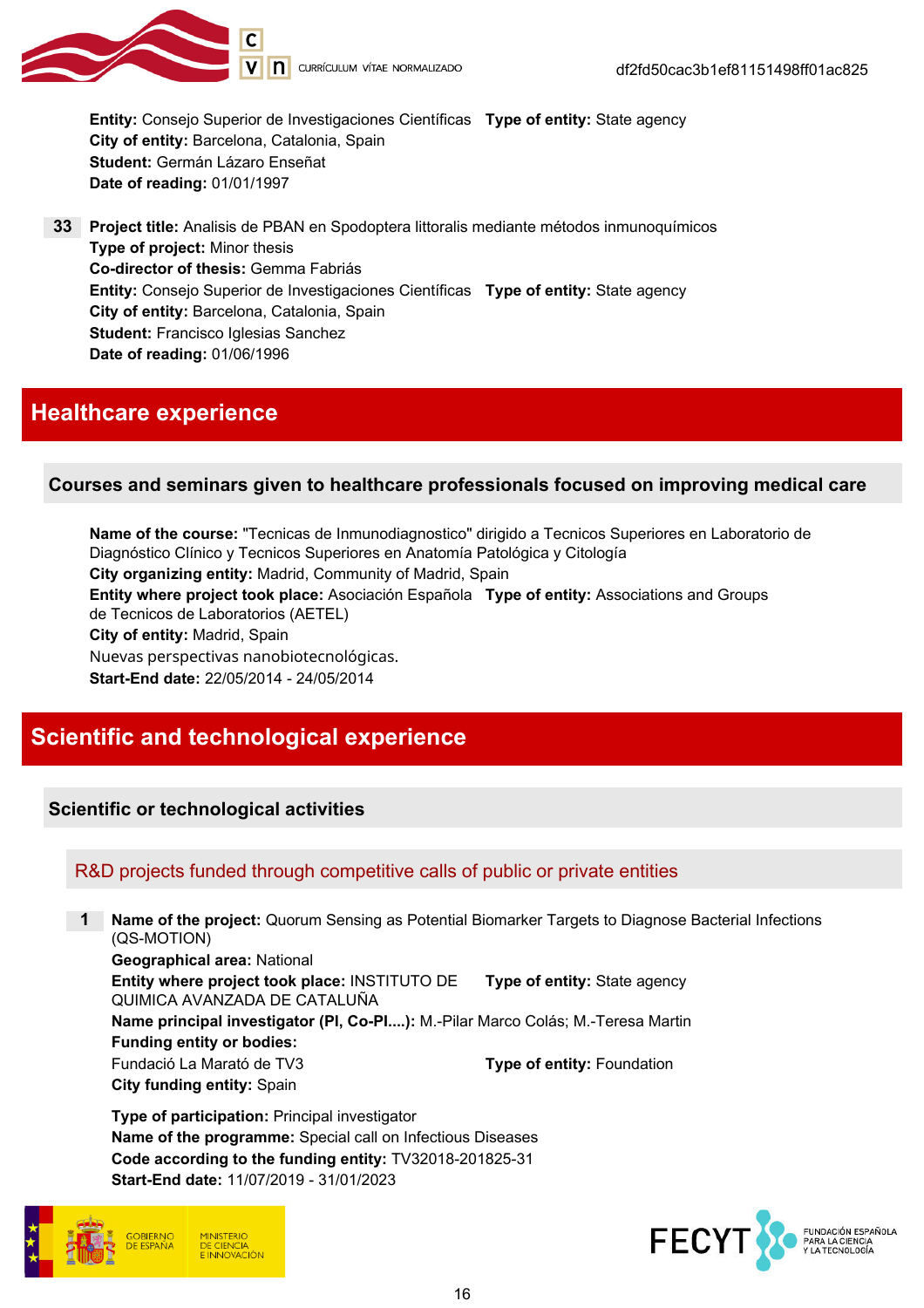

Participating entity/entities: Hospital Universitario Vall d'Hebron Total amount:  $227.684,84 \in$  Sub-project amount: 199.500 € 2 Name of the project: Staphylococcus aureus phenotyping for lower respiratory tract analysis (PHISaureus) Geographical area: National Entity where project took place: CIBER BIOINGENIERIA BIOMATERIALES Y NANOMEDICINA (CIBER-BBN) City of entity: Spain Name principal investigator (PI, Co-PI....): J.-Pablo Salvador Vico; M.-Pilar Marco Colás Type of participation: Principal investigator Name of the programme: Proyectos de Valorización del CIBER-BBN Start-End date: 01/01/2022 - 31/12/2022 Total amount:  $20.000 \in$  Sub-project amount: 11.000 € 3 Name of the project: Strategic Diagnostic Initiative of the Interdisciplinary Thematic Platform Global Health (PTI+ Global Health) Type of project: Research and development. including transfer Geographical area: National Degree of contribution: Coordinator of total project, network or consortium Entity where project took place: INSTITUTO DE Type of entity: State agency QUIMICA AVANZADA DE CATALUÑA City of entity: Spain Name principal investigator (PI, Co-PI....): M.-Pilar Marco Colás Nº of researchers: 21 Type of participation: Co-ordinator Name of the programme: Recovery and Resilience Mechanism from the European Union **Start-End date: 01/01/2021 - 31/12/2022 Duration: 2 years** Participating entity/entities: CENTRO DE INVESTIGACION DE NANOMATERIALES Y NANOTECNOLOGIA; Centro de Biología Molecular Severo Ochoa; INSTITUTO DE MICROELECTRONICA DE BARCELONA; INSTITUTO DE QUIMICA AVANZADA DE CATALUÑA; Instituto de Biología Integrativa de Sistemas; Instituto de Biología Molecular y Celular del Cáncer de Salamanca; Instituto de Biología y Genética Molecular; Instituto de Carboquímica ; Instituto de Ciencia de Materiales de Aragón ; Instituto de Ciencia de Materiales de Madrid ; Instituto de Ciencia y Tecnología de Polímeros; Instituto de Física Corpuscular; Instituto de Física de Cantabria (IFCA); Instituto de Instrumentación para Imagen Molecular; Instituto de Micro- y Nanotecnología; Instituto de Tecnologías Físicas Total amount:  $2.219.270.76 \in$  Sub-project amount:  $402.128.92 \in$ 4 Name of the project: Proyecto colaborativo para la detección rápida de moléculas de percepción de quórum de la bacteria P. aeruginosa Entity where project took place: FUNDACIÓ INSTITUT D'INVESTIGACIÓ SANITÀRIA DE LES ILLES BALEARS City of entity: Spain Name principal investigator (PI, Co-PI....): Roberto De la Rica Quesada; M.-Pilar Marco Colás; Antonio **Oliver** Type of participation: Principal investigator Name of the programme: Ajudes per Accions Puntuals de Recerca i Desenvolupament Code according to the funding entity: AP 2021 006 Start-End date: 01/03/2022 - 30/11/2022 Total amount:  $9.525 \in$  Sub-project amount: 3.780 €



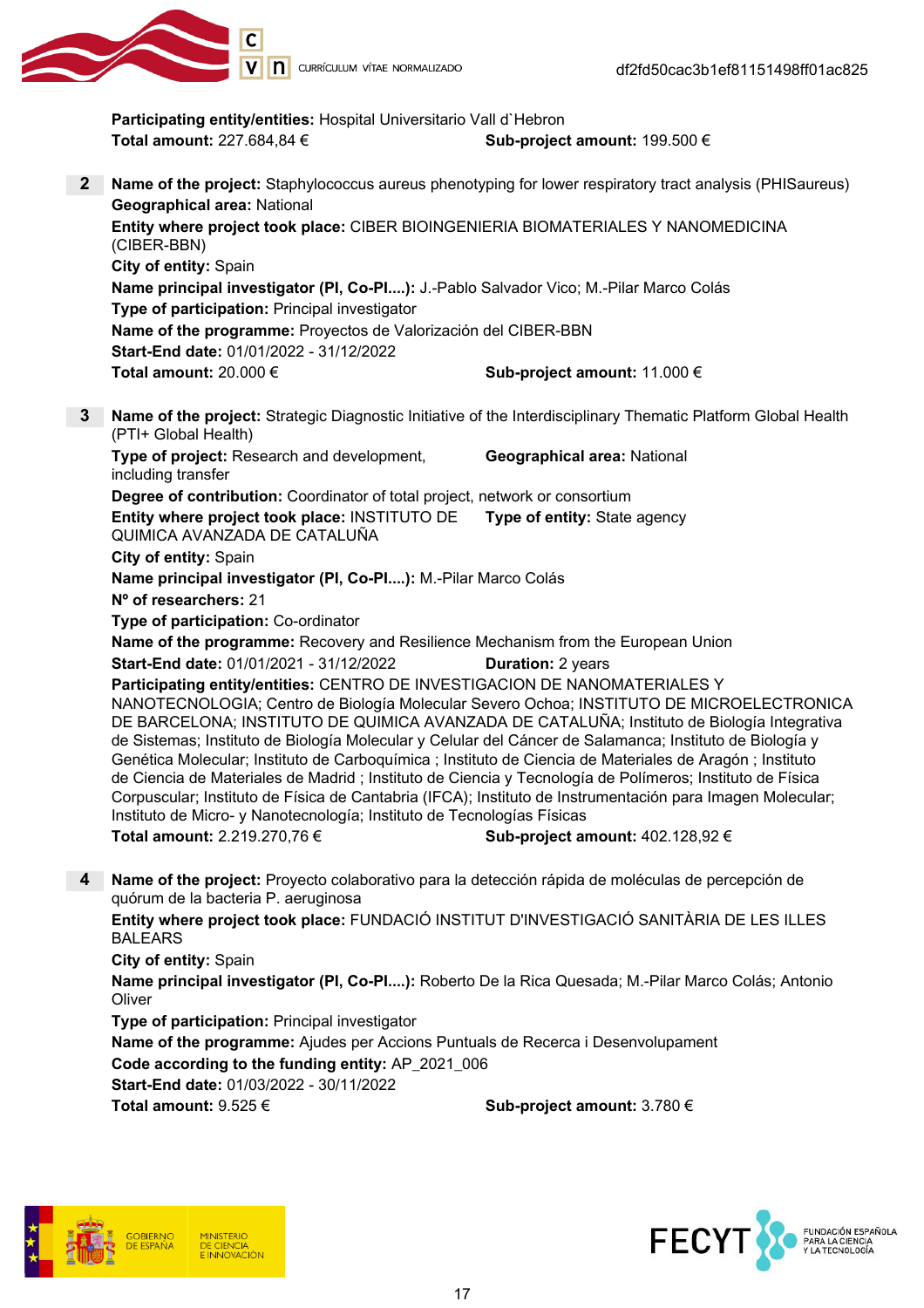

- 5 Name of the project: Point-of-care Tests for the rapid detection of SARS-CoV-2 (PoC4CoV) Geographical area: National Degree of contribution: Coordinator of total project, network or consortium Entity where project took place: INSTITUTO DE QUIMICA AVANZADA DE CATALUÑA Type of entity: State agency Name principal investigator (PI, Co-PI....): M.-Pilar Marco Colás; Roger Galve Bosch Funding entity or bodies: Consejo Superior de Investigaciones Científicas Type of entity: State agency Type of participation: Co-ordinator Code according to the funding entity: 202050E090 Start-End date: 01/04/2020 - 31/10/2022 Participating entity/entities: Hospital Universitari Germans Trias i Pujol; Hospital del Mar; INSTITUTO DE MICROELECTRONICA DE BARCELONA; INSTITUTO DE QUIMICA AVANZADA DE CATALUÑA; Instituto de Ciencia de Materiales de Aragón Total amount: 819.600 €  $\bullet$  Sub-project amount: 216.000 € 6 Name of the project: Targeting Quorum Sensing for the Management of Cystic Fibrosis (QS4CF) Geographical area: National Degree of contribution: Coordinator of total project, network or consortium Entity where project took place: INSTITUTO DE QUIMICA AVANZADA DE CATALUÑA Type of entity: State agency City of entity: Spain Name principal investigator (PI, Co-PI....): M.-Pilar Marco Colás; J.-Pablo Salvador Vico Funding entity or bodies: Ministerio de Ciencia e Innovación. Universidades **Type of entity:** Spanish government ministry Type of participation: Principal investigator Name of the programme: Retos Investigación I+D+i 2018 Code according to the funding entity: RTI2018-096278-B-C21 Start-End date: 01/01/2019 - 30/06/2022 Participating entity/entities: Universidad de Alcalá Total amount: 399.300 €  $\bullet$  Sub-project amount: 260.150 € Name of the project: Point of Care testing of sexual hormones in fertility clinics (DROPLITE) Geographical area: National Entity where project took place: CIBER BIOINGENIERIA BIOMATERIALES Y NANOMEDICINA (CIBER-BBN) City of entity: Spain Name principal investigator (PI, Co-PI....): J.-Pablo Salvador Vico; Rafael Porcar Funding entity or bodies: Ministerio de Ciencia e Innovación. Universidades **Type of entity:** Spanish government ministry Type of participation: Team member Name of the programme: Retos Colaboración 2019 Code according to the funding entity: RTC2019-007075-1 Start-End date: 01/01/2020 - 31/12/2021 Participating entity/entities: DROPLITE, S.L. Total amount:  $530.755,86 \in$  Sub-project amount: 180.068 €
	- 8 Name of the project: Personalized And/Or Generalized Integrated Biomaterial Risk Assessment (PANBioRA) Geographical area: European Union



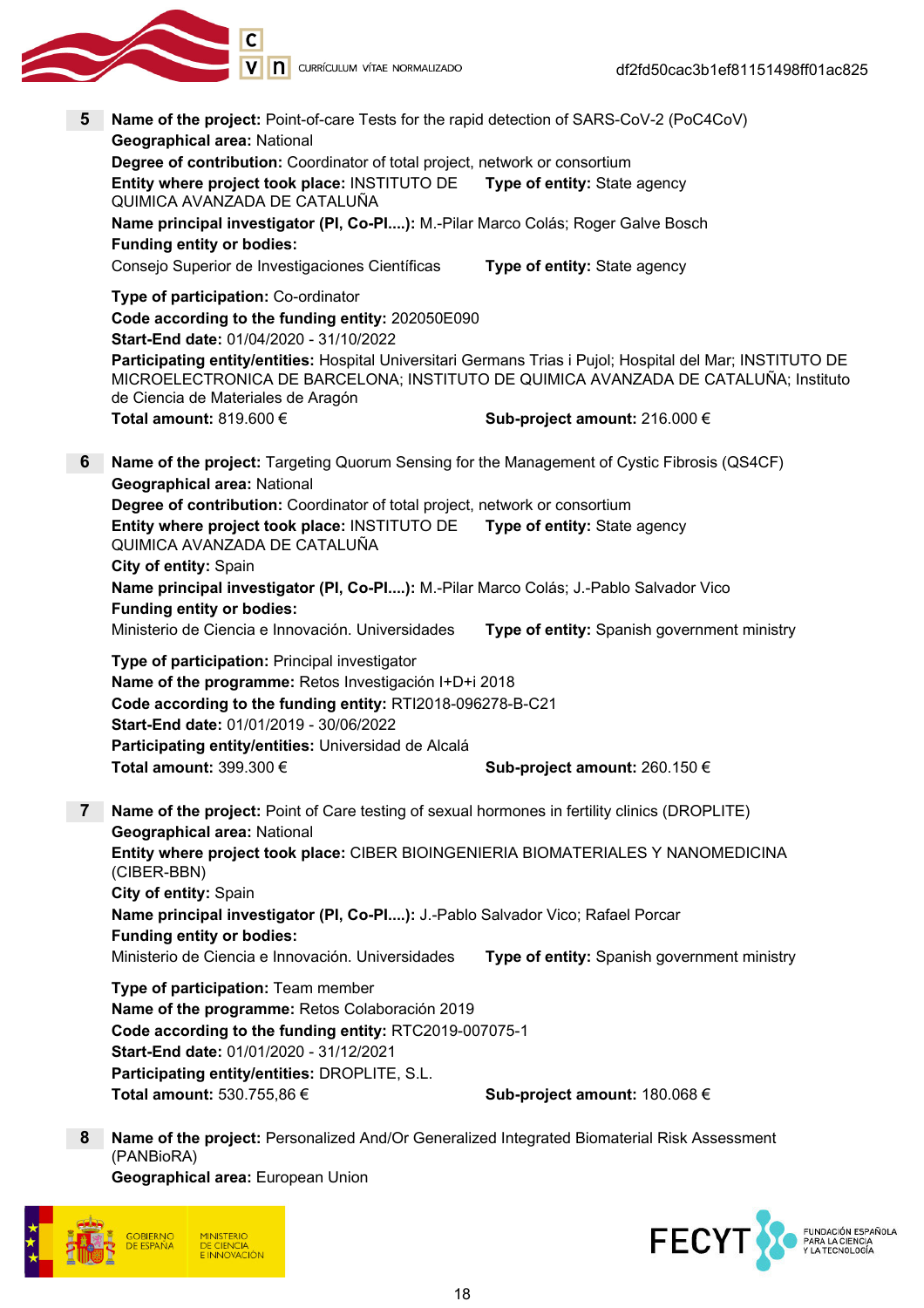

|    | Entity where project took place: INSTITUTO DE<br>QUIMICA AVANZADA DE CATALUÑA<br>City of entity: Spain                                                                                                                                                        | Type of entity: State agency                                                                      |
|----|---------------------------------------------------------------------------------------------------------------------------------------------------------------------------------------------------------------------------------------------------------------|---------------------------------------------------------------------------------------------------|
|    | Name principal investigator (PI, Co-PI): Nihal Engin Vrana; M.-Pilar Marco; Cesar Fernandez<br><b>Funding entity or bodies:</b>                                                                                                                               |                                                                                                   |
|    | <b>European Commission</b>                                                                                                                                                                                                                                    | Type of entity: European agency                                                                   |
|    | Type of participation: Principal investigator<br>- Advanced materials                                                                                                                                                                                         | Name of the programme: INDUSTRIAL LEADERSHIP - Leadership in enabling and industrial technologies |
|    | Code according to the funding entity: H2020-NMBP-2017-760921<br>Start-End date: 01/01/2018 - 31/12/2021                                                                                                                                                       |                                                                                                   |
|    | Total amount: 7.992.471 €                                                                                                                                                                                                                                     | Sub-project amount: 277.381,88 €                                                                  |
| 9  | Name of the project: Grup de Recerca Consolidat (SGR)<br><b>Geographical area: Regional</b>                                                                                                                                                                   |                                                                                                   |
|    | Entity where project took place: INSTITUTO DE<br>QUIMICA AVANZADA DE CATALUÑA                                                                                                                                                                                 | Type of entity: State agency                                                                      |
|    | City of entity: Spain<br>Name principal investigator (PI, Co-PI): M.-Pilar Marco Colás                                                                                                                                                                        |                                                                                                   |
|    | <b>Funding entity or bodies:</b><br><b>AGAUR</b><br>City funding entity: Catalonia, Spain                                                                                                                                                                     | Type of entity: Agency from Catalonia's Government                                                |
|    | Type of participation: Principal investigator<br>Name of the programme: Convocatòria d'ajuts per donar suport a les activitats dels grups de recerca<br>(SGR)<br>Code according to the funding entity: 2017SGR1441<br>Start-End date: 01/01/2017 - 30/09/2021 |                                                                                                   |
|    | Total amount: 20.000 €                                                                                                                                                                                                                                        |                                                                                                   |
| 10 | Name of the project: Smartphone analyzers for on-site testing of food quality and safety<br>(FOODSMARTPHONE)                                                                                                                                                  |                                                                                                   |
|    | Geographical area: European Union<br>Entity where project took place: INSTITUTO DE Type of entity: State agency<br>QUIMICA AVANZADA DE CATALUÑA                                                                                                               |                                                                                                   |
|    | City of entity: Spain<br>Name principal investigator (PI, Co-PI): Michel Nielen; M.-Pilar Marco<br><b>Funding entity or bodies:</b>                                                                                                                           |                                                                                                   |
|    | <b>European Comission</b>                                                                                                                                                                                                                                     | Type of entity: European Institution                                                              |
|    | Type of participation: Principal investigator<br>Name of the programme: Marie-Sklodowska Curie Innovative Training Networks<br>Code according to the funding entity: MSCA-ITN2016-720325<br>Start-End date: 01/01/2017 - 31/03/2021                           |                                                                                                   |
|    | Total amount: 2.778.200,8 €<br><b>Dedication regime: Part time</b>                                                                                                                                                                                            | Sub-project amount: 495.745,92 €                                                                  |
| 11 | Name of the project: Ayuda acreditación TECNIO (TECDTP18-1-0011)                                                                                                                                                                                              |                                                                                                   |
|    | Entity where project took place: INSTITUTO DE<br>QUIMICA AVANZADA DE CATALUÑA<br>City of entity: Spain                                                                                                                                                        | Type of entity: State agency                                                                      |

Name principal investigator (PI, Co-PI....): M.-Pilar Marco



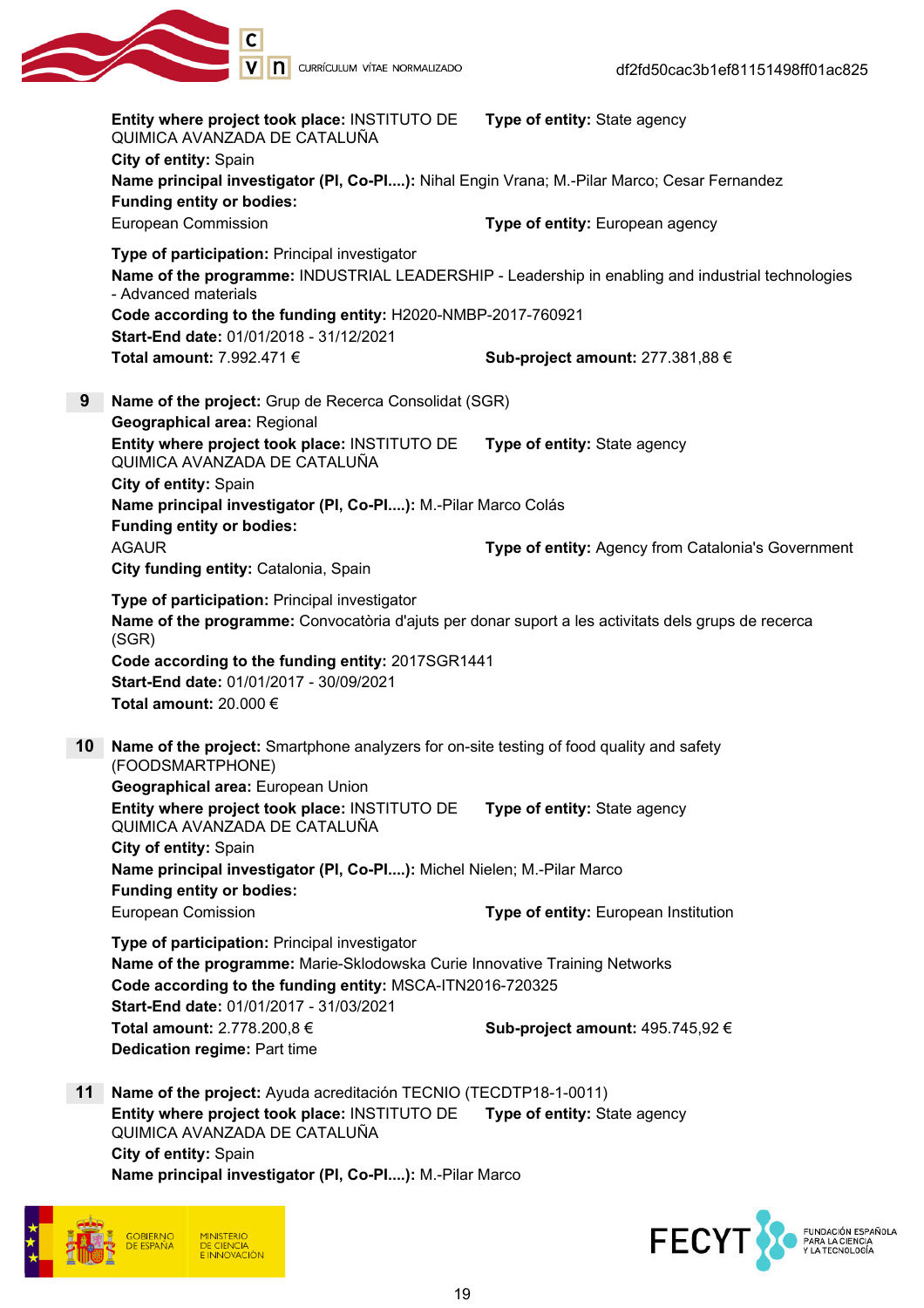

|                 | <b>Funding entity or bodies:</b><br><b>ACCIÓ</b><br>City funding entity: Catalonia, Spain<br>Type of participation: Principal investigator<br>Name of the programme: Ajuts per incentivar els plans d'actuació en transferencia tecnològica dels<br>desenvolupadors catalans<br>Code according to the funding entity: TECDTP18-1-0011<br>Start-End date: 01/11/2018 - 30/10/2019<br>Total amount: $30.000 \in$  | Type of entity: Agency from Catalonia's Government                                                                                                                         |
|-----------------|-----------------------------------------------------------------------------------------------------------------------------------------------------------------------------------------------------------------------------------------------------------------------------------------------------------------------------------------------------------------------------------------------------------------|----------------------------------------------------------------------------------------------------------------------------------------------------------------------------|
| 12 <sup>7</sup> | Name of the project: Pyocyanin as a new biomarker for diagnosis of Pseudomonas aeruginosa infections<br>(PYODIAGPA)<br>Entity where project took place: CIBER BIOINGENIERIA BIOMATERIALES Y NANOMEDICINA<br>(CIBER-BBN)<br>City of entity: Spain<br>Name principal investigator (PI, Co-PI): M.-Pilar Marco<br><b>Funding entity or bodies:</b><br>CIBER BIOINGENIERIA BIOMATERIALES Y NANOMEDICINA (CIBER-BBN) |                                                                                                                                                                            |
|                 | Type of participation: Principal investigator<br>Name of the programme: Proyectos de Valorización del CIBER-BBN 2018<br>Start-End date: 20/06/2018 - 11/07/2019<br>Total amount: $40.000 \in$                                                                                                                                                                                                                   |                                                                                                                                                                            |
| 13              | system (IMMUNO-QS)<br>Entity where project took place: INSTITUTO DE<br>QUIMICA AVANZADA DE CATALUÑA<br>Name principal investigator (PI, Co-PI): M.-Pilar Marco Colás<br><b>Funding entity or bodies:</b><br>Ministerio de Economía y Competitividad<br>City funding entity: Spain                                                                                                                               | Name of the project: Immunochemical diagnostic and therapeutic strategies based on the quorum sensing<br>Type of entity: State agency<br>Type of entity: Ministry of Spain |
|                 | Type of participation: Principal investigator<br>Name of the programme: Retos Investigación "I+D+i" 2015<br>Code according to the funding entity: SAF2015-67476-R<br>Start-End date: 01/01/2016 - 30/06/2019<br>Total amount: $193.600 \in$                                                                                                                                                                     |                                                                                                                                                                            |
| 14              | Name of the project: A new approach for the diagnosis of Pseudomonas aeruginosa infections<br>Entity where project took place: INSTITUTO DE<br>QUIMICA AVANZADA DE CATALUÑA<br>City of entity: Spain<br>Name principal investigator (PI, Co-PI): Miriam Corredor; Lluisa Vilaplana; M.-Pilar Marco<br>N° of researchers: 3<br><b>Funding entity or bodies:</b>                                                  | Type of entity: State agency                                                                                                                                               |

City funding entity: Spain

Fundación la Caixa **Type of entity:** Foundation

Type of participation: Team member Name of the programme: CaixaImpulse Code according to the funding entity: C16-00031 Start-End date: 01/09/2016 - 31/10/2018



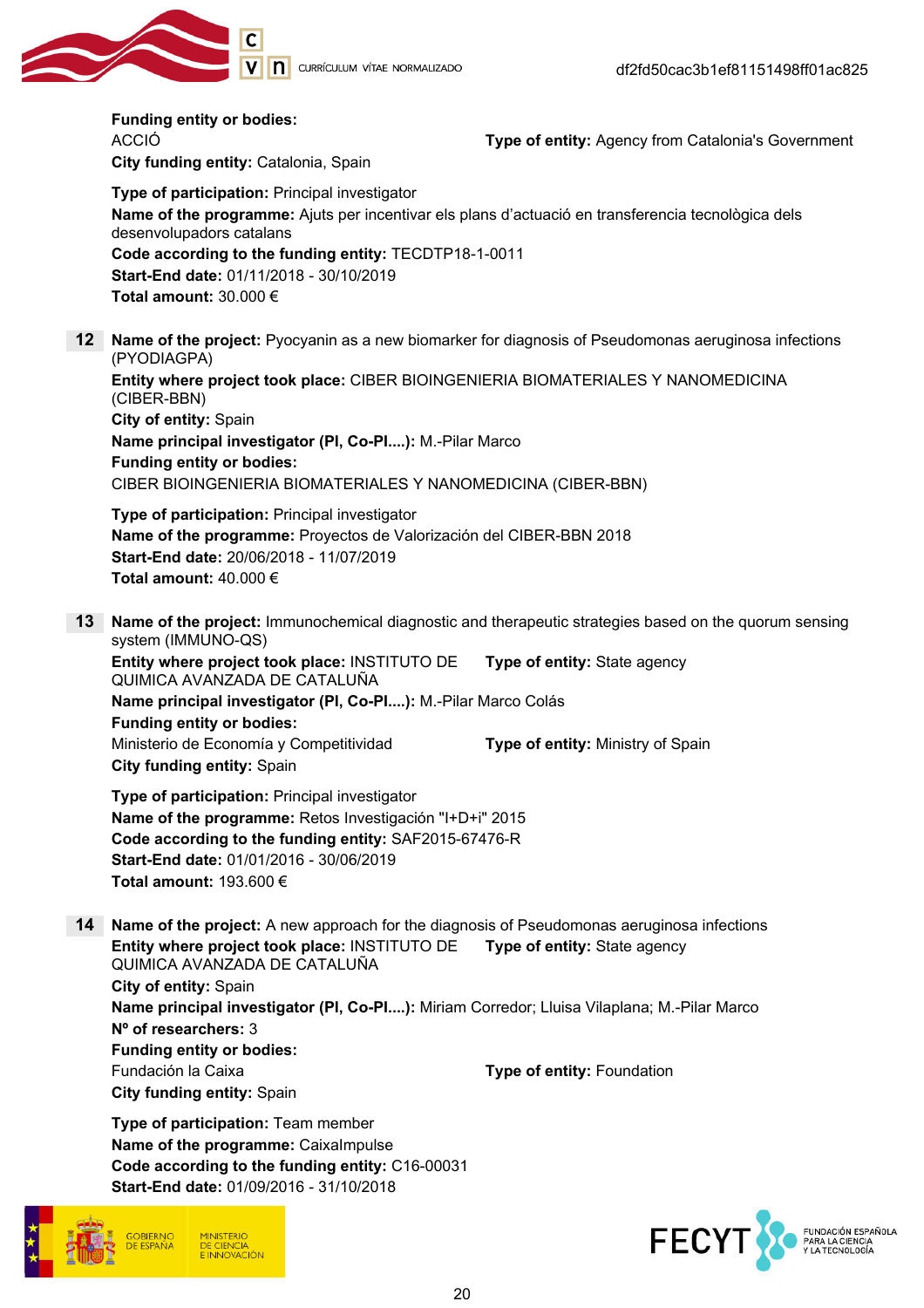

CURRÍCULUM VÍTAE NORMALIZADO

Total amount: 70.000 € Sub-project amount: 70.000 € 15 Name of the project: Ayuda acreditación TECNIO (TECDTP16-1-0009) Entity where project took place: INSTITUTO DE QUIMICA AVANZADA DE CATALUÑA Type of entity: State agency City of entity: Spain Name principal investigator (PI, Co-PI....): M.-Pilar Marco Funding entity or bodies: ACCIÓ Type of entity: Agency from Catalonia's Government City funding entity: Spain Type of participation: Principal investigator Name of the programme: Ajuts per incentivar els plans d'actuaicó en transferencia tecnológica dels desenvolupadors catalans Code according to the funding entity: TECDTP16-1-0009 Start-End date: 02/05/2017 - 02/05/2018 Total amount: 49.405 € 16 Name of the project: New Diagnostics for Infectious Diseases (ND4ID) Geographical area: European Union Entity where project took place: INSTITUTO DE QUIMICA AVANZADA DE CATALUÑA Type of entity: State agency City of entity: Spain Name principal investigator (PI, Co-PI....): Herman Goossens; Andreu Llobera; M.-Pilar Marco Colás Funding entity or bodies: European Comission Type of entity: European Agency Type of participation: Principal investigator Name of the programme: Marie-Sklowdowska Curie Actions - Innovative Training Networks Code according to the funding entity: MSCA-ITN2015-675412 Start-End date: 01/03/2016 - 28/02/2018 Total amount:  $3.860.507.52 \in$  Sub-project amount:  $247.872 \in$ 17 Name of the project: Molecular links between diabetes and neurodegenerative disorders Geographical area: National Degree of contribution: Scientific coordinator Entity where project took place: CIBER BIOINGENIERIA BIOMATERIALES Y NANOMEDICINA (CIBER-BBN) City of entity: Spain Name principal investigator (PI, Co-PI....): M.-Pilar Marco Funding entity or bodies: Instituto de Salud Carlos III **Type of entity:** Public Research Body City funding entity: Majadahonda, Spain Type of participation: Principal investigator Name of the programme: Proyectos Integrados de Excelencia, Convocatoria 2014 de la Acción Estratégica en Salud 2013-2016

Code according to the funding entity: PIE1400061 Start-End date: 01/01/2015 - 31/12/2017

Participating entity/entities: Caial Institut: Cellex: Centro de Medicina Regenerativa de Barcelona: FUNDACIO INSTITUT DE RECERCA DE L'HOSPITAL UNIV. VALL D'HEBRON; FUNDACION GENERAL DE LA UNIVERSIDAD DE ALCALA DE HENARES; Hospital Clinic de Barcelona; Institut d'Investigacions



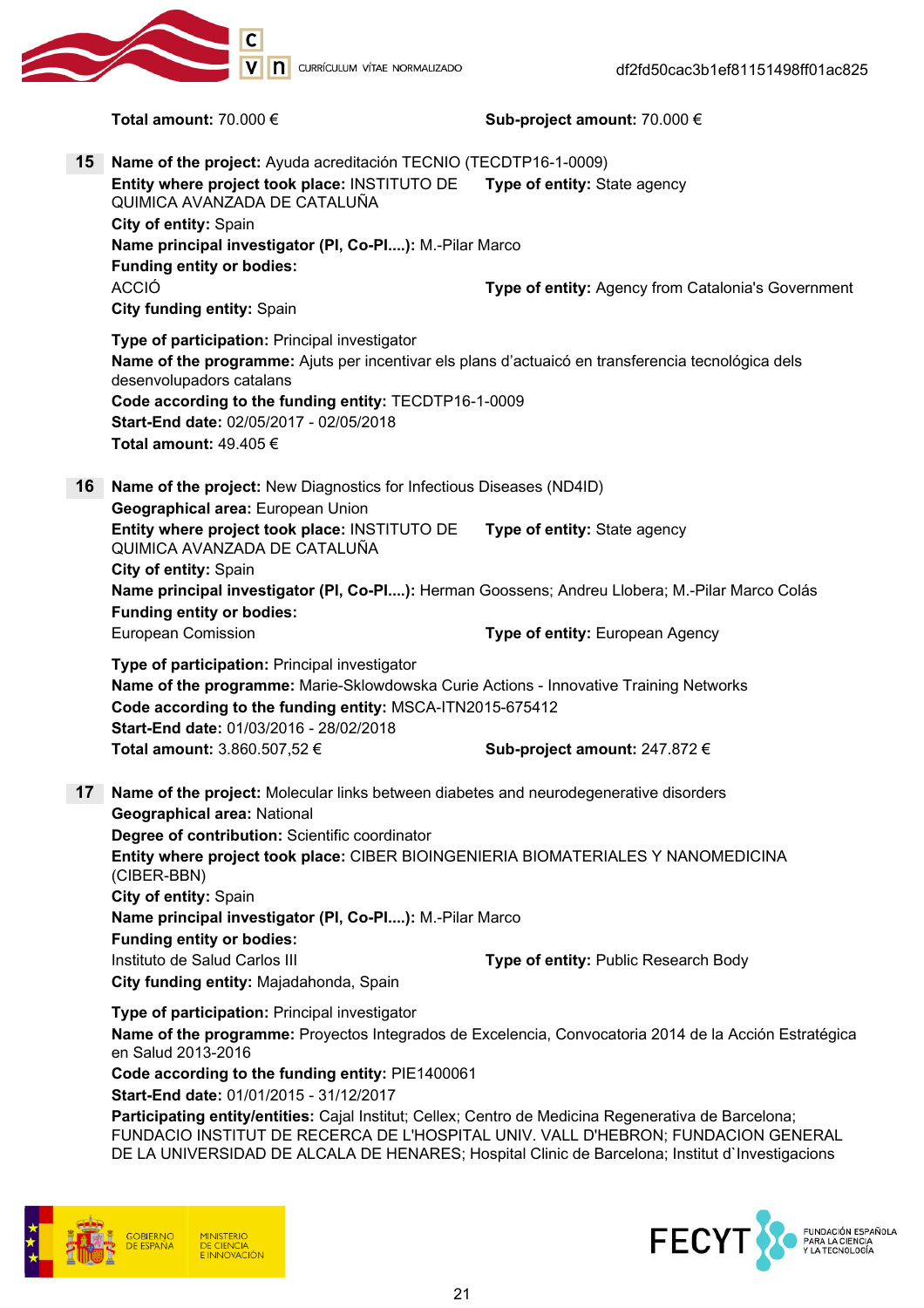

V | **n** currículum vítae normalizado

Biomèdiques August Pi i Sunyer ; Instituto de Biomedicina de Valencia ; Universidad Complutense de Madrid; Universidad Pompeu Fabra Total amount: 660.000 € Sub-project amount: 55.000 € 18 Name of the project: Real time monitoring of SEA contaminants by an autonomous Lab-on-a-chip biosensor (SEA-on-a-CHIP) Identify key words: Physics chemical and mathematical; Natural sciences and health sciences; **Engineering** Type of project: Demonstration, pilot projects, conceptual formulations and design of processes and services Geographical area: European Union Entity where project took place: INSTITUTO DE QUIMICA AVANZADA DE CATALUÑA Type of entity: State agency City of entity: Barcelona, Catalonia, Spain Name principal investigator (PI, Co-PI....): M.-Pilar Marco Colás; Damià Barceló; Francesc Teixidor Funding entity or bodies: European Commission **Type of entity:** European Agency Type of participation: Principal investigator Name of the programme: Specific Programme "Cooperation": Food, Agriculture and Biotechnology Code according to the funding entity: FP7-OCEAN-2013-1-614168 Start-End date: 01/02/2013 - 30/05/2017 Duration: 6 months Participating entity/entities: AEIFORIA SRL; CAPSENZE HANDELSBOLAG; CEST KOMPETENZZENTRUM FUR ELEKTROCHEMISCHE OBERFLACHENTECHNOLOGIE GMBH; FUNDACIO INSTITUT CATALA DE RECERCA DE L'AIGUA; INSTITUTO PORTUGUES DO MAR E DA ATMOSFERA IP; INTRAROM S.A.; ISTITUTO DELTA ECOLOGIA APPLICATA SRL; NORSK INSTITUTT FOR VANNFORSKNING; ORGANIZACION CALIDAD Y PROYECTOS SL; PANEPISTIMIO IOANNINON; PLYMOUTH MARINE LABORATORY; SCALPRO AS; SCUOLA SUPERIORE DI STUDI UNIVERSITARI E DI PERFEZIONAMENTO SANT'ANNA; SKALOMA AE; UNIVERSITAT DE BARCELONA; UNIVERSITE LYON 1 CLAUDE BERNARD Total amount:  $5.753.727 \in$  Sub-project amount:  $396.969 \in$ 19 Name of the project: Grup de Recerca Consolidat (SGR) Geographical area: Regional Degree of contribution: Coordinator of total project, network or consortium Entity where project took place: INSTITUTO DE QUIMICA AVANZADA DE CATALUÑA Type of entity: State agency Name principal investigator (PI, Co-PI....): M.-Pilar Marco Colás Funding entity or bodies: AGAUR **Type of entity:** Agency from the Catalonia's Government City funding entity: Catalonia, Spain Type of participation: Co-ordinator Name of the programme: Convocatòria d'ajuts per donar suport a les activitats dels grups de recerca Code according to the funding entity: 2014SGR1484 Start-End date: 12/2014 - 12/2016 Total amount: 30.100 €

20 Name of the project: Ayuda acreditación TECNIO (TECDTP15-1-0011) Entity where project took place: INSTITUTO DE QUIMICA AVANZADA DE CATALUÑA Type of entity: State agency City of entity: Spain Name principal investigator (PI, Co-PI....): M.-Pilar Marco



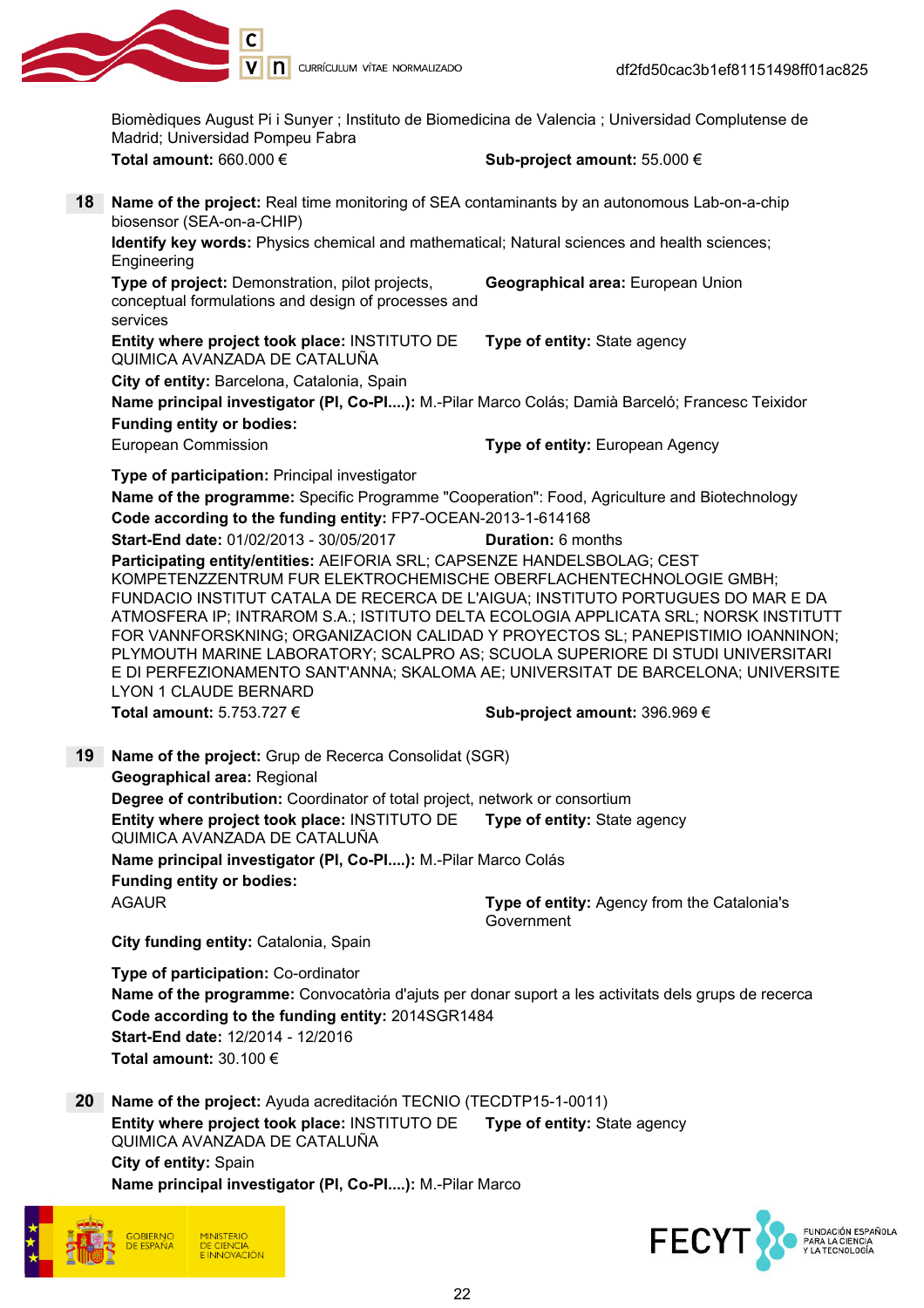

|         | <b>Funding entity or bodies:</b><br><b>ACCIÓ</b><br>City funding entity: Catalonia, Spain                                                                                                                                                                                                                         | Type of entity: Agency from Catalonia's Government |
|---------|-------------------------------------------------------------------------------------------------------------------------------------------------------------------------------------------------------------------------------------------------------------------------------------------------------------------|----------------------------------------------------|
|         | Type of participation: Principal investigator<br>Name of the programme: Ajuts per incentivar els plans d'actuaicó en transferencia tecnológica dels<br>desenvolupadors catalans<br>Code according to the funding entity: TECDTP15-1-0011<br>Start-End date: 30/10/2015 - 30/10/2016<br>Total amount: 54.325 $\in$ |                                                    |
| 21      | Name of the project: Plataformas de Diagnostico Universal Basada en Nanopartículas Codificadas con<br>Oligonucleotidos y Dipositivos de Mircoarrays de DNA (OligoCODEs)<br><b>Geographical area: National</b>                                                                                                     |                                                    |
|         | Degree of contribution: Coordinator of total project, network or consortium                                                                                                                                                                                                                                       |                                                    |
|         | Entity where project took place: INSTITUTO DE<br>QUIMICA AVANZADA DE CATALUÑA                                                                                                                                                                                                                                     | Type of entity: State agency                       |
|         | City of entity: Spain                                                                                                                                                                                                                                                                                             |                                                    |
|         | Name principal investigator (PI, Co-PI): M.-Pilar Marco Colas                                                                                                                                                                                                                                                     |                                                    |
|         | <b>Funding entity or bodies:</b>                                                                                                                                                                                                                                                                                  |                                                    |
|         | Ministerio de Economía y Competitividad<br>City funding entity: Spain                                                                                                                                                                                                                                             | Type of entity: Ministry of Spain                  |
|         | Type of participation: Principal investigator<br>Name of the programme: Plan Nacional de I+D+I<br>Code according to the funding entity: MAT2012-38573-C02-01<br>Start-End date: 01/01/2013 - 31/12/2015<br>Participating entity/entities: Nanobioengineering Group - IBEC<br>Total amount: 103.000 €              |                                                    |
| $22 \,$ | Name of the project: Electrochemical immunosensor system for the detection of neuroactive tryptophan<br>metabolites. A common platform for bioresearch, clinical analitics and personalized medicine (TryKySens)                                                                                                  |                                                    |
|         | <b>Geographical area: National</b><br>Entity where project took place: INSTITUTO DE<br>QUIMICA AVANZADA DE CATALUÑA                                                                                                                                                                                               | Type of entity: State agency                       |
|         | City of entity: Spain                                                                                                                                                                                                                                                                                             |                                                    |
|         | Name principal investigator (PI, Co-PI): Francisco Sánchez Baeza; M.-Pilar Marco Colás<br>Type of participation: Team member                                                                                                                                                                                      |                                                    |
|         | Name of the programme: Plan Nacional de I+D+i: Proyectos de Investigación Fundamental no Orientada<br>Start-End date: 01/01/2012 - 30/06/2015                                                                                                                                                                     |                                                    |
|         | Total amount: 346.060 $\epsilon$                                                                                                                                                                                                                                                                                  | Sub-project amount: 110.110 €                      |
| 23      | Name of the project: Sistemas de detección y cuantificación de biomarcadores de la Enfermedad de<br>Alzheimer (KIT-Alzheimer)                                                                                                                                                                                     |                                                    |
|         | <b>Geographical area: National</b>                                                                                                                                                                                                                                                                                |                                                    |
|         | Degree of contribution: Coordinator of total project, network or consortium                                                                                                                                                                                                                                       |                                                    |
|         | Entity where project took place: INSTITUTO DE<br>QUIMICA AVANZADA DE CATALUÑA                                                                                                                                                                                                                                     | Type of entity: State agency                       |
|         | Name principal investigator (PI, Co-PI): Francisco Sánchez Baeza; M.-Pilar Marco Colas<br><b>Funding entity or bodies:</b>                                                                                                                                                                                        |                                                    |
|         | Ministerio de Ciencia e Innovación. Investigación                                                                                                                                                                                                                                                                 | Type of entity: Ministerio                         |
|         | City funding entity: Madrid, Community of Madrid, Spain                                                                                                                                                                                                                                                           |                                                    |
|         |                                                                                                                                                                                                                                                                                                                   |                                                    |



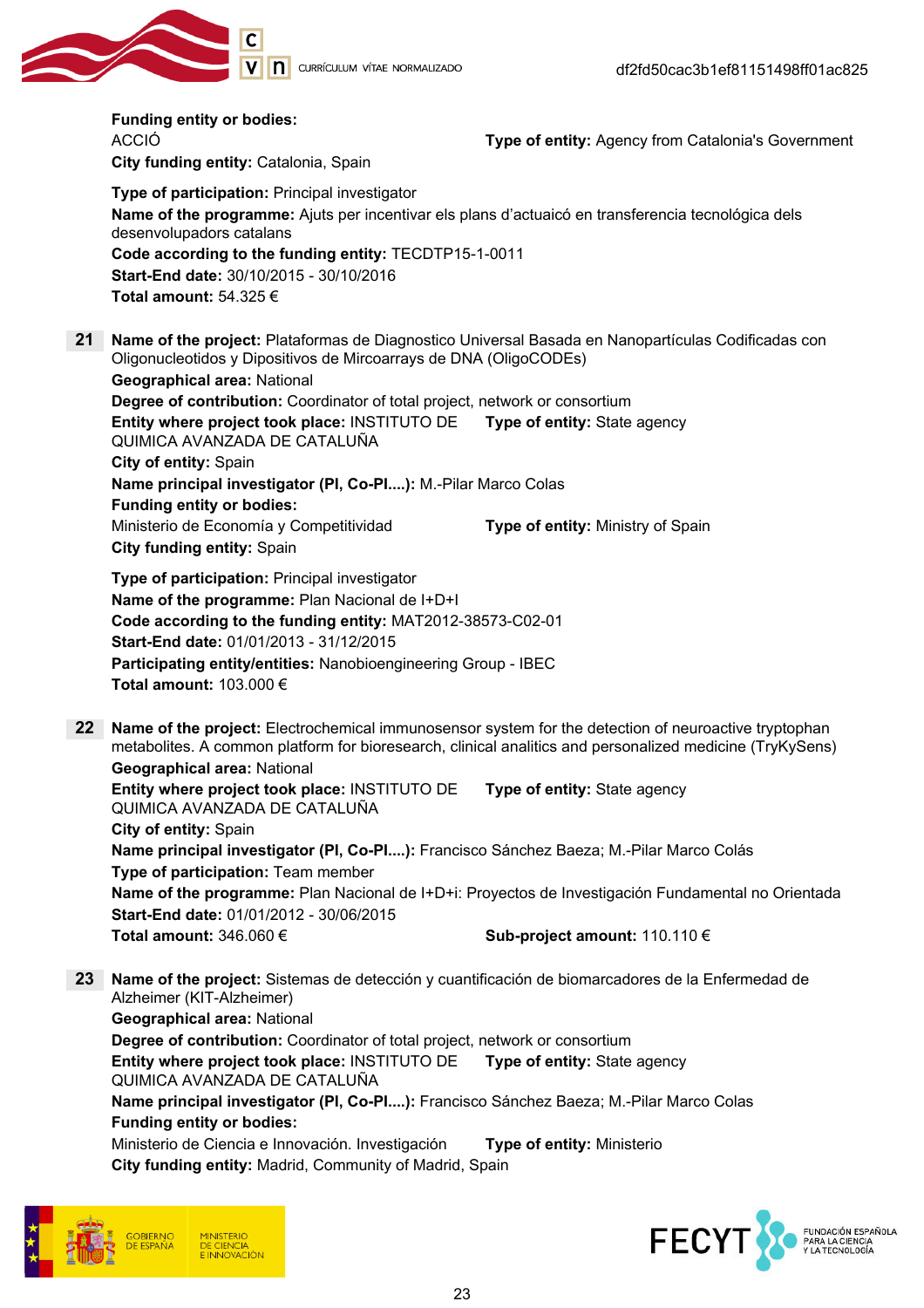

Type of participation: Principal investigator Name of the programme: Subdirección general de Estrategias de Colaboración Público-Privada: INNPACTO Code according to the funding entity: IPT2011-1055-900000 Start-End date: 04/05/2011 - 30/06/2015 Sub-project amount: 152.617 € 24 Name of the project: Design and evaluation of a novel impedimetric immunosensor for the diagnosis of sepsis of respiratory origin due to Pseudomonas aeruginosa (NanBioSepRes) Geographical area: National Degree of contribution: Coordinator of total project, network or consortium Entity where project took place: INSTITUTO DE QUIMICA AVANZADA DE CATALUÑA Type of entity: State agency City of entity: Barcelona, Catalonia, Spain Name principal investigator (PI, Co-PI....): M.-Pilar Marco Colás; Enrique Valera Cano Funding entity or bodies: Instituto de Salud Carlos III **Type of entity:** Public Research Body City funding entity: Majadahonda, Community of Madrid, Spain Type of participation: Principal investigator Name of the programme: Proyectos de colaboración multidisciplinar en enfermedades respiratorias CIBER-BBN - SEPAR - CIBERES Start-End date: 01/01/2013 - 31/12/2014 Participating entity/entities: Servei de Microbiologia del Hospital Germans Trias i Pujol; Servei de Neumologia del Hospital Germans Trias i Pujol Total amount: 21.000 €  $\bullet$  Sub-project amount: 15.000 € 25 Name of the project: Nanotecnología para cardiología y neumococo (NanoCardioCoco) Entity where project took place: INSTITUTO DE QUIMICA AVANZADA DE CATALUÑA Type of entity: State agency City of entity: Spain Name principal investigator (PI, Co-PI....): Miguel Roncales; M.-Pilar Marco Colas Funding entity or bodies: Ministerio de Economía y Competitividad **Type of entity:** Ministry of Spain City funding entity: Spain Type of participation: Principal investigator Name of the programme: Subdirección general de Estrategias de Colaboración Público-Privada: INNPACTO Code according to the funding entity: IPT2011-1337-010000 Start-End date: 04/05/2011 - 31/12/2014 Total amount:  $2.245.914,38 \in$  Sub-project amount:  $95.807 \in$ 26 Name of the project: CIBER (Centro de Investigación Biomédica en Red) de Bioingeniería, Biomateriales y Nanomedicina Type of project: Research and development, including transfer Geographical area: National Degree of contribution: Coordinator of total project, network or consortium Entity where project took place: INSTITUTO DE QUIMICA AVANZADA DE CATALUÑA Type of entity: State agency Name principal investigator (PI, Co-PI....): M.-Pilar Marco Colás

#### Funding entity or bodies:

**INISTERIC DE CIENCIA**<br>E INNOVACIÓN

Instituto de Salud Carlos III **Type of entity:** Public Research Body

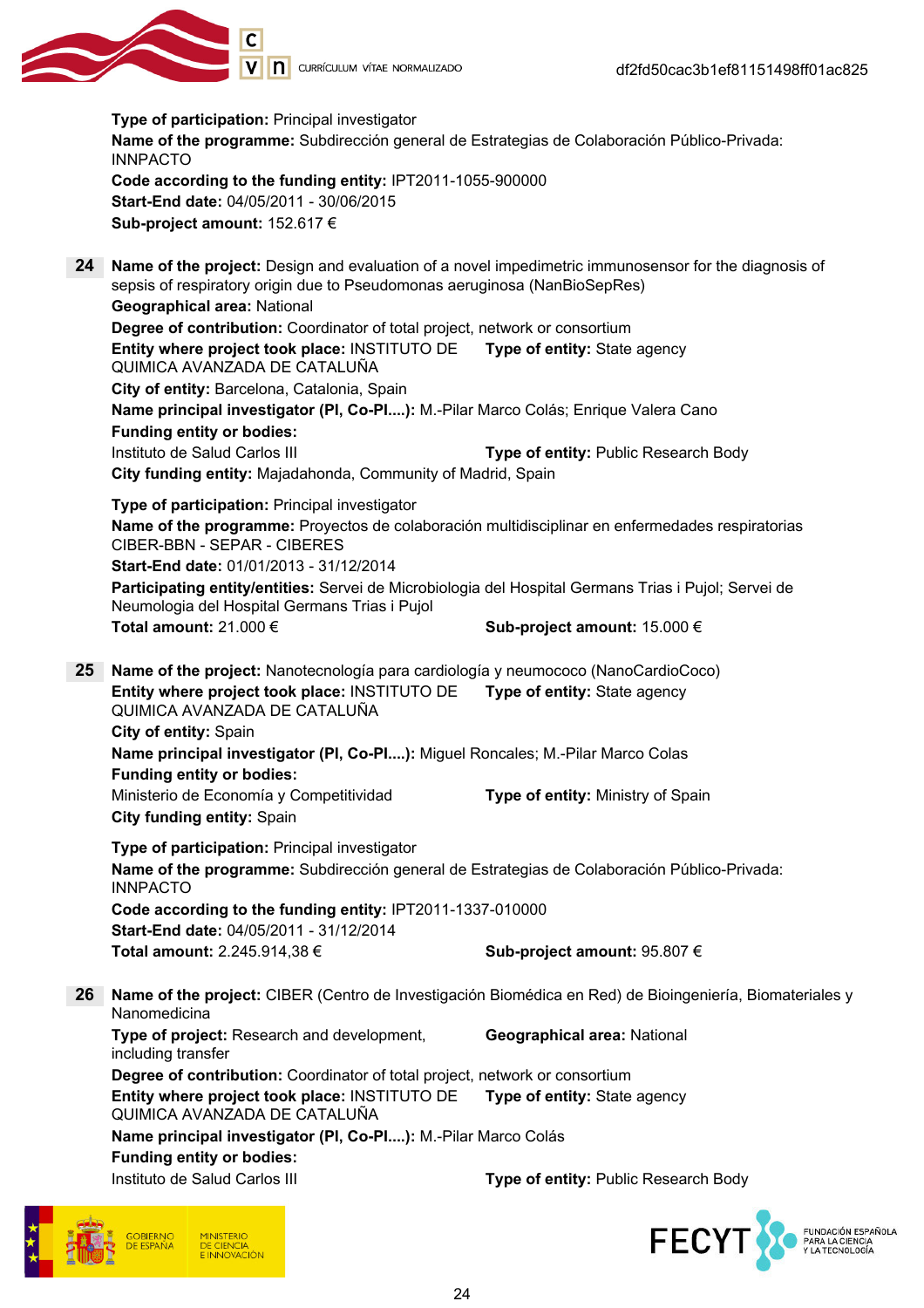

City funding entity: Majadahonda, Community of Madrid, Spain

Type of participation: Principal investigator Name of the programme: Acciones CIBER. Programa Consolider (iniciativa Ingenio 2010) Start-End date: 01/01/2010 - 31/12/2013 Total amount: 89.150 €

27 Name of the project: Grup de Recerca Consolidat (SGR) Geographical area: Regional Entity where project took place: INSTITUTO DE QUIMICA AVANZADA DE CATALUÑA Type of entity: State agency City of entity: Spain Name principal investigator (PI, Co-PI....): M.-Pilar Marco Colás Funding entity or bodies: AGAUR Type of entity: Agency from the Catalonia's Government

Type of participation: Principal investigator Name of the programme: Convocatòria d'ajuts per donar suport a les activitats dels grups de recerca Code according to the funding entity: 2009SGR1343 Start-End date: 01/01/2009 - 31/12/2013 Total amount: 70.720 €

28 Name of the project: Desarrollo de Bioreceptores para la Detección de Biomarcadores de CVDs en el Diagnóstico Clínico

Degree of contribution: Coordinator of total project, network or consortium Entity where project took place: INSTITUTO DE QUIMICA AVANZADA DE CATALUÑA Type of entity: State agency Name principal investigator (PI, Co-PI....): M.-Pilar Marco Colás Funding entity or bodies: Ministerio de Ciencia e Innovación. Investigación **Type of entity:** Ministry of Spain City funding entity: Madrid, Spain

Type of participation: Principal investigator Name of the programme: Programa Nacional de Internacionalización de la I+D. Subprogrma Euroinvestigación. Modalidad ENIAC Code according to the funding entity: EUI-ENIAC-2011-4331 Start-End date: 17/08/2011 - 21/03/2013 Total amount:  $51.400 \in$ 

29 Name of the project: Chip Architectures by Joint Associated Labs for European Diagnostics (Cajal4EU) Geographical area: European Union Entity where project took place: INSTITUTO DE QUIMICA AVANZADA DE CATALUÑA Type of entity: State agency Name principal investigator (PI, Co-PI....): M.-Pilar Marco Colás Funding entity or bodies: European Commission Type of entity: European Agency

Ministerio de Ciencia e Innovación. Investigación Type of entity: Plan E-Tipo ENIAC: PLE2009-0168 City funding entity: Madrid, Community of Madrid, Spain

Type of participation: Principal investigator Name of the programme: ICT: ENIAC (European Nanoelectronics Initiative Advisory Council) Joint Undertaking Action



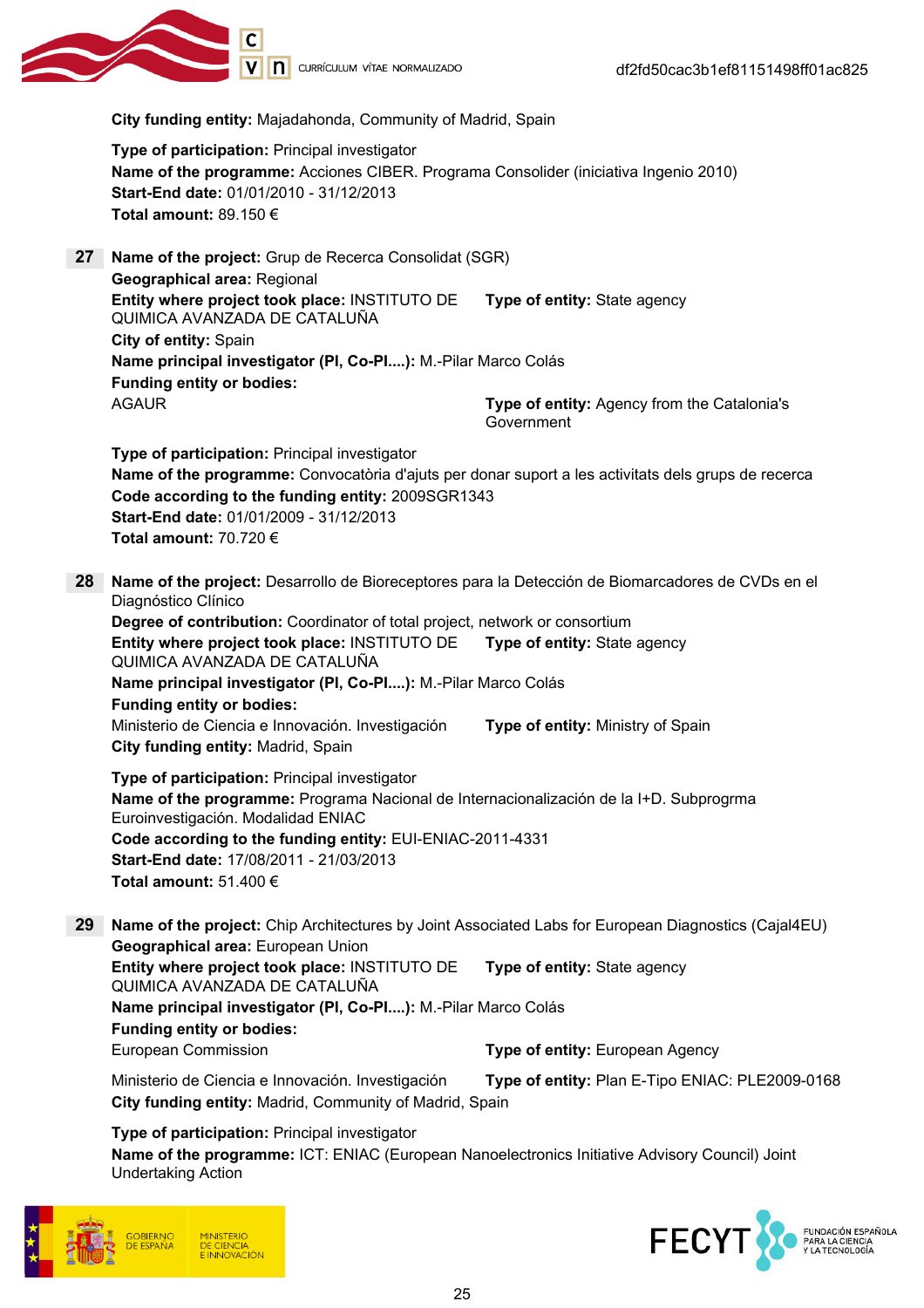

Code according to the funding entity: ENIAC-120215 Start-End date: 01/03/2010 - 01/03/2013 Total amount:  $12.600.000 \in$  Sub-project amount:  $257.000 \in$ 30 Name of the project: Plataformas de Diagnostico Universal Basada en Nanopartículas Codificadas con Oligonucleotidos y Dispositivos de Microarrays de DNA (OligoCODEs) Type of project: Demonstration, pilot projects, conceptual formulations and design of processes and services Geographical area: National Degree of contribution: Coordinator of total project, network or consortium Entity where project took place: INSTITUTO DE QUIMICA AVANZADA DE CATALUÑA Type of entity: State agency Name principal investigator (PI, Co-PI....): M.-Pilar Marco Colás Funding entity or bodies: Ministerio de Ciencia e Innovación. Investigación **Type of entity:** Ministerio City funding entity: Madrid, Community of Madrid, Spain Type of participation: Co-ordinator Name of the programme: Plan Nacional de I+D+I Code according to the funding entity: MAT2011-29335-C03-01 **Start-End date: 01/01/2012 - 31/12/2012 Duration: 1 year** Participating entity/entities: Nanobioengineering Group - IBEC; Nucleic Acids Group - IQAC Total amount: 29.999,53 € 31 Name of the project: Microcavidades ópticas para la detección de antibióticos y esteroides Degree of contribution: Coordinator of total project, network or consortium Entity where project took place: INSTITUTO DE QUIMICA AVANZADA DE CATALUÑA Type of entity: State agency City of entity: Spain Name principal investigator (PI, Co-PI....): M.-Pilar Marco Colas; Nuria Sanvicens Diez Funding entity or bodies: Consejo Superior de Investigaciones Científicas Type of entity: State agency City funding entity: Madrid, Community of Madrid, Spain Type of participation: Co-ordinator Name of the programme: Acciones Bilaterales CSIC-CNR Code according to the funding entity: 2010IT0040 Start-End date: 01/01/2011 - 31/12/2012 Participating entity/entities: Consiglio Nazionale delle Ricerche Sub-project amount: 8.000 €

32 Name of the project: Contaminants in Food and Feed: Inexpensive Detection for Control of Exposure (Conffidence) Geographical area: European Union Entity where project took place: INSTITUTO DE QUIMICA AVANZADA DE CATALUÑA Type of entity: State agency City of entity: Spain Name principal investigator (PI, Co-PI....): Jacob de Jong; M.-Pilar Marco Colás

#### Funding entity or bodies:

European Commission **European Agency Type of entity:** European Agency

Type of participation: Principal investigator Name of the programme: Food, Agriculture and Fisheries and Biotechnology



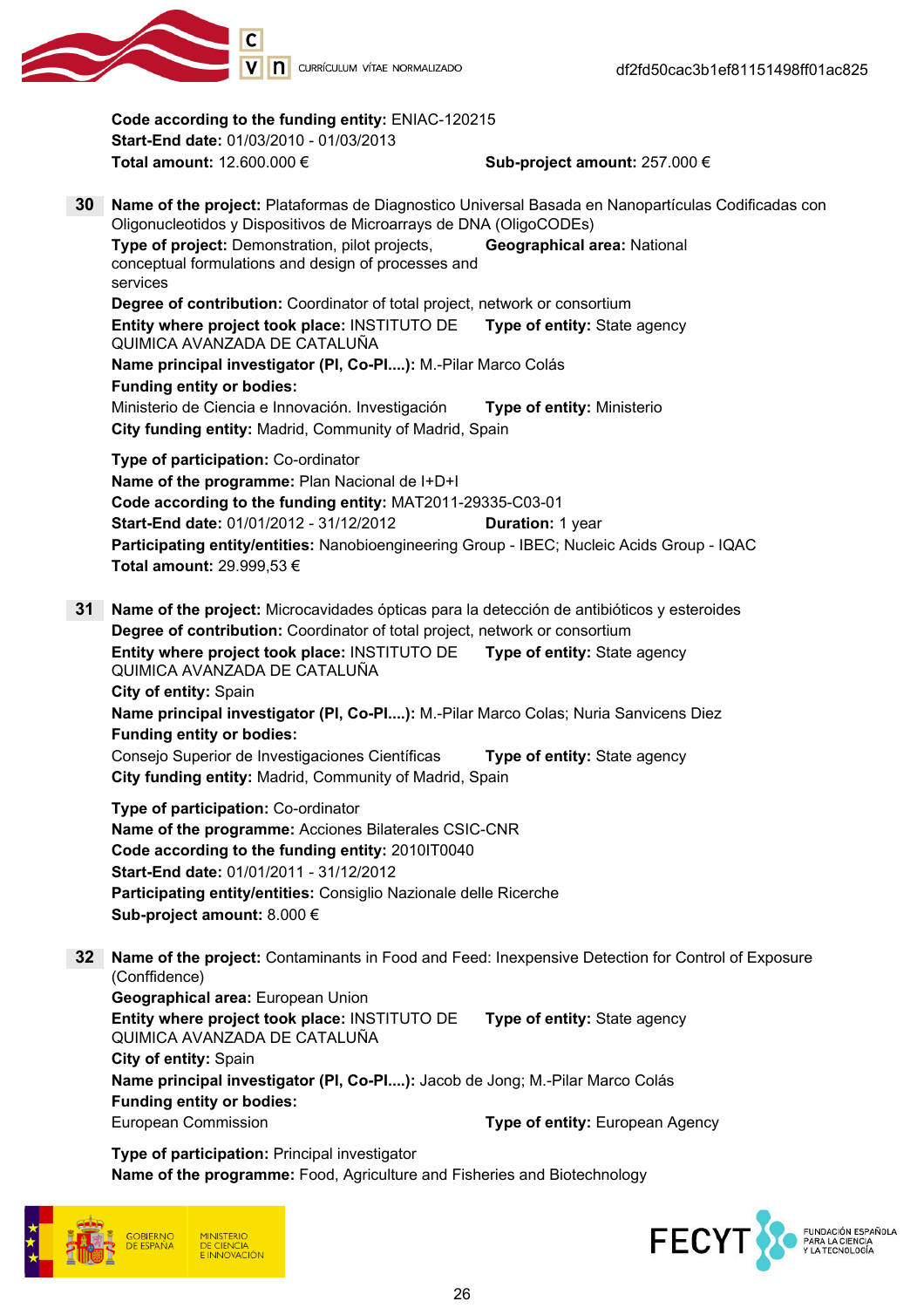

Code according to the funding entity: KBBE2007-211326 Start-End date: 01/05/2008 - 31/12/2012 Total amount:  $7.514.032.4 \in$  Sub-project amount: 260.000 € Dedication regime: Part time 33 Name of the project: Desarrollo y demostración de nuevas tecnologías para la detección de residuos de antibióticos de uso veterinario a lo largo de la cadena de producción de alimentos de origen animal. Control y seguridad alimentaria (DETECTA) Geographical area: National Entity where project took place: INSTITUTO DE QUIMICA AVANZADA DE CATALUÑA Type of entity: State agency Name principal investigator (PI, Co-PI....): Francisco-José Sanchez Baeza; M.-Pilar Marco Colás Funding entity or bodies: Ministerio de Ciencia e Innovación **Type of entity:** Ministerio City funding entity: Madrid, Community of Madrid, Spain Type of participation: Principal investigator Name of the programme: Plan Nacional de I+D+I: Proyecto de Investigación Fundamental No Orientada Code according to the funding entity: AGL2008-05578-C05-01 Start-End date: 01/01/2009 - 31/12/2011 Sub-project amount: 145.000 € 34 Name of the project: Microarray de Epitopos (Beta-array) Entity where project took place: INSTITUTO DE QUIMICA AVANZADA DE CATALUÑA Type of entity: State agency Name principal investigator (PI, Co-PI....): M.-Pilar Marco Colás; Roger Galve Funding entity or bodies: Ministerio de Ciencia e Innovación **Type of entity:** Ministerio City funding entity: Madrid, Community of Madrid, Spain Type of participation: Principal investigator Name of the programme: Plan Nacional de I+D+I: Proyectos de Investigación Fundamental no Orientada Code according to the funding entity: SAF2008-03082 Start-End date: 01/01/2009 - 31/12/2011 Total amount: 121.000 € 35 Name of the project: Nanobioanlytical Platforms for Improved Medical Diagnosis of Infections Caused by Pathogens (NanoMeDiag) Entity where project took place: INSTITUTO DE QUIMICA AVANZADA DE CATALUÑA Type of entity: State agency Name principal investigator (PI, Co-PI....): Josep Samitier; M.-Pilar Marco Colás Funding entity or bodies: Ministerio de Ciencia e Innovación **Type of entity:** Ministerio City funding entity: Madrid, Community of Madrid, Spain Type of participation: Principal investigator Name of the programme: Plan Nacional de Internacionalización de la I+D+I

Code according to the funding entity: EUI2008-00175 Start-End date: 01/03/2009 - 01/03/2011 Total amount: 41.800 €



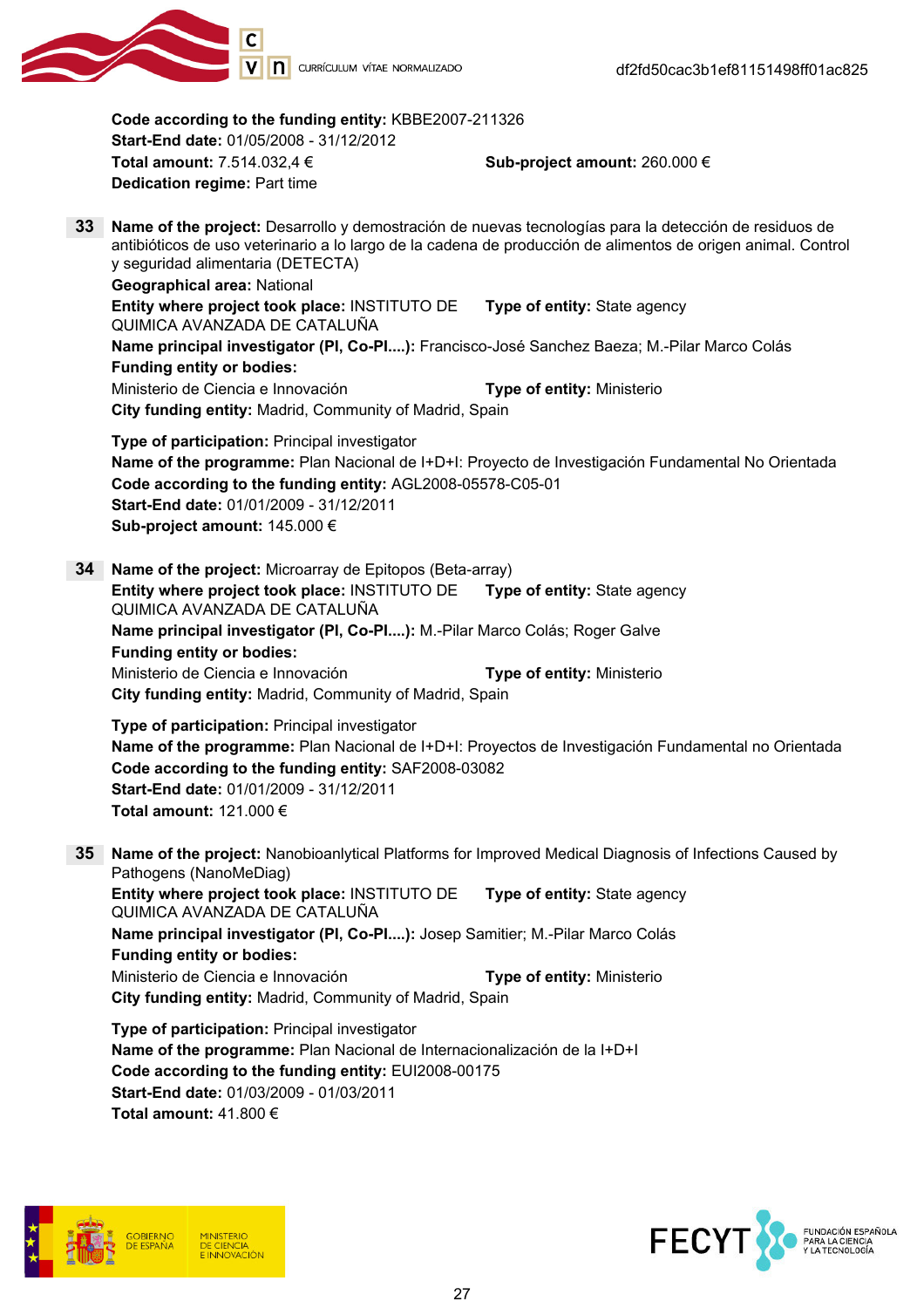

V | **n** currículum vítae normalizado

36 Name of the project: Desarrollo de un dispositivo inmunosensor basado en la resonancia de plasmón localizado de nanopartículas de metales nobles para la detección de sustancias prohibidas en el deporte (dWatch Array) Geographical area: National Degree of contribution: Coordinator of total project, network or consortium Entity where project took place: Instituto de Type of entity: State agency Investigaciones Químicas y Ambientales de Barcelona Name principal investigator (PI, Co-PI....): M.-Pilar Marco Colás Funding entity or bodies: MINISTERIO DE EDUCACION Y CIENCIA Type of participation: Principal investigator Name of the programme: Acción Estrategica sobre el Deporte y la Actividad Fisica Code according to the funding entity: DEP2007-73224-C03-01 Start-End date: 16/11/2007 - 16/11/2010 Total amount: 53.000 € 37 Name of the project: Micro/Nanotecnologías para la Inmunodetección Multiplexada de Microorganismos Patógenos (MICROPLEX) Geographical area: National Degree of contribution: Coordinator of total project, network or consortium Entity where project took place: INSTITUTO DE Type of entity: State agency QUIMICA AVANZADA DE CATALUÑA Name principal investigator (PI, Co-PI....): M.-Pilar Marco Colás Funding entity or bodies: Instituto de Salud Carlos III **Institute of entity: Public Research Body** City funding entity: Majadahonda, Community of Madrid, Spain Type of participation: Principal investigator Name of the programme: Proyectos Intramurales CIBER-BBN Start-End date: 01/01/2008 - 31/12/2009 Sub-project amount: 47.300 € 38 Name of the project: Grup de Recerca Consolidat (SGR) Geographical area: Regional Entity where project took place: Instituto de Type of entity: State agency Investigaciones Químicas y Ambientales de Barcelona City of entity: Spain Name principal investigator (PI, Co-PI....): M.-Pilar Marco Colás Funding entity or bodies: AGAUR **Type of entity:** Agency from the Catalonia's Government City funding entity: Catalonia, Spain Type of participation: Principal investigator Name of the programme: Convocatòria d'ajuts per donar suport a les activitats dels grups de recerca Code according to the funding entity: 2005SGR00207 Start-End date: 22/12/2005 - 22/12/2009 Total amount:  $41.200 \in$  Sub-project amount:  $41.200 \in$ **FECY** FUNDACIÓN ESPAÑOLA<br>PARA LA CIENCIA<br>Y LA TECNOLOGÍA **DE CIENCIA**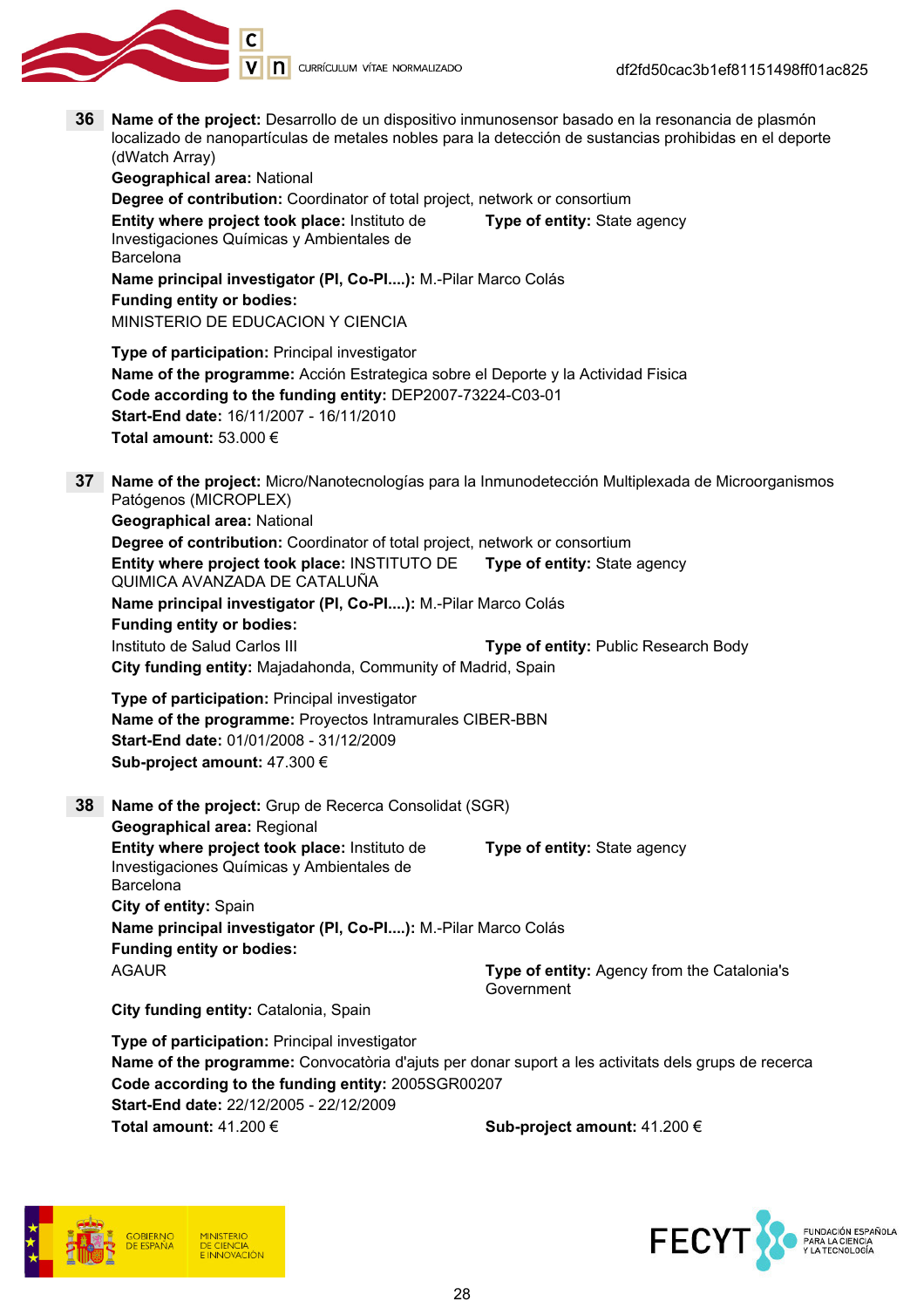

- 39 Name of the project: Desarrollo de una plataforma de biosensores para aplicaciones en la industria agroalimentaria Geographical area: National Entity where project took place: INSTITUTO DE QUIMICA AVANZADA DE CATALUÑA Type of entity: State agency Name principal investigator (PI, Co-PI....): Irene Larroy; Francisco-José Sánchez Baeza; M.-Pilar Marco Colás Funding entity or bodies: Ministerio de Industria Turismo y Comercio **Type of entity:** Ministerio City funding entity: Madrid, Community of Madrid, Spain Type of participation: Principal investigator Name of the programme: Accion Estratégica de Telecomunicaciones y Sociedad de la Información. Subprograma AVANZA Code according to the funding entity: TSI-020100-2008-494 Start-End date: 01/12/2008 - 30/11/2009 Total amount: 26.000 € 40 Name of the project: CIBER (Centro de Investigación Biomédica en Red) de Bioingeniería, Biomateriales y Nanomedicina Degree of contribution: Coordinator of total project, network or consortium Entity where project took place: INSTITUTO DE QUIMICA AVANZADA DE CATALUÑA Type of entity: State agency Name principal investigator (PI, Co-PI....): M.-Pilar Marco Colás Funding entity or bodies: Instituto de Salud Carlos III **Type of entity:** Public Research Body City funding entity: Majadahonda, Community of Madrid, Spain Type of participation: Co-ordinator Name of the programme: Acciones CIBER. Programa Consolider (iniciativa Ingenio 2010) Start-End date: 2006 - 2009 41 Name of the project: Desarrollo de plataformas NanoBio-analíticas basadas en reconocimiento molecular mediante detección óptica y/o electroquímica (NanoBioMol) Geographical area: National Entity where project took place: Instituto de Investigaciones Químicas y Ambientales de Barcelona Type of entity: State agency City of entity: Spain Name principal investigator (PI, Co-PI....): Josep Samitier; M.-Pilar Marco Funding entity or bodies: MINISTERIO DE EDUCACION Y CIENCIA City funding entity: Spain Type of participation: Principal investigator Name of the programme: Acción estrategica de Nanotecnología Code according to the funding entity: NAN2004-09415-C05-02 Start-End date: 01/01/2006 - 31/12/2008 Sub-project amount: 108.100 €
	- 42 Name of the project: Nanoestructuras magneto-plasmónicas para biosensores de alta sensibilidad (NanoBioMag)

Geographical area: National Degree of contribution: Coordinator of total project, network or consortium



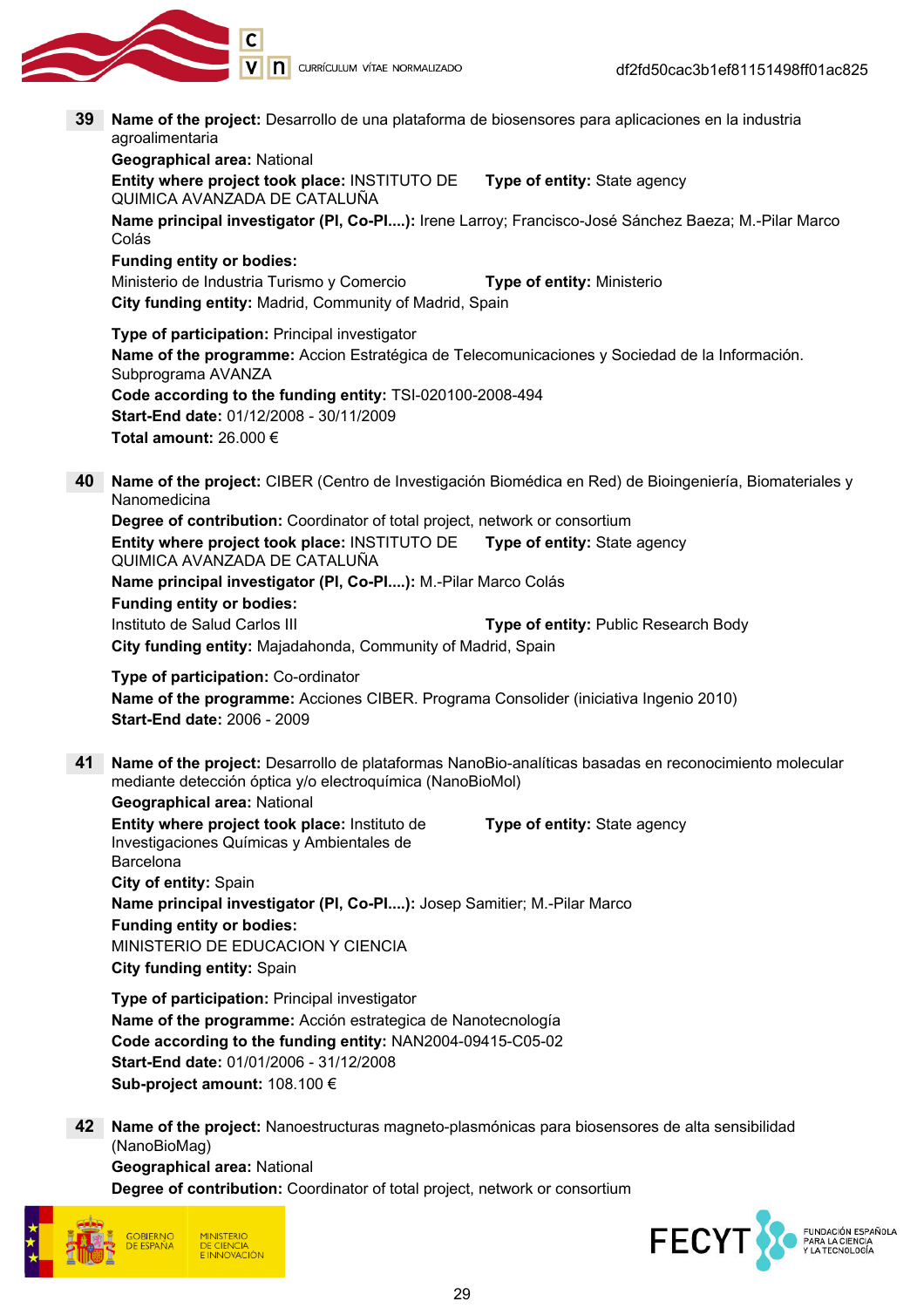

Entity where project took place: Instituto de Investigaciones Químicas y Ambientales de Barcelona Type of entity: State agency City of entity: Spain Name principal investigator (PI, Co-PI....): Francisco Sanchez Baeza; José Rivas; M.-Pilar Colás Funding entity or bodies: MINISTERIO DE EDUCACION Y CIENCIA City funding entity: Spain Type of participation: Principal investigator Name of the programme: Acción Estrategica de Nanotecnología Code according to the funding entity: NAN2004-09195-C04-04 Start-End date: 01/01/2006 - 31/12/2008 Sub-project amount: 95.000 € 43 Name of the project: Una aproximación integral al desarrollo de tecnologías para detectar residuos de antibióticos de uso veterinario para mejorar la eficacia del control desde la granja a la mesa (PANOPTES) Geographical area: National Degree of contribution: Coordinator of total project, network or consortium Entity where project took place: Instituto de Investigaciones Químicas y Ambientales de Barcelona Type of entity: State agency City of entity: Spain Name principal investigator (PI, Co-PI....): M.-Pilar Marco Colás; Francisco-José Sánchez Baeza Funding entity or bodies: MINISTERIO DE EDUCACION Y CIENCIA City funding entity: Spain Type of participation: Principal investigator Name of the programme: Plan Nacional de I+D. Programa Nacional de Recursos y Tecnologías Agroalimentarias Code according to the funding entity: AGL2005-07700-C06 Start-End date: 01/01/2006 - 31/12/2008 Sub-project amount: 136.850 € 44 Name of the project: Desarrollo de una plataforma de biosensores para aplicaciones en la industria agroalimentaria (MEATSENS) Geographical area: National Entity where project took place: Instituto de Investigaciones Químicas y Ambientales de Barcelona Type of entity: State agency City of entity: Spain Name principal investigator (PI, Co-PI....): Irene Larroy; Francisco-José Sánchez Baeza; M.-Pilar Marco Colás Funding entity or bodies: Ministerio de Industria Turismo y Comercio **Type of entity:** Ministry of Spain City funding entity: Madrid, Community of Madrid, Spain Type of participation: Principal investigator Name of the programme: PROFIT Code according to the funding entity: FIT-330100-2007-138 Start-End date: 01/10/2007 - 30/09/2008 Total amount: 98.000 €



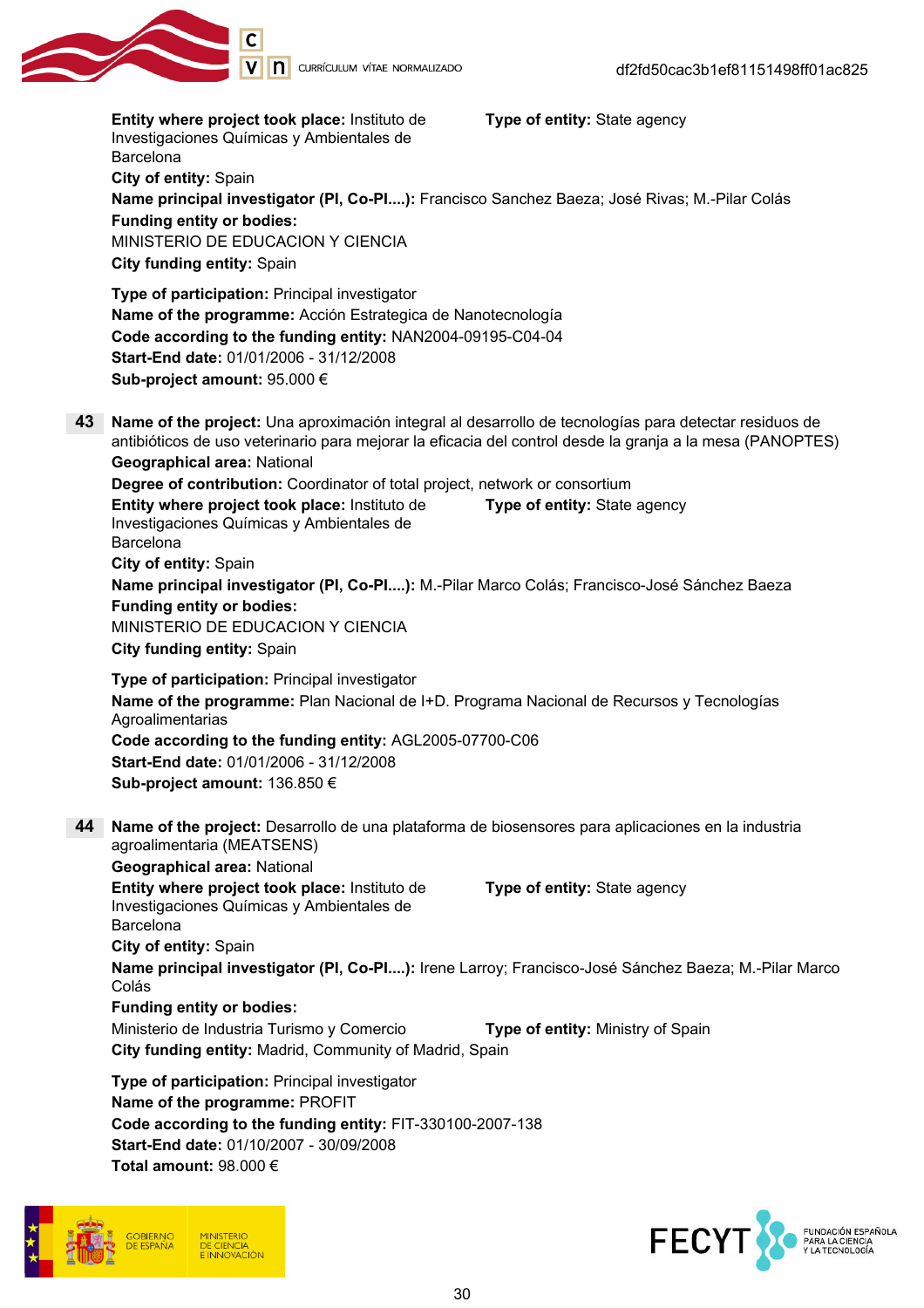

45 Name of the project: Immunosensores basados en nanoestructuras resonantes como dispositivos de alarma frenta a hormonas androgénicas (HINAN)

|    | <b>Geographical area: National</b>                                                                                                                                                                                                          |                                 |
|----|---------------------------------------------------------------------------------------------------------------------------------------------------------------------------------------------------------------------------------------------|---------------------------------|
|    | Entity where project took place: Instituto de<br>Investigaciones Químicas y Ambientales de<br>Barcelona                                                                                                                                     | Type of entity: State agency    |
|    | City of entity: Spain                                                                                                                                                                                                                       |                                 |
|    | Name principal investigator (PI, Co-PI): M.-Pilar Marco Colás; Roger Galve<br><b>Funding entity or bodies:</b>                                                                                                                              |                                 |
|    | Fundación Areces<br>City funding entity: Spain                                                                                                                                                                                              | Type of entity: Foundation      |
|    | Type of participation: Team member<br>Start-End date: 02/03/2005 - 28/02/2008<br>Total amount: 60.000 €                                                                                                                                     |                                 |
| 46 | Name of the project: Food Safety and Quality Monitoring with Microsystems (GOODFOOD)<br>Geographical area: European Union<br>Degree of contribution: Scientific coordinator                                                                 |                                 |
|    | Entity where project took place: Instituto de<br>Investigaciones Químicas y Ambientales de<br>Barcelona                                                                                                                                     | Type of entity: State agency    |
|    | City of entity: Spain<br>Name principal investigator (PI, Co-PI): C. Cané; M.-Pilar Marco Colás<br><b>Funding entity or bodies:</b>                                                                                                         |                                 |
|    | European Commission                                                                                                                                                                                                                         | Type of entity: European Agency |
|    | Type of participation: Principal investigator<br>Name of the programme: Information Society Technology<br>Code according to the funding entity: IST-2003-508774<br>Start-End date: 01/01/2004 - 31/12/2007<br>Sub-project amount: 195.000 € |                                 |
| 47 | Name of the project: Micro/nano-objetos para la monitorización de parámetros intracelulares en células<br>vivas (INTRACELL)                                                                                                                 |                                 |
|    | Degree of contribution: Scientific coordinator<br>Entity where project took place: Instituto de<br>Investigaciones Químicas y Ambientales de<br>Barcelona                                                                                   | Type of entity: State agency    |
|    | City of entity: Spain                                                                                                                                                                                                                       |                                 |
|    | Name principal investigator (PI, Co-PI): Jaume Esteve; Francisco Sanchez Baeza; M.-Pilar Marco<br>Colás                                                                                                                                     |                                 |
|    | <b>Funding entity or bodies:</b>                                                                                                                                                                                                            |                                 |
|    | Consejo Superior de Investigaciones Científicas<br>City funding entity: Madrid, Community of Madrid, Spain                                                                                                                                  | Type of entity: State agency    |
|    | Type of participation: Principal investigator<br>Name of the programme: Proyectos Intramurales de Frontera<br>Start-End date: 01/11/2005 - 31/10/2007<br>Total amount: $35.000 \in$                                                         |                                 |

48 Name of the project: Nanoestructuras Magnéticas Ordenadas con aplicación en Dispositivos Biosensores Optomagnéticos (BIPTOMAG) Geographical area: National



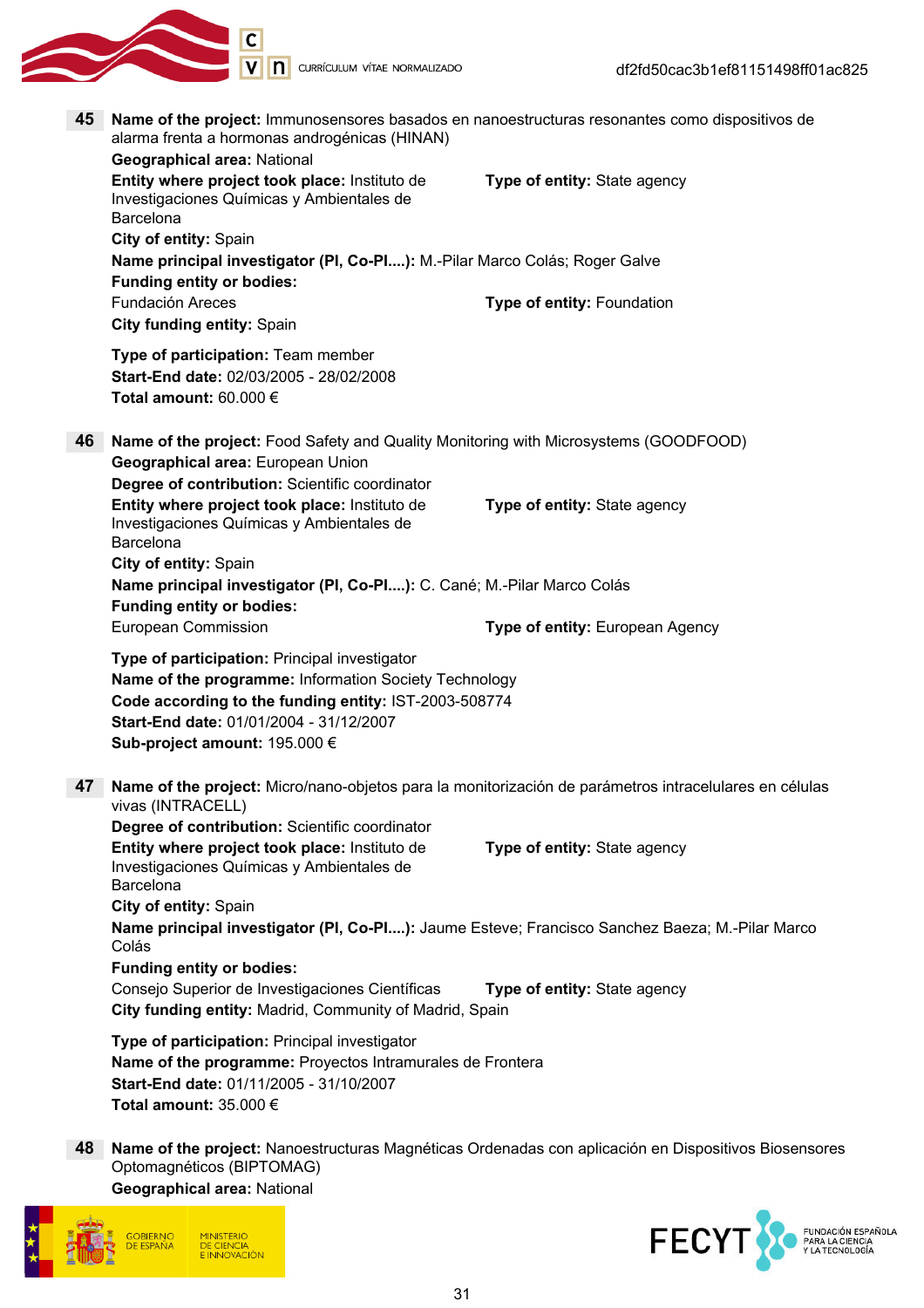

Degree of contribution: Scientific coordinator Entity where project took place: Instituto de Investigaciones Químicas y Ambientales de Barcelona Type of entity: State agency City of entity: Spain Name principal investigator (PI, Co-PI....): Manuel Vazquez; M.-Pilar Marco Colás Funding entity or bodies: Consejo Superior de Investigaciones Científicas Type of entity: State agency City funding entity: Madrid, Community of Madrid, Spain Type of participation: Principal investigator Name of the programme: Proyectos Intramurales de Frontera Code according to the funding entity: 200560F0121 Start-End date: 01/11/2005 - 30/10/2007 Total amount: 35.000 € 49 Name of the project: Nuevos microsensores basados en nanoestructuras biomimétricas para el diagnóstico de alergias (SENBIA) Geographical area: National Degree of contribution: Coordinator of total project, network or consortium Entity where project took place: Instituto de Investigaciones Químicas y Ambientales de Barcelona Type of entity: State agency City of entity: Spain Name principal investigator (PI, Co-PI....): M.-Pilar Marco Colás; Cesar Fernandez Funding entity or bodies: Consejo Superior de Investigaciones Científicas Type of entity: State agency City funding entity: Madrid, Community of Madrid, Spain Type of participation: Principal investigator Name of the programme: Proyectos Intramurales de Frontera Code according to the funding entity: 200560F0141 Start-End date: 01/11/2005 - 30/10/2007 Total amount: 35.000 € 50 Name of the project: Electronic immuno-interfaces and surface nanobiotechnology: a heterodoxical approach (ELISHA) Geographical area: European Union Degree of contribution: Scientific coordinator Entity where project took place: Instituto de Investigaciones Químicas y Ambientales de Barcelona Type of entity: State agency City of entity: Spain Name principal investigator (PI, Co-PI....): Paul Millner; M.-Pilar Marco Colás Funding entity or bodies: European Commission **European Agency Type of entity:** European Agency Type of participation: Principal investigator Name of the programme: Nano and Micro Technologies Code according to the funding entity: NMP2-CT-2003-505485 Start-End date: 01/01/2004 - 31/12/2006 Total amount:  $3.523.474 \in$  Sub-project amount: 267.000 €



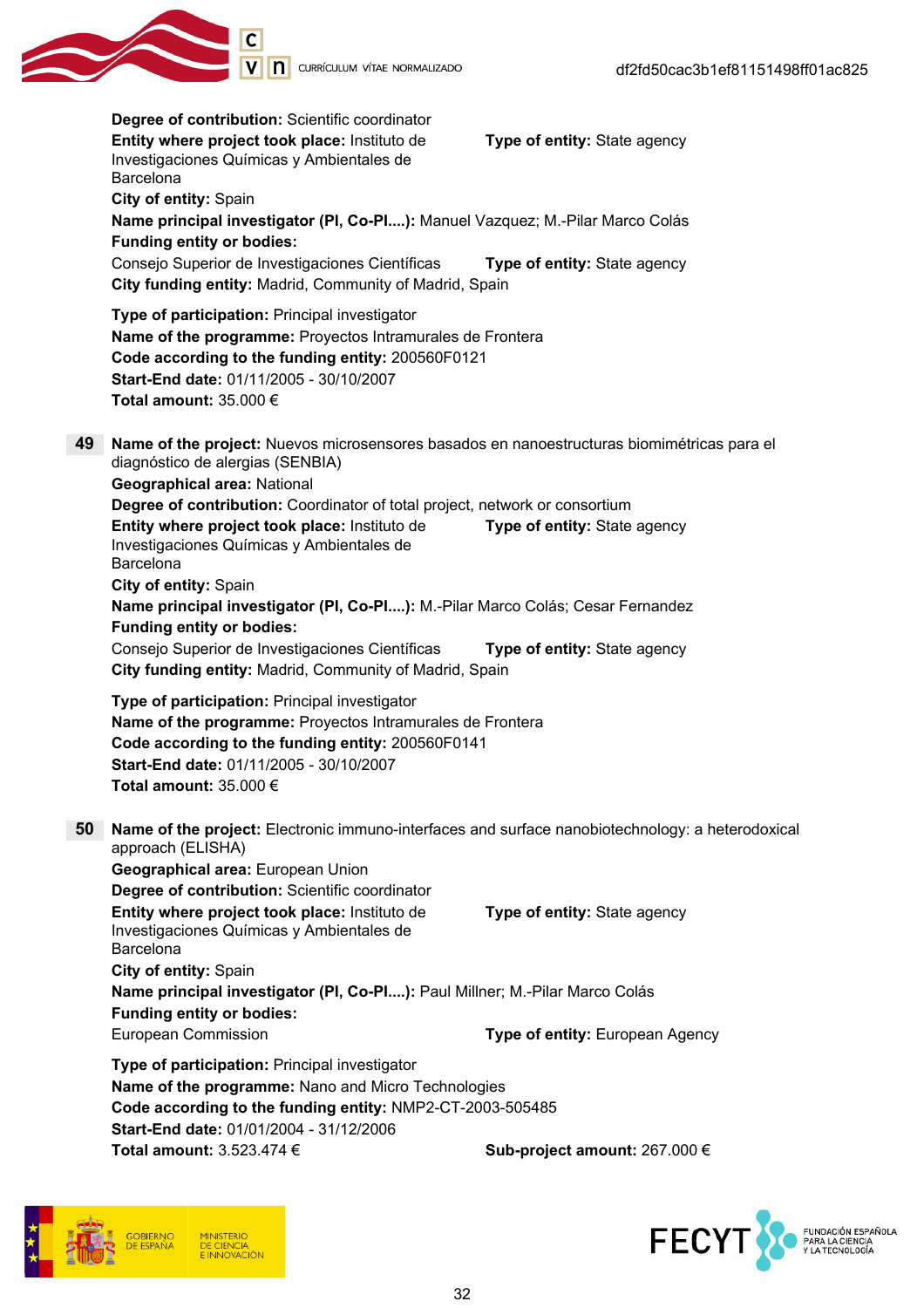

51 Name of the project: Nuevas tecnologías para el control eficaz de residuos de antibióticos y corticosteroides en productos agroalimentarios (ARGOS)

Geographical area: National Degree of contribution: Coordinator of total project, network or consortium Entity where project took place: Instituto de Investigaciones Químicas y Ambientales de Barcelona Type of entity: State agency Name principal investigator (PI, Co-PI....): M.-Pilar Marco Colás Funding entity or bodies: Comisión Interministerial de Ciencia y Tecnología Type of entity: State Agency City funding entity: Madrid, Community of Madrid, Spain Type of participation: Principal investigator Name of the programme: Plan Nacional de I+D. Programa Nacional de Recursos y Tecnologías Agroalimentarias Code according to the funding entity: AGL2002-04635-C04-03 Start-End date: 01/11/2002 - 01/11/2005 Participating entity/entities: Universidad de Alcalá Total amount:  $400.000 \in$  Sub-project amount: 126.500 € Dedication regime: Full time 52 Name of the project: Development of single and multi-analyte affinity sensors for rapid detection of androgen residues in pre-clinical and post-mortem anaimals (RADAR) Entity where project took place: Instituto de Investigaciones Químicas y Ambientales de Barcelona Type of entity: State agency City of entity: Spain Name principal investigator (PI, Co-PI....): M.-Pilar Marco Colás; G. Guilbault Funding entity or bodies: European Commission Type of entity: European Agency Type of participation: Principal investigator Name of the programme: Quality of Life and Management of Living Resources Programme Code according to the funding entity: GLK 1-CT-2001-01670 Start-End date: 01/12/2001 - 01/12/2004 Total amount: 1.366.000 € Sub-project amount: 195.000 € 53 Name of the project: Preliminary Evaluation of the Antisera generated Against PAP and Fatty Acid Anilide **Derivatives** Degree of contribution: Coordinator of total project, network or consortium Entity where project took place: Instituto de Investigaciones Químicas y Ambientales de Barcelona Type of entity: State agency City of entity: Spain Name principal investigator (PI, Co-PI....): M.-Pilar Marco Colás Funding entity or bodies: World Health Organisation Type of entity: Global Agency City funding entity: Geneva, Switzerland Type of participation: Principal investigator Name of the programme: Toxic Oil Syndrome Code according to the funding entity: EU/03/017019 Start-End date: 01/06/2003 - 31/12/2003 Total amount:  $14.760 \in$ 



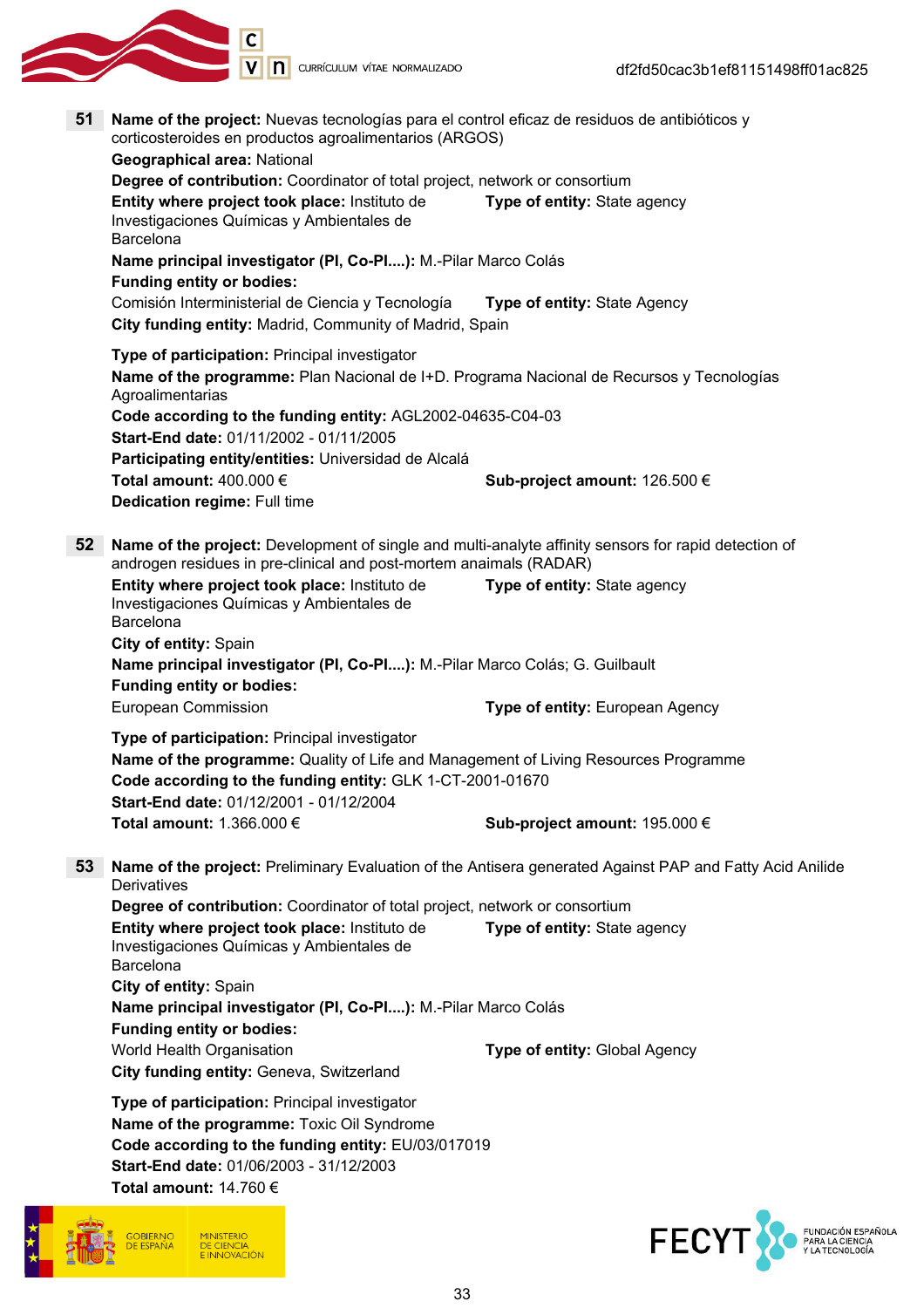

54 Name of the project: Desarrollo y aplicación de una metodología analítica rápida, fiable y económica para la prevención del gusto a corcho causada por la presencia de tricloroanisol en productos vitícolas y de industrias afines

Geographical area: National Entity where project took place: Instituto de Investigaciones Químicas y Ambientales de Barcelona Type of entity: State agency Name principal investigator (PI, Co-PI....): Francisco Sanchez; M.-Pilar Marco Colás Funding entity or bodies: MINISTERIO DE AGRICULTURA, PESCA Y ALIMENTACION City funding entity: Spain Type of participation: Team member Name of the programme: Acción Estratégica: Mejora de la Calidad y la Competitividad de los Vinos Code according to the funding entity: VIN00-53-C3 Start-End date: 01/01/2001 - 31/12/2003 Total amount: 130.000 € Sub-project amount: 41.061 € 55 Name of the project: Prototipo de sistema multibiosensor para la determinación de contaminantes ambientales estrogénicos en aguas de distribución. Instrumentación y Detección remota Geographical area: National Entity where project took place: Instituto de Investigaciones Químicas y Ambientales de Barcelona Type of entity: State agency City of entity: Spain Name principal investigator (PI, Co-PI....): M.-Pilar Marco Colás; Laura Lechuga Funding entity or bodies: Comisión Interministerial de Ciencia y Tecnología **Type of entity:** State Agency City funding entity: Madrid, Community of Madrid, Spain Type of participation: Principal investigator Name of the programme: Proyectos de Investigación Científica y Desarrollo Tecnológico Code according to the funding entity: BIO2000-0351-P4-05 Start-End date: 01/01/2001 - 31/12/2003 Total amount:  $151.455 \in$  Sub-project amount: 33.056 € 56 Name of the project: Multichannel Electrochemical Biosensor for Rapid Food Safety Monitoring (MEDFOOD) Geographical area: European Union Entity where project took place: Instituto de Investigaciones Químicas y Ambientales de Barcelona Type of entity: State agency Name principal investigator (PI, Co-PI....): M.-Pilar Marco Colás; Jenny Emneus Funding entity or bodies: European Commission Type of entity: European Agency

Type of participation: Principal investigator Name of the programme: Inco-Copernicus Programme Code according to the funding entity: ERB IC15-CT98-0910 Start-End date: 01/01/1998 - 31/12/2001 Total amount: 216.364 € Sub-project amount: 39.380 €



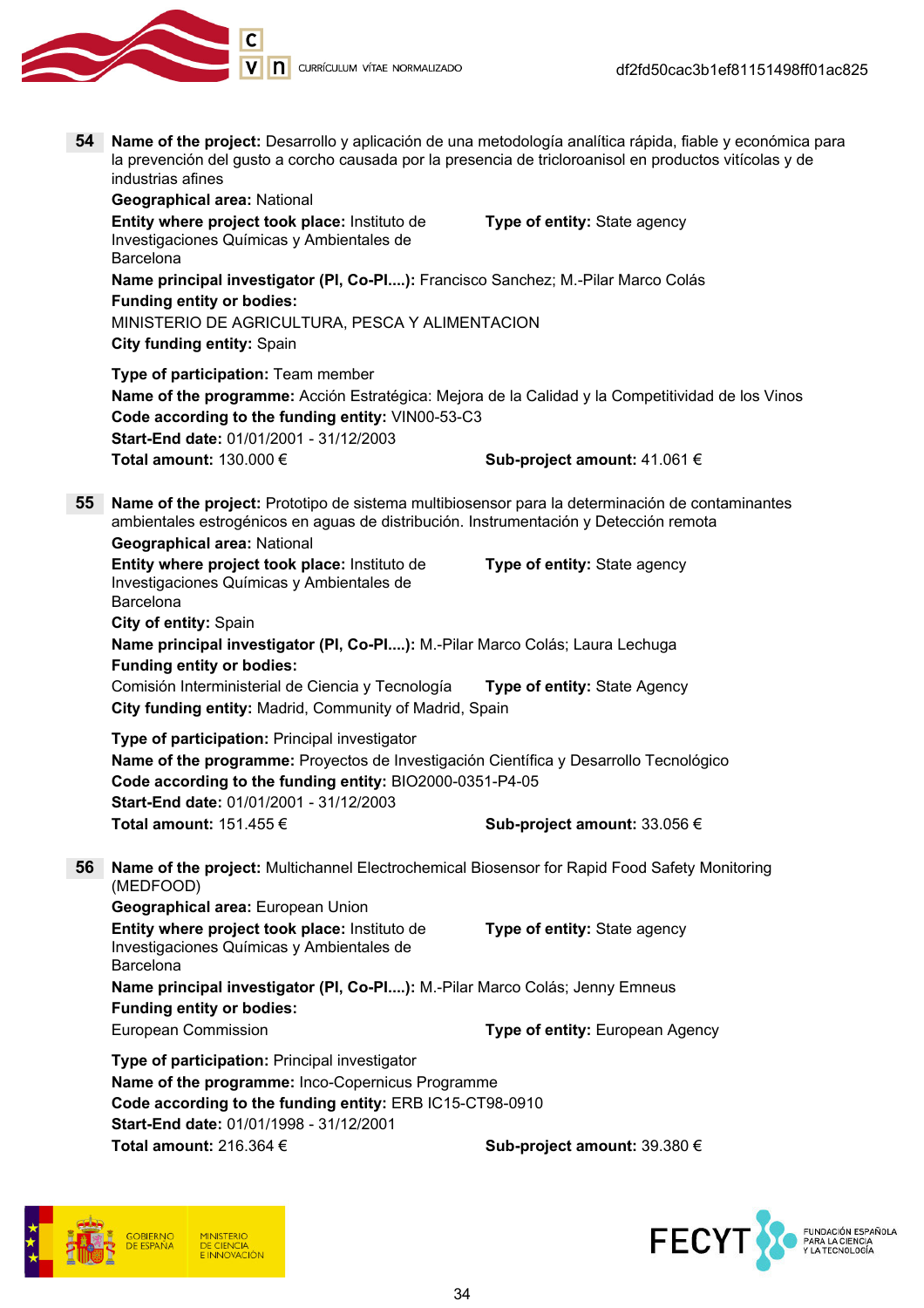

- V | **n** currículum vítae normalizado 57 Name of the project: Nuevas tecnologías para la vigilancia ambiental de contaminantes de difícil determinación en el medio marino. Estudios ecotoxicologicos y desarrollo de técncias inmunoquímicas, inmunosensores y soportes de extracción selectiva Geographical area: National Degree of contribution: Coordinator of total project, network or consortium Entity where project took place: Instituto de Type of entity: State agency Investigaciones Químicas y Ambientales de Barcelona City of entity: Spain Name principal investigator (PI, Co-PI....): M.-Pilar Marco Colás Funding entity or bodies: Comisión Interministerial de Ciencia y Tecnología Type of entity: State Agency City funding entity: Madrid, Community of Madrid, Spain Type of participation: Principal investigator Code according to the funding entity: AMB98-1048-C04-01 Start-End date: 01/01/1998 - 31/12/2001 Total amount:  $180.304 \in$  Sub-project amount:  $60.221 \in$ 58 Name of the project: Development of a 2,4,6-trichloroanisole (TCA) Biodetection System for Quality Assurance in Cork, Wine and Other Food Industries (TECACOR) Geographical area: European Union Entity where project took place: Instituto de Type of entity: State agency Investigaciones Químicas y Ambientales de Barcelona Name principal investigator (PI, Co-PI....): M.-Pilar Marco Colás; Ioannis Katakis Funding entity or bodies: European Commission **Type of entity:** European Agency Type of participation: Principal investigator Name of the programme: Agriculture and Fisheries Programme Code according to the funding entity: FAIR-CT98-9586 Start-End date: 01/12/1999 - 01/12/2001 Total amount:  $576.972 \in$  Sub-project amount:  $84.145 \in$ 59 Name of the project: Integrated Immuno Extraction Sampling and Portable Biosensor Prototype for In-field Monitoring (INEXSPORT) Entity where project took place: Instituto de Type of entity: State agency Investigaciones Químicas y Ambientales de Barcelona Name principal investigator (PI, Co-PI....): M.-Pilar Marco Colás; Jenny Emneus Funding entity or bodies:
	-
	- European Commission Type of entity: European Agency
	- Type of participation: Principal investigator Name of the programme: Environmental and Climate Programme Code according to the funding entity: ENV4-CT97-0476 Start-End date: 01/01/1997 - 31/12/1999 Sub-project amount: 130.800 €
	- 60 Name of the project: An Analytical system for measuring multiple analytes in river water (RIANA, RIver ANAlyser)

Geographical area: European Union

Type of entity: State agency



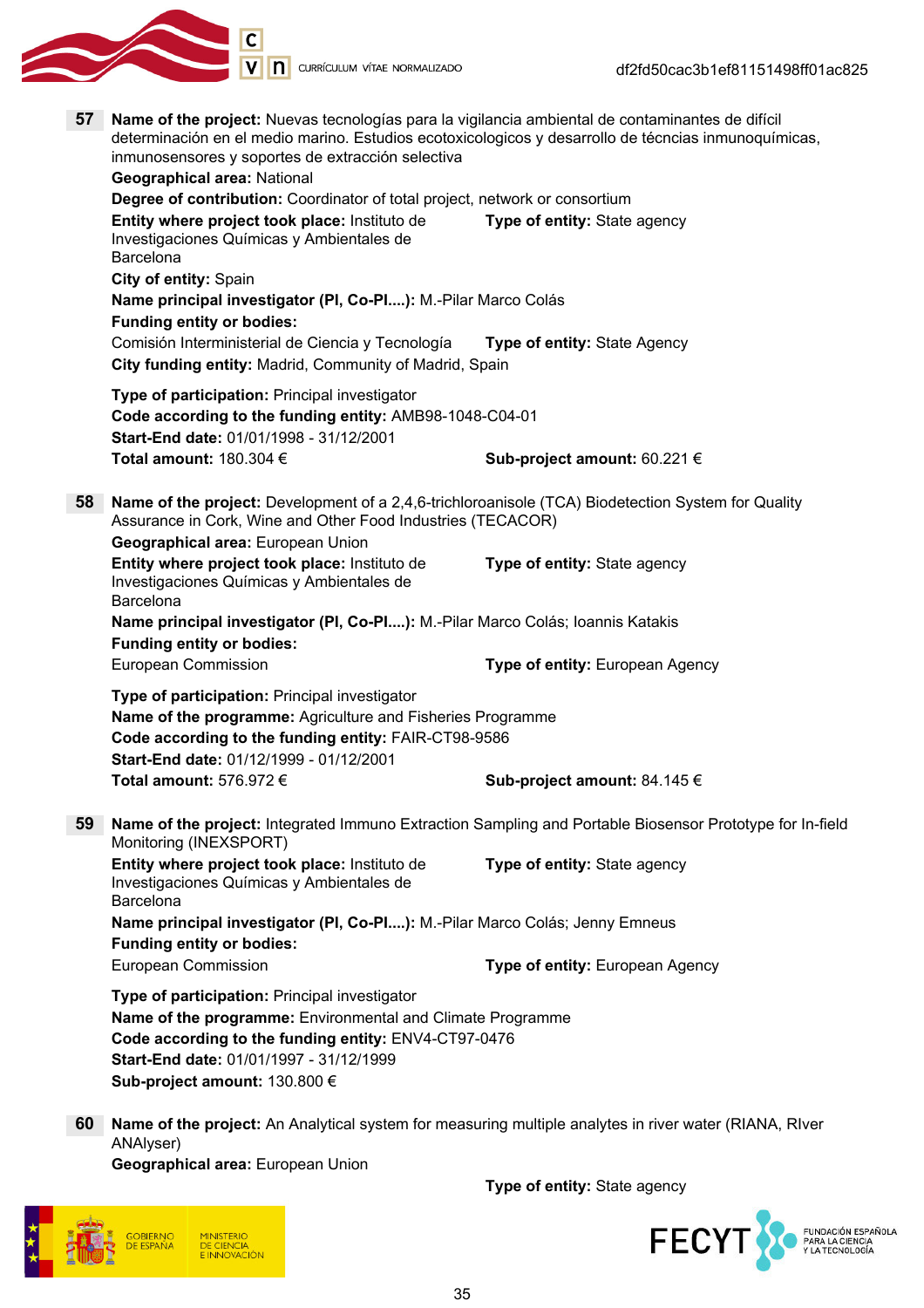|                                                                                                                                                                                                          | Entity where project took place: Instituto de<br>Investigaciones Químicas y Ambientales de<br>Barcelona<br>Name principal investigator (PI, Co-PI): Damià Barceló; M.-Pilar Marco Colás                        |                                 |
|----------------------------------------------------------------------------------------------------------------------------------------------------------------------------------------------------------|----------------------------------------------------------------------------------------------------------------------------------------------------------------------------------------------------------------|---------------------------------|
|                                                                                                                                                                                                          | <b>Funding entity or bodies:</b>                                                                                                                                                                               |                                 |
|                                                                                                                                                                                                          | European Commission                                                                                                                                                                                            | Type of entity: European Agency |
|                                                                                                                                                                                                          | Type of participation: Principal investigator<br>Name of the programme: Environmental and Climate Programme<br>Code according to the funding entity: ENV4-CT95-0066<br>Start-End date: 01/01/1996 - 31/12/1998 |                                 |
| 61<br>Name of the project: Measurement of priority metabolites using integrated optoelectronic biosensors<br>derived from antibody and molecular receptor libraries<br>Geographical area: European Union |                                                                                                                                                                                                                |                                 |
|                                                                                                                                                                                                          | Entity where project took place: Instituto de<br>Investigaciones Químicas y Ambientales de<br>Barcelona<br>City of entity: Spain                                                                               | Type of entity: State agency    |
|                                                                                                                                                                                                          | Name principal investigator (PI, Co-PI): Damià Barceló; M.-Pilar Marco Colás<br><b>Funding entity or bodies:</b>                                                                                               |                                 |
|                                                                                                                                                                                                          | European Commission                                                                                                                                                                                            | Type of entity: European Agency |
|                                                                                                                                                                                                          | Type of participation: Principal investigator<br>Name of the programme: Environmental and Climate Programme<br>Code according to the funding entity: ENV4-CT96-0333<br>Start-End date: 01/01/1996 - 31/12/1998 |                                 |
| 62                                                                                                                                                                                                       | Name of the project: Métodos biorracionales para su aplicación dentro de un control integrado de plagas<br>de insectos                                                                                         |                                 |
|                                                                                                                                                                                                          | Entity where project took place: Centro de<br>Investigación y Desarrollo                                                                                                                                       | Type of entity: State agency    |
|                                                                                                                                                                                                          | Name principal investigator (PI, Co-PI): Francisco Camps Diez<br><b>Funding entity or bodies:</b>                                                                                                              |                                 |
|                                                                                                                                                                                                          | Comisión Asesora de Investigación Científica y<br>Técnica (CAICYT)                                                                                                                                             | Type of entity: State agency    |
|                                                                                                                                                                                                          | Type of participation: Team member<br>Name of the programme: Plan nacional en Ciencias Agrarias<br>Start-End date: 01/01/1995 - 31/12/1997                                                                     |                                 |
| 63                                                                                                                                                                                                       | Name of the project: Immunosensor development for monitoring of pesticides and their degradation<br>products                                                                                                   |                                 |
|                                                                                                                                                                                                          | Degree of contribution: Scientific coordinator<br>Entity where project took place: Centro de<br>Investigación y Desarrollo                                                                                     | Type of entity: State agency    |
|                                                                                                                                                                                                          | Name principal investigator (PI, Co-PI): Damià Barceló<br><b>Funding entity or bodies:</b>                                                                                                                     |                                 |
|                                                                                                                                                                                                          | European Union                                                                                                                                                                                                 | Type of entity: Europe          |
|                                                                                                                                                                                                          | Type of participation: Principal investigator<br>Name of the programme: Environment Programme<br>Code according to the funding entity: EV5V-CT93-0354<br>Start-End date: 01/01/1993 - 31/12/1995               |                                 |
|                                                                                                                                                                                                          |                                                                                                                                                                                                                |                                 |



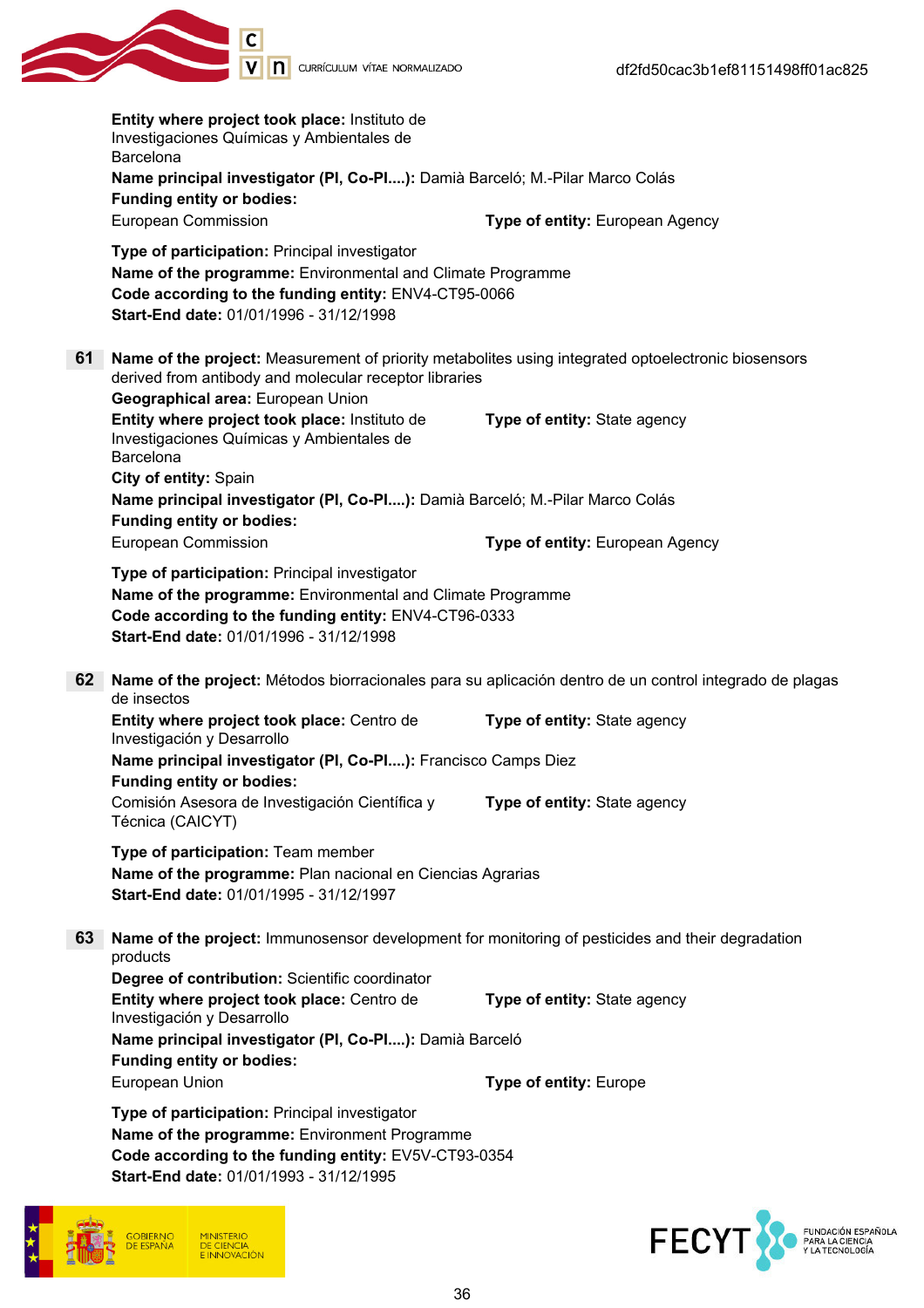

| 64                                                                                                                                                                                      | Name of the project: Métodos biorracionales para su applicacion dentro de un control integrado de plagas                                   |                              |
|-----------------------------------------------------------------------------------------------------------------------------------------------------------------------------------------|--------------------------------------------------------------------------------------------------------------------------------------------|------------------------------|
|                                                                                                                                                                                         | Degree of contribution: Researcher                                                                                                         |                              |
|                                                                                                                                                                                         | Entity where project took place: Centro de<br>Investigación y Desarrollo                                                                   | Type of entity: State agency |
|                                                                                                                                                                                         | Name principal investigator (PI, Co-PI): Francisco Camps Diez<br><b>Funding entity or bodies:</b>                                          |                              |
|                                                                                                                                                                                         | Comisión Asesora de Investigación Científica y<br>Técnica (CAICYT)                                                                         | Type of entity: State agency |
|                                                                                                                                                                                         | Type of participation: Team member<br>Name of the programme: Plan Nacional en Ciencias Agrarias<br>Start-End date: 01/01/1992 - 31/12/1994 |                              |
| 65                                                                                                                                                                                      | Name of the project: Development and application of immunoassays for hazardous chemicals<br>Degree of contribution: Researcher             |                              |
|                                                                                                                                                                                         | Entity where project took place: University of<br>Davis, California                                                                        | Type of entity: University   |
|                                                                                                                                                                                         | City of entity: United States of America<br>Name principal investigator (PI, Co-PI): B.D. Hammock<br><b>Funding entity or bodies:</b>      |                              |
|                                                                                                                                                                                         | United States Environmental Protection Agency                                                                                              | Type of entity: State agency |
|                                                                                                                                                                                         | Type of participation: Team member<br>Code according to the funding entity: CR-819047-01-0<br>Start-End date: 01/10/1991 - 01/11/1994      |                              |
| 66                                                                                                                                                                                      | Name of the project: Immunoassays for human and environmental exposure                                                                     |                              |
|                                                                                                                                                                                         | Geographical area: National                                                                                                                |                              |
|                                                                                                                                                                                         | Degree of contribution: Researcher<br>Entity where project took place: University of<br>Davis, California                                  | Type of entity: University   |
|                                                                                                                                                                                         | City of entity: United States of America<br>Name principal investigator (PI, Co-PI): M. Goodrow; B.D. Hammock                              |                              |
|                                                                                                                                                                                         | <b>Funding entity or bodies:</b>                                                                                                           |                              |
|                                                                                                                                                                                         | National Institute of Environmental Health<br>City funding entity: United States of America                                                | Type of entity: State agency |
| Type of participation: Team member<br>Name of the programme: Superfund Research Program<br>Code according to the funding entity: PHS ESO4699<br>Start-End date: 30/09/1987 - 29/09/1992 |                                                                                                                                            |                              |
| 67                                                                                                                                                                                      | Name of the project: Métodos biorracionales para el control de insectos plaga<br>Degree of contribution: Researcher                        |                              |
|                                                                                                                                                                                         | Entity where project took place: Centro de<br>Investigación y Desarrollo                                                                   | Type of entity: State agency |
|                                                                                                                                                                                         | Name principal investigator (PI, Co-PI): Francisco Camps Diez<br><b>Funding entity or bodies:</b>                                          |                              |
|                                                                                                                                                                                         | Comisión Asesora de Investigación Científica y<br>Técnica                                                                                  | Type of entity: State agency |
|                                                                                                                                                                                         | Type of participation: Team member<br>Start-End date: 01/01/1989 - 31/12/1991                                                              |                              |



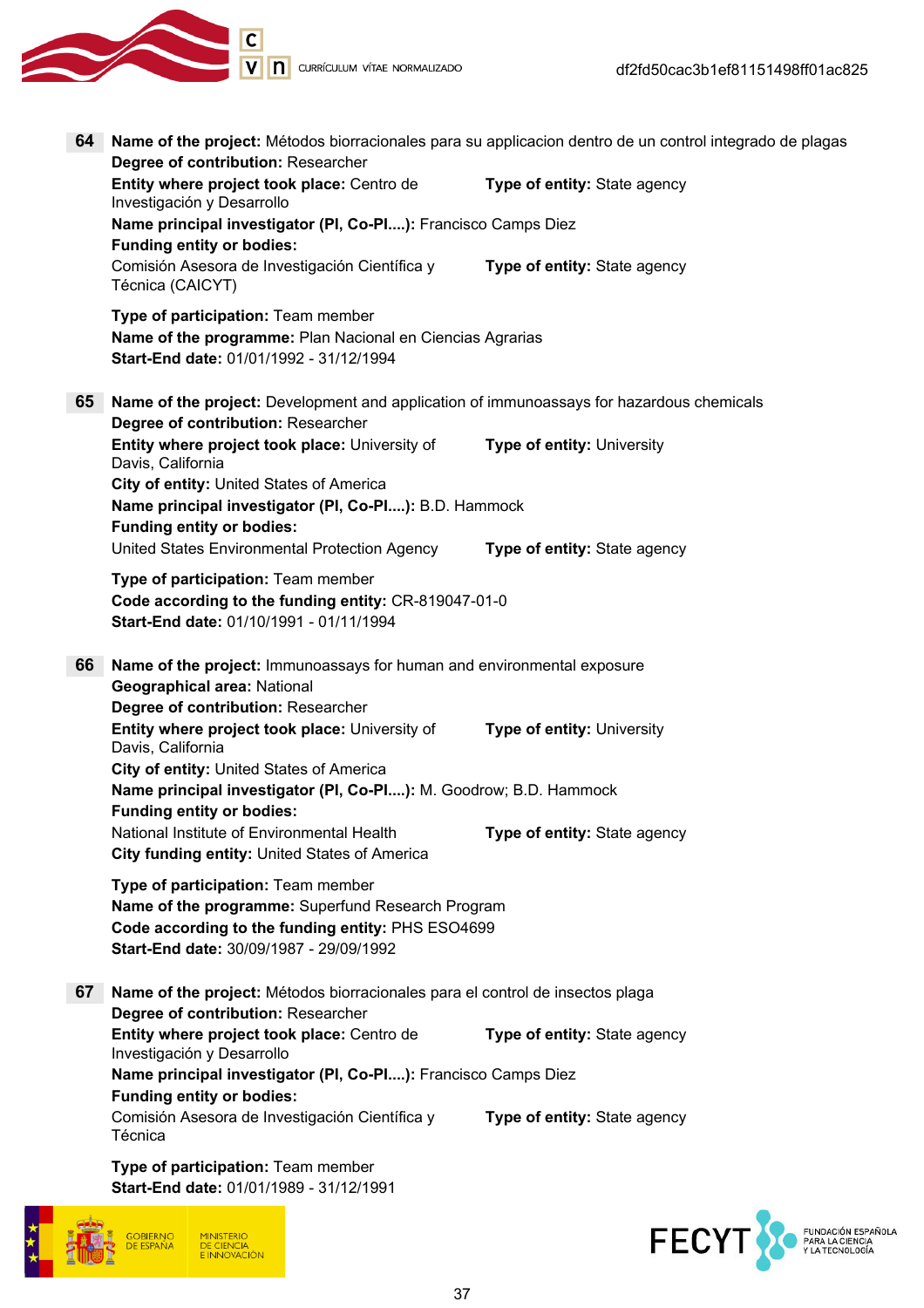IC<br>IV DI CURRÍCULUM VÍTAE NORMALIZADO

| 68 | Name of the project: Immunoassays for hazardous substances in the enviroment: development and<br>implementation                                                         |                                               |
|----|-------------------------------------------------------------------------------------------------------------------------------------------------------------------------|-----------------------------------------------|
|    | Degree of contribution: Researcher<br>Entity where project took place: University of<br>Davis, California                                                               | <b>Type of entity: University</b>             |
|    | City of entity: Davis, United States of America<br>Name principal investigator (PI, Co-PI): B.D. Hammock; M.J. Kurth<br><b>Funding entity or bodies:</b>                |                                               |
|    | United States Environmental Protection Agency<br>City funding entity: United States of America                                                                          | Type of entity: State agency                  |
|    | Type of participation: Team member<br>Code according to the funding entity: CR-814709-01-0<br>Start-End date: 01/02/1988 - 31/12/1991                                   |                                               |
| 69 | Name of the project: Enzyme immunoassay for pesticides                                                                                                                  |                                               |
|    | Degree of contribution: Researcher<br>Entity where project took place: University of<br>Davis, California                                                               | Type of entity: University Research Institute |
|    | City of entity: Davis, United States of America<br>Name principal investigator (PI, Co-PI): B.D. Hammock<br><b>Funding entity or bodies:</b>                            |                                               |
|    | California Department of Food and Agriculture<br>City funding entity: United States of America                                                                          | Type of entity: State agency                  |
|    | Type of participation: Team member<br>Code according to the funding entity: Agreement #90-0271<br>Start-End date: 01/07/1990 - 30/06/1991<br>Total amount: $61.328 \in$ |                                               |
| 70 | Name of the project: Investigación y desarrollo de nuevas sustancias para el tratamiento de la úlcera<br>gastroduodenal                                                 |                                               |
|    | Degree of contribution: Researcher<br>Entity where project took place: Centro de<br>Investigación y Desarrollo                                                          | Type of entity: State agency                  |
|    | Name principal investigator (PI, Co-PI): Francisco Camps Diez                                                                                                           |                                               |
|    | <b>Funding entity or bodies:</b><br>Laboratorios Viñas, SA                                                                                                              | Type of entity: Farmaceuticos                 |
|    | <b>City funding entity: Spain</b>                                                                                                                                       |                                               |
|    | Type of participation: Team member<br>Start-End date: 01/01/1985 - 31/12/1988                                                                                           |                                               |
| 71 | <b>Name of the project:</b> Métodos biorracionales para el control de insectos plaga                                                                                    |                                               |
|    | Degree of contribution: Researcher<br>Entity where project took place: Centro de<br>Investigación y Desarrollo                                                          | Type of entity: State agency                  |
|    | Name principal investigator (PI, Co-PI): Francisco Camps Diez                                                                                                           |                                               |
|    | <b>Funding entity or bodies:</b><br>Comisión Asesora de Investigación Científica y<br>Técnica                                                                           | Type of entity: State agency                  |
|    | Type of participation: Team member                                                                                                                                      |                                               |



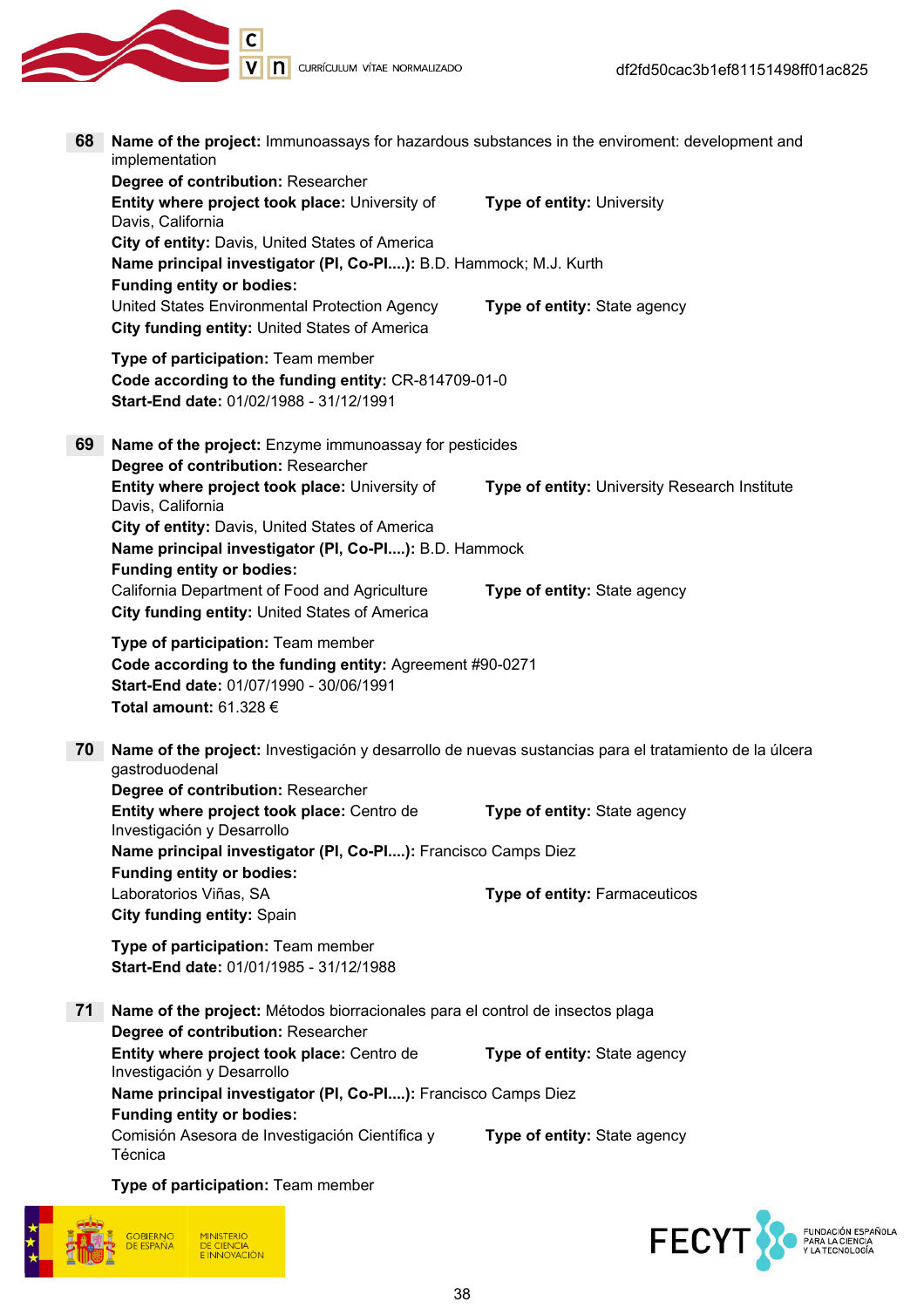

Start-End date: 01/01/1985 - 31/12/1988

R&D non-competitive contracts, agreements or projects with public or private entities

| $\mathbf 1$    | Name of the project: R&D PROJECT: Desarrollo de Anticuerpos Monoclonales contra la hormona ACTH<br>Name principal investigator (PI, Co-PI): M.-Pilar Marco<br><b>Funding entity or bodies:</b> |                                       |  |
|----------------|------------------------------------------------------------------------------------------------------------------------------------------------------------------------------------------------|---------------------------------------|--|
|                | BIOKIT RESEARCH & DEVELOPMENT S.L.U.<br>(Werfen Group)<br>City funding entity: Lliçà D'amunt, Spain                                                                                            | <b>Type of entity: Business</b>       |  |
|                | <b>Start date: 16/03/2022</b><br>Total amount: 28.464 $\in$                                                                                                                                    | Duration: 1 year                      |  |
| $\mathbf{2}$   | Name of the project: APOYO TECNOLÓGICO: Generación de anticuerpos contra C99 de la proteína APP<br>(Amyloid Precursor Protein)                                                                 |                                       |  |
|                | Type of project: Research and development,<br>including transfer<br>Degree of contribution: Scientific coordinator                                                                             | Entity where project took place: CSIC |  |
|                | Entity where project took place: CSIC<br>Name principal investigator (PI, Co-PI): M.-Pilar Marco<br>Participating entity/entities: CSIC<br><b>Funding entity or bodies:</b>                    | Type of entity: Foundation            |  |
|                | Fundació de Recerca de l'Hospital de la Santa Creu i Type of entity: Foundation<br>Sant Pau<br>City funding entity: Barcelona, Spain                                                           |                                       |  |
|                | Start date: 29/11/2021<br>Total amount: $12.873 \in$                                                                                                                                           | Duration: 1 year                      |  |
| $3\phantom{a}$ | Name of the project: R&D PROJECT: Design and Synthesis of Immunoreagents and Antibodies for<br><b>Antibiotic Detection</b>                                                                     |                                       |  |
|                | Type of project: Research and development,<br>including transfer<br>Degree of contribution: Scientific coordinator                                                                             | Entity where project took place: CSIC |  |
|                | Entity where project took place: CSIC<br>Name principal investigator (PI, Co-PI): M.-Pilar Marco<br>Participating entity/entities: CSIC<br><b>Funding entity or bodies:</b>                    | <b>Type of entity: Business</b>       |  |
|                | <b>UNISENSOR S.A.</b><br>City funding entity: Liege, Belgium                                                                                                                                   | Type of entity: Business              |  |
|                | Start date: 15/06/2021<br>Total amount: 146.338 €                                                                                                                                              | Duration: 1 year                      |  |

4 Name of the project: PATENT LICENSE AND EXPLOITATION: Devices and Methods for Multiplexing Liquid in Biosensor Micro-Chambers" (EP18724839.8)

Degree of contribution: co-PI, inventor

Name principal investigator (PI, Co-PI....): Giacomo Saviozzi; Cecilia Laschi; Raquel Pruna; Francisco Palacio; Manuel López; J.-Pablo Salvador; M.-Pilar Marco

Participating entity/entities: Centro de Investigación Biomédica en Red; Consejo Superior de Investigaciones Científicas; Scuola Superiore di Studi Universitari e di Perfezionamento Sant'Anna; Universitat de Barcelona



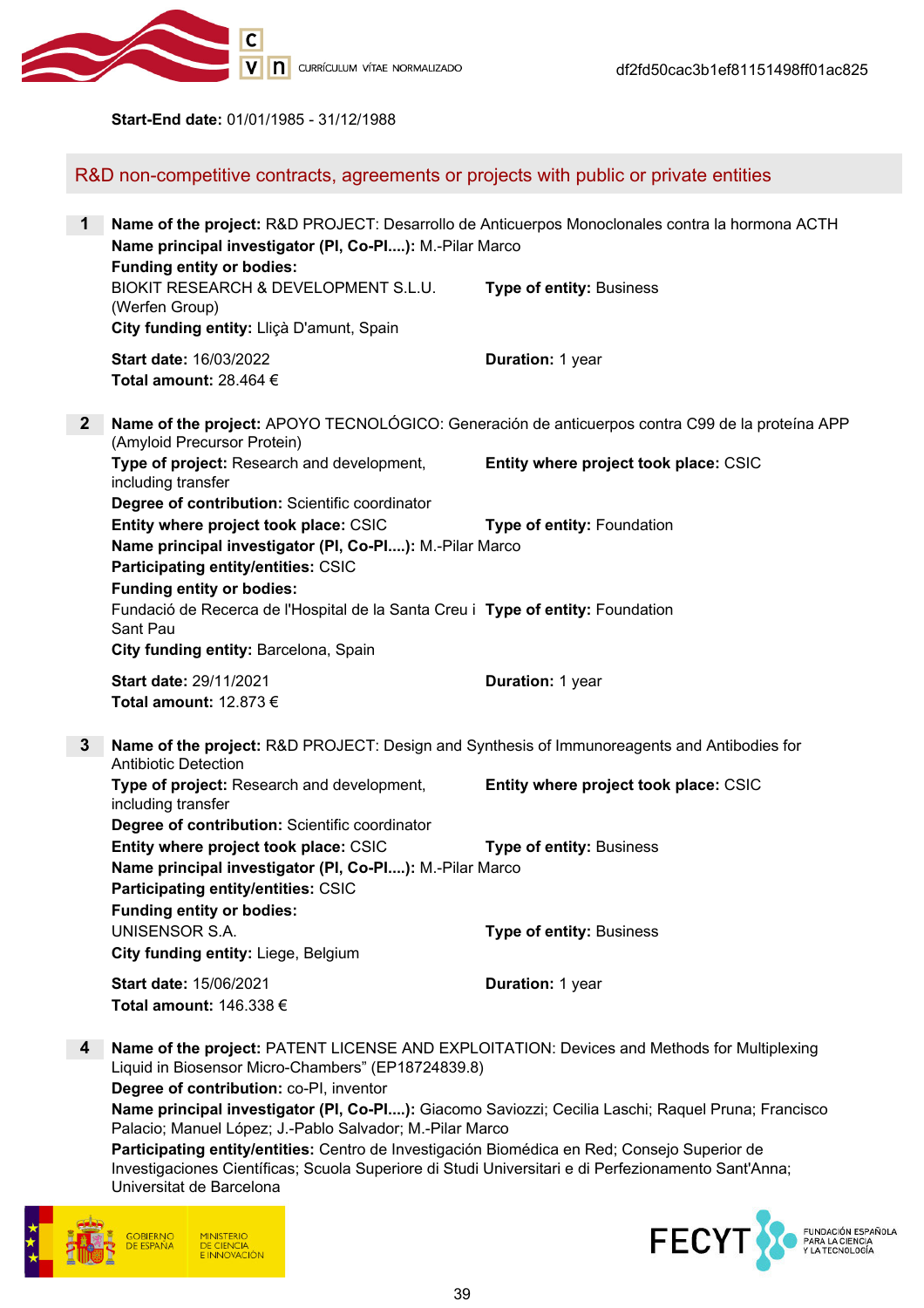

|                 | <b>Funding entity or bodies:</b>                                                                                                                                                                                                                                                                                                                              |                                                                                                   |
|-----------------|---------------------------------------------------------------------------------------------------------------------------------------------------------------------------------------------------------------------------------------------------------------------------------------------------------------------------------------------------------------|---------------------------------------------------------------------------------------------------|
|                 | Elements Work S.r.l.                                                                                                                                                                                                                                                                                                                                          | <b>Type of entity: Business</b>                                                                   |
|                 | City funding entity: Pisa, Italy                                                                                                                                                                                                                                                                                                                              |                                                                                                   |
|                 | <b>Start date: 21/05/2020</b>                                                                                                                                                                                                                                                                                                                                 | Duration: 20 years                                                                                |
| 5               | murine PAR2                                                                                                                                                                                                                                                                                                                                                   | Name of the project: APOYO TECNOLÓGICO: Development of rat monoclonal antibodies that bind to the |
|                 | Type of project: Industrial research<br>Degree of contribution: Scientific coordinator<br>Entity where project took place: CSIC<br>Name principal investigator (PI, Co-PI): M.-Pilar Marco                                                                                                                                                                    | Entity where project took place: CSIC                                                             |
|                 | <b>Funding entity or bodies:</b><br>Almirall S.A.<br>City funding entity: Sant Feliu de LLobregat, Spain                                                                                                                                                                                                                                                      | <b>Type of entity: Business</b>                                                                   |
|                 | <b>Start date: 01/10/2019</b><br>Total amount: 18.864 $\in$                                                                                                                                                                                                                                                                                                   | Duration: 8 months                                                                                |
| 6               | Name of the project: R&D PROJECT: Preparación de bioconjugados para la implementación en un<br>sistema de immunocromatografía basado en señales electroquímicas<br>Type of project: Industrial research<br>Degree of contribution: Scientific coordinator<br>Entity where project took place: CSIC<br>Name principal investigator (PI, Co-PI): M.-Pilar Marco | Entity where project took place: CSIC                                                             |
|                 | <b>Funding entity or bodies:</b><br>Fuelium                                                                                                                                                                                                                                                                                                                   |                                                                                                   |
|                 | <b>Start date: 21/11/2018</b><br>Total amount: $6.000 \in$                                                                                                                                                                                                                                                                                                    | Duration: 1 year                                                                                  |
| $7\phantom{.0}$ | Name of the project: R&D PROJECT: Sintesis y Bioconjugación de Haptenos para la Obtención de<br>Anticuerpos Monoclonales contra Fungicidas                                                                                                                                                                                                                    |                                                                                                   |
|                 | Type of project: Industrial research<br>Degree of contribution: Scientific coordinator<br>Entity where project took place: CSIC                                                                                                                                                                                                                               | Entity where project took place: CSIC                                                             |
|                 | Name principal investigator (PI, Co-PI): M.-Pilar Marco<br>Participating entity/entities: CSIC<br><b>Funding entity or bodies:</b>                                                                                                                                                                                                                            |                                                                                                   |
|                 | <b>BIOMEDAL S.L.</b><br>City funding entity: Spain                                                                                                                                                                                                                                                                                                            | <b>Type of entity: Business</b>                                                                   |
|                 | AGQ Labs & Tech Servides<br><b>City funding entity: Spain</b>                                                                                                                                                                                                                                                                                                 | <b>Type of entity: Business</b>                                                                   |
|                 | <b>Start date: 23/07/2018</b><br>Total amount: $65.150 \in$                                                                                                                                                                                                                                                                                                   | <b>Duration:</b> 1 year - 9 months                                                                |
| 8               | Multiplex Biostick Kit and Future Multiplex and Device Developments(sin patente)<br>Type of project: Research and development, including transfer<br>Degree of contribution: Principal Investigator, inventor<br>Name principal investigator (PI, Co-PI): M.-Pilar Marco<br><b>Funding entity or bodies:</b>                                                  | Name of the project: EXPLOITATION CONTRACT: Use of Immunoreagents to Commercialize the Extenso    |



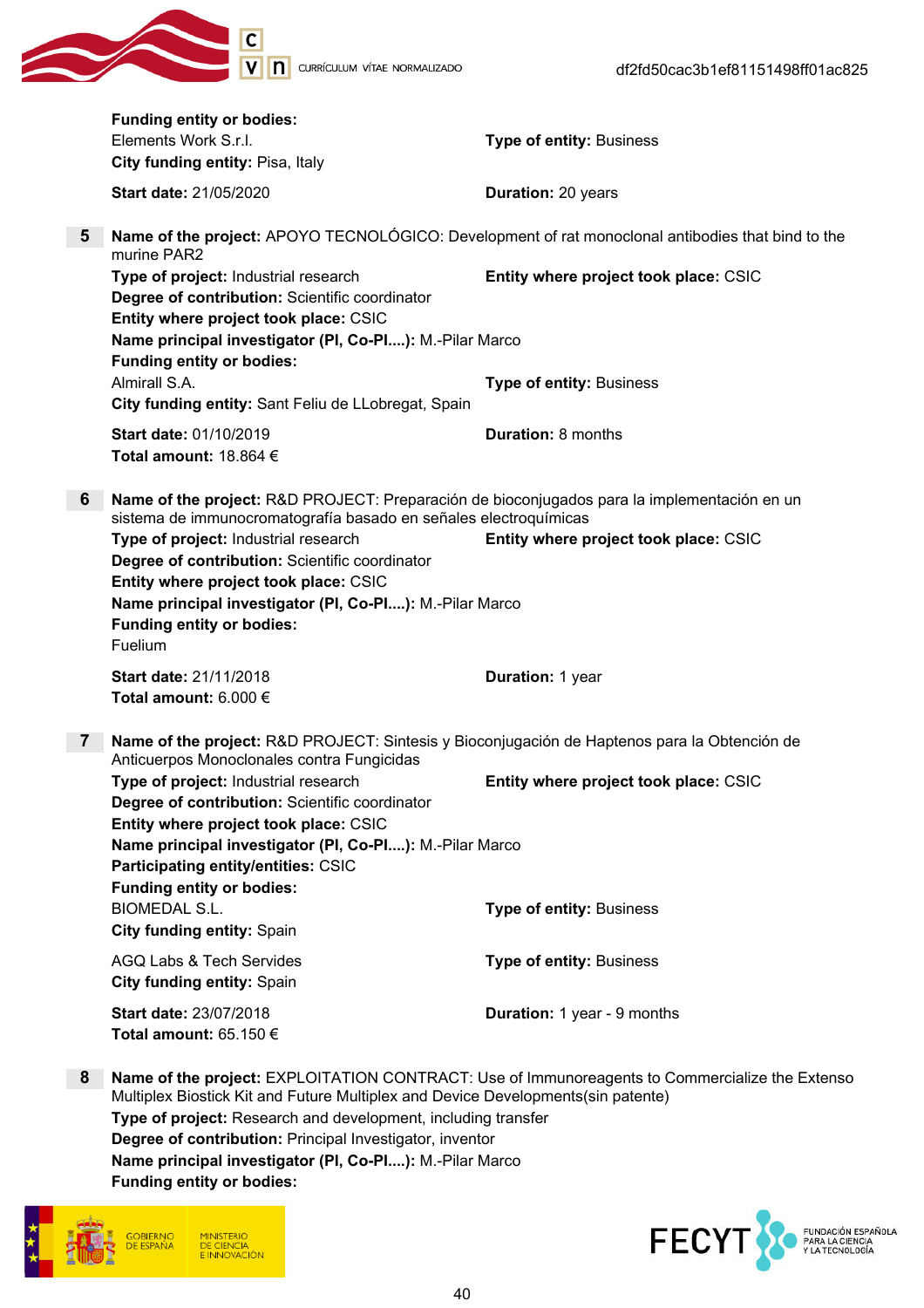

|                 | UNISENSOR S.A.<br>City funding entity: Liege, Belgium                                                                                                                                                                  | <b>Type of entity: Business</b>       |
|-----------------|------------------------------------------------------------------------------------------------------------------------------------------------------------------------------------------------------------------------|---------------------------------------|
|                 | <b>Start date: 01/04/2018</b>                                                                                                                                                                                          | Duration: 10 years                    |
| 9               | Name of the project: R&D PROJECT: Design and Synthesis of Immunoreagents and Antibodies for<br><b>Antibiotic Detection</b>                                                                                             |                                       |
|                 | Type of project: Research and development,<br>including transfer                                                                                                                                                       | Entity where project took place: CSIC |
|                 | Degree of contribution: Scientific coordinator<br>Entity where project took place: CSIC<br>Name principal investigator (PI, Co-PI): M.-Pilar Marco<br>Participating entity/entities: CSIC                              |                                       |
|                 | <b>Funding entity or bodies:</b>                                                                                                                                                                                       |                                       |
|                 | <b>UNISENSOR S.A.</b><br>City funding entity: Liege, Spain                                                                                                                                                             | <b>Type of entity: Business</b>       |
|                 | <b>Start date: 16/03/2018</b><br>Total amount: 166.666 €                                                                                                                                                               | <b>Duration:</b> 1 year - 6 months    |
| 10              | Name of the project: R&D PROJECT: $\alpha$ -Galactosyls diacylglycerolipids ( $\alpha$ -GalDAG)<br>Name principal investigator (PI, Co-PI): M.-Pilar Marco<br><b>Funding entity or bodies:</b>                         |                                       |
|                 | PHARMASAN LABS INC.<br>City funding entity: Osceola, WI, United States of America                                                                                                                                      | <b>Type of entity: Business</b>       |
|                 | Start date: 24/04/2017<br>Total amount: 86.000 $\in$                                                                                                                                                                   | Duration: 1 year                      |
| 11              | Name of the project: R&D PROJECT: $\alpha$ -Galactosyls diacylglycerolipids ( $\alpha$ -GalDAG)<br>Type of project: Industrial research<br>Degree of contribution: Scientific coordinator                              | Entity where project took place: CSIC |
|                 | Entity where project took place: CSIC<br>Name principal investigator (PI, Co-PI): M.-Pilar Marco<br>Participating entity/entities: CSIC<br><b>Funding entity or bodies:</b>                                            | <b>Type of entity: Business</b>       |
|                 | Pharmasan Labs Inc.<br>City funding entity: Oscelola, WI, United States of America                                                                                                                                     | <b>Type of entity: Business</b>       |
|                 | Start date: 24/04/2017<br>Total amount: 86.000 $\in$                                                                                                                                                                   | Duration: 1 year                      |
| 12 <sup>°</sup> | Name of the project: APOYO TECNOLÓGICO: Anticuerpos Policlonales contra 17-beta-estradiol<br>Type of project: Basic research (including<br>archaeological digs, etc)<br>Degree of contribution: Scientific coordinator | Entity where project took place: CSIC |
|                 | Entity where project took place: CSIC<br>Name principal investigator (PI, Co-PI): M.-Pilar Marco<br><b>Funding entity or bodies:</b>                                                                                   |                                       |
|                 | Instituto de Ciencias Fotónicas (ICFO)<br>City funding entity: Castelldefels, Spain                                                                                                                                    | Type of entity: R&D Centre            |
|                 | <b>Start date: 28/06/2016</b><br>Total amount: $3.276,8 \in$                                                                                                                                                           | <b>Duration: 8 months</b>             |



FECYT SUNDACIÓN ESPAÑOLA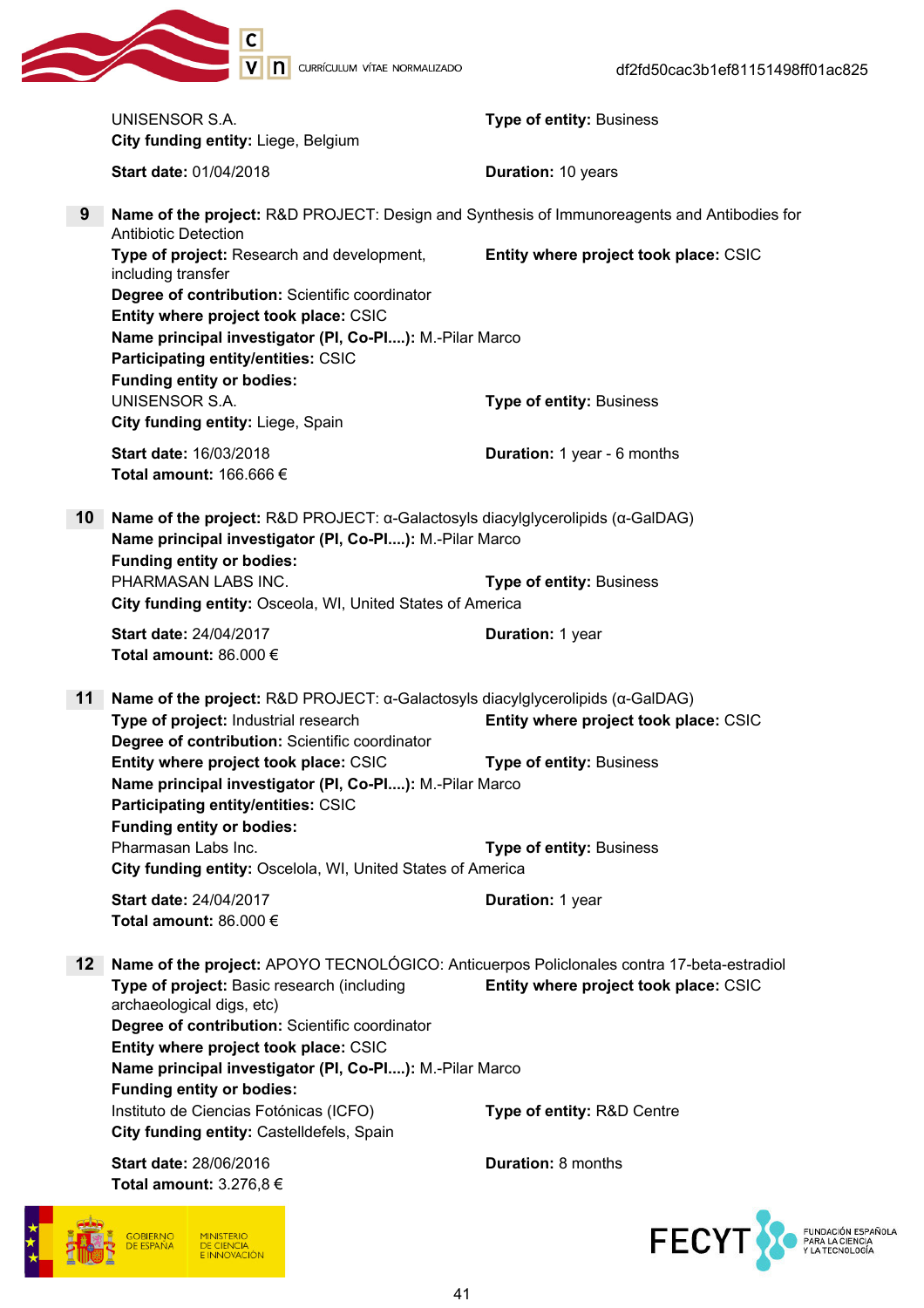

| 13                                                                                                                         | Name of the project: EXPLOITATION CONTRACT: Acuerdo de Explotación de Immunoreactivos para<br>Sulfonamidas (sin patente)<br>Type of project: Industrial research<br>Degree of contribution: Scientific coordinator<br>Name principal investigator (PI, Co-PI): M.-Pilar Marco; Benoit Granier<br>Participating entity/entities: CSIC; UNISENSOR SA |                                                                                   |  |
|----------------------------------------------------------------------------------------------------------------------------|----------------------------------------------------------------------------------------------------------------------------------------------------------------------------------------------------------------------------------------------------------------------------------------------------------------------------------------------------|-----------------------------------------------------------------------------------|--|
|                                                                                                                            | <b>Funding entity or bodies:</b>                                                                                                                                                                                                                                                                                                                   |                                                                                   |  |
|                                                                                                                            | <b>UNISENSOR S.A.</b>                                                                                                                                                                                                                                                                                                                              | <b>Type of entity: Business</b>                                                   |  |
|                                                                                                                            | City funding entity: Liege, Belgium                                                                                                                                                                                                                                                                                                                |                                                                                   |  |
|                                                                                                                            | Start date: 01/06/2016                                                                                                                                                                                                                                                                                                                             | Duration: 20 years                                                                |  |
| 14                                                                                                                         | Name of the project: CONVENIO;CONVENIO ENTRE EL CSIC (EL IQAC) Y EL CONSORCIO CENTRO<br>DE INVESTIGACION BIOMEDICA EN RED-CIBER- PARA LA PROMOCIÓN E IMPULSO DE LA<br>Entity where project took place: CIBER<br>Degree of contribution: Scientific coordinator                                                                                     | INVESTIGACIÓN EN EL ÁREA TEMÁTICA DE BIOEINGENIERIA, BIOMATERIALES Y NANOMEDICINA |  |
|                                                                                                                            | Entity where project took place: CIBER                                                                                                                                                                                                                                                                                                             | Type of entity: State agency                                                      |  |
|                                                                                                                            | City of entity: Madrid, Spain                                                                                                                                                                                                                                                                                                                      |                                                                                   |  |
|                                                                                                                            | Name principal investigator (PI, Co-PI): M.-Pilar Marco<br>Start date: 25/02/2016                                                                                                                                                                                                                                                                  | <b>Duration: 3 years</b>                                                          |  |
|                                                                                                                            |                                                                                                                                                                                                                                                                                                                                                    |                                                                                   |  |
| Name of the project: APOYO TECNOLÓGICO: Development of Immunoreagents and Antibodies for Food<br>15 <sub>1</sub><br>Safety |                                                                                                                                                                                                                                                                                                                                                    |                                                                                   |  |
|                                                                                                                            | Type of project: Research and development,<br>including transfer                                                                                                                                                                                                                                                                                   | Entity where project took place: CSIC                                             |  |
|                                                                                                                            | Degree of contribution: Scientific coordinator<br>Entity where project took place: CSIC<br>Name principal investigator (PI, Co-PI): M.-Pilar Marco<br>Participating entity/entities: CSIC<br><b>Funding entity or bodies:</b>                                                                                                                      | <b>Type of entity: Business</b>                                                   |  |
|                                                                                                                            | UNISENSOR S.A.<br>City funding entity: Liege, Belgium                                                                                                                                                                                                                                                                                              | <b>Type of entity: Business</b>                                                   |  |
|                                                                                                                            | Start date: 15/10/2015<br>Total amount: 686.387 $\epsilon$                                                                                                                                                                                                                                                                                         | Duration: 8 years - 3 months - 15 days                                            |  |
| 16                                                                                                                         | Name of the project: R&D PROJECT Rapid Electrochemical Immunosensors Exploratory Project<br>Type of project: Technical viability study<br>Degree of contribution: Scientific coordinator<br>Entity where project took place: CSIC                                                                                                                  | Entity where project took place: CSIC                                             |  |
|                                                                                                                            | Name principal investigator (PI, Co-PI): M.-Pilar Marco                                                                                                                                                                                                                                                                                            |                                                                                   |  |
|                                                                                                                            | <b>Funding entity or bodies:</b><br>FOSS Analytical A/S                                                                                                                                                                                                                                                                                            | <b>Type of entity: Business</b>                                                   |  |
|                                                                                                                            | City funding entity: Hilleroed, Denmark                                                                                                                                                                                                                                                                                                            |                                                                                   |  |
|                                                                                                                            | Start date: 17/09/2015<br>Total amount: $45.000 \in$                                                                                                                                                                                                                                                                                               | <b>Duration: 6 months</b>                                                         |  |
| $17\,$                                                                                                                     | Name of the project: APOYO TECNOLÓGICO: Scientif Work Related To The Preparation Of<br>Immunoreagents Againts Pantothenic Acid, 5-Mthf And Biotin                                                                                                                                                                                                  |                                                                                   |  |

Immunoreagents Againts Pantotheric<br>Type of project: Industrial research



Entity where project took place: CSIC

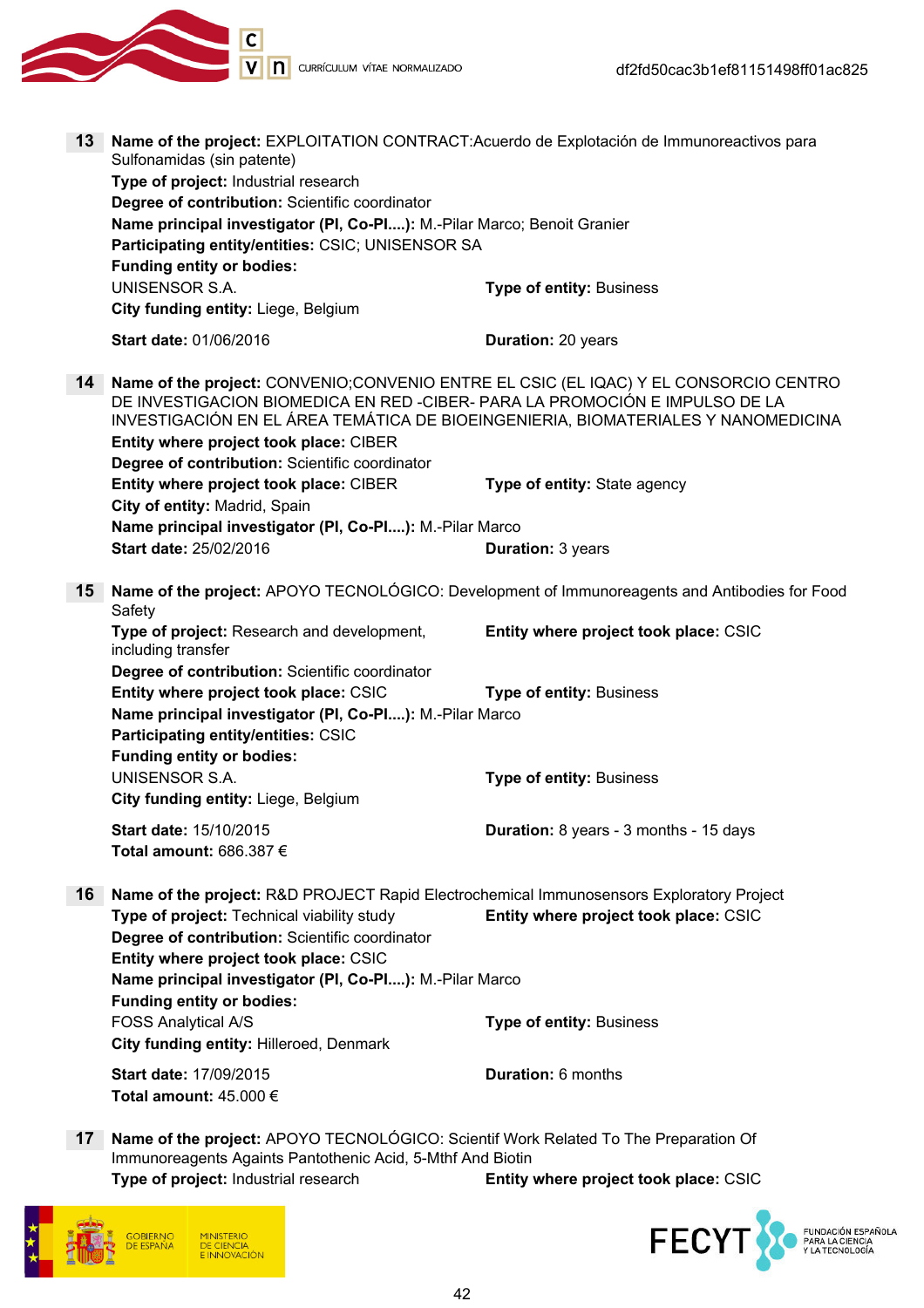

Degree of contribution: Scientific coordinator **Entity where project took place: CSIC Type of entity: Business** Name principal investigator (PI, Co-PI....): M.-Pilar Marco Funding entity or bodies: R-BIOPHARM Rhone LTD **Type of entity:** Business City funding entity: United Kingdom Start date: 13/04/2015 Duration: 6 months Total amount: 6.835 € 18 Name of the project: APOYO TECNOLÓGICO: Supply of Immunoreagents and Antibodies Type of project: Research and development, including transfer Entity where project took place: CSIC Degree of contribution: Scientific coordinator Entity where project took place: CSIC Name principal investigator (PI, Co-PI....): M.-Pilar Marco Participating entity/entities: CSIC Funding entity or bodies: UNISENSOR S.A. Type of entity: Business City funding entity: Liege, Belgium Start date: 01/04/2015 Channel Duration: 1 year Total amount: 84.170 € 19 Name of the project: R&D PROJECT: Development of a Diagnostic Approach for Mastitist Type of project: Research and development, including transfer Entity where project took place: CSIC Degree of contribution: Scientific coordinator Entity where project took place: CSIC Name principal investigator (PI, Co-PI....): M.-Pilar Marco Participating entity/entities: CSIC Funding entity or bodies: UNISENSOR S.A. Type of entity: Business City funding entity: Liege, Belgium Start date: 20/12/2014 Duration: 3 months Total amount:  $10,000 \in$ 20 Name of the project: ASESORIA: Contrato de Prestación de Servicios de Asesoria Cientifica entre Gendiag.exe y la Agencia Estatal Consejo Superior de Investigaciones Científicas Entity where project took place: CSIC Degree of contribution: Scientific coordinator Entity where project took place: CSIC Type of entity: Business City of entity: Esplugas de LLobregat, Spain Name principal investigator (PI, Co-PI....): M.-Pilar Marco Participating entity/entities: CSIC Funding entity or bodies: GENDIAG.EXE, S.L. Start date: 01/07/2013 Duration: 5 years



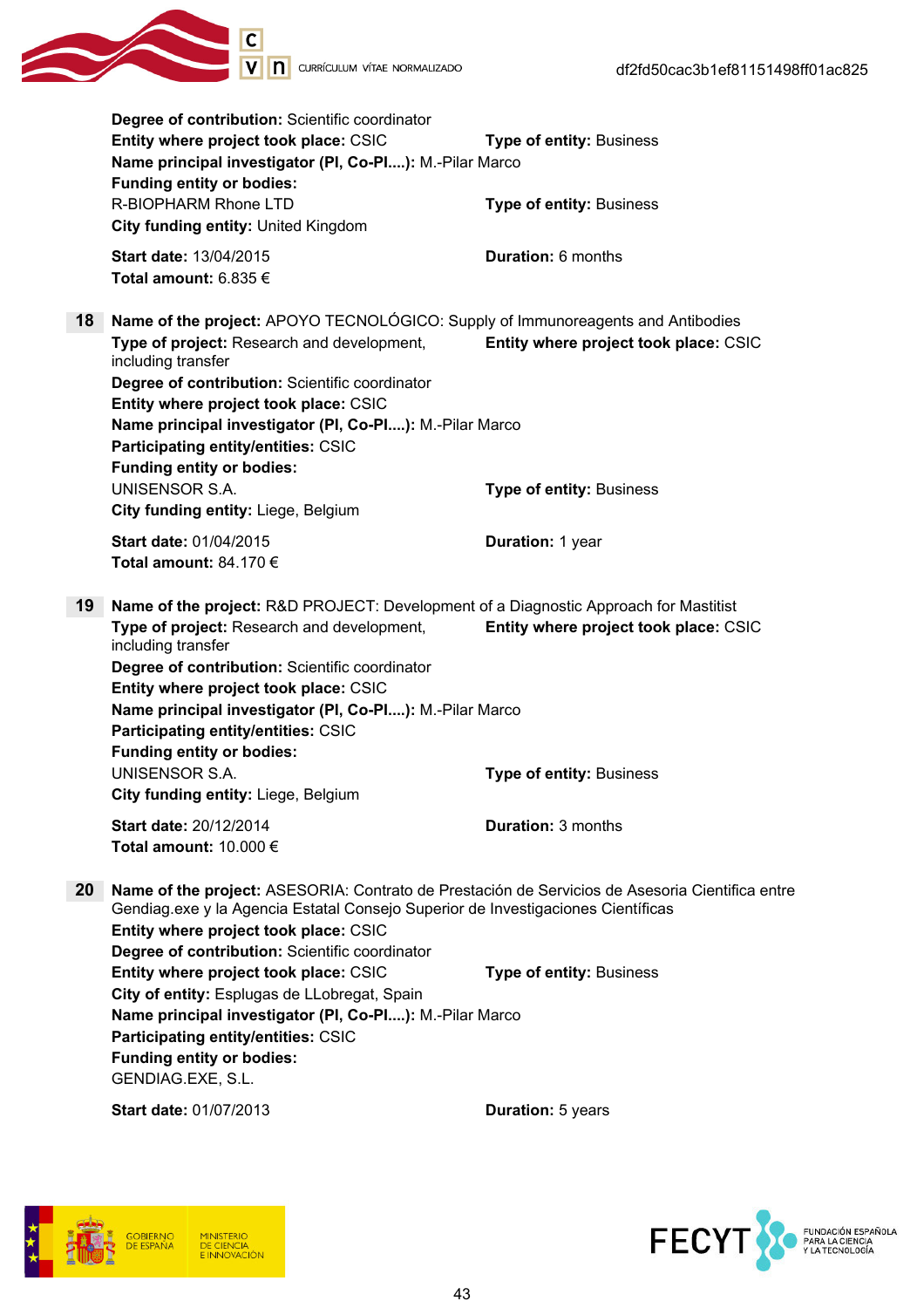

21 Name of the project: R&D PROJECT: Preparation and characterization of haptens and immunoreagents for the selective detection and quantification of kynurenine metabotic pathway Type of project: Industrial research Entity where project took place: CSIC Degree of contribution: Scientific coordinator Entity where project took place: CSIC Type of entity: Business Name principal investigator (PI, Co-PI....): M.-Pilar Marco Participating entity/entities: CSIC Funding entity or bodies: **Pharmasan Labs Inc.** Tries and the Company of entity: Business City funding entity: Osceola, WI, United States of America Start date: 26/04/2013 Duration: 4 years - 2 months Total amount: 391.220 € 22 Name of the project: CONVENIO: CONVENIO ENTRE EL CSIC, IQAC, CIBER-BBN, CIBERES, SEPAR Y EL INSTO. INV. CIENCIAS SALUD GERMANS TRIAS I PUYOL PARA EL PROYECTO: DESARROLLO DE UN PROTOTIPO DE INMUNOSENSOR IMPEDIMÉTRICO, ASI COMO LOS RESULTADOS PROTEGIBLES Y EXPLOTABLES Type of project: Demonstration, pilot projects, conceptual formulations and design of processes and services Entity where project took place: CSIC Degree of contribution: Scientific coordinator Entity where project took place: CSIC Type of entity: CIBER City of entity: Madrid, Spain Name principal investigator (PI, Co-PI....): M.-Pilar Marco Participating entity/entities: CIBER BIOINGENIERIA BIOMATERIALES Y NANOMEDICINA (CIBER-BBN); CIBER ENFERMEDADES RESPIRATORIAS (CIBERES); IGTP; Sociedad Española de Neumología y Cirugía Torácica Start date: 01/02/2013 Duration: 4 years Total amount: 15.000 € 23 Name of the project: R&D PROJECT: Desarrollo de sistemas de monitorización de la exposición laboral a productos tóxicos. Type of project: Precompetitive development Entity where project took place: CSIC Degree of contribution: Scientific coordinator Entity where project took place: CSIC Name principal investigator (PI, Co-PI....): M.-Pilar Marco Participating entity/entities: CSIC Funding entity or bodies: **CETEMSA** Start date: 01/01/2013 **Duration: 3 years** Total amount: 60.000 € 24 Name of the project: R&D PROJECT: Desarrollo De Anticuerpos Mediante La Utilización De Péptidos Sintéticos Type of project: Industrial research Degree of contribution: Scientific coordinator City of entity: Zaragoza, Spain Name principal investigator (PI, Co-PI....): M.-Pilar Marco Funding entity or bodies: Zeulab S.L. **Zeulab S.L. Zeulab S.L. Zeulab S.L. Zeulab S.L. Zeulab S.L. Zeulab S.L. Zeulab S.L. Zeulab S.L. Zeulab S.L. Zeulab S.L. Zeulab S.L. Zeulab S.L. Zeulab S.L. Zeulab S.L. Zeulab S.L.** City funding entity: Zaragoza, Spain



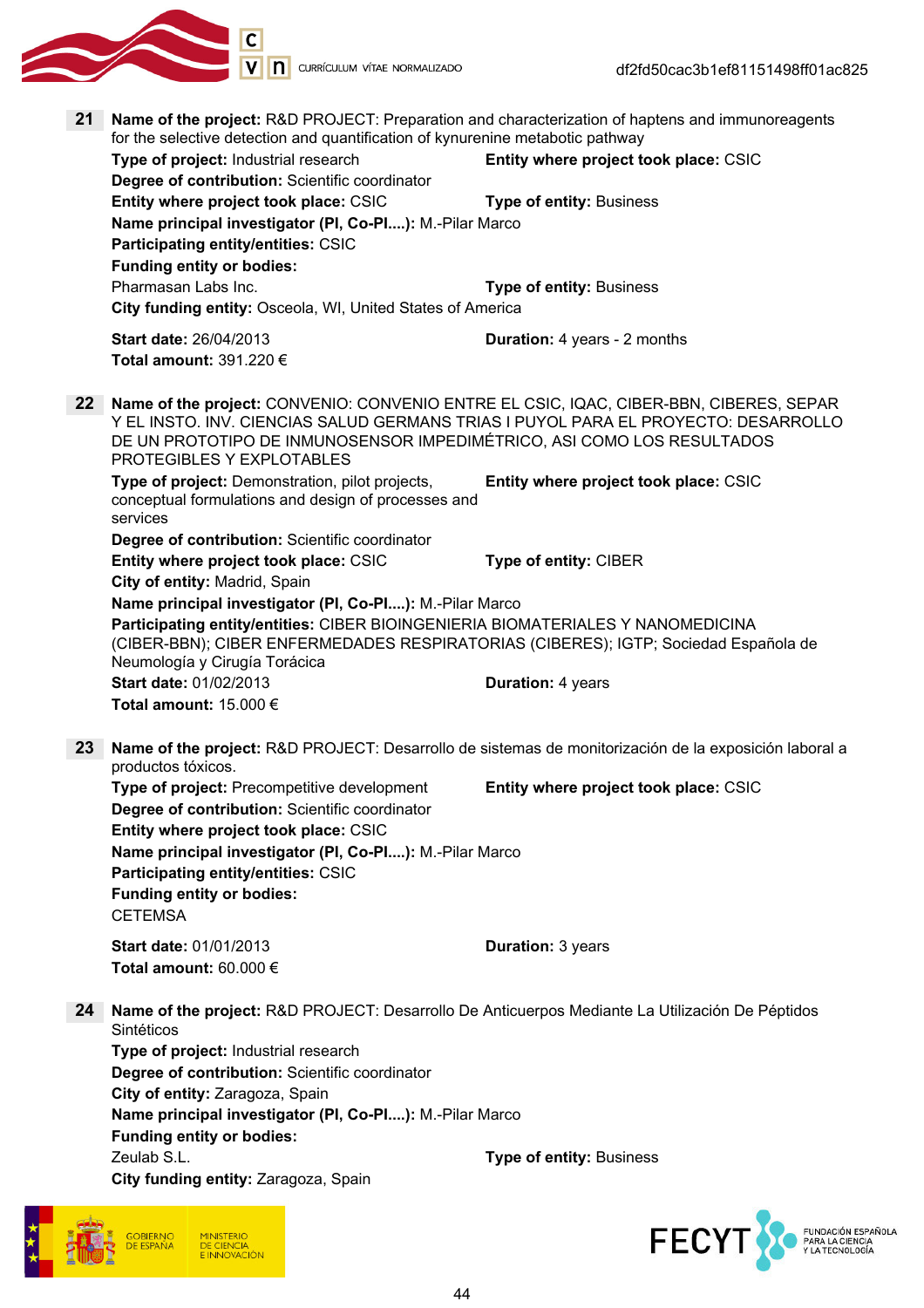151498ff01ac825

|                 | C                                                                                                                                                                                                                                                                                                                                                      |                                       |                                                                                                                                                                                                     |
|-----------------|--------------------------------------------------------------------------------------------------------------------------------------------------------------------------------------------------------------------------------------------------------------------------------------------------------------------------------------------------------|---------------------------------------|-----------------------------------------------------------------------------------------------------------------------------------------------------------------------------------------------------|
|                 |                                                                                                                                                                                                                                                                                                                                                        | <b>D</b> CURRÍCULUM VÍTAE NORMALIZADO | df2fd50cac3b1ef81151498ff01ac8                                                                                                                                                                      |
|                 | <b>Start date: 28/08/2012</b><br>Total amount: $13.370 \in$                                                                                                                                                                                                                                                                                            |                                       | <b>Duration: 2 years</b>                                                                                                                                                                            |
| 25 <sub>2</sub> | Sulfonamidas (sin patente)<br>Entity where project took place: CSIC<br>Degree of contribution: Scientific coordinator<br>Entity where project took place: CSIC<br>Name principal investigator (PI, Co-PI): M.-Pilar Marco<br>Participating entity/entities: CSIC<br><b>Funding entity or bodies:</b><br>BIOO Scientific Corporation-Perkin Elmer group |                                       | Name of the project: EXPLOITATION CONTRACT: Acuerdo de Explotación de Immunoreactivos para<br><b>Type of entity: Business</b>                                                                       |
|                 | City funding entity: Austin TX, United States of America                                                                                                                                                                                                                                                                                               |                                       |                                                                                                                                                                                                     |
|                 | <b>Start date: 01/07/2012</b>                                                                                                                                                                                                                                                                                                                          |                                       | <b>Duration: 10 years</b>                                                                                                                                                                           |
| 26              | Patente de Immunoreactivos para Fluoroquinolonas (PCT/ES2011/070800)<br>Entity where project took place: CSIC<br>Degree of contribution: Scientific coordinator                                                                                                                                                                                        |                                       | Name of the project: PATENT LICENSE and EXPLOITATION Contract: Acuerdo de Explotación de la                                                                                                         |
|                 | Entity where project took place: CSIC<br>Name principal investigator (PI, Co-PI): M.-Pilar Marco; Benoit Granier<br>Participating entity/entities: CSIC; UNISENSOR SA<br><b>Funding entity or bodies:</b>                                                                                                                                              |                                       | <b>Type of entity: Business</b>                                                                                                                                                                     |
|                 | <b>UNISENSOR SA</b><br>City funding entity: Liege, Belgium                                                                                                                                                                                                                                                                                             |                                       | <b>Type of entity: Business</b>                                                                                                                                                                     |
|                 | <b>Start date: 01/04/2012</b>                                                                                                                                                                                                                                                                                                                          |                                       | Duration: 19 years - 6 months                                                                                                                                                                       |
| 27              |                                                                                                                                                                                                                                                                                                                                                        |                                       | Name of the project: R&D PROJECT: To Develop Diagnostic Products In Accordance To The Market                                                                                                        |
|                 | Type of project: Research and development,<br>including transfer<br>Degree of contribution: Scientific coordinator<br>Entity where project took place: CSIC<br>Name principal investigator (PI, Co-PI): M.-Pilar Marco<br>Participating entity/entities: CSIC<br><b>Funding entity or bodies:</b>                                                      |                                       | Needs And To Guaranty A Quick Transfer Of The Results And Release Of Products To The Market<br>Entity where project took place: CSIC                                                                |
|                 | <b>UNISENSOR S.A.</b>                                                                                                                                                                                                                                                                                                                                  |                                       | <b>Type of entity: Business</b>                                                                                                                                                                     |
|                 | City funding entity: Liege, Belgium                                                                                                                                                                                                                                                                                                                    |                                       |                                                                                                                                                                                                     |
|                 | <b>Start date: 01/07/2011</b><br>Total amount: 231.200 $\epsilon$                                                                                                                                                                                                                                                                                      |                                       | Duration: 2 years - 6 months                                                                                                                                                                        |
| 28              | Detection Of Kynurenine And Kynurenic Acid                                                                                                                                                                                                                                                                                                             |                                       | Name of the project: R&D PROJECT Preparation And Characterization Of New Haptens (Immunizing And<br>Competitor Haptens) And Immunoreagents (Immunogens And Coating Antigens) For The Immunochemical |
|                 | Type of project: Industrial research<br>Degree of contribution: Scientific coordinator<br>Entity where project took place: CSIC                                                                                                                                                                                                                        |                                       | Entity where project took place: CSIC                                                                                                                                                               |
|                 | Name principal investigator (PI, Co-PI): M.-Pilar Marco<br><b>Funding entity or bodies:</b>                                                                                                                                                                                                                                                            |                                       |                                                                                                                                                                                                     |
|                 | PHARMASAN LABS Inc.                                                                                                                                                                                                                                                                                                                                    |                                       | <b>Type of entity: Business</b>                                                                                                                                                                     |
|                 | GOBIERNO                                                                                                                                                                                                                                                                                                                                               |                                       | <b>FECYT</b>                                                                                                                                                                                        |

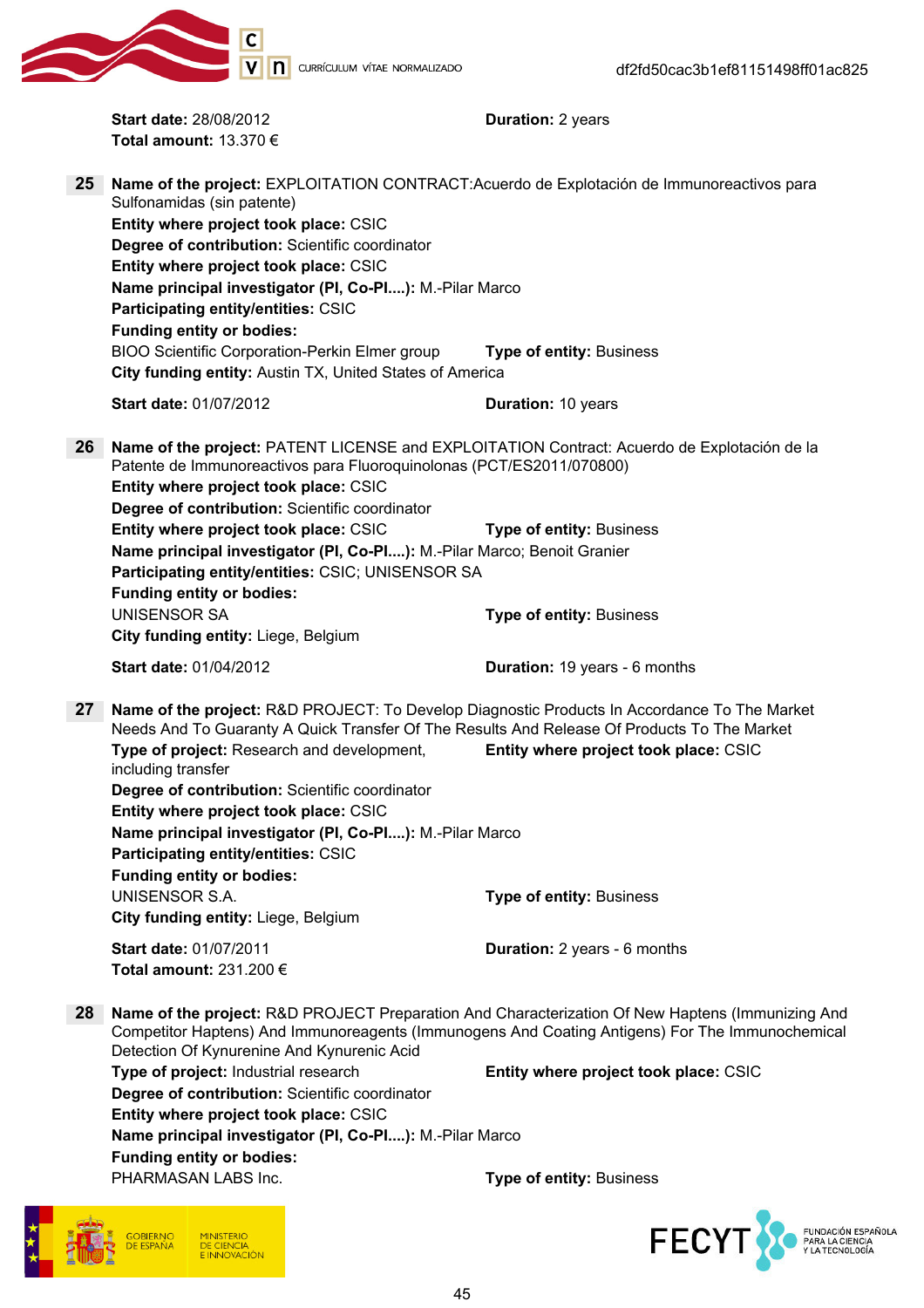

City funding entity: Osceola, WI, United States of America

Start date: 20/04/2011 **Duration: 1 year** Total amount: 104.605 €

29 Name of the project: CONVENIO;CREACIÓN DE UNA PLATAFORMA PARA DESARROLLO Y PRODUCCIÓN DE ANTICUERPOS ENTRE CSIC Y CONSORCIO CENTRO DE INVESTIGACIÓN BIOMÉDICA EN RED BIOINGENIERÍA, BIOMATERIALES Y NANOMEDICINA (CIBER-BBN). Entity where project took place: CSIC Degree of contribution: Scientific coordinator Entity where project took place: CSIC Type of entity: CIBER City of entity: Madrid, Spain Name principal investigator (PI, Co-PI....): M.-Pilar Marco Start date: 01/01/2011 Duration: 10 years 30 Name of the project: PATENT LICENSE and EXPLOITATION Contract: Biosensor y sus aplicaciones. (PCT/ES2008 070084/ P200701253) y Sistema y Procedimiento Multianalítico Basado en Mediciones Impedimétricas (PCT/ES2010/070824/ P200931164) Entity where project took place: THROMBOTARGETS EUROPE, SL Degree of contribution: co-PI, inventor Entity where project took place: THROMBOTARGETS EUROPE, SL City of entity: Castelldefels, Spain Name principal investigator (PI, Co-PI....): Juan Ramón Rodriguez; Jose Ramón Bejar; Andrey Bratov; M.-Pilar Marco Funding entity or bodies: THROMBOTARGETS EUROPE, SL Start date: 01/01/2011 Duration: 5 years 31 Name of the project: CONVENIO;CREACIÓN DE UNA PLATAFORMA PARA DESARROLLO Y PRODUCCIÓN DE ANTICUERPOS ENTRE CSIC Y CONSORCIO CENTRO DE INVESTIGACIÓN BIOMÉDICA EN RED BIOINGENIERÍA, BIOMATERIALES Y NANOMEDICINA (CIBER-BBN). Entity where project took place: CSIC Degree of contribution: Scientific coordinator Entity where project took place: CSIC Type of entity: CIBER City of entity: Madrid, Spain Name principal investigator (PI, Co-PI....): M.-Pilar Marco Start date: 01/01/2010 **Duration: 1 year** 32 Name of the project: R&D Project: Test-kits for antibiotic detection Type of project: Industrial research Entity where project took place: CSIC Degree of contribution: Scientific coordinator Entity where project took place: CSIC Name principal investigator (PI, Co-PI....): M.-Pilar Marco Participating entity/entities: CSIC Funding entity or bodies: UNISENSOR S.A. Type of entity: Business City funding entity: Liege, Belgium Start date: 01/01/2010 Duration: 1 year Total amount: 78.000 €



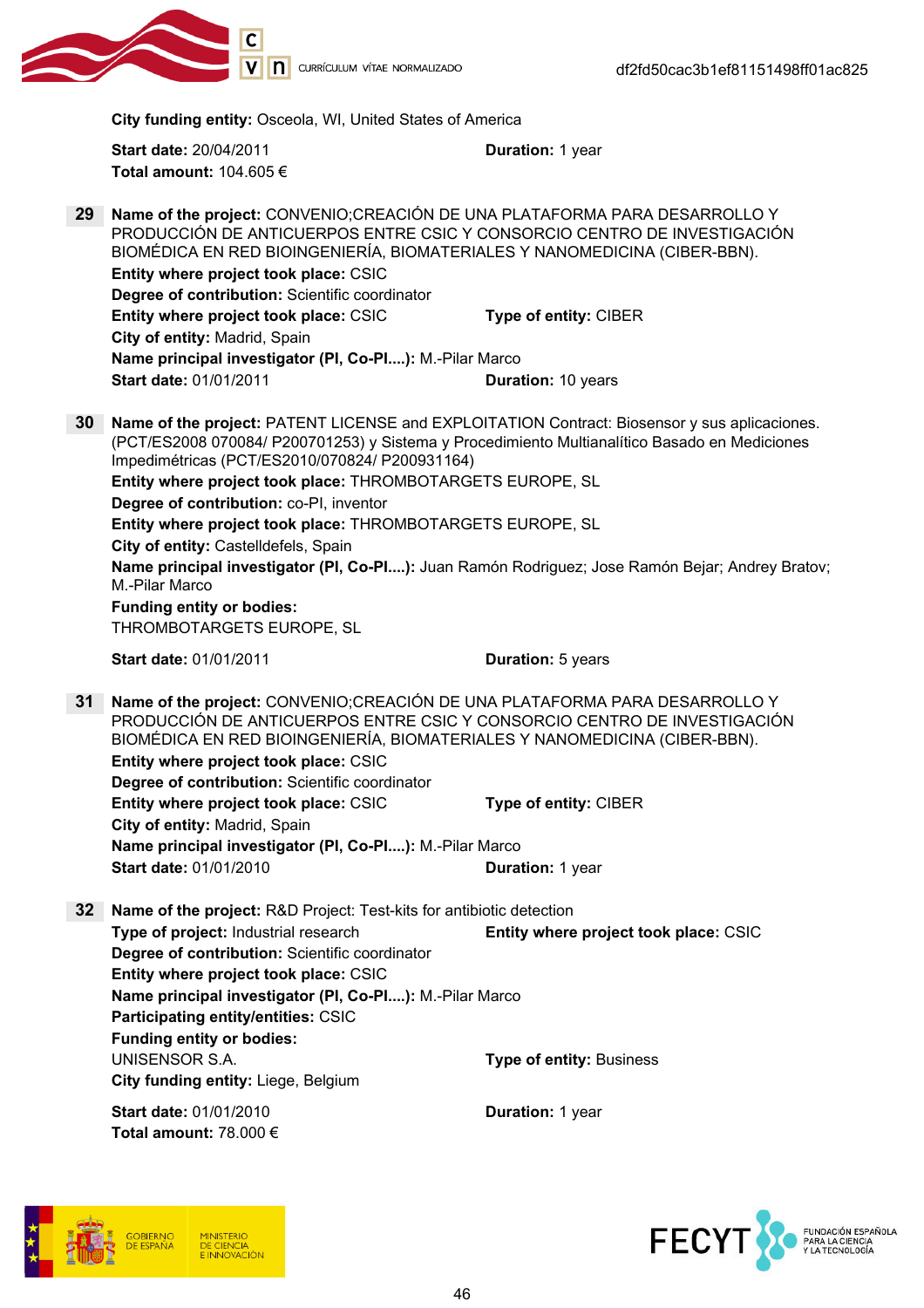





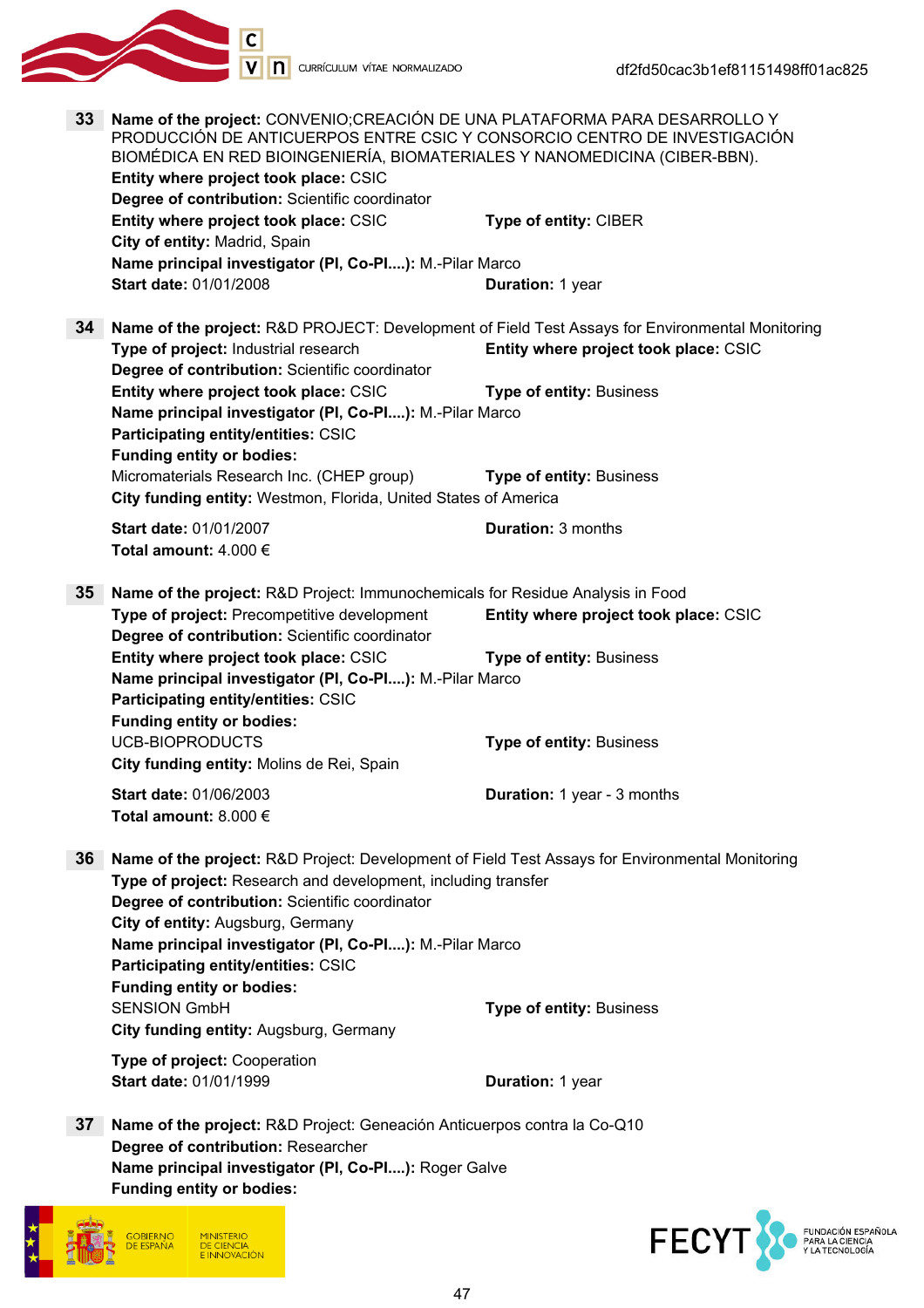

Fundación Hospital Sant Joan de Deu **Type of entity:** Foundation City funding entity: Barcelona, Spain

Total amount: 23.500 €

### **Results**

## Industrial and intellectual property

1 Title registered industrial property: Polypurine Reverse Hoogsteen Hairpins and Parallel Clamps and Their Use as Biosensors

Type of industrial property: Patent of invention Inventors/authors/obtainers: Jesus Martinez de la Fuente; Carlos Cuestas; M-Valeria Grazu; Cesar Fernandez; Manuel Gutierrez; Antonio Baldi; Ramón Eritja; M.-Pilar Marco; M.-Lluisa Vilaplana; Anna-M Aviño; Carlos J. Ciudad; Verónica Noe

Entity holder of rights: Consejo Superior de Investigaciones Científicas/Universitat de Barcelona Nº of application: EP21382818.9

Country of inscription: Spain Date of register: 13/09/2021 Spanish patent: Yes **EU** patent: Yes

2 Title registered industrial property: In vitro method for detection of infections caused by Pseudomonas aeruginosa

Type of industrial property: Patent of invention Inventors/authors/obtainers: M.-Pilar Marco Colás; Enrique José Montagut Cañete Entity holder of rights: Consejo Superior de Investigaciones Científicas Nº of application: EP20382256.4, PCT/EP2021/057909 Country of inscription: Spain Date of register: 31/03/2020 Spanish patent: Yes **EU** patent: Yes PCT patent: Yes

3 Title registered industrial property: Compuestos y sus usos como haptenos para la detección de S. aureus

Type of industrial property: Patent of invention Inventors/authors/obtainers: M.-Pilar Marco Colas; Nuria Pascual Duran; Carme Pastells Diez Entity holder of rights: Consejo Superior de Investigaciones Científicas/CIBER Nº of application: P201530780, PCT/ES2016/070390 Country of inscription: Spain Date of register: 03/06/2015 Conferral date: 20/10/2017 Nº of patent: ES2595930B1 Spanish patent: Yes **EU** patent: Yes International non-EU patent: Yes PCT patent: Yes Licences: No

4 Title registered industrial property: Haptenos derivados de lipoproteína (a), conjugados y anticuerpos frente a los mismos.

Type of industrial property: Patent of invention Inventors/authors/obtainers: M.-Pilar Marco; Alejandro Hernandez; J.-Pablo Salvador; Fernando Civeira



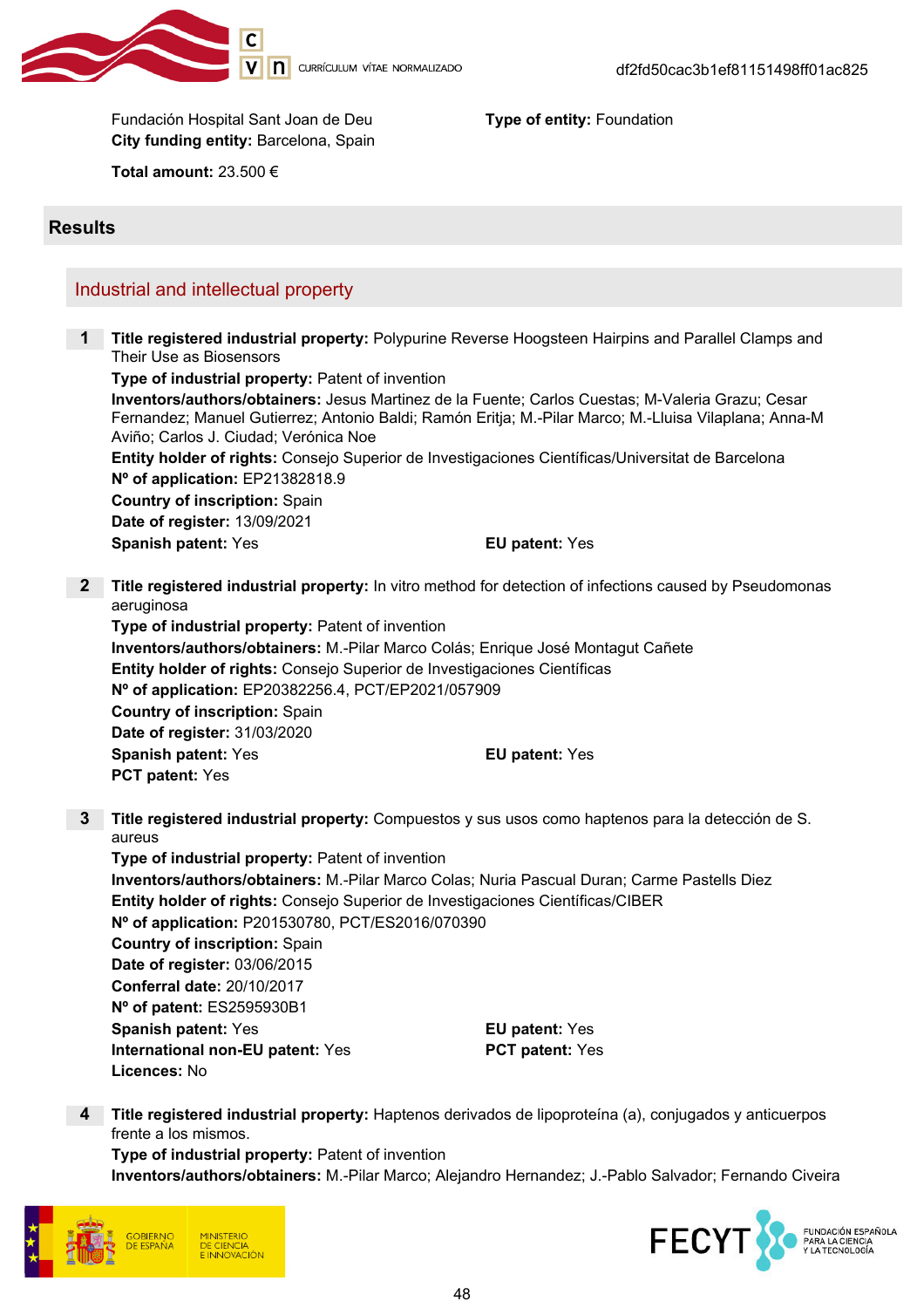

Entity holder of rights: Consejo Superior de Investigaciones Científicas/CIBER/IIS Nº of application: P201731063 Country of inscription: Spain Date of register: 01/09/2017 Spanish patent: Yes PCT patent: No

5 Title registered industrial property: Devices and Methods for multiplexing liquid in biosensor micro-chambers

Description of qualities: Elements Works S.r.l.

Type of industrial property: Patent of invention

Inventors/authors/obtainers: Giacomo Saviozzi; J.-Pablo Salvador; Manuel Lopez de Miguel; Francisco Palacio; Raquel Pruna; M.-Pilar Marco; Cecilia Laschi

Entity holder of rights: Consejo Superior de Investigaciones Científicas/Universitat de Barcelona/Scuola Superiore di Studi Universitari e di Perfezionamiento Sant'Anna/CIBER

Nº of application: EP17382269, PCT/EP2018/062230

Country of inscription: Spain Date of register: 12/05/2017

Spanish patent: Yes **EU** patent: Yes PCT patent: Yes Licences: Yes Exclusive use: Yes

6 Title registered industrial property: Haptenos y conjugados derivados de piocianina. Anticuerpos de los mismos, y método inmunoquímico de detección de infecciones causadas por Pseudomonas aeruginosa Type of industrial property: Patent of invention

Inventors/authors/obtainers: Maria Pilar Marco Colas; Nuria Pascual Duran; Carme Pastells Diez; Francisco Sanchez Baeza; Antonio Pedro Villaverde Corrales; Escarlota Rodriguez Carmona Entity holder of rights: Consejo Superior de Investigaciones Científicas/CIBER-BBN/Universitat Autònoma de Barcelona

Nº of application: P201330312, PCT/ES2014/070161, US14/773083 Country of inscription: Spain Date of register: 05/03/2013 Conferral date: 08/07/2015 Nº of patent: ES2504715B1, EP2966066B1, US10422791B2 **Spanish patent: Yes EU patent: Yes** International non-EU patent: Yes PCT patent: Yes Operating aut.region/region: United States of America

7 Title registered industrial property: Anticuerpos para la detección y cuantificación de agentes anticoagulantes

Type of industrial property: Patent of invention Inventors/authors/obtainers: M.-Pilar Marco Colas; Juan Pablo Salvador Vico Entity holder of rights: Consejo Superior de Investigaciones Científicas/CIBER-BBN Nº of application: P201231836, PCT/ES13/070816 Country of inscription: Spain Date of register: 27/11/2012 Conferral date: 18/02/2015 Nº of patent: ES2472290B1 Spanish patent: Yes **EU** patent: Yes PCT patent: Yes



**FECY** FUNDACIÓN ESPAÑOLA<br>PARA LA CIENCIA<br>Y LA TECNOLOGÍA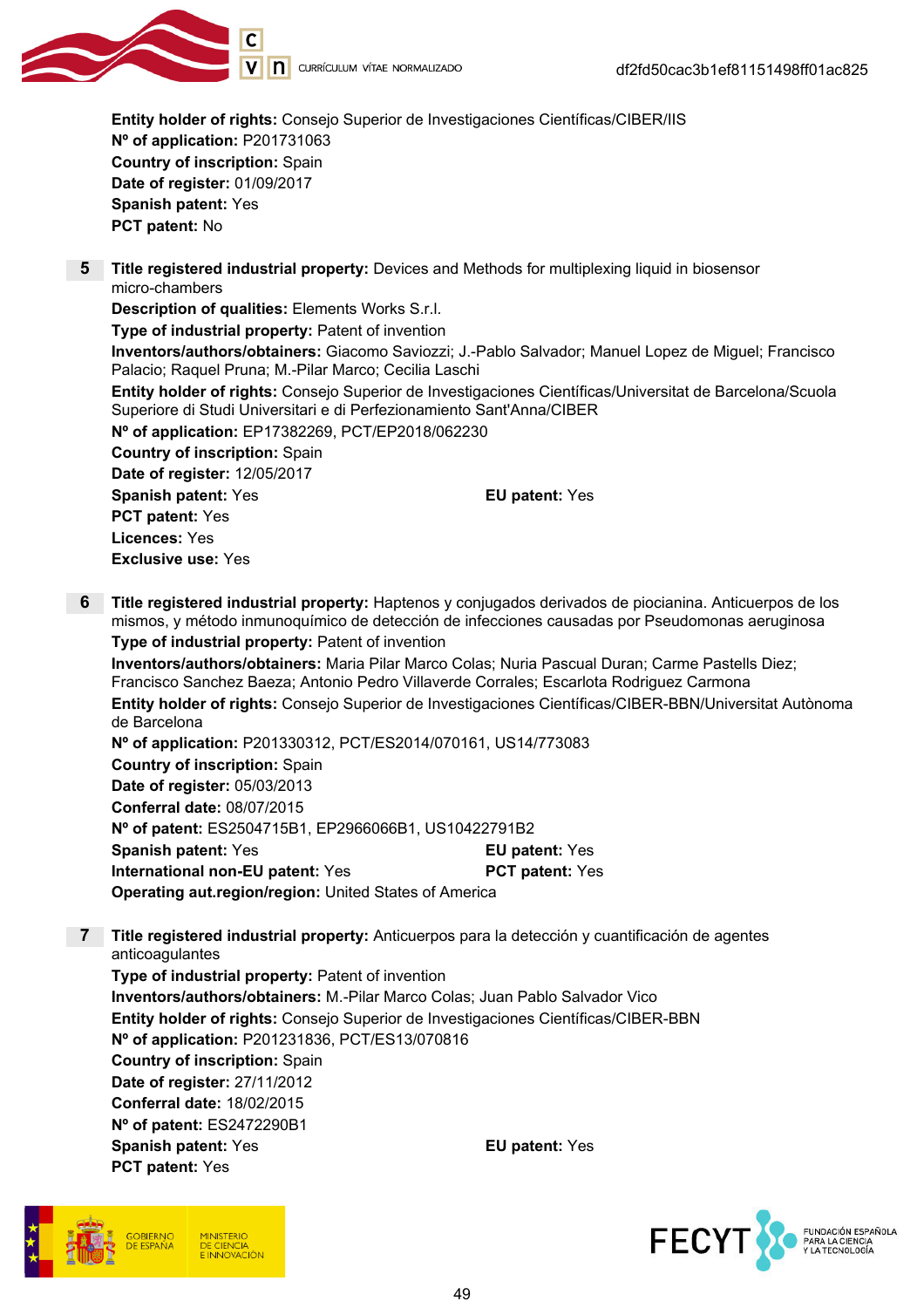

8 Title registered industrial property: Haptenos e Inmunoreactivos y su Uso en la Obtención de Anticuerpos de Familia e Inmunoensayos para Quinolonas

Description of qualities: Unisensor SA Type of industrial property: Patent of invention Inventors/authors/obtainers: Mª-Pilar Marco Colas; Francisco Sanchez Baeza; Daniel Gonzalez Pinacho Entity holder of rights: Consejo Superior de Investigaciones Científicas Nº of application: P201031721, PCT/ES11/070800, US13/988826, CN201180065600 Country of inscription: Spain Date of register: 20/11/2010 Conferral date: 29/04/2013 Nº of patent: ES2383857B1, US10150736B2, EP2644596B1, CN103328448B Spanish patent: Yes **EU** patent: Yes International non-EU patent: Yes PCT patent: Yes Licences: Yes Operating aut.region/region: China / United States of America Exclusive use: Yes

9 Title registered industrial property: Sistema y Procedimiento Multianalítico Basado en Mediciones Impedimétricas

Description of qualities: Thrombotargets Europe SL (returned in 2014) Inventors/authors/obtainers: Javier Ramon Azcón; Francisco José Sanchez Baeza; M.-Pilar Marco Colas; Andrei Bratov Nikiforov; Natalia Abramova; Andrey Ipatov Entity holder of rights: Consejo Superior de Investigaciones Científicas Nº of application: P200931164, PCT/ES10/070824, US13/516186, MX2012007008, CA2784790, CN201080063867 Country of inscription: Spain Date of register: 15/12/2009 Conferral date: 10/01/2013 Nº of patent: ES2367615B1, EP2515103A1, US9170227B2, JP5766714, MX2012007008A, CA2784790A1, CN102753966A Spanish patent: Yes **EU** patent: Yes International non-EU patent: Yes PCT patent: Yes Licences: Yes

- Operating aut.region/region: Canada / China / Japan / Mexico / United States of America
- 10 Title registered industrial property: Compuestos Derivados de Doxiciclina como Haptenos, Conjugados y Anticuerpos de los Mismos y Método Inmunoquímico para la Detección de Doxiciclina Inventors/authors/obtainers: M.-Pilar Marco Colas; Javier Adrian Izquierdo; Francisco Sanchez Baeza Entity holder of rights: Consejo Superior de Investigaciones Científicas Nº of application: P201230378, PCT/ES2013/070155 Country of inscription: Spain Date of register: 13/03/2012 Nº of patent: WO2013/135930 Spanish patent: Yes **EU** patent: Yes PCT patent: Yes
- 11 Title registered industrial property: Dispositivo sensor interdigitado basado en anticuerpos marcados con nanopartículas conductoras y procedimiento para la detección y cuantificación de sustancias presentes en líquidos

Type of industrial property: Patent of invention

Inventors/authors/obtainers: Angel Rodriguez Martinez; Luis Castañer Muñoz; Enrique Valera Cano; Juan Ramon Rodriguez; M.-Pilar Marco Colas; Francisco Sanchez Baeza; Javier Ramon Azcon



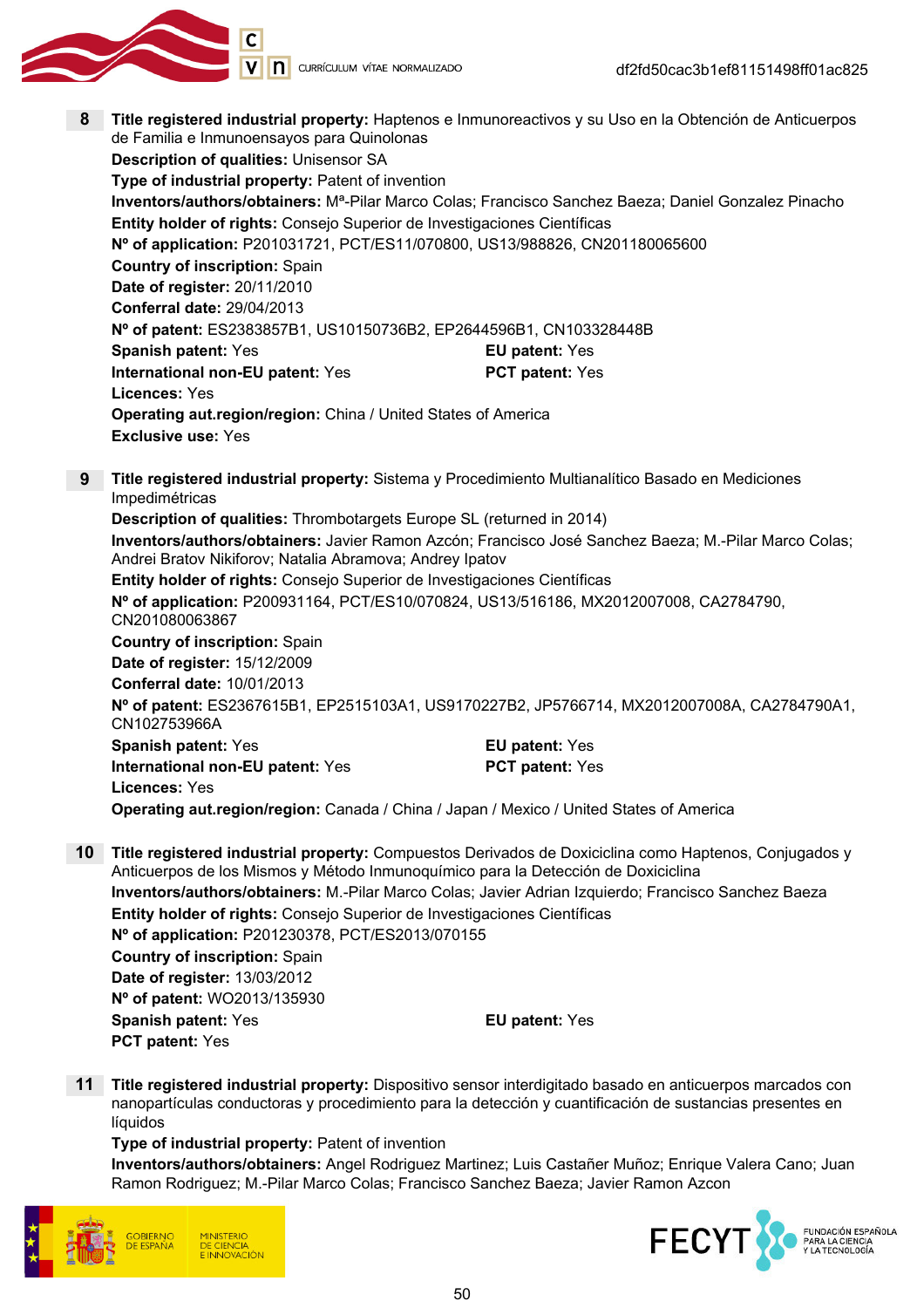

Entity holder of rights: Universitat Politècnica de Catalunya Nº of application: P200700282 Country of inscription: Spain Date of register: 29/01/2007 Conferral date: 12/09/2011 Nº of patent: ES2347617B1 Spanish patent: Yes PCT patent: No

12 Title registered industrial property: Sensor Interdigitado Basado en Anticuerpos No Marcados para la Detección y Cuantificación de Sustancias Presentes en Líquidos

Type of industrial property: Patent of invention Inventors/authors/obtainers: Angel Rodríguez Martínez; Luis M. Castañer Muñoz; Enrique Valera Cano; M.-Pilar Marco Colas; Francisco Sanchez Baeza; Javier Ramón Azcón Entity holder of rights: Universitat Politècnica de Catalunya Nº of application: P200700283 Country of inscription: Spain Date of register: 29/01/2007 Conferral date: 12/09/2011 Nº of patent: ES2347618B1 Spanish patent: Yes PCT patent: No

13 Title registered industrial property: Haptenos, usos y método inmunoquímico para la detección de bromopropilato

Inventors/authors/obtainers: M.-Pilar Marco Colas; Francisco Sanchez Baeza; Javier Ramón Azcón Entity holder of rights: Consejo Superior de Investigaciones Científicas Nº of application: P200803612, PCT/ES2009/000586 Country of inscription: Spain Date of register: 18/12/2008 Conferral date: 12/04/2011 Nº of patent: ES2341523B1 Spanish patent: Yes **EU** patent: Yes PCT patent: Yes

14 Title registered industrial property: Dispositivo intracelular para el estudio de parámetros intracelulares en células, órganos y tejidos

Type of industrial property: Patent of invention Inventors/authors/obtainers: Jaume Esteve Tintò; José Antonio Plaza Plaza; Rodrigo Gomez Martinez; Marta Duch Llobera; Elisabet fernandez Rosas; Enrique de la Rosa Cano; Teresa Suarez Gonzalez; Patricia Vázquez Pérez; Patricia Boya Tremoleda; Francisco Sanchez Baeza; M.-Pilar Marco Colas; Daniel Gonzalez Pinacho; Alejandro Múñoz Castañon; María del Carmen Nogués Sanmiquel; Leonardo Barrios Sanroma; María Elena Ibañez de Sans

Entity holder of rights: Consejo Superior de Investigaciones Científicas Nº of application: P200702623 Country of inscription: Spain Date of register: 05/10/2007 Conferral date: 13/01/2010 Nº of patent: ES2319491B1 Spanish patent: Yes PCT patent: No



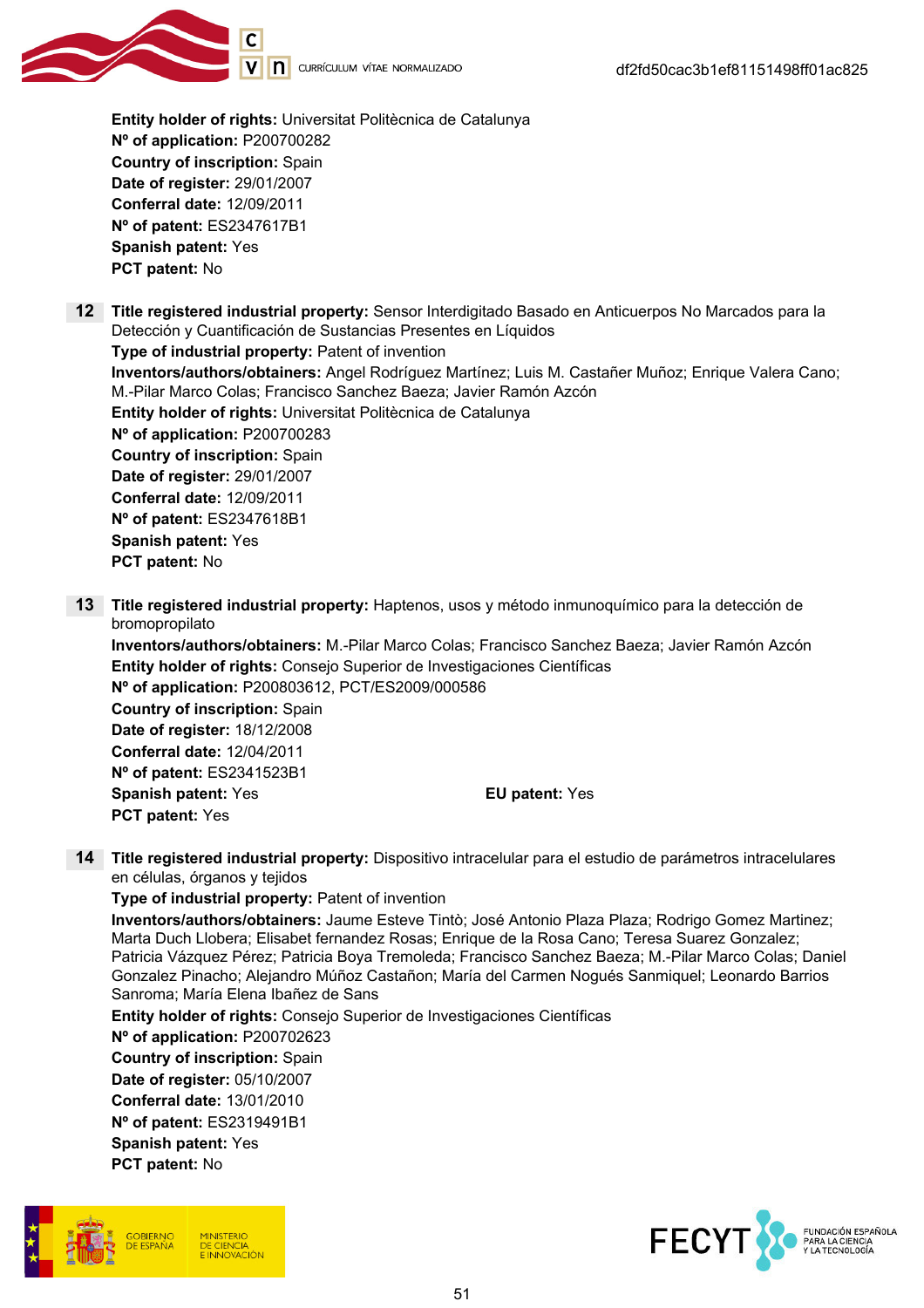

V | **n** currículum vítae normalizado

15 Title registered industrial property: Impedimetric sensor and applications thereof Description of qualities: Thrombotargets Europe SL (returned in 2014) Type of industrial property: Patent of invention Inventors/authors/obtainers: Andrei Bratov; Carlos Dominguez Horna; Natalia Abramova; Angel Merlos Domingo; Javier Ramón Azcón; Francisco Sánchez Baeza; M.-Pilar Marco Colas Entity holder of rights: Consejo Superior de Investigaciones Científicas Nº of application: P200701253, PCT/ES2008/070084, US12/599378, JP2010506958 Country of inscription: Spain Date of register: 09/05/2007 Conferral date: 01/10/2009 Nº of patent: ES2307430B1, EP2148191, US8608919B2, JP2010-526311A Spanish patent: Yes **EU** patent: Yes International non-EU patent: Yes PCT patent: Yes Licences: Yes Exclusive use: Yes

# Scientific and technological activities

#### Scientific production

- 1 H index: 54 Date of application: 08/05/2022 Fuente de Indice H: GOOGLE SCHOLAR
	- 2 H index: 48 Date of application: 08/05/2022 Fuente de Indice H: SCOPUS

#### Publications, scientific and technical documents

1 Jiri Dietvorst; Amparo Vilanova-Ferrer; Sharath Iyengar Narayana; Russom Aman; Núria Vigués; Jordi Mas; LLuisa Vilaplana; M.-Pilar Marco; Gonzalo Guirado; Xavier Muñoz-Berbel. Bacteria detection at single-cell level through a cyanotype-based photochemical reaction. Analytical Chemistry. 94 - 2, pp. 787 - 792. ACS Publications, 2022. DOI: 10.1021/acs.analchem.1c03326

Type of production: Scientific paper Format: Journal Corresponding author: No

2 Mireia Burdo-Masferrer; María Díaz-González; Ana Sanchís; Alvaro Calleja; M.-Pilar Marco; César Fernández-Sánchez; Antonio Baldi. Compact microfluidic platform with LED light actuated valves for enzyme-linked immunosorbent assay automation. Biosensors. 12 - 5, pp. 280. MDPI, 2022. DOI: 10.3390/bios12050280 Type of production: Scientific paper Format: Journal

Corresponding author: No

3 J.-Pablo Salvador; Thomas Thomas Brettschneider; Christian Dorrer; M.-Pilar Marco. Development of a fluorescent microfluidic device based on antibody microarray read-out for therapeutic drug monitoring of acenocoumarol. Frontiers in Bioengineering and Biotechnology. 10, pp. 848501. Frontiers, 2022. DOI: 10.3389/fbioe.2022.848501

Type of production: Scientific paper Format: Journal



FECY<sup>-</sup> FUNDACIÓN ESPAÑOLA<br>PARA LA CIENCIA<br>Y LA TECNOLOGÍA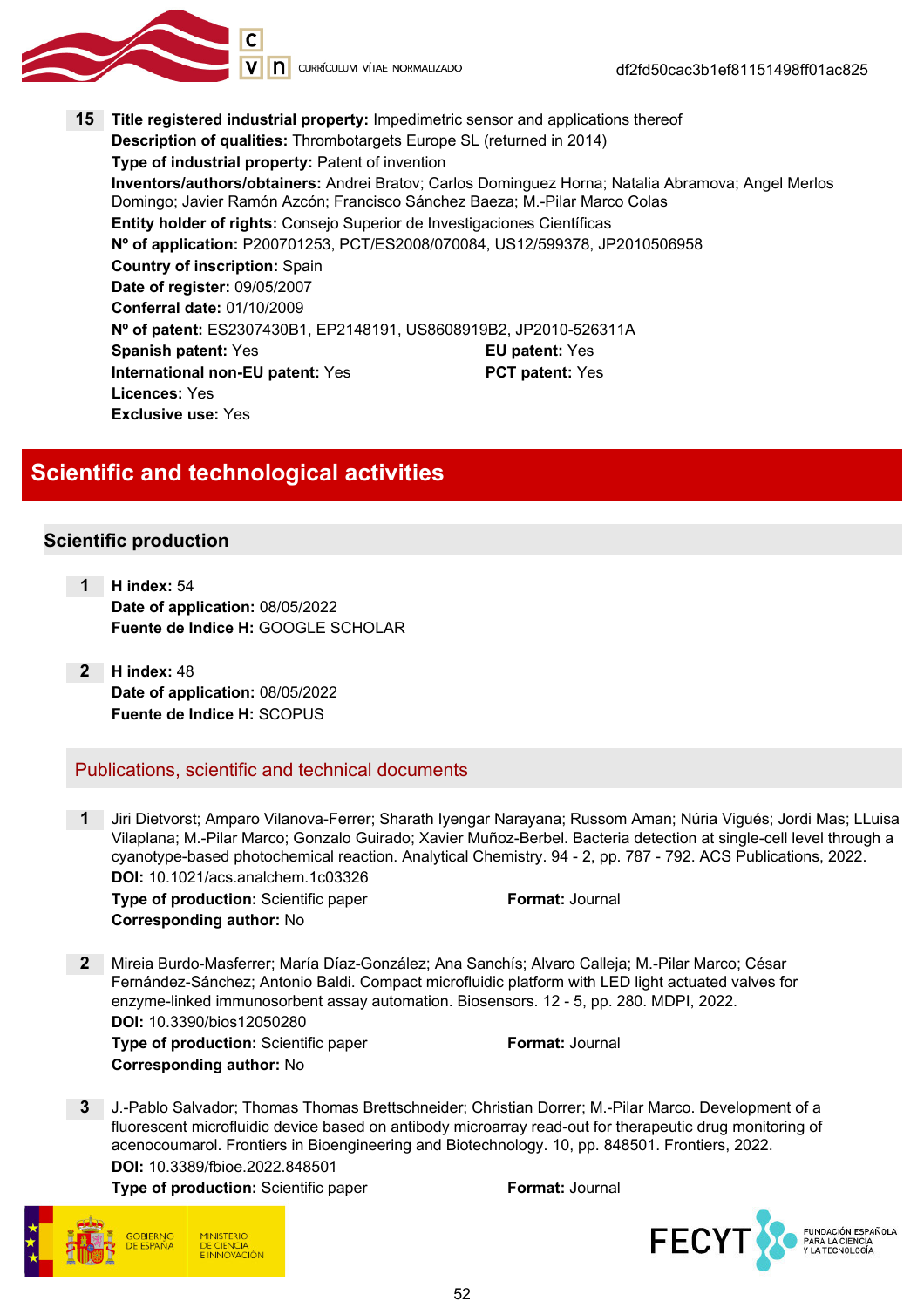

#### Corresponding author: Yes

4 Enrique Montagut; Gerardo Acosta; Fernando Albericio; Miriam Royo; Gerardo Godoy; Alicia Lacoma; Cristina Prat; J.-Pablo Salvador; M.-Pilar Marco. Direct Quantitative Immunochemical Analysis of the Autoinducer Peptide IV (AIP-IV) for Diagnosing and Stratifying "Staphylococcus aureus" infections. ACS Infectious Diseases. 8 - 3, pp. 645 - 656. ACS Publications, 2022.

DOI: 10.1021/acsinfecdis.1c00670 **Type of production:** Scientific paper Format: Journal Corresponding author: Yes

5 Joost L.D Nelis; J.-Pablo Salvador; M.-Pilar Marco; Christopher T. Elliot; Katrina Campbell. A plasmonic biosensor array exploiting plasmon coupling between gold nanorods and spheres for domoic acid detection via two methods. Spectrochimica Acta Part A: Mol. Biomol. Spectroscopy. 252 - 5, pp. 119473. Elsevier, 2021. DOI: 10.1016/j.saa.2021.119473

**Type of production:** Scientific paper Format: Journal

6 Enrique José; M.-Teresa; M.-Pilar. An Immunochemical Approach to Quantify and Assess the Potential Value of Pseudomonas Quinolone Signal (PQS) as a Biomarker of Infection. Analytical Chemistry. 93 - 11, pp. 4859 - 4866. (Spain): ACS Publications, 2021. DOI: 10.1021/acs.analchem.0c04731

Type of production: Scientific paper Format: Journal

Corresponding author: Yes

7 Barbara Rodriguez-Urrtavizcaya; Nuria Pascual; Carme Pastells; M.-Teresa Martin-Gómez; LLuisa Vilaplana; M.-Pilar Marco. Diagnostic and Stratification of Pseudomonas aeruginosa Infected Patients by Immunochemical Quantitative Determination of Pyocyanin from Clinical Bacterial Isolates. Frontiers in Cellular and Infection Microbiology. 14 - 11, pp. 786929. Frontiers, 2021. DOI: 10.3389/fcimb.2021.786929

**Type of production:** Scientific paper Format: Journal Corresponding author: No

8 José Marrugo-Ramirez; M.-Pilar Marco; Montserrat Rodriguez-Nuñez; Monica Mir; Josep Samitier. Kynurenic Acid Electrochemical Immunosensor: Blood-based Diagnosis of Alzheimer's Disease. Biosensors. 11 - 1, pp. 20 - 35. MDPI, 2021. DOI: 10.3390/bios11010020

**Type of production:** Scientific paper Format: Journal

9 Talha Jamshaid; Ernando Taveira Tenorio-Neto; Abdoullatif Baraket; Noureddine Lebaz; Abdelhamid Elaissari; Ana Sanchís; J.-Pablo Salvador; M.-Pilar Marco; Joan Bausells; Abdelhamid Errachid; Nadia Zine. Development of novel magneto-biosensor for sulfapyridine detection. Biosensors. 10 - 4, pp. 43. MDPI, 21/04/2020. DOI: 10.3390/bios10040043 Type of production: Scientific paper Format: Journal

Corresponding author: No

10 Enrique J. Montagut; LLuisa Vilaplana; M.-Teresa Martin-Gomez; M.-Pilar Marco. A High Throughput Immunochemical Method to Assess 2-Heptyl-4-Quinolone Quorum Sensing Molecule as Potential Biomarker of <i>Pseudomonas aeruginosa</i> infections. ACS Infectious Diseases. 6 - 12, pp. 3237 - 3246. ACS Publications, 2020.

DOI: 10.1021/acsinfecdis.0c00604 **Type of production:** Scientific paper Format: Journal Corresponding author: Yes

**DE CIENCIA** 

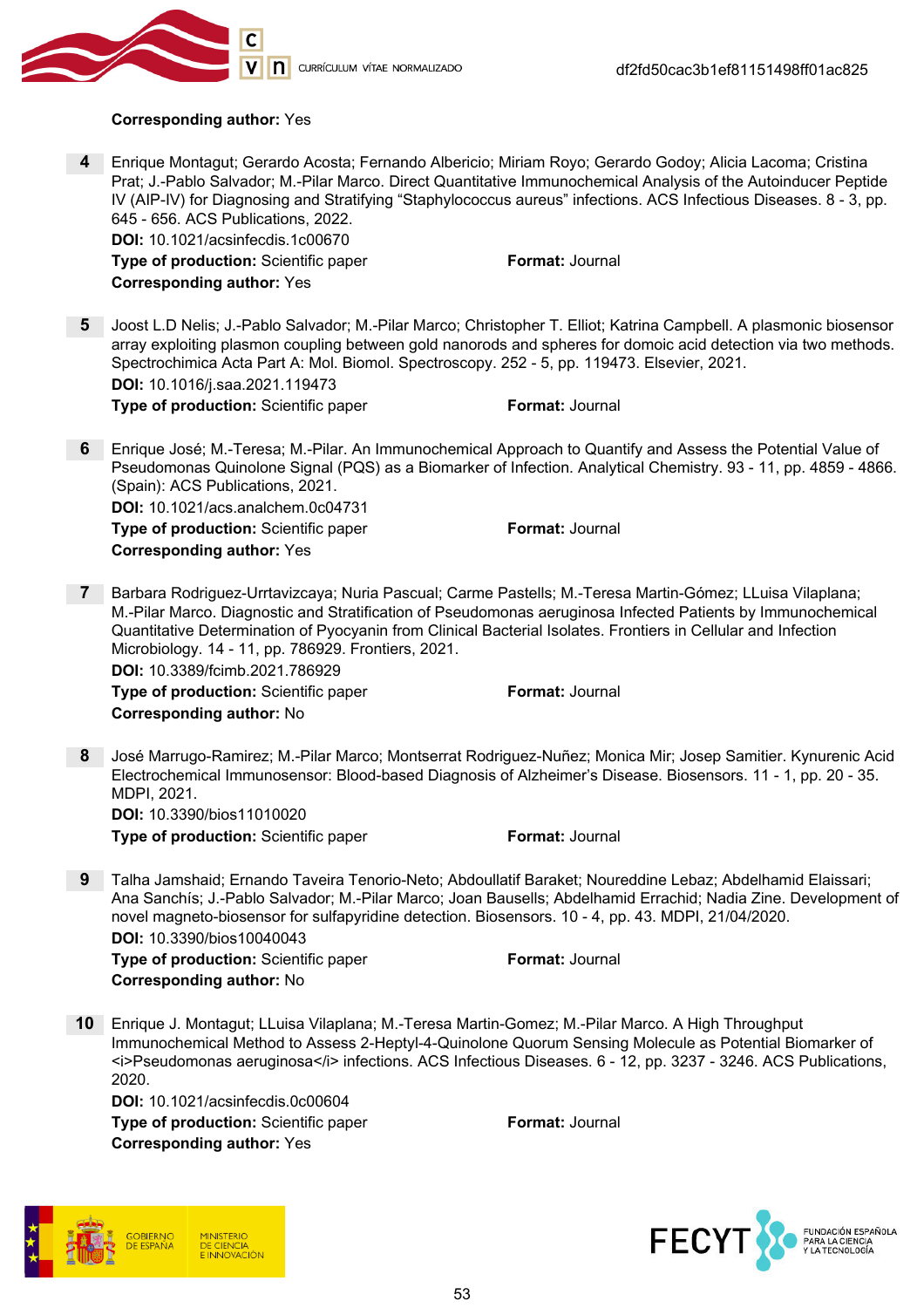

11 Gloria Colom; J.-Pablo Salvador; Gerardo Acosta; Miriam Royo; M.-Pilar Marco. Competitive ELISA for N-Terminal pro-Brain Natriuretic Peptide (NT-proBNP) determination in human plasma. Analyst. 145, pp. 6719 - 6727. RSC, 2020. DOI: 10.1039/D0AN00650E

**Type of production:** Scientific paper Format: Journal Corresponding author: No

12 Wouter van der Wijngaart; Weijin Guo; Lluïsa Vilaplana; Jonas Hansson; M.-Pilar Marco. Immunoassays on thiol-ene synthetic paper generate a superior fluorescence signal. Biosensors and Bioelectronics. 163, pp. 112279. Elsevier, 2020. Available on-line at: <https://doi. org/10.1016/j.bios.2020.112279>. DOI: 10.1016/j.bios.2020.112279

**Type of production:** Scientific paper Format: Journal

13 Marta González-Sánchez; Javier López Jiménez; Arántzazu Narváez; Desirée Antequera; Sara Llamas-Velasco; Alejandro Herrero San Martín; Jose Antonio Molina Arjona; Adolfo López de Munain; Alberto Lleó Bisa; M.-Pilar Marco; Montserrat Rodríguez-Núñez; David Andrés Pérez-Martínez; Alberto Villarejo-Galende; Fernando Bartolomé; Elena Domínguez; Eva M. Carro. Kynurenic acid levels are increased in the CSF of Alzheimer's disease patients. Biomolecules. 10 - 4, pp. 571. MDPI, 2020. DOI: 10.3390/biom10040571

**Type of production:** Scientific paper Format: Journal Corresponding author: No

14 J.-Pablo Salvador; Klaudia Kopper; Andrea Miti; Ana Sanchís; M.-Pilar Marco. Multiplexed immunosensor based on the amperometric transduction for monitoring of marine pollutants in sea water. Sensors. 20 - 19, pp. 5532. MDPI, 2020.

DOI: 10.3390/s20195532 **Type of production:** Scientific paper Format: Journal Corresponding author: Yes

15 Joost L.D. Nelis; Davide Migliorelli; Safiye Jafari; Silvia Generelli; Javier Lou-Franco; J.-Pablo Salvador; M.-Pilar Marco; Cuong Cao; Christopher T. Elliott; Katrine Campbell. The benefits of carbon black, gold and magnetic nanomaterials for point-of-harvest electrochemical quantification of domoic acid. Microchimica Acta. 187, pp. 164. 2020.

DOI: 10.1007/s00604-020-4150-x Type of production: Scientific paper Format: Journal Corresponding author: No

16 Marta Broto; Rita McCabe; Roger Galve; M.-Pilar Marco. A high-specificity immunoassay for the therapeutic drug monitoring of cyclophosphamide. Analyst. 144, pp. 5172 - 5178. RSC, 2019. DOI: 10.1039/C9AN00576E

**Type of production:** Scientific paper Format: Journal Corresponding author: Yes

17 Ana Sanchís; Cristina Bosch-Orea; J.-Pablo Salvador; M.-Pilar Marco; Marinella Farré. Development and validation of a multianalyte immunoassay for the quantification of environmental pollutants in seawater. Analytical and Bioanalytical Chemistry. 411, pp. 5897 - 5907. Springer, 2019. DOI: 10.1007/s00216-019-01971-3

Type of production: Scientific paper Format: Journal Corresponding author: No

18 Enrique Valera; Raül García-Febrero; Christopher T. Elliot; Francisco Sánchez-Baeza; M.-Pilar Marco. Electrochemical nanoprobe-based immunosensor for deoxynivalenol mycotoxin residues analysis in wheat samples. Analytical and Bioanalytical Chemistry. 411 - 9, pp. 1915 - 1926. Springer, 2019.



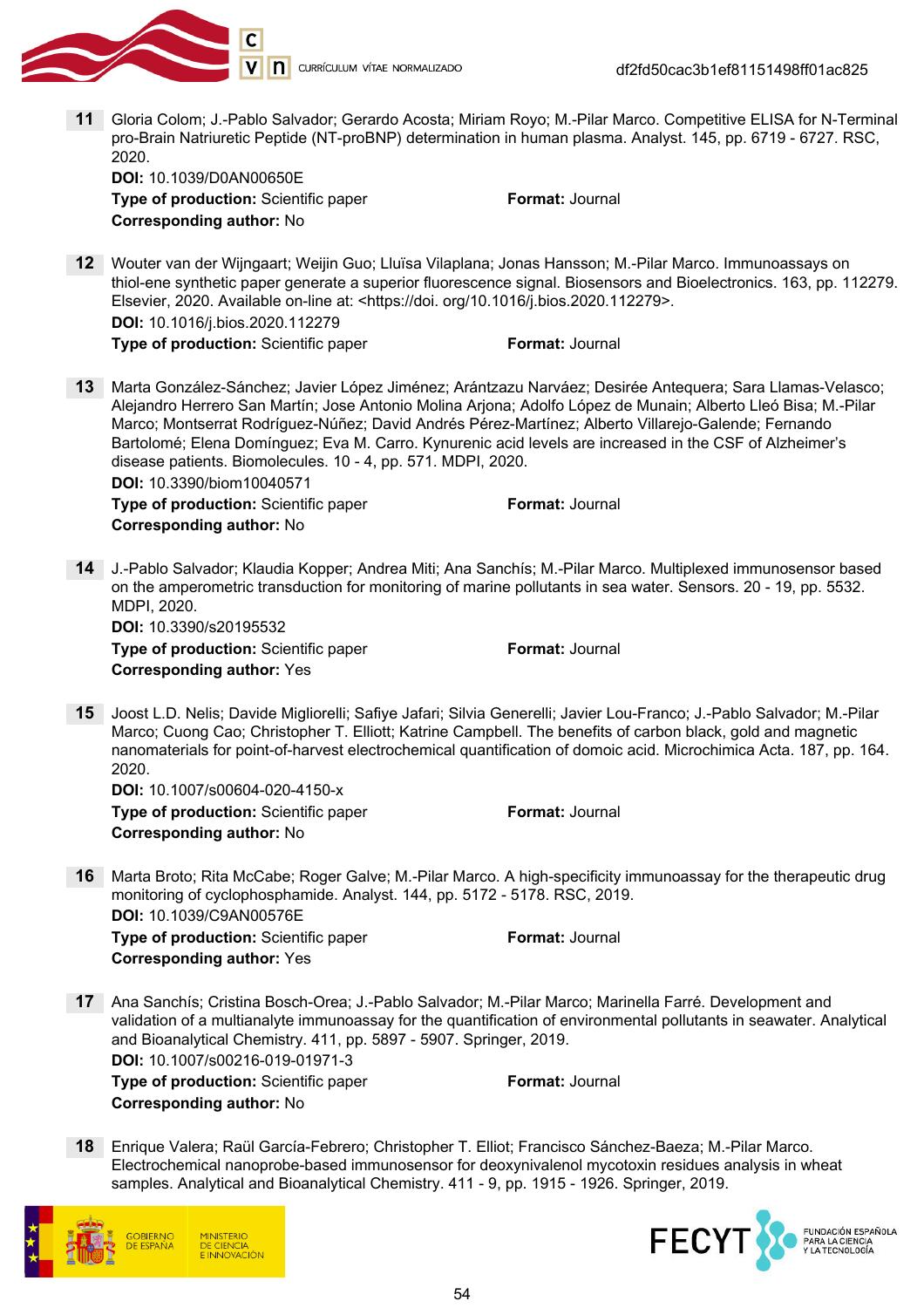

DOI: 10.1007/s00216-018-1538-0 **Type of production:** Scientific paper Format: Journal Corresponding author: Yes

- 19 Marta Broto; J.-Pablo Salvador; Roger Galve; M.-Pilar Marco. Biobarcode Assay for the Oral Anticoagulant Acenocoumarol. Talanta. 178C, pp. 308 - 314. Elsevier, 2018. DOI: 10.1016/j.talanta.2017.09.006 **Type of production:** Scientific paper Format: Journal
- 20 J.-Pablo Salvador; Dolors Tassies; Joan-Carles Reverter; M.-Pilar Marco. Enzyme-Linked Immunosorbent Assays for Therapeutic Drug Monitoring Coumarin Oral Anticoagulants in Plasma. Analytica Chimica Acta. 1028, pp. 59 - 65. Elsevier, 2018. DOI: 10.1016/j.aca.2018.04.042 **Type of production:** Scientific paper Format: Journal
- 21 Ana Sanchis; J.-Pablo Salvador; Katrina Campbell; Christopher T. Elliot; Weilin L. Shiever; Qing X. Li; M.-Pilar Marco. Fluorescent Microarray for Multiplexed Quantification of Environmental Contaminants in Seawater Samples. Talanta. 184, pp. 499 - 506. Elsevier, 2018. DOI: 10.1016/j.talanta.2018.03.036 **Type of production:** Scientific paper Format: Journal
- 22 Sonia Matas; Marta Broto; Mercè Corominas; Ramon Lleonart; Ruth Babington; M.-Pilar Marco; R Galve. Immediate Hypersensitivity to Penicillins. Identification of a New Antigenic Determinant. Journal of Pharmaceutical and Biomedical Analysis. 148, pp. 17 - 23. Elsevier, 2018. DOI: 10.1016/j.jpba.2017.08.024

Type of production: Scientific paper Format: Journal

23 Peter Fruhmann; Ana Sanchis; Lisa Mayerhuber; Tünde Vanka; Christophe Kleber; J.-Pablo Salvador; M.-Pilar Marco. Immunoassay and amperometric biosensor approaches for the detection of deltamethrin in seawater.Analytical and Bioanalytical Chemistry. 410, pp. 5923 - 5930. 2018. DOI: 10.1007/s00216-018-1209-1 Type of production: Scientific paper

Corresponding author: Yes

- 24 Blanca Chocarro-Ruiz; Sonia Herranz; Adriàn Fernández-Gavela; Josep Sanchis; Marinella Farré; M.-Pilar Marco; Laura M. Lechuga. Interferometric nanoimmunosensor for label-free and real-time monitoring of Irgarol 1051 in seawater. Biosensors and Bioelectronics. 117, pp. 47 - 52. Elsevier, 2018. DOI: 10.1016/j.bios.2018.05.044 **Type of production:** Scientific paper Format: Journal
- 25 Sonia Herranz; Marzia Marciello; M.-Pilar Marco; Jose L. Garcia-Fierro; Jose M. Guisan; M.-Cruz Moreno-Bondi. Multiplex environmental pollutant analysis using an array biosensor coated with chimeric hapten-dextran-lipase constructs. Sensors & Actuators B: Chemical. 257, pp. 256 - 262. Elsevier, 2018. DOI: 10.1016/j.snb.2017.10.134

**Type of production:** Scientific paper Format: Journal

26 E. Cristina Peláez; Alejandro Portela; J.-Pablo Salvador; M.-Pilar Marco; Laura M. Lechuga. Nanoplasmonic biosensor device for the monitoring of Acenocoumarol Therapeutic Drug in Plasma Biosensors and Bioelectronics. Biosensors and Bioelectronics. 119, pp. 149 - 155. Elsevier, 2018. DOI: 10.1016/j.bios.2018.08.011

**Type of production:** Scientific paper Format: Journal

**DE CIENCIA** ININOVACIÓN

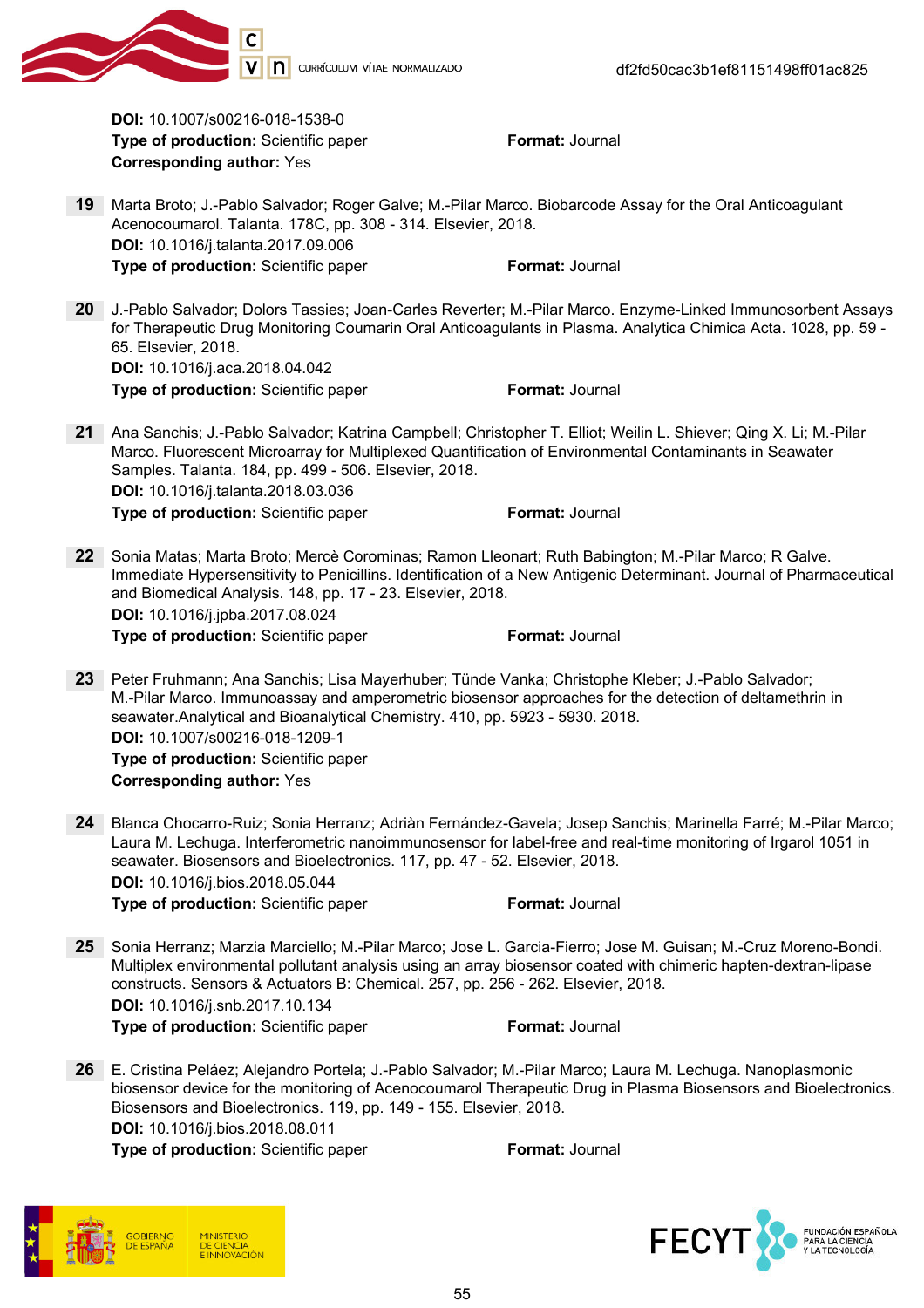

27 J.-Pablo Salvador; Ester Vila-Roca; Nuria Monfort; Rosa Ventura; M.-Pilar Marco. New Approach Based on Immunochemical Techniques for Monitoring of Selective Estrogen Receptor Modulators (SERMS) in Human Urine. Journal of Pharmaceutical and Biomedical Analysis. 156, pp. 147 - 152. Elsevier, 2018. DOI: 10.1016/j.jpba.2018.04.027

**Type of production:** Scientific paper Format: Journal

28 Alejandro Hernandez-Albors; Gloria Colom; J.-Pablo Salvador; M.-Pilar Marco. Studies towards hcTnI immunodetection using electrochemical approaches based on magnetic microbeads. Sensors. 18 - 8, pp. 2457 - 2462. MDPI, 2018. DOI: 10.3390/s18082457

Type of production: Scientific paper

- 29 Marc Castellarnau; Javier Ramón Azcón; Yolanda Gonzalez Quinteiro; Jordi F. López; Joan O. Grimalt; María-Pilar Marco; Mark Nieuwenhuijsen; Albert Picado. Assessment of analytical methods to determine pyrethroids content of bednets. Tropical Medicine and International Health. 22 - 1, pp. 41 - 51. Wiley, 2017. DOI: 10.1111/tmi.12794 **Type of production:** Scientific paper Format: Journal Corresponding author: No
- 30 Marta Broto; Rita McCabe; Roger Galve; Pilar Marco. High throughput immunoassay for the therapeutic drug monitoring of tegafur. Analyst. 142 - 13, pp. 2404 - 2410. RSC, 2017. DOI: 10.1039/c7an00418d **Type of production:** Scientific paper Format: Journal Corresponding author: Yes
- 31 Nuria Tort; J.-Pablo Salvador Vico; M.-Pilar Marco. Multimodal Plasmonic Biosensing Nanostructures Prepared by DNA-Directed immobilization of Multifunctional DNA-Gold Nanoparticles. Biosensors and Bioelectronics. 90, pp. 13 - 22. Elsevier, 2017. DOI: 10.1016/j.bios.2016.11.022

**Type of production:** Scientific paper Format: Journal Corresponding author: Yes

- 32 Nadia El Alami El Hassani; Abdoullatif Baraket; Ernando Taveira Tenório-Neto; Michael Lee; J.-Pablo Salvador; M.-Pilar Marco; Joan Bausells; Nezha El Bari; Banachir Bouchikhi; Abdelhamid Elaissari; Abdelhamid Errachid; Nadia Zine. Novel strategy for sulfapyridine detection using a fully integrated electrochemical Bio-MEMS: Application to honey analysis. Biosensors and Bioelectronics. 93, pp. 282 - 288. Elsevier, 2017. DOI: 10.1016/j.bios.2016.08.083 **Type of production:** Scientific paper Format: Journal Corresponding author: No
- 33 Marta Sanmarti-Espinal; Patrizia Iavicoli; Annalisa Calò; Marta Taulés; Roger Galve; M.-Pilar Marco; Josep Samitier. Quantification of interacting cognate odorants with olfactory receptors in nanovesicles. Scientific Reports. 7 - 1, pp. 17483 - 17494. Nature, 2017. DOI: 10.1038/s41598-017-16997-9 **Type of production:** Scientific paper Format: Journal Corresponding author: No
- 34 M Broto; R Galve; P Marco. Sandwich NP-based Biobarcode Assay for quantification C-reactive Protein in Plasma Samples. Analytica Chimica Acta. 992, pp. 112 - 118. Elsevier, 2017. DOI: 10.1016/j.aca.2017.09.007 Type of production: Scientific paper Format: Journal

DE CIENCIA **INNOVACIÓN** 

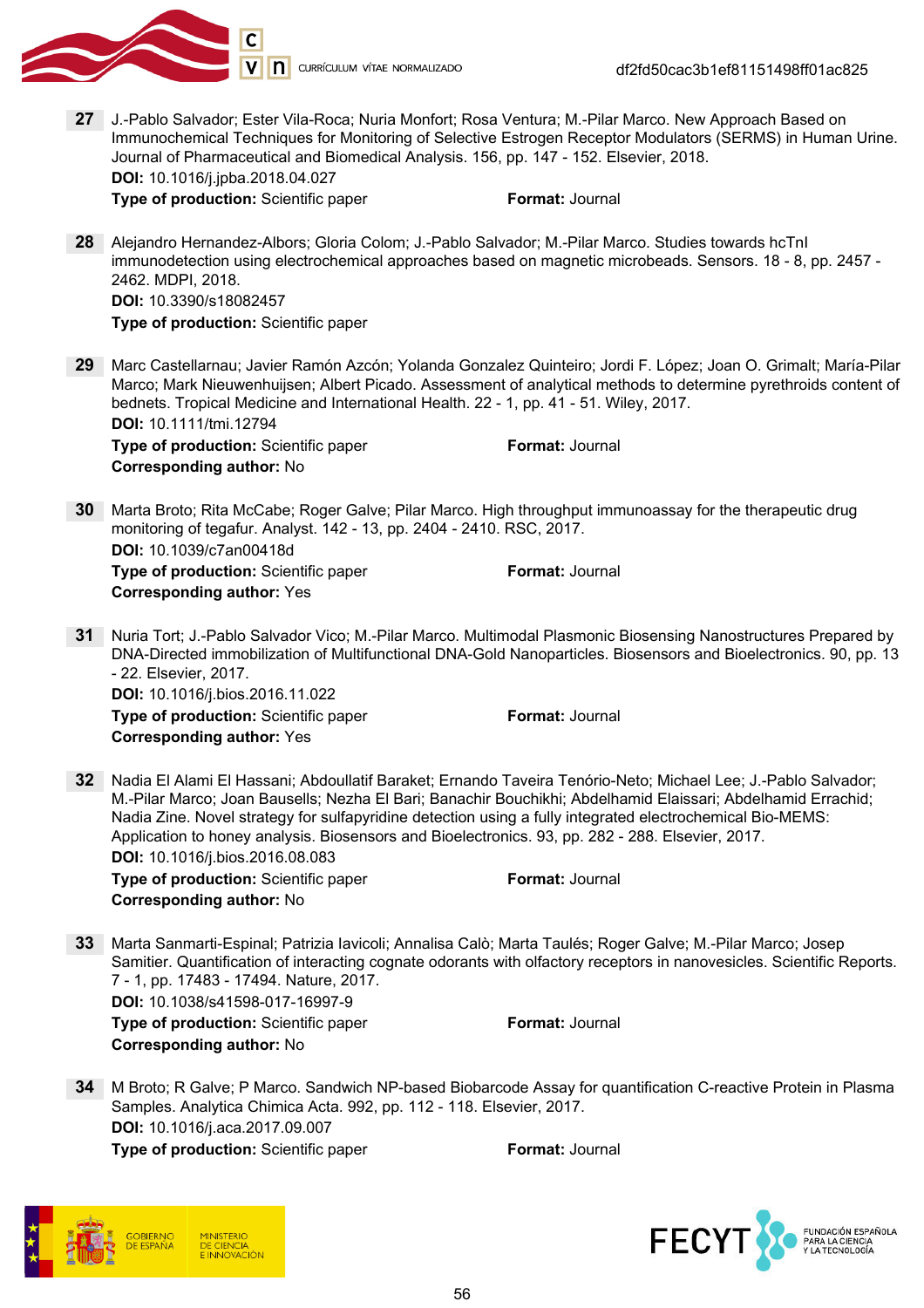

35 J.-Pablo Salvador; M.-Pilar Marco. Amperometric biosensor for continuous monitoring Irgarol 1051 in sea water. Electroanalysis. 28 - 8, pp. 1833 - 1838. Wiley, 2016. DOI: 10.1002/elan.201600172 **Type of production:** Scientific paper Format: Journal Corresponding author: Yes 36 Carme Pastells; Nuria Pascual; Francisco José Sánchez Baeza; M.-Pilar Marco. Immunochemical determination of piocyanin and 1-hydroxyphenazine as potential biomarkers of Pseudomonas aeruginosa infections. Analytical Chemistry. 88 - 3, pp. 1631 - 1638. ACS Publications, 2016. DOI: 10.1021/acs.analchem.5b03490 Type of production: Scientific paper Format: Journal Corresponding author: Yes 37 Marta Sanmartí Espinal; Patrizia Iavicoli; Marie-Annick Persuy; Edith Pajot Augy; M.-Pilar Marco; Josep Samitier. Immunochemical strategy for quantification of G-coupled olfactory receptor proteins on natural vesicles. Colloids and Surfaces B: Biointerfaces. 139, pp. 269 - 276. Elsevier, 2016. DOI: 10.1016/j.colsurfb.2015.11.062 **Type of production:** Scientific paper Format: Journal 38 Carme Pastells; M.-Pilar Marco; David Merino; Pablo Loza Alvarez; Laura Pasquardini; Lorenzo Lunelli; Cecilia Pederzolli; Nicola Daldosso; Daniele Farnesi; Simone Berneschi; Giancarlo C. Righini; Franco Quercioli; Gualterio Nunzi Conti; Silvia Soria. Two photon versus one photon fluorescence excitation in whispering gallery mode

DOI: 10.1016/j.jlumin.2015.07.013 Type of production: Scientific paper Format: Journal

39 María Diaz Gonzalez; J.-Pablo Salvador; Diana Bonilla; M.-Pilar Marco; César Fernandez Sanchez; Antoni Baldi.

microresonators. Journal of Luminescence. 170, pp. 860 - 865. Elsevier, 2016.

A microfluidic device for the automated electrical readout of low-density glass-slide microarrays. Biosensors and Bioelectronics. 74, pp. 698 - 704. Elsevier, 2015. DOI: 10.1016/j.bios.2015.07.005 **Type of production:** Scientific paper Format: Journal

40 Carme Pastells; Gerardo Acosta; Núria Pascual; Fernando Albericio; Miriam Royo; M.-Pilar Marco. An immunochemical strategy based on peptidoglycan synthetic peptide epitopes to diagnose Staphylococcus aureus infections. Analytica Chimica Acta. 889, pp. 203 - 211. Elsevier, 2015. DOI: 10.1016/j.aca.2015.07.049

**Type of production:** Scientific paper Format: Journal Corresponding author: Yes

41 Ramatu Ashu Tufa; Daniel G. Pinacho; Nuria Pascual; Mercè Granados; Ramon Companyo; M.-Pilar Marco. Development and Validation of an Enzyme-Linked Immunosorbent Assay (ELISA) for Fluoroquinolones in Animal Feeds. Food Control. 57, pp. 195 - 201. Elsevier, 2015.

DOI: 10.1016/j.foodcont.2015.04.015 **Type of production:** Scientific paper Format: Journal Corresponding author: Yes

42 Marta Broto; Sonia Matas; Ruth Babington; M.-Pilar Marco; Roger Galve. Immunochemical detection of penicillins by using biohybrid magnetic particles. Food Control. 51, pp. 381 - 389. Elsevier, 2015. DOI: 10.1016/j.foodcont.2014.11.043

Type of production: Scientific paper Format: Journal

**DE CIENCIA** 

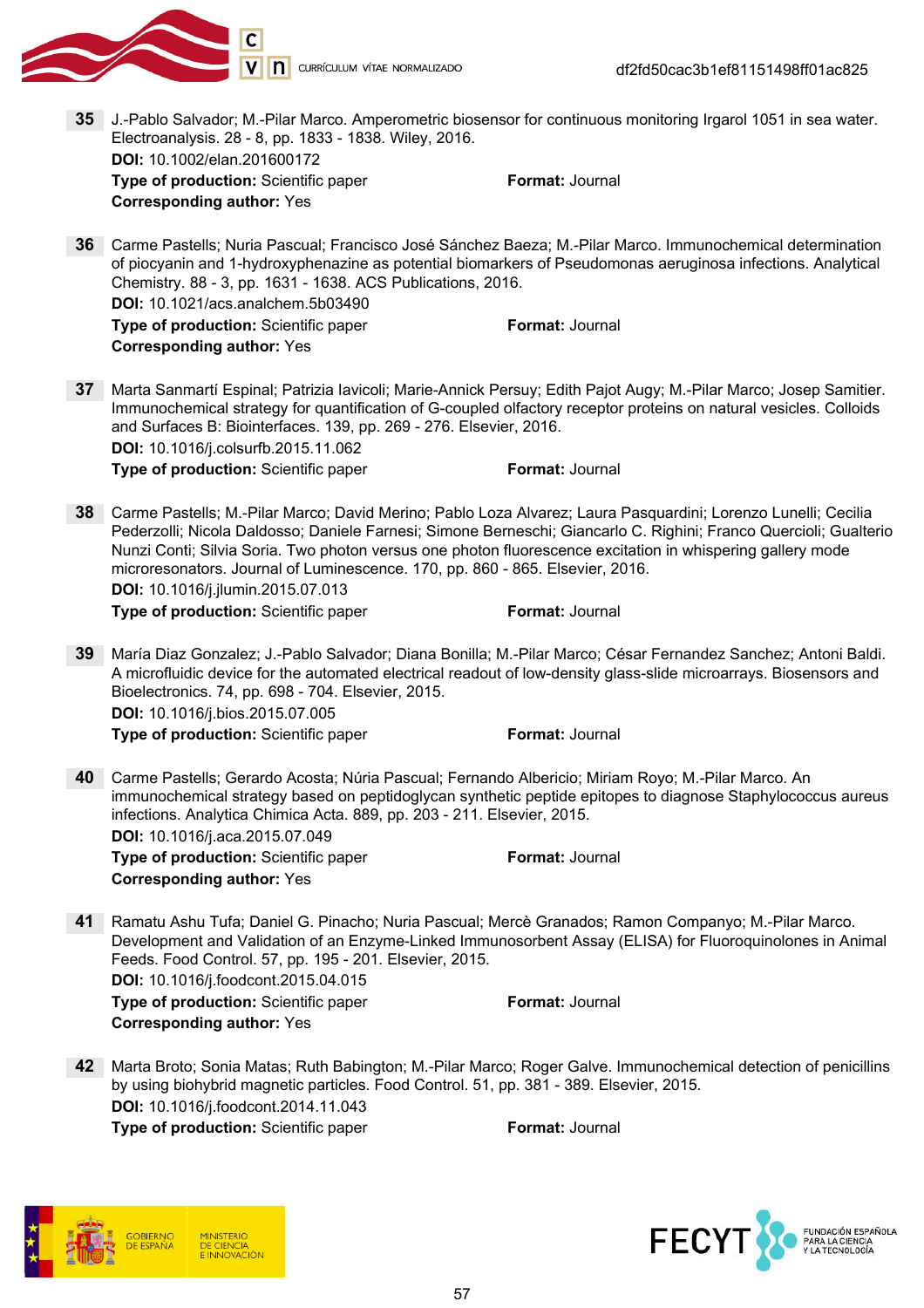

43 Alex Muriano; Vincent Chabbottaux; Jean Marc Diserens; Benoit Granier; Francisco Sanchez Baeza; M.-Pilar Marco. Rapid Immunochemical Analysis of the Sulfonamide-Sugar Conjugated Fraction of Antibiotic Contaminated Honey Samples.Food Chemistry. 178, pp. 156 - 163. Elsevier, 2015. DOI: 10.1016/j.foodchem.2015.01.037

**Type of production:** Scientific paper Format: Journal

44 Enrique Valera; Raul Garcia Febrero; Isabel Pividori; Francisco Sanchez Baeza; M.-Pilar Marco. Coulombimetric immunosensor for paraquat based on electrochemical nanoprobes. Sensors and Actuators B: Chemical. 194, pp. 353 - 360. Elsevier, 2014. DOI: 10.1016/j.snb.2013.12.029

**Type of production:** Scientific paper Format: Journal

- 45 Benjamin Sanchez; Didac Vega; Angel Rodriguez; Ramon Bragos; M.-Pilar Marco; Enrique Valera. Development and impedimetric evaluation of a magnetic interdigitated microelectrode. Sensors and Actuators B: Chemical. 203, pp. 444 - 451. Elsevier, 2014. DOI: 10.1016/j.snb.2014.06.139 **Type of production:** Scientific paper Format: Journal
- 46 Daniel Pinacho; Francisco Sanchez Baeza; M.-Isabel Pividori; M.-Pilar Marco. Electrochemical detection of fluoroquinolone antibiotics in milk using a magneto immunosensor. Sensors. 14 - 9, pp. 15965 - 15980. MDPI, 2014.

DOI: 10.3390/s140915965 **Type of production:** Scientific paper Format: Journal Corresponding author: Yes

47 Theofylaktos Apostolou; Nuria Pascual; M.-Pilar Marco; Anastassios Moschos; Anastassios Petropoulos; Grigoris Kaltsas; Spyridon Kintzios. Extraction-less, rapid assay for the direct detection of 2,4,6-trichloroanisole (TCA) in cork samples. Talanta. 125, pp. 336 - 340. Elsevier, 2014. DOI: 10.1016/j.talanta.2014.03.023

**Type of production:** Scientific paper Format: Journal

48 Fátima Fernández; Daniel G. Pinacho; Marta Gratacós Cubarsí; José Antonio García Regueiro; Massimo Castellari; Francisco Sánchez Baeza; M.-Pilar Marco. Immunochemical determination of fluoroquinolone antibiotics in cattle hair: a strategy to ensure food safety. Food Chemistry. 157, pp. 221 - 228. Elsevier, 2014. DOI: 10.1016/j.foodchem.2014.01.119

**Type of production:** Scientific paper Format: Journal Corresponding author: Yes

49 Berta Esteban Fernández de Ávila; Susana Campuzano; Maria Pedrero; J.-Pablo Salvador; M.-Pilar Marco; Jose Mª Pingarrón. Lipoprotein(a) determination in human serum using a nitrilotriacetic acid derivative immunosensing scaffold on disposable electrodes. Analytical and Bioanalytical Chemistry. 406 - 22, pp. 5379 - 5387. Springer, 2014.

DOI: 10.1007/s00216-014-7964-8 Type of production: Scientific paper Format: Journal

50 Raul Garcia Febrero; J.-Pablo Salvador; Francisco Sanchez Baeza; M.-Pilar Marco. Rapid method based on immunoassay for determination of paraquat residues in wheat, barley and potato. Food Control. 41, pp. 193 - 201. Elsevier, 2014. DOI: 10.1016/j.foodcont.2014.01.008



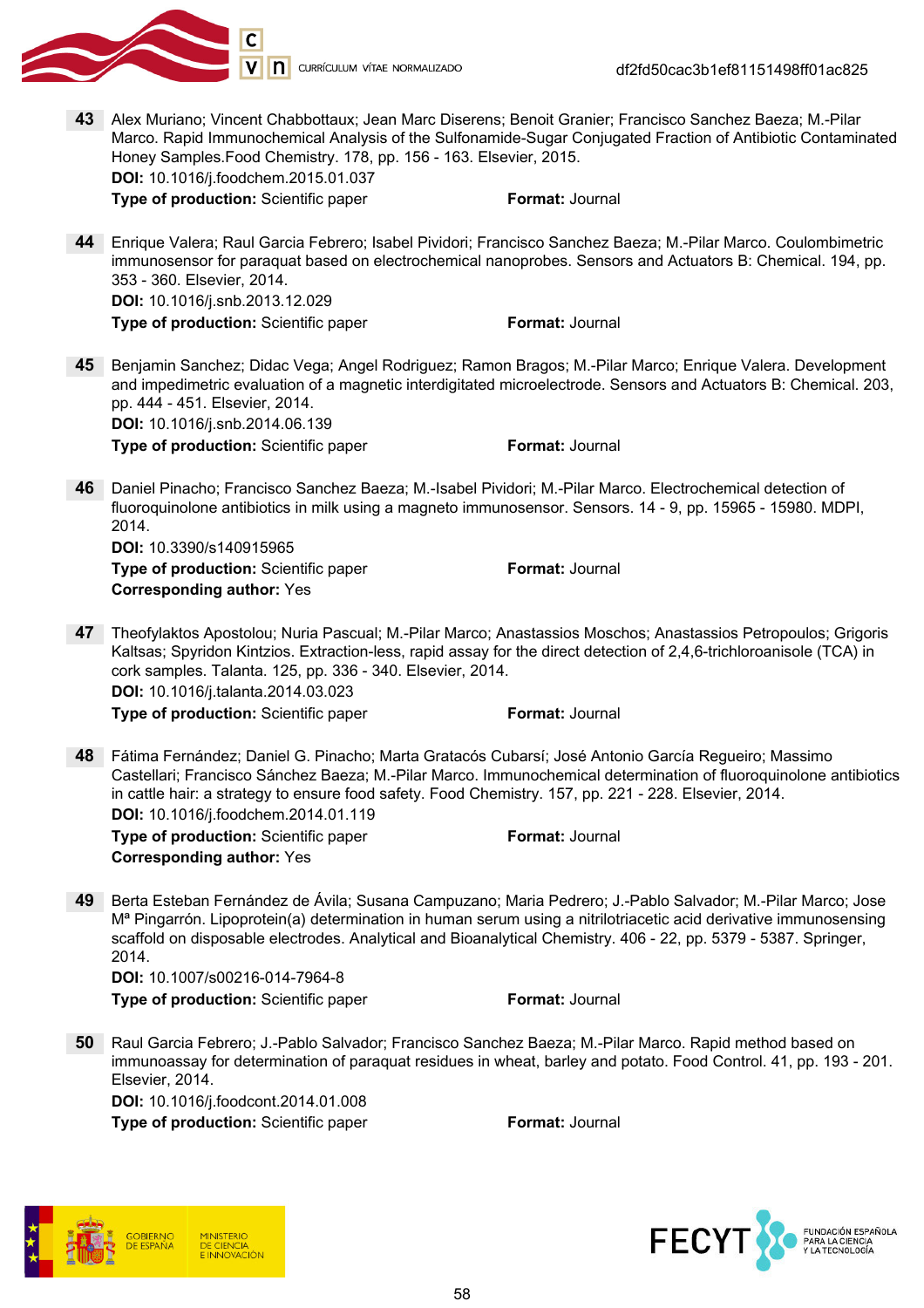

51 María Mallen; María Diaz Gonzalez; Diana Bonilla; J.-Pablo Salvador; M.-Pilar Marco; Antoni Baldi; César Fernandez Sanchez. Reusable conductimetric array of interdigitated microelectrodes for the readout of low-density microarrays. Analytica Chimica Acta. 832, pp. 44 - 50. Elsevier, 2014.

DOI: 10.1016/j.aca.2014.04.064

**Type of production:** Scientific paper Format: Journal

52 Alex Muriano; Daniel G. Pinacho; Vincent Chabottaux; J.-Marc Diserens; Benoit Granier; Susan Stead; Francisco Sanchez Baeza; M.-Isabel Pividori; M.-Pilar Marco. A portable electrochemical magnetoimmunosensor for detection of sulfonamide antimicrobials in honey. Analytical and Bioanalytical Chemistry. 405 - 24, pp. 7885 - 7895. Springer, 2013.

DOI: 10.1007/s00216-013-7219-0

**Type of production:** Scientific paper Format: Journal

53 Raul Garcia Febrero; Enrique Valera; Alejandro Muriano; M.-Isabel Pividori; Francisco Sanchez Baeza; M.-Pilar Marco. An electrochemical magneto immunosensor (EMIS) for the determination of paraquat residues in potato samples. Analytical and Bioanalytical Chemistry. 405 - 24, pp. 7841 - 7849. Springer, 2013. DOI: 10.1007/s00216-013-7209-2

**Type of production:** Scientific paper Format: Journal

54 Anna Alemany; Nuria Sanvicens; Sara de Lorenzo; M.-Pilar Marco; Felix Ritort. Bond Elasticity Controls Molecular Recognition Specificity in Antibody–Antigen Binding. Nano Letters. 13 - 11, pp. 5197 - 5202. ACS Publications, 2013.

DOI: 10.1021/nl402617f **Type of production:** Scientific paper Format: Journal

55 Enrique Valera; Alejandro Muriano; Isabel Pividori; Francisco Sanchez Baeza; M.-Pilar Marco. Development of a Coulombimetric immunosensor based on specific antibodies labeled with CdS nanoparticles for sulfonamide antibiotic residues analysis and its application to honey samples. Biosensors and Bioelectronics. 43, pp. 211 - 217. Elsevier, 2013.

DOI: 10.1016/j.bios.2012.12.017

Type of production: Scientific paper Format: Journal Corresponding author: Yes

56 Felipe Conzuelo; Susana Campuzano; Maria Gamella; Daniel G. Pinacho; Julio Reviejo; M.-Pilar Marco; José M. Pingarron. Integrated disposable electrochemical immunosensors for the simultaneous determination of sulfonamide and tetracycline antibiotics residues in milk. Biosensors and Bioelectronics. 50, pp. 100 - 105. Elsevier, 2013. DOI: 10.1016/j.bios.2013.06.019

**Type of production:** Scientific paper Format: Journal

57 Berta Esteban Fernandez-de Argüelles; Vanessa Escamilla Gomez; Susana Campuzano; María Pedrero; J.-Pablo Salvador; M.-Pilar Marco; José M. Pingarrón. Ultrasensitive amperometric magnetoimmunosensor for human C-reactive protein quantification in serum. Sensors and Actuators B: Chemical. 188, pp. 212 - 220. Elsevier, 2013. DOI: 10.1016/j.snb.2013.07.026 **Type of production:** Scientific paper Format: Journal

58 Llibertat Abad; Francisco Javier del Campo; Francesc Xavier Muñoz; Luis J. Fernandez; Daniel Calavia; Gloria Colom; Juan P. Salvador; María Pilar Marco; Vanessa Escamilla Gomez; Berta Esteban Fernandez-de Ávila; Susana Campuzano; María Pedrero; José M. Pingarron; Neus Godino; Robert Gorkin; Jens Ducree. Design and fabrication of a COP-based microfluidic chip: Chronoamperometric detection of Troponin T. Electrophoresis. 33 - 21, pp. 3187 - 3194. Wiley, 2012.

DOI: 10.1002/elps.201200225



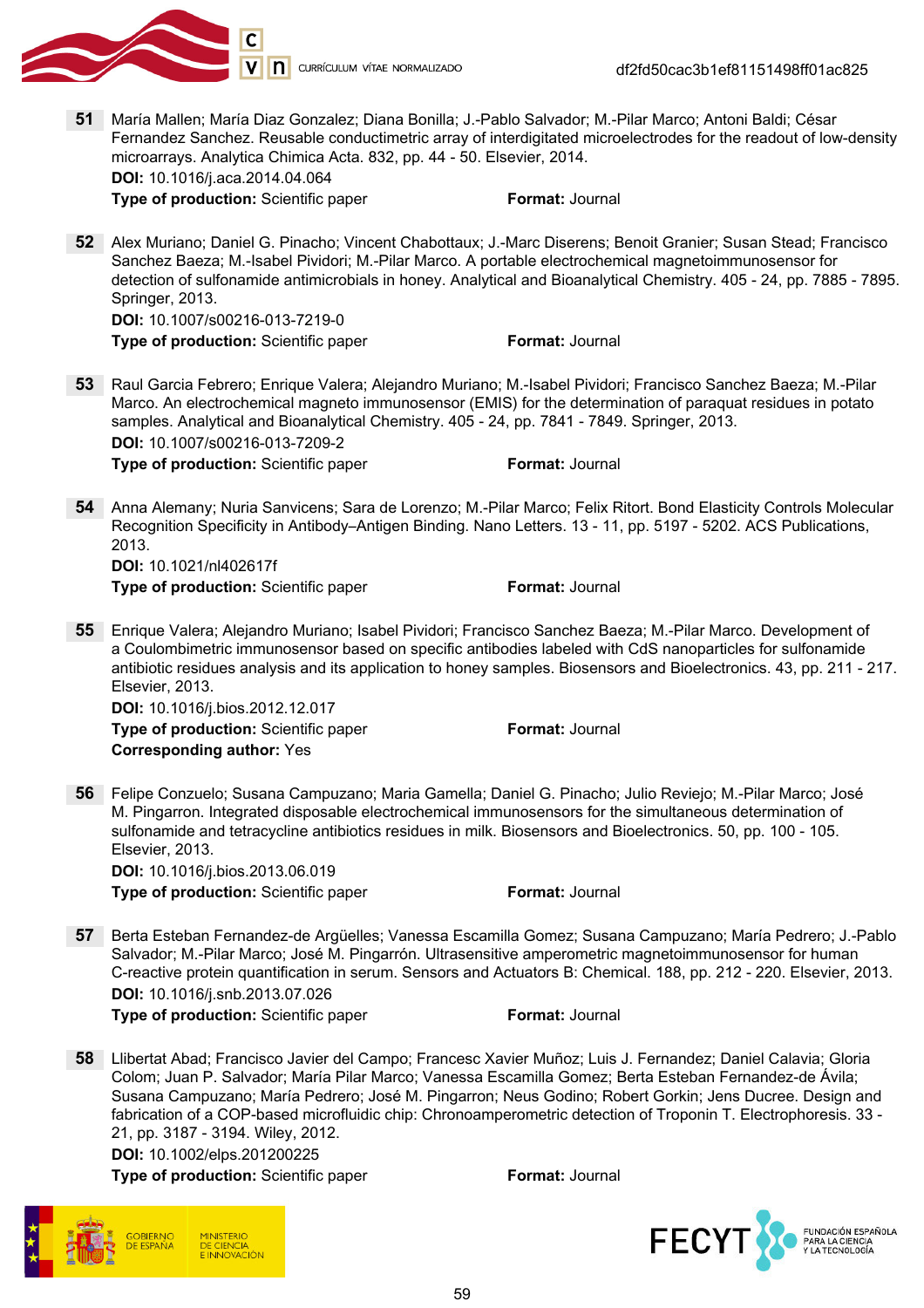

59 Nuria Sanvicens; Begoña Varela; Berta Ballesteros; M.-Pilar Marco. Development of an immunoassay for terbutryn: Study of the influence of the immunization protocol. Talanta. 89, pp. 310 - 316. Elsevier, 2012. DOI: 10.1016/j.talanta.2011.12.033

**Type of production:** Scientific paper Format: Journal

- 60 Felipe Conzuelo; Maria Gamella; Susana Campuzano; Daniel G. Pinacho; A. Julio Reviejo; M.-Pilar Marco; Jose M. Pingarron. Disposable and integrated amperometric immunosensor for direct determination of sulfonamide antibiotics in milk. Biosensors and Bioelectronics. 36 - 1, pp. 81 - 88. Elsevier, 2012. DOI: 10.1016/j.bios.2012.03.044 Type of production: Scientific paper Format: Journal
- 61 Daniel G. Pinacho; Francisco Sanchez Baeza; M.-Pilar Marco. Molecular Modeling Assisted Hapten Design To Produce Broad Selectivity Antibodies for Fluoroquinolone Antibiotics. Analytical Chemistry. 84 - 10, pp. 4527 - 4534. ACS Publications, 2012. DOI: 10.1021/ac300263m Type of production: Scientific paper Format: Journal
- 62 Nuria Tort; J.-Pablo Salvador; M.-Pilar Marco. Multiplexed immunoassay to detect anabolic androgenic steroids in human serum. Analytical and Bioanalytical Chemistry. 403 - 5, pp. 1361 - 1371. Springer, 2012. DOI: 10.1007/s00216-012-5904-z **Type of production:** Scientific paper Format: Journal
- 63 Fátima Fernández; Francisco Sanchez Baeza; M.-Pilar Marco. Nanogold probe enhanced Surface Plasmon Resonance immunosensor for improved detection of antibiotic residues. Biosensors and Bioelectronics. 34 - 1, pp. 151 - 158. Elsevier, 2012. DOI: 10.1016/j.bios.2012.01.036 Type of production: Scientific paper Format: Journal
- 64 Javier Adrián; Fátima Fernandez; Francisco Sanchez Baeza; M.-Pilar Marco. Preparation of Antibodies and Development of an Enzyme-Linked Immunosorbent Assay (ELISA) for the Determination of Doxycycline Antibiotic in Milk Samples. Journal of Agricultural and Food Chemistry. 60 - 15, pp. 3837 - 3846. ACS Publications, 2012. DOI: 10.1021/jf2053355

**Type of production:** Scientific paper Format: Journal

65 Núria Tort; J.-Pablo Salvador; Anna Aviño; Ramón Eritja; Jordi Comelles; Elena Martínez; Josep Samitier; M.-Pilar Marco. Synthesis of Steroid–Oligonucleotide Conjugates for a DNA Site-Encoded SPR Immunosensor. Bioconjugate Chemistry. 23 - 11, pp. 2183 - 2191. ACS Publications, 2012. DOI: 10.1021/bc300138p

**Type of production:** Scientific paper Format: Journal

- 66 Andrey Bratov; Natalia Abramova; M.-Pilar Marco; Francisco Sanchez Baeza. Three-Dimensional Interdigitated Electrode Array as a Tool for Surface Reactions Registration. Electroanalysis. 24 - 1, pp. 69 - 75. Wiley, 2012. DOI: 10.1002/elan.201100392 **Type of production:** Scientific paper Format: Journal
- 67 Alejandro Muriano; K.N. Anisha Thayil; J.-Pablo Salvador; Pablo Loza Alvarez; Silvia Soria; Roger Galve; M.-Pilar Marco. Two-photon fluorescent immunosensor for androgenic hormones using resonant grating waveguide structures. Sensors and Actuators B: Chemical. 174, pp. 394 - 401. Elsevier, 2012. ISSN 0925-4005 DOI: 10.1016/j.snb.2012.08.006

Type of production: Scientific paper Format: Journal Impact source: ISI Category: Science Edition - CHEMISTRY, ANALYTICAL



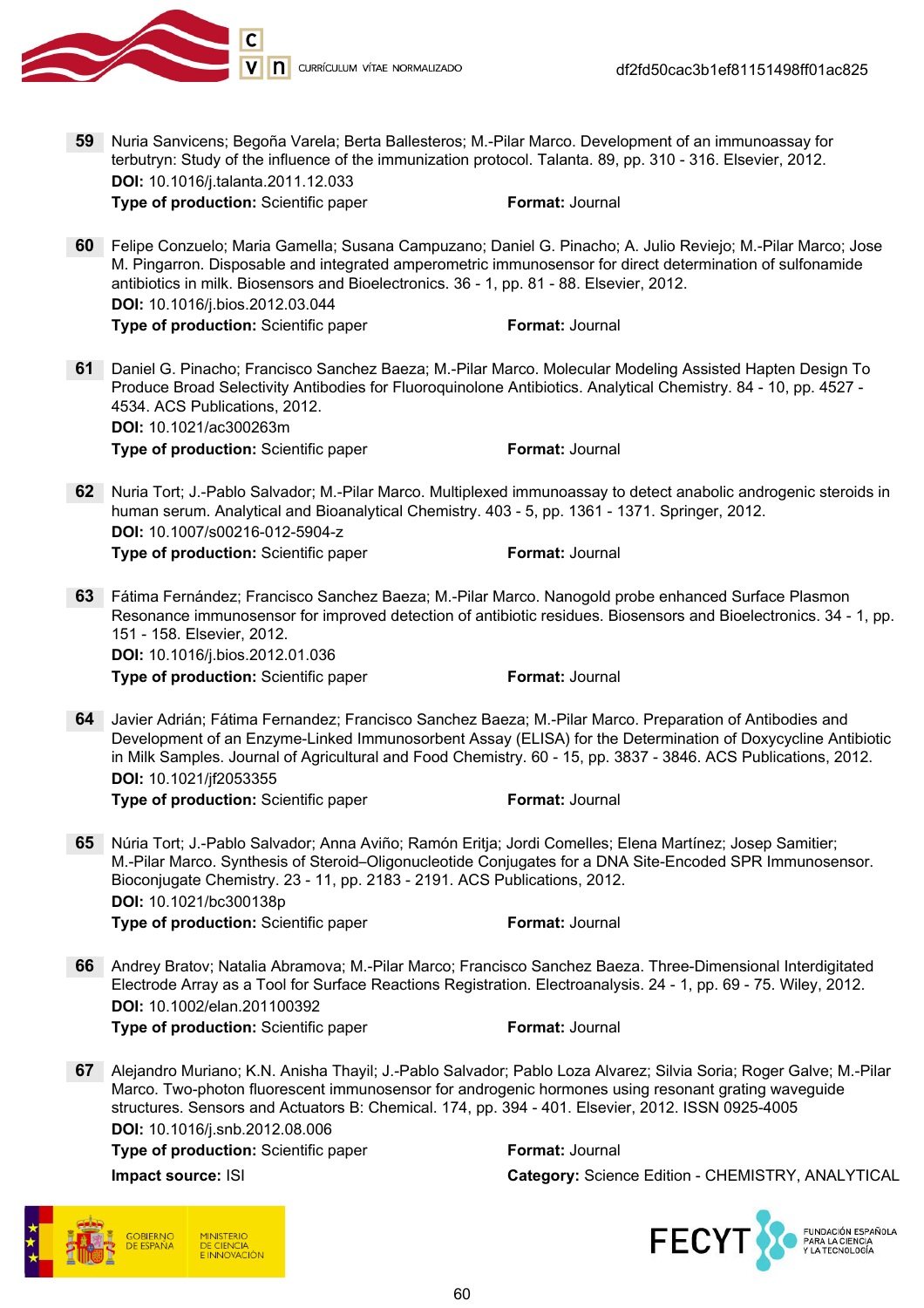

Impact index in year of publication: 3.535 Journal in the top 25%: Yes Position of publication: 11 **No. of journals in the cat.: 75** 

- 68 Núria Miguel Sancho; Oscar Bomati Miguel; Glòria Colom; J.-Pablo Salvador; M.-Pilar Marco; Jesús Santamaria. Development of Stable, Water-Dispersible, and Biofunctionalizable Superparamagnetic Iron Oxide Nanoparticles. Chemistry of Materials. 23 - 11, pp. 2795 - 2802. ACS Publications, 2011. DOI: 10.1021/cm1036452 **Type of production:** Scientific paper Format: Journal
- 69 Vassileios Varelas; Nuria Sanvicens; M.-Pilar Marco; Spiridon Kintzios. Development of a cellular biosensor for the detection of 2,4,6-trichloroanisole (TCA). Talanta. 84 - 3, pp. 936 - 940. Elsevier, 2011. ISSN 0039-9140 DOI: 10.1016/j.talanta.2011.02.029 **Type of production:** Scientific paper Format: Journal

Impact index in year of publication: 3.794 Journal in the top 25%: Yes Position of publication: 12 No. of journals in the cat.: 73

**Impact source: ISI** Category: Science Edition - CHEMISTRY, ANALYTICAL

- 70 C. Gomez; O.J. Pozo; R. Diaz; J.V. Sancho; E. Vilaroca; J.P. Salvador; M.P. Marco; F. Hernandez; J. Segura; R. Ventura. Mass spectrometric characterization of urinary toremifene metabolites for doping control analyses. Journal of Chromatography A. 1218 - 29, pp. 4727 - 4737. Elsevier, 2011. DOI: 10.1016/j.chroma.2011.05.073 Type of production: Scientific paper Format: Journal
- 71 Fátima Fernández; Daniel G. Pinacho; Francisco Sanchez Baeza; M.-Pilar Marco. Portable surface plasmon resonance immunosensor for the detection of fluoroquinolone antibiotic residues in milk. Journal of Agricultural and Food Chemistry. 59 - 9, pp. 5036 - 5043. ACS Publications, 2011. DOI: 10.1021/jf1048035

**Type of production:** Scientific paper Format: Journal

- 72 Daniel Calvo; Núria Tort; J.-Pablo Salvador; M.-Pilar Marco; Fabiana Centi; Santiago Marco. Preliminary study for simultaneous detection and quantification of androgenic anabolic steroids using ELISA and pattern recognition techniques. Analyst. 136 - 19, pp. 4045 - 4052. Royal Society of Chemistry, 2011. DOI: 10.1039/C1AN15114B **Type of production:** Scientific paper Format: Journal
- 73 Nuria Sanvicens; Nuria Pascual; Maria Teresa Fernandez Argüelles; Javier Adrián; José Manuel Costa Fernández; Francisco Sánchez Baeza; Alfredo Sanz Medel; M.-Pilar Marco. Quantum dot-based array for sensitive detection of Escherichia coli.Analytical and Bioanalytical Chemistry. 399 - 8, pp. 2755 - 2762. Springer, 2011. DOI: 10.1007/s00216-010-4624-5

- 74 J.-Pablo Salvador; Francisco Sanchez Baeza; M.-Pilar Marco. A high-throughput screening (HTS) immunochemical method for the analysis of stanozolol metabolites in cattle urine samples. Journal of Chromatography B. 878 - 2, pp. 243 - 252. Elsevier, 2010. ISSN 1570-0232 DOI: 10.1016/j.jchromb.2009.08.027 Type of production: Scientific paper Format: Journal
- 75 Fátima Fernández; Katerina Hegnerova; Marek Piliarik; Francisco Sanchez Baeza; Jiri Homola; M.-Pilar Marco. A label-free and portable multichannel surface plasmon resonance immunosensor for on site analysis of antibiotics in milk samples. Biosensors & Bioelectronics. 26 - 4, pp. 1231 - 1238. Elsevier, 2010. ISSN 0956-5663 DOI: 10.1016/j.bios.2010.06.012



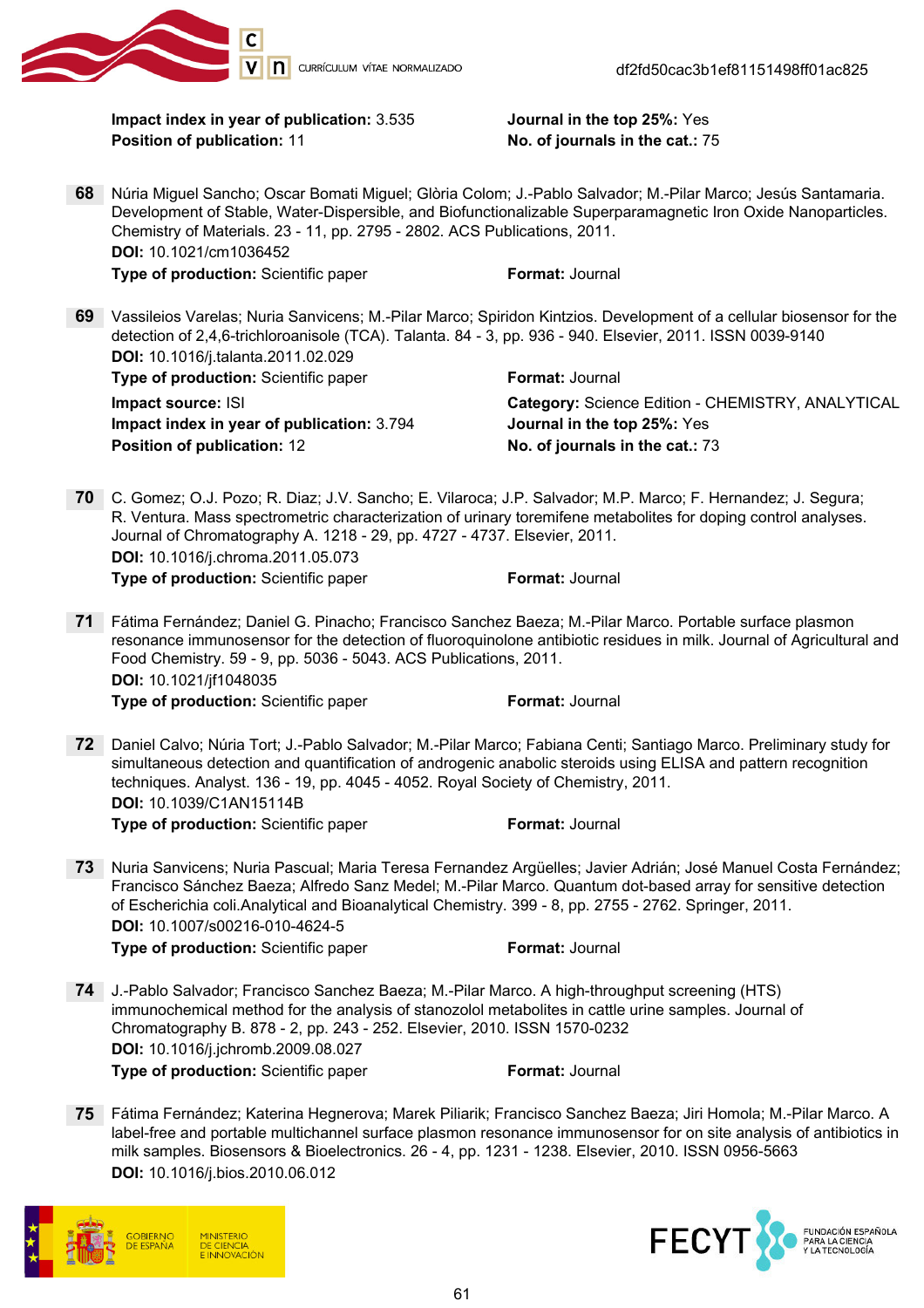

df2fd50cac3b1ef81151498ff01ac825

Type of production: Scientific paper Format: Journal

Impact index in year of publication: 5.361 Journal in the top 25%: Yes Position of publication: 1 No. of journals in the cat.: 26

Impact source: ISI Category: Science Edition - ELECTROCHEMISTRY

76 Javier Ramón Azcón; Tomoyuki Yasukawa; Hyun Jung Lee; Tomokazu Matsue; Francisco Sanchez Baeza; Maria Pilar Marco; Fumio Mizutani. Competitive multi-immunosensing of pesticides based on the particle manipulation with negative dielectrophoresis. Biosensors and Bioelectronics. 25 - 8, pp. 1928 - 1933. Elsevier, 2010. ISSN 0956-5663

DOI: 10.1016/j.bios.2010.01.006 **Type of production:** Scientific paper Format: Journal Impact index in year of publication: 5.361 Journal in the top 25%: Yes Position of publication: 1 and 1 No. of journals in the cat.: 26

Impact source: ISI Category: Science Edition - ELECTROCHEMISTRY

77 Enrique Valera; Javier Ramón Azcón; Alejandro Barranco; Begoña Alfaro; Francisco Sánchez Baeza; M.-P. Marco; Angel Rodriguez. Determination of atrazine residues in red wine samples. A conductimetric solution. Food Chemistry. 122 - 3, pp. 888 - 894. Elsevier, 2010. ISSN 0308-8146

Type of production: Scientific paper Format: Journal

Impact index in year of publication: 3.458 Journal in the top 25%: Yes Position of publication: 5 No. of journals in the cat.: 128

Impact source: ISI Category: Science Edition - FOOD SCIENCE & **TECHNOLOGY** 

78 Enrique Valera; Javier Ramón Azcón; Alejandro Barranco; Begoña Alfaro; Francisco Sánchez Baeza; M.-Pilar Marco; Ángel Rodríguez. Determination of atrazine residues in red wine samples. A conductimetric solution.Food Chemistry. 122 - 3, pp. 888 - 894. Elsevier, 2010. DOI: 10.1016/j.foodchem.2010.03.030

**Type of production:** Scientific paper Format: Journal

79 Maria Teresa Martínez; Yu-Chih Tseng; Juan Pablo Salvador; Maria Pilar Marco; Nerea Ormategui; Iraida Loinaz; Jeffrey Bokor. Electronic Anabolic Steroid Recognition with Carbon Nanotube Field-Effect Transistors. ACS Nano. 4 - 3, pp. 1473 - 1480. ACS Publications, 2010. DOI: 10.1021/nn901547b

**Type of production:** Scientific paper Format: Journal

80 Nerea Argarate; María Arestin; Javier Ramon Azcon; Begoña Alfaro; Alejandro Barranco; Francisco Sanchez Baeza; M.-Pilar Marco. Evaluation of Immunoassays as an Alternative for the Rapid Determination of Pesticides in Wine and Grape samples. Journal of AOAC International. 93 - 1, pp. 2 - 11. Oxford Academic, 2010. PMID: 20334160

- 81 N.V. Beloglazova; I.Yu Goryacheva; T.Yu Rusanova; N.A. Yurasov; R. Galve; M.-P. Marco; S. de Saeger. Gel-based immunotest for simultaneous detection of 2,4,6-trichlorophenol and ochratoxin A in red wine. Analytica Chimica Acta. 672 - 1-2, pp. 3 - 8. Elsevier, 2010. DOI: 10.1016/j.aca.2010.05.024 **Type of production:** Scientific paper Format: Journal
- 82 Vanesa Jiménez; Javier Adrian; Jacinto Guiteras; Maria-Pilar Marco; Ramon Companyó. Validation of an Enzyme-Linked Immunosorbent Assay for Detecting Sulfonamides in Feed Resources. Journal of Agricultural and Food Chemistry. 58 - 13, pp. 7526 - 7531. ACS Publications, 2010.



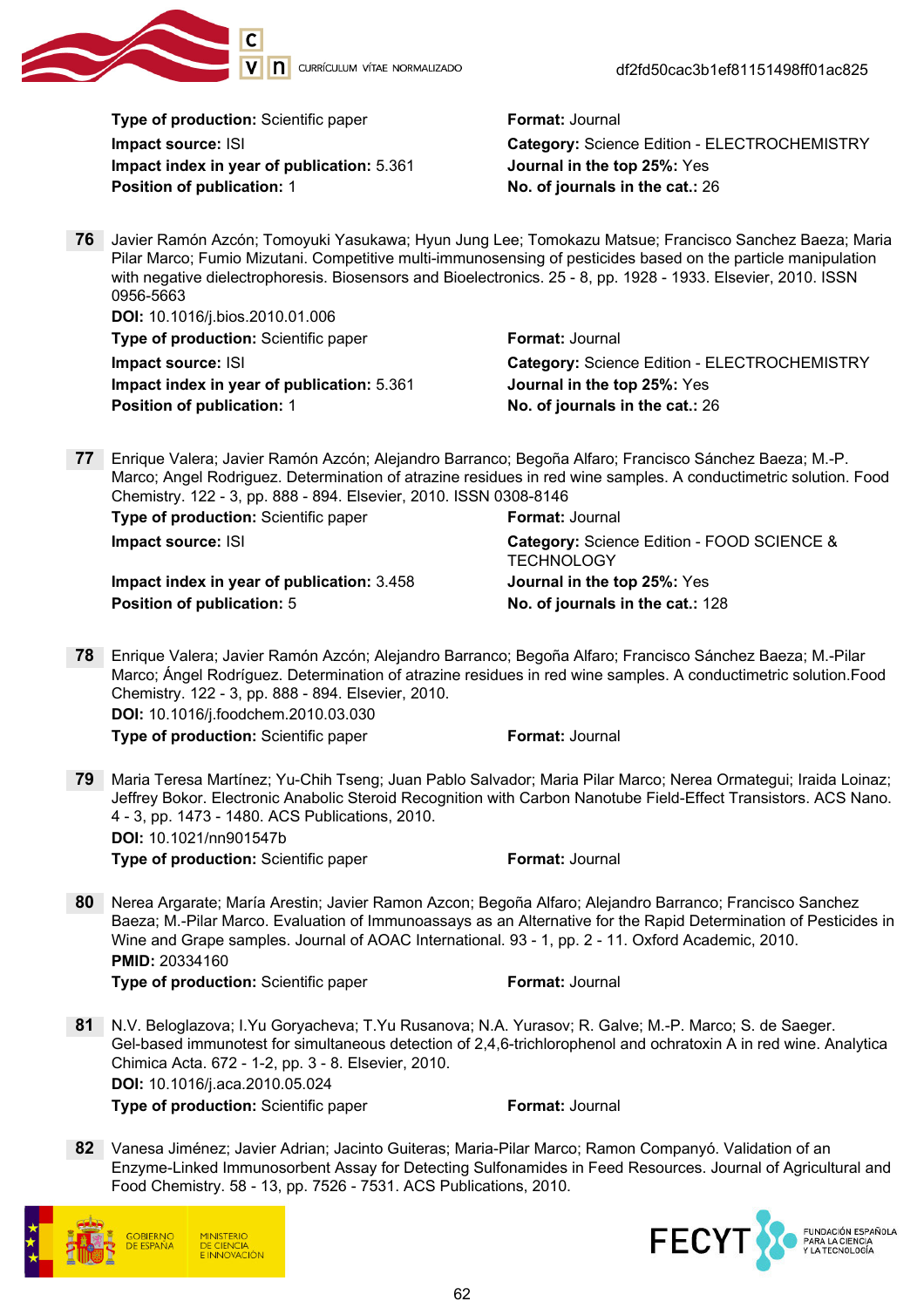

DOI: 10.1021/jf1011616 **Type of production:** Scientific paper Format: Journal

83 M. Barreiros dos Santos; C. Sporer; N. Sanvicens; N. Pascual; A. Errachid; E. Martínez; M.-P. Marco; V. Teixeira; J. Samitier. Detection of pathogenic Bacteria by Electrochemical Impedance Spectroscopy: Influence of the immobilization strategies on the sensor performance. Procedia Chemistry. 1 - 1, pp. 1291 - 1294. Elsevier, 2009. ISSN 1876-6196

DOI: 10.1016/j.proche.2009.07.322 **Type of production:** Scientific paper Format: Journal

84 Javier Ramón Azcón; Ryouta Kunikata; F.-J. Sanchez; M.-P. Marco; Hitoshi Shiku; Tomoyuki Yasukawa; Tomokazu Matsue. Detection of pesticide residues using an immunodevice based on negative dielectrophoresis. Biosensors and Bioelectronics. 24 - 6, pp. 1592 - 1597. Elsevier, 2009. ISSN 0956-5663 DOI: 10.1016/j.bios.2008.08.035

| Type of production: Scientific paper       | <b>Format: Journal</b>                              |
|--------------------------------------------|-----------------------------------------------------|
| Impact source: ISI                         | <b>Category: Science Edition - ELECTROCHEMISTRY</b> |
| Impact index in year of publication: 5.429 | <b>Journal in the top 25%: Yes</b>                  |
| <b>Position of publication: 1</b>          | No. of journals in the cat.: 24                     |

85 Javier Ramón Azcón; Francisco Sánchez Baeza; Nuria Sanvicens; M.-Pilar Marco. Development of an Enzyme-Linked Immunosorbent Assay for Determination of the Miticide Bromopropylate. Journal of Agricultural and Food Chemistry. 57 - 2, pp. 375 - 384. ACS Publications, 2009. ISSN 0021-8561 DOI: 10.1021/jf802821n **Type of production:** Scientific paper Format: Journal

86 Nuria Tort; J.-Pablo Salvador; Ramón Eritja; Marta Poch; Elena Martínez; Josep Samitier; M.-Pilar Marco. Fluorescence site-encoded DNA addressable hapten microarray for anabolic androgenic steroids. TrAC Trends in Analytical Chemistry. 28 - 6, pp. 718 - 728. Elsevier, 2009. ISSN 0165-9936 DOI: 10.1016/j.trac.2009.04.003

Type of production: Scientific paper Format: Journal Impact index in year of publication: 6.546 Journal in the top 25%: Yes Position of publication: 1 No. of journals in the cat.: 70

Impact source: ISI Category: Science Edition - CHEMISTRY, ANALYTICAL

87 Javier Adrian; Héctor Font; Jean-Marc Diserens; Francisco Sánchez Baeza; M.-Pilar Marco. Generation of Broad Specificity Antibodies for Sulfonamide Antibiotics and Development of an Enzyme-Linked Immunosorbent Assay (ELISA) for the Analysis of Milk Samples. Journal of Agricultural and Food Chemistry. 57 - 2, pp. 385 - 394. ACS Publications, 2009. ISSN 0021-8561 DOI: 10.1021/jf8027655

Type of production: Scientific paper Format: Journal

88 A. Lermo; S. Fabiano; S. Hernández; R. Galve; M.-P. Marco; S. Alegret; M.I. Pividori. Immunoassay for folic acid detection in vitamin-fortified milk based on electrochemical magneto sensors. Biosensors and Bioelectronics. 24 - 7, pp. 2057 - 2063. Elsevier, 2009. ISSN 0956-5663 DOI: 10.1016/j.bios.2008.10.020

Type of production: Scientific paper Format: Journal

Impact index in year of publication: 5.429 Journal in the top 25%: Yes Position of publication: 1 No. of journals in the cat.: 24

Impact source: ISI Category: Science Edition - ELECTROCHEMISTRY



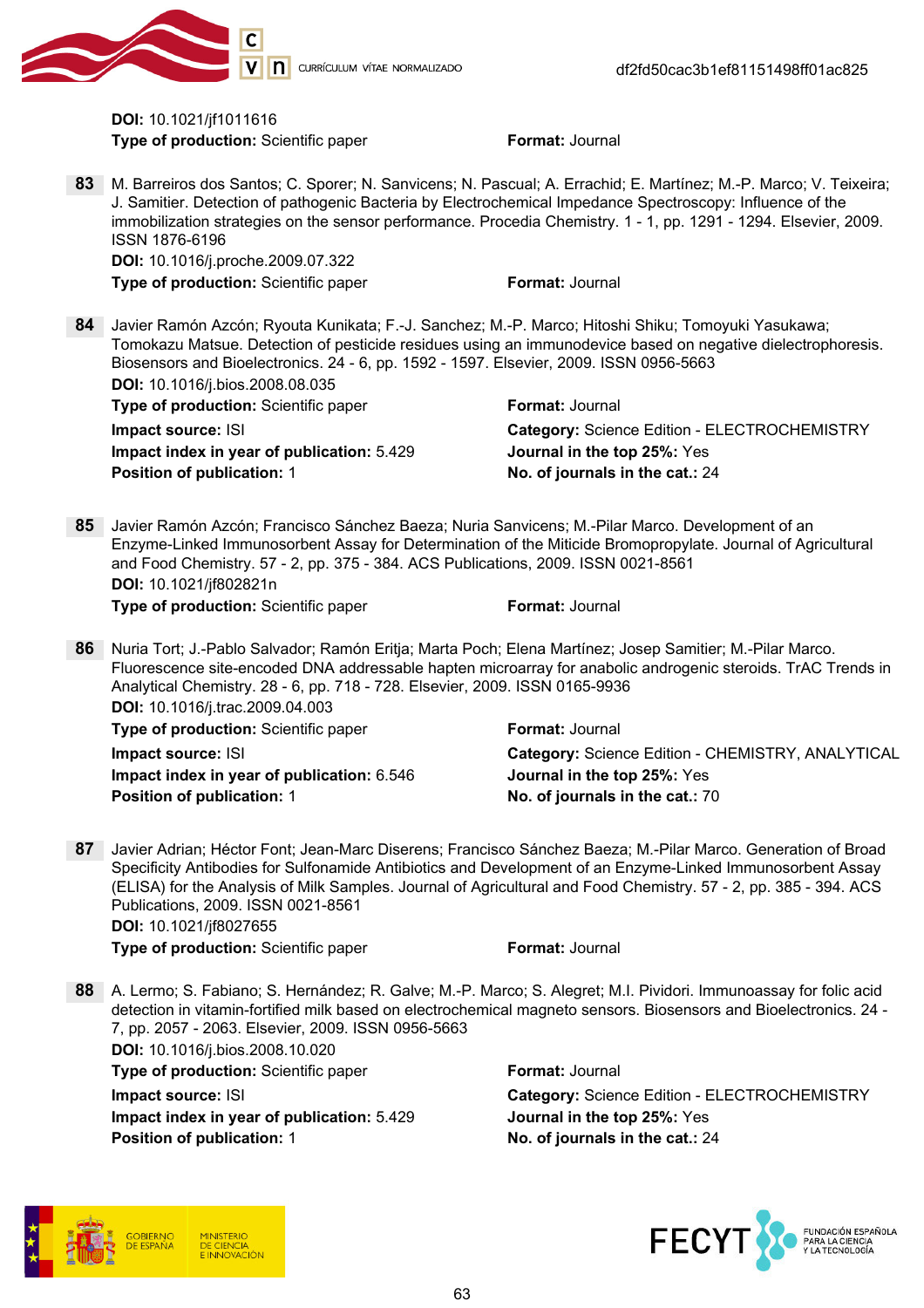

89 Fabien Giroud; Karine Gorgy; Chantal Gondran; Serge Cosnier; Daniel G. Pinacho; M.-Pilar Marco; Francisco J. Sanchez Baeza. Impedimetric Immunosensor Based on a Polypyrrole-Antibiotic Model Film for the Label-Free Picomolar Detection of Ciprofloxacin. Analytical Chemistry. 81 - 20, pp. 8405 - 8409. ACS Publications, 2009. ISSN 0003-2700

DOI: 10.1021/ac901290m **Type of production:** Scientific paper Format: Journal

90 Mónica González; Núria Tort; Ana Maria Benito; Wolfgang Maser; Maria Pilar Marco; Maria Teresa Martínez. Non-Specific Adsorption of Streptavidin on Single Walled Carbon Nanotubes. Journal of Nanoscience and Nanotechnology. 9 - 10, pp. 6149 - 6156. American Scientific Publishers, 2009. DOI: 10.1166/jnn.2009.1576

Type of production: Scientific paper Format: Journal

91 Javier Adrian; Marta Gratacós Cubarsí; Francisco Sanchez Baeza; Jose-Antonio Garcia Reguiero; Massimo Castellari; M.-Pilar Marco. Traceability of sulfonamide antibiotic treatment by immunochemical analysis of farm animal hair samples. Analytical and Bioanalytical Chemistry. 395 - 4, pp. 1009 - 1016. Springer, 2009. DOI: 10.1007/s00216-009-2878-6 **Type of production:** Scientific paper Format: Journal

- 92 Javier Adrian; Stéphanie Pasche; Jean-Marc Diserens; Francisco Sánchez Baeza; Hui Gao; M.-Pilar Marco; Guy Voirin. Waveguide interrogated optical immunosensor (WIOS) for detection of sulfonamide antibiotics in milk. Biosensors and Bioelectronics. 24 - 11, pp. 3340 - 3346. Elsevier, 2009. DOI: 10.1016/j.bios.2009.04.036 **Type of production:** Scientific paper Format: Journal
- 93 Javier Adrian; Stéphanie Pasche; Daniel G. Pinacho; Héctor Font; Jean-Marc Diserens; Francisco Sanchez Baeza; Benoit Granier; Guy Voirin; M.-Pilar Marco. Wavelength-interrogated optical biosensor for multi-analyte screening of sulfonamide, fluoroquinolone, [beta]-lactam and tetracycline antibiotics in milk. TrAC Trends in Analytical Chemistry. 28 - 6, pp. 769 - 777. Elsevier, 2009. DOI: 10.1016/j.trac.2009.04.011 Type of production: Scientific paper Format: Journal
- 94 Javier Adrian; Daniel G. Pinacho; Benoit Granier; Jean-Marc Diserens; Francisco Sánchez Baeza; M.-Pilar Marco. A multianalyte ELISA for immunochemical screening of sulfonamide, fluoroquinolone and ß-lactam antibiotics in milk samples using class-selective bioreceptors. Analytical and Bioanalytical Chemistry. 391 - 5, pp. 1703 - 1712. Springer, 2008. DOI: 10.1007/s00216-008-2106-9

**Type of production:** Scientific paper Format: Journal

95 Javier Ramón Azcón; Enrique Valera; Angel Rodríguez; Alejandro Barranco; Begoña Alfaro; Francisco Sanchez Baeza; M.-Pilar Marco. An impedimetric immunosensor based on interdigitated microelectrodes (IDmicroE) for the determination of atrazine residues in food samples. Biosensors and Bioelectronics. 23 - 9, pp. 1367 - 1373. Elsevier, 2008. DOI: 10.1016/j.bios.2007.12.010

**Type of production:** Scientific paper Format: Journal

96 Andrey Bratov; Natalia Abramova; Javier Ramón Azcón; Angel Merlos; Francisco Sanchez Baeza; Maria-Pilar Marco; Carlos Domínguez. Characterisation of the interdigitated electrode array with tantalum silicide electrodes separated by insulating barriers. Electrochemistry Communications. 10 - 10, pp. 1621 - 1624. Elsevier, 2008. DOI: 10.1016/j.elecom.2008.07.037



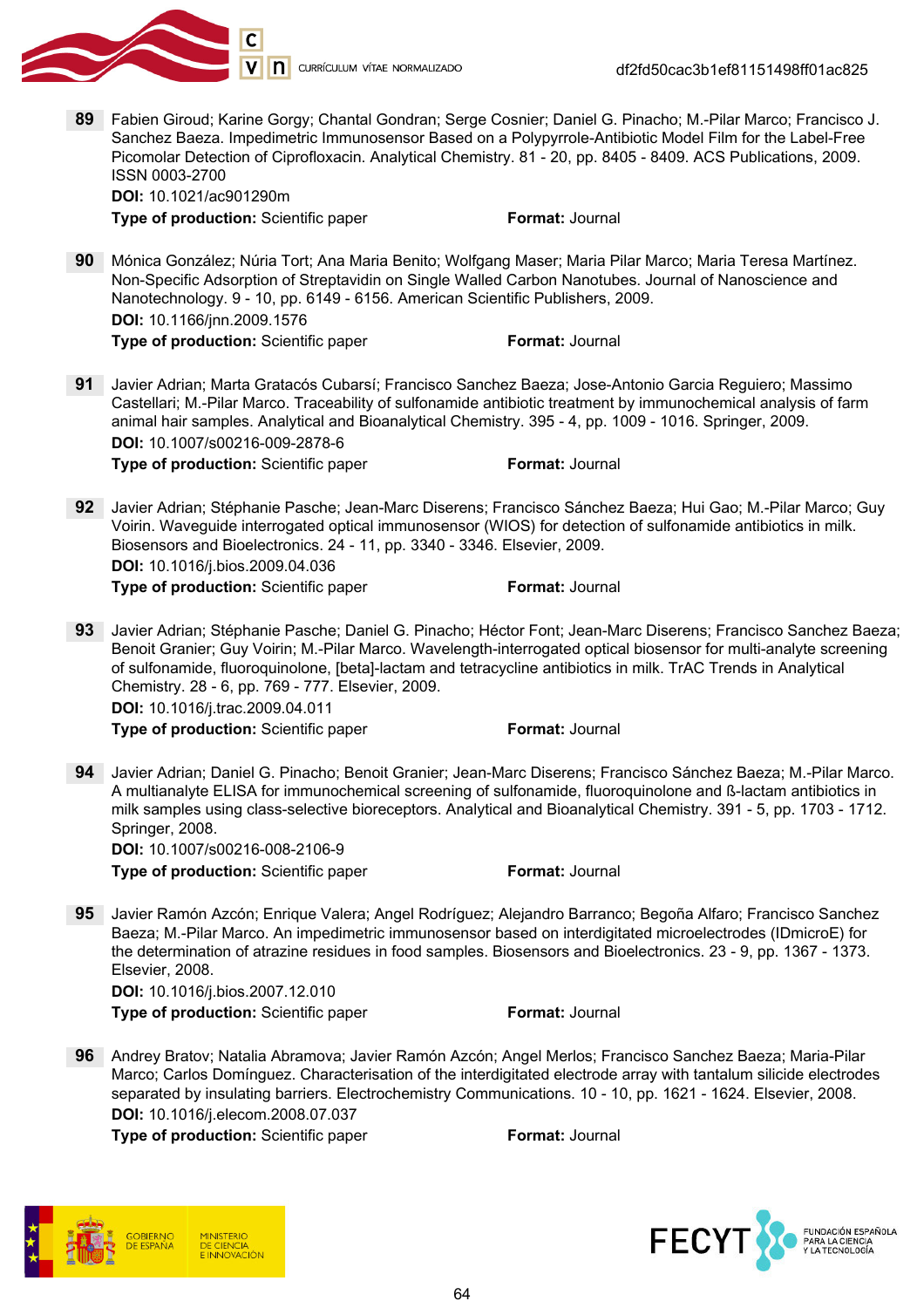

df2fd50cac3b1ef81151498ff01ac825

97 Mark P. Kreuzer; Romain Quidant; J.Pablo Salvador; M.-Pilar Marco; Gonçal Badenes. Colloidal-based localized surface plasmon resonance (LSPR) biosensor for the quantitative determination of stanozolol. Analytical and Bioanalytical Chemistry. 391 - 5, pp. 1813 - 1820. Springer, 2008. ISSN 1618-2642 DOI: 10.1007/s00216-008-2022-z

**Type of production:** Scientific paper Format: Journal Impact index in year of publication: 3.328 Journal in the top 25%: Yes Position of publication: 9 No. of journals in the cat.: 70

Impact source: ISI **Category: Science Edition - CHEMISTRY, ANALYTICAL** 

98 Enrique Valera; Javier Ramón Azcón; Francisco Sanchez Baeza; M.-Pilar Marco; Angel Rodríguez. Conductimetric immunosensor for atrazine detection based on antibodies labelled with gold nanoparticles. Sensors and Actuators B: Chemical. 134 - 1, pp. 95 - 103. Elsevier, 2008. DOI: 10.1016/j.snb.2008.04.023

Type of production: Scientific paper Format: Journal

99 Georgios Tsekenis; Goulielmos Garifallou; Frank Davis; Paul A. Millner; Daniel G. Pinacho; Francisco Sanchez Baeza; M.-Pilar Marco; Tim D. Gibson; Seamus P.J. Higson. Detection of Fluoroquinolone Antibiotics in Milk via a Labeless Immunoassay Based upon an Alternating Current Impedance Protocol. Analytical Chemistry. 80 - 23, pp. 9233 - 9239. ACS Publications, 2008. DOI: 10.1021/ac8014752

**Type of production:** Scientific paper Format: Journal

100 M.-Carmen Estévez; Roger Galve; Francisco Sanchez Baeza; M.-Pilar Marco. Disulfide Symmetric Dimers as Stable Pre-Hapten Forms for Bioconjugation: A Strategy to Prepare Immunoreagents for the Detection of Sulfophenyl Carboxylate Residues in Environmental Samples. Chemistry - A European Journal. 14 - 6, pp. 1906 - 1917. Wiley, 2008.

DOI: 10.1002/chem.200701232 Type of production: Scientific paper Format: Journal

101 D.G. Pinacho; K. Gorgy; S. Cosnier; M.P. Marco; F.J. Sanchez Baeza. Electrogeneration of polymer films functionalized by fluoroquinolone models for the development of antibiotic immunosensor. IRBM. 29 - 2-3, pp. 181 - 186. Elsevier, 2008. ISSN 1959-0318

DOI: 10.1016/j.rbmret.2007.11.006 Type of production: Scientific paper Format: Journal

102 Mikaela Nichkova; Mark Germani; M.-Pilar Marco. Immunochemical Analysis of 2,4,6-Tribromophenol for Assessment of Wood Contamination. Journal of Agricultural and Food Chemistry. 56 - 1, pp. 29 - 34. ACS Publications, 2008. DOI: 10.1021/jf0721848

- 103 Héctor Font; Javier Adrian; Roger Galve; M.-Carmen Estevez; Massimo Castellari; Marta Gratacós Cubarsí; Francisco Sanchez Baeza; M.-Pilar Marco. Immunochemical Assays for Direct Sulfonamide Antibiotic Detection In Milk and Hair Samples Using Antibody Derivatized Magnetic Nanoparticles. Journal of Agricultural and Food Chemistry. 56 - 3, pp. 736 - 743. ACS Publications, 2008. DOI: 10.1021/jf072550n Type of production: Scientific paper Format: Journal
- 104 Anisha KN. Thayil; Alejandro Muriano; J.-Pablo Salvador; Roger Galve; Maria Pilar Marco; Dobryna Zalvidea; Pablo Loza Alvarez; Tsvi Katchalski; Eran Grinvald; Asher A. Friesem; Silvia Soria. Nonlinear immunofluorescent assay for androgenic hormones based on resonant structures. Optics Express. 16 - 17, pp. 13315 - 13322. OSA, 2008.



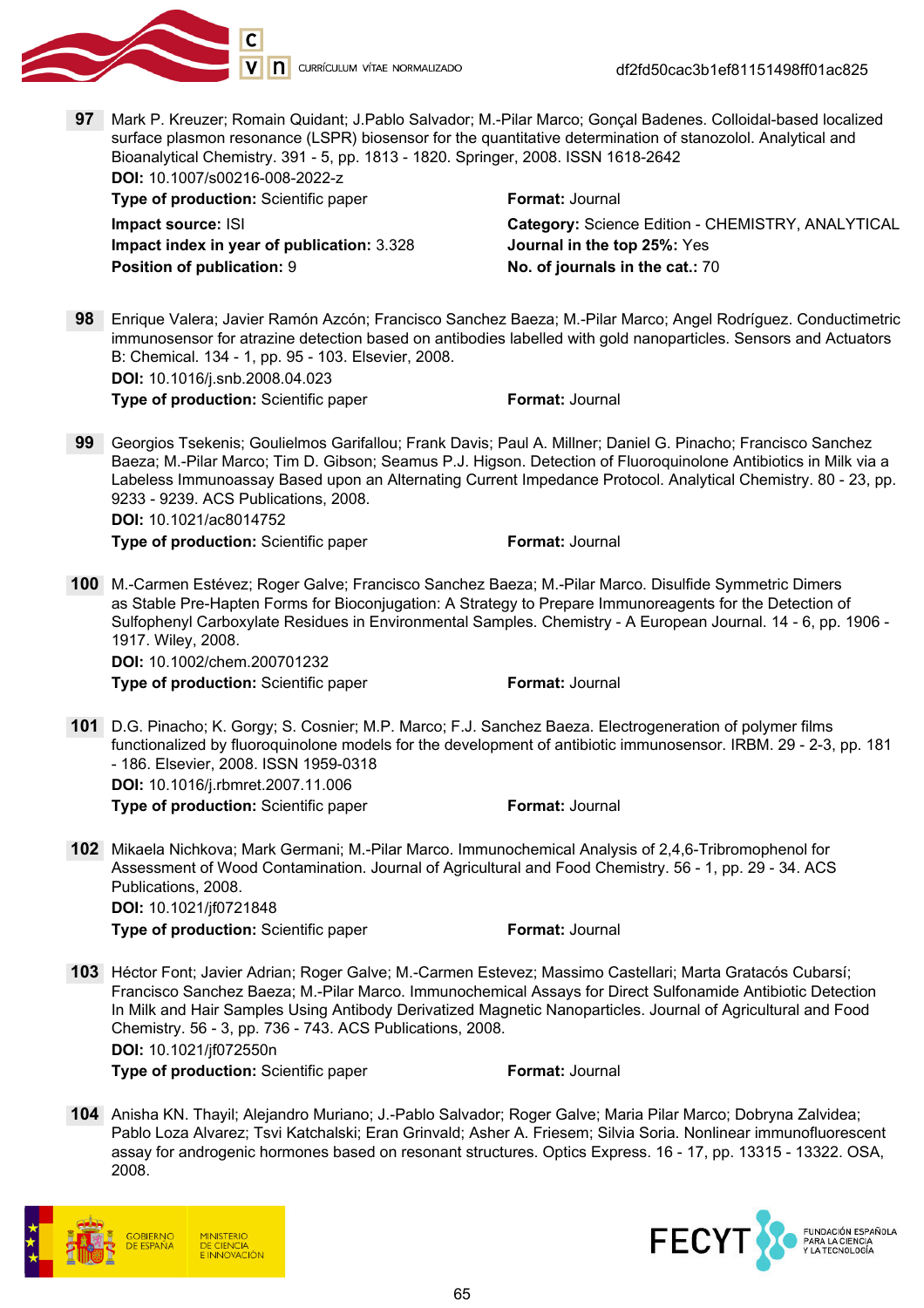

DOI: 10.1364/OE.16.013315 **Type of production:** Scientific paper Format: Journal

105 Sonia Herranz; Javier Ramón Azcón; Elena Benito Peña; Maria Marazuela; Maria Marco; Maria Moreno Bondi. Preparation of antibodies and development of a sensitive immunoassay with fluorescence detection for triazine herbicides. Analytical and Bioanalytical Chemistry. 391 - 5, pp. 1801 - 1812. Springer, 2008. ISSN 1618-2642 DOI: 10.1007/s00216-008-1895-1

Impact index in year of publication: 3.328 Journal in the top 25%: Yes Position of publication: 9 No. of journals in the cat.: 70

**Type of production:** Scientific paper Format: Journal

**Impact source: ISI** Category: Science Edition - CHEMISTRY, ANALYTICAL

106 J.-Pablo Salvador; Francisco Sanchez Baeza; M.-Pilar Marco. Simultaneous immunochemical detection of stanozolol and the main human metabolite, 3'-hydroxy-stanozolol, in urine and serum samples. Analytical Biochemistry. 376 - 2, pp. 221 - 228. Elsevier, 2008. DOI: 10.1016/j.ab.2008.02.009 Type of production: Scientific paper Format: Journal

- 107 Ángel Rodríguez; Enrique Valera; Javier Ramón Azcón; Francisco Sanchez Baeza; M.-Pilar Marco; Luis M. Castañer. Single frequency impedimetric immunosensor for atrazine detection. Sensors and Actuators B: Chemical. 129 - 2, pp. 921 - 928. Elsevier, 2008. DOI: 10.1016/j.snb.2007.10.003 **Type of production:** Scientific paper Format: Journal
- 108 Mark P. Kreuzer; Romain Quidant; J.-Pablo Salvador; M.-Pilar Marco; Gonçal Badenes. Studies on toxic oil syndrome: development of an enzyme-linked immunosorbent assay for 3-( N -phenylamino)propane-1,2-diol in human urine. Analytical and Bioanalytical Chemistry. 391 - 2, pp. 617 - 624. Springer, 2008. DOI: 10.1007/s00216-008-2022-z **Type of production:** Scientific paper Format: Journal
- 109 Andrey Bratov; Javier Ramón Azcón; Natalia Abramova; Angel Merlos; Javier Adrian; Francisco Sanchez Baeza; M.-Pilar Marco; Carlos Domínguez. Three-dimensional interdigitated electrode array as a transducer for label-free biosensors. Biosensors and Bioelectronics. 24 - 4, pp. 729 - 735. Elsevier, 2008. DOI: 10.1016/j.bios.2008.06.057 **Type of production:** Scientific paper Format: Journal
- 110 J.-Pablo Salvador; M.-Carmen Estévez; M.-Pilar Marco; Francisco Sanchez Baeza. A New Methodology for the Rational Design of Molecularly Imprinted Polymers. Analytical Letters. 40 - 7, pp. 1294 - 1306. Taylor & Francis, 2007. DOI: 10.1080/00032710701326668

**Type of production:** Scientific paper Format: Journal

111 Emanuela Zacco; Roger Galve; M.-Pilar Marco; Salvador Alegret; M.-Isabel Pividori. Electrochemical biosensing of pesticide residues based on affinity biocomposite platforms. Biosensors and Bioelectronics. 22 - 8, pp. 1707 - 1715. Elsevier, 2007. DOI: 10.1016/j.bios.2006.07.037

**Type of production:** Scientific paper Format: Journal

112 Emanuela Zacco; Javier Adrian; Roger Galve; M.-Pilar Marco; Salvador Alegret; M.-Isabel Pividori. Electrochemical magneto immunosensing of antibiotic residues in milk. Biosensors and Bioelectronics. 22 - 9-10, pp. 2184 - 2191. Elsevier, 2007. DOI: 10.1016/j.bios.2006.10.014



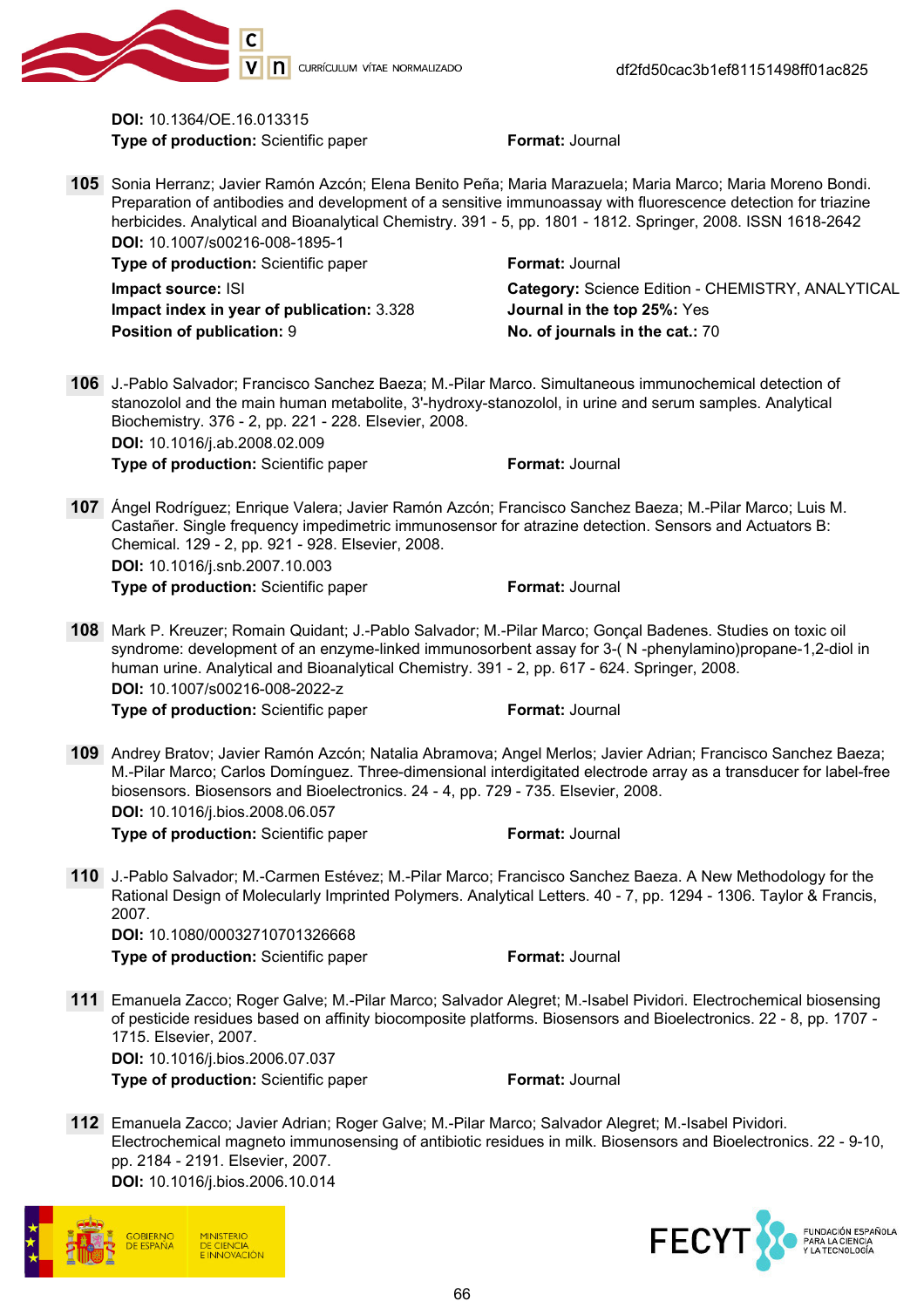

Type of production: Scientific paper Format: Journal

- 113 Enrique Valera; Javier Ramón Azcón; Ángel Rodríguez; Luis M. Castañer; Francisco Sanchez Baeza; M.-Pilar Marco. Impedimetric immunosensor for atrazine detection using interdigitated micro-electrodes (IDmicroE's). Sensors and Actuators B: Chemical. 125 - 2, pp. 526 - 537. Elsevier, 2007. DOI: 10.1016/j.snb.2007.02.048 **Type of production:** Scientific paper Format: Journal
- 114 Rodica E. Ionescu; Nicole Jaffrezic Renault; Laurent Bouffier; Chantal Gondran; Serge Cosnier; Daniel G. Pinacho; M.-Pilar Marco; Francisco J. Sanchez Baeza; Thomas Healey; Claude Martelet. Impedimetric immunosensor for the specific label free detection of ciprofloxacin antibiotic. Biosensors and Bioelectronics. 23 - 4, pp. 549 - 555. Elsevier, 2007.

DOI: 10.1016/j.bios.2007.07.014 Type of production: Scientific paper Format: Journal

115 Goulielmos Garifallou; Georgios Tsekenis; Frank Davis; Seamus P.J. Higson; Paul A. Millner; Daniel G. Pinacho; Francisco Sanchez Baeza; M.-Pilar Marco; Timothy D. Gibson. Labeless Immunosensor Assay for Fluoroquinolone Antibiotics based upon an AC Impedance Protocol.Analytical Letters. 40, pp. 1412 - 1422. Taylor & Francis, 2007. DOI: 10.1080/00032710701327070

**Type of production:** Scientific paper Format: Journal

116 Marinella Farré; Elena Martínez; Javier Ramón; Jalena Radjenovic; Elba Mauriz; Laura Lechuga; M.-Pilar Marco; Damià Barcelo. Part per trillion determination of atrazine in natural water samples by a surface plasmon resonance immunosensor. Analytical and Bioanalytical Chemistry. 388 - 1, pp. 207 - 214. Springer, 2007. DOI: 10.1007/s00216-007-1214-2

**Type of production:** Scientific paper Format: Journal

117 J.-Pablo Salvador; Francisco Sanchez Baeza; M.-Pilar Marco. Preparation of Antibodies for the Designer Steroid Tetrahydrogestrinone and Development of an Enzyme-Linked Immunosorbent Assay for Human Urine Analysis. Analytical Chemistry. 79 - 10, pp. 3734 - 3740. 2007. DOI: 10.1021/ac061757x

Type of production: Scientific paper Format: Journal

118 K. Kramer; A. Hubauer; R. Lausterer; J.-P. Salvador; M.-P. Marco. Production of Antibodies for the Quantitative Detection of the Anabolically Active Androgens 17?-Boldenone and Methylboldenone. Analytical Letters. 40 - 7, pp. 1461 - 1472. Taylor & Francis, 2007. DOI: 10.1080/00032710701327112

Type of production: Scientific paper Format: Journal

119 M.-Carmen Estévez; Mark Kreuzer; Francisco Sanchez Baeza; M.-Pilar Marco. Analysis of Nonylphenol: Advances and Improvements in the Immunochemical Determination Using Antibodies Raised against the Technical Mixture and Hydrophilic Immunoreagents. Environmental Science & Technology. 40 - 2, pp. 559 - 568. ACS Publications, 2006.

DOI: 10.1021/es050984y **Type of production:** Scientific paper Format: Journal

120 Mikaela Nichkova; M.-Pilar Marco. Biomonitoring Human Exposure to Organohalogenated Substances by Measuring Urinary Chlorophenols Using a High-Throughput Screening (HTS) Immunochemical Method. Environmental Science & Technology. 40 - 7, pp. 2469 - 2477. ACS Publications, 2006. DOI: 10.1021/es0518629

**Type of production:** Scientific paper Format: Journal

**DE CIENCIA INNOVACIÓN** 

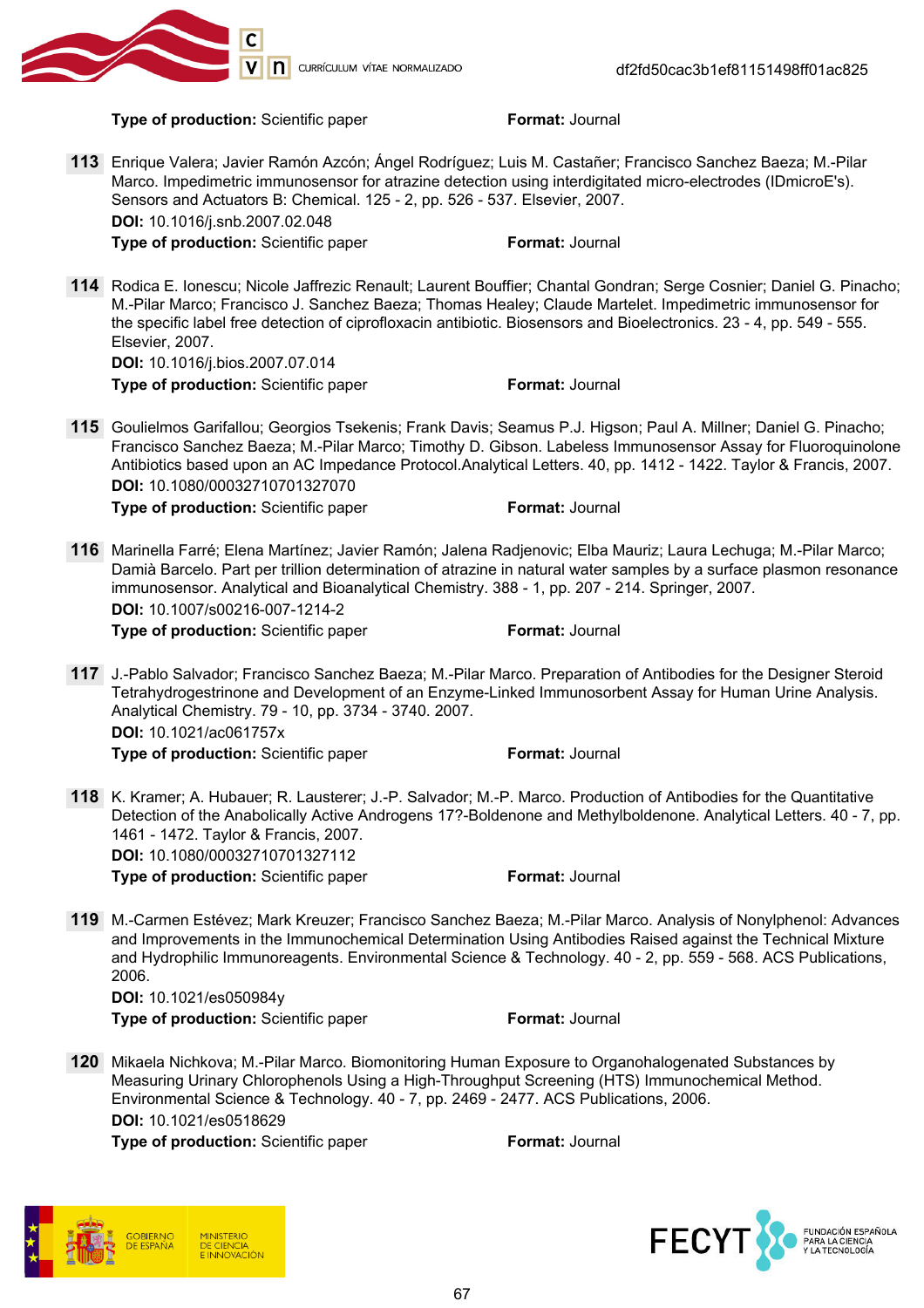

121 Nuria Sanvicens; Eric J. Moore; George G. Guilbert; M.-Pilar Marco. Determination of Haloanisols in White Wine by Immunosorbent Solid-Phase Extraction Followed by Enzyme-Linked Immunosorbent Assay. Journal of Agricultural and Food Chemistry. 54 - 24, pp. 9176 - 9183. ACS Publications, 2006. ISSN 0021-8561 DOI: 10.1021/jf0612373

**Type of production:** Scientific paper Format: Journal

Impact index in year of publication: 2.322 Journal in the top 25%: Yes Position of publication: 1 No. of journals in the cat.: 31

Impact source: ISI Category: Science Edition - AGRICULTURE, MULTIDISCIPLINARY

122 Javier Ramon Azcon; Roger Galve; Francisco Sanchez Baeza; M.-Pilar Marco. Development of an Enzyme-Linked Immunosorbent Assay for the Determination of the Linear Alkylbenzene Sulfonates and Long-Chain Sulfophenyl Carboxylates Using Antibodies Generated by Pseudoheterologous Immunization. Analytical Chemistry. 78 - 1, pp. 71 - 81. ACS Publications, 2006. DOI: 10.1021/ac051141s

**Type of production:** Scientific paper Format: Journal

123 Emanuela Zacco; M.-Isabel Pividori; Salvador Alegret. Electrochemical Magnetoimmunosensing Strategy for the Detection of Pesticides Residues. Analytical Chemistry. 78 - 6, pp. 1780 - 1788. ACS Publications, 2006. DOI: 10.1021/ac0512610

**Type of production:** Scientific paper Format: Journal

- 124 Marinella Farre; Javier Ramon; M.-Pilar Marco; Damia Barcelo. Evaluation of a Newly Developed Enzyme-Linked Immunosorbent Assay for Determination of Linear Alkyl Benzenesulfonates in Wastewater Treatment Plants. Environmental Science & Technology. 40 - 16, pp. 5064 - 5070. ACS Publications, 2006. DOI: 10.1021/es060662 Type of production: Scientific paper Format: Journal
- 125 Mark P. Kreuzer; Romain Quidant; Gonçal Badenes; M.-Pilar Marco. Quantitative detection of doping substances by a localised surface plasmon sensor. Biosensors and Bioelectronics. 21 - 7, pp. 1345 - 1349. Elsevier, 2006. DOI: 10.1016/j.bios.2005.04.019 **Type of production:** Scientific paper Format: Journal
- 126 Sara Rodríguez Mozaz; Maria J. Lopez de Alda; Maria-Pilar Marco; Damià Barceló. Biosensors for environmental monitoring: A global perspective. Talanta. 65 - 2, pp. 291 - 297. Elsevier, 2005. DOI: 10.1016/j.talanta.2004.07.006 Type of production: Scientific paper Format: Journal
- 127 Mikaela Nichkova; M.-Pilar Marco. Development and evaluation of C18 and immunosorbent solid-phase extraction methods prior immunochemical analysis of chlorophenols in human urine. Analytica Chimica Acta. 533 - 1, pp. 67 - 82. Elsevier, 2005. DOI: 10.1016/j.aca.2004.10.068

**Type of production:** Scientific paper Format: Journal

128 M.-Carmen Estevez; Roger Galve; Francisco Sanchez Baeza; M.-Pilar Marco. Direct Competitive Enzyme-Linked Immunosorbent Assay for the Determination of the Highly Polar Short-Chain Sulfophenyl Carboxylates. Analytical Chemistry. 77 - 16, pp. 5283 - 5293. ACS Publications, 2005. ISSN 0003-2700 DOI: 10.1021/ac0502910

**Type of production:** Scientific paper Format: Journal Impact index in year of publication: 5.635 Journal in the top 25%: Yes Position of publication: 1 No. of journals in the cat.: 70



**Impact source: ISI** Category: Science Edition - CHEMISTRY, ANALYTICAL

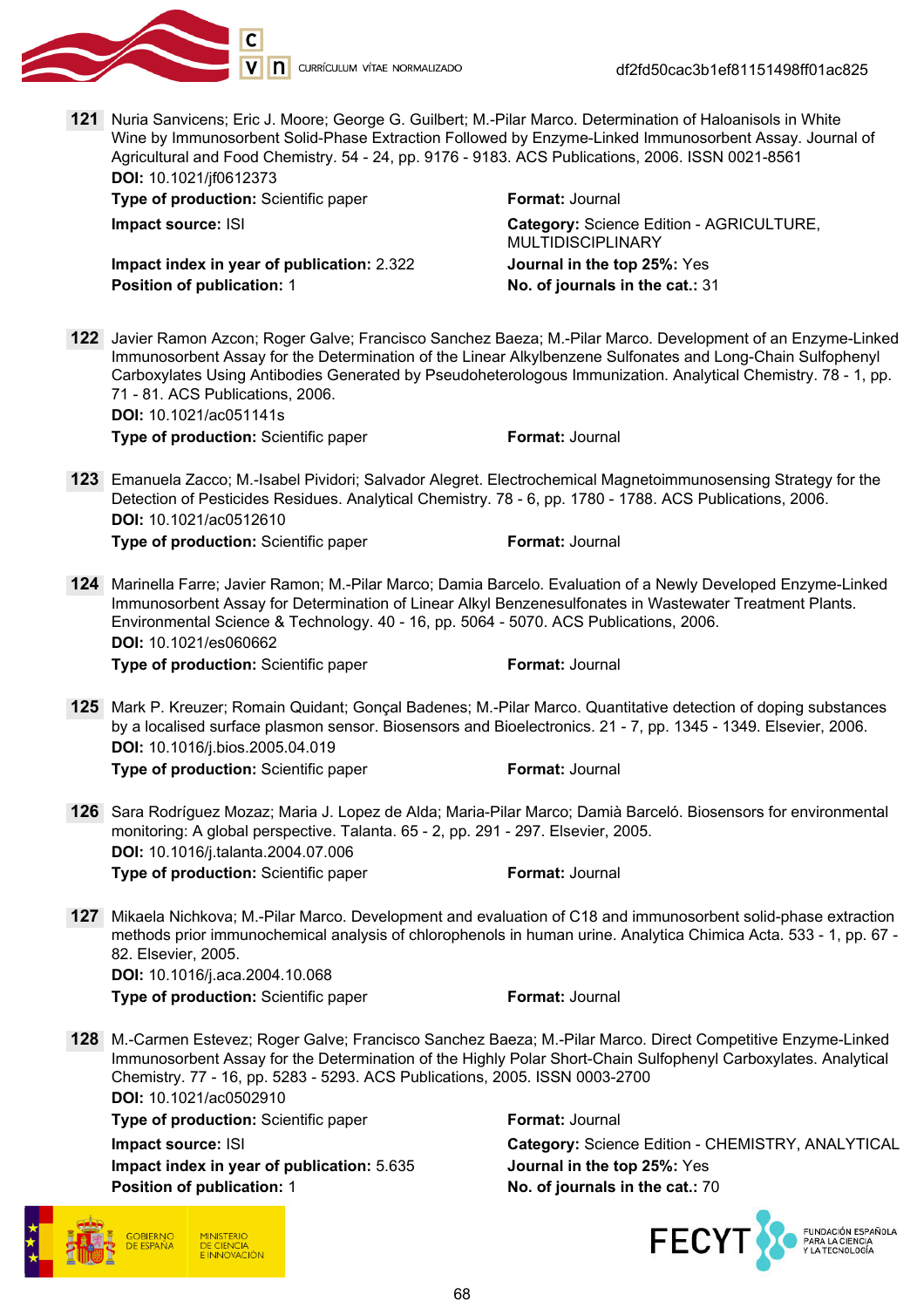

129 M.-Carmen Estevez Alberola; M.-Pilar Marco. Immunochemical determination of xenobiotics with endocrine disrupting effects. Analytical and Bioanalytical Chemistry. 378 - 3, pp. 563 - 575. Springer, 2004. DOI: 10.1007/s00216-003-2228-z

**Type of production:** Scientific paper Format: Journal

130 Roberto Alzaga; Laura Ortiz; Francisco Sanchez Baeza; M.-Pilar Marco; Josep Maria Bayona. Accurate Determination of 2,4,6-Trichloroanisole in Wines at Low Parts Per Trillion by Solid-Phase Microextraction Followed by GC-ECD. Journal of Agricultural and Food Chemistry. 51 - 12, pp. 3509 - 3514. ACS Publications, 2003. DOI: 10.1021/jf0211682

**Type of production:** Scientific paper Format: Journal

131 Mikaela Nichkova; Jun Feng; Francisco Sanchez Baeza; M.-Pilar Marco; Bruce D. Hammock; Ian M. Kennedy. Competitive Quenching Fluorescence Immunoassay for Chlorophenols Based on Laser-Induced Fluorescence Detection in Microdroplets. Analytical Chemistry. 75 - 1, pp. 83 - 90. ACS Publications, 2003. DOI: 10.1021/ac025933n **Type of production:** Scientific paper Format: Journal

132 Pilar Bou Carrasco; Sergi Diez; Jasmina Jiménez; M.-Pilar Marco; Josep M. Bayona. Determination of Irgarol 1051 in Western Mediterranean sediments. Development and application of supercritical fluid extraction-immunoaffinity chromatography procedure. Water Research. 37 - 15, pp. 3658 - 3665. Elsevier, 2003. DOI: 10.1016/S0043-1354(03)00242-2 **Type of production:** Scientific paper Format: Journal

133 Ralph Lausterer; Nuria Sanvicens; M. Pilar Marco; Bertold Hock. Enzyme Immunoassay for 2,4,6-Trichloroanisole Based on Monoclonal Antibodies. Analytical Letters. 36 - 4, pp. 713 - 729. Taylor & Francis, 2003. ISSN 0003-2719 DOI: 10.1081/AL-120018795

Type of production: Scientific paper Format: Journal Impact index in year of publication: 0.929 Journal in the top 25%: No Position of publication: 46 No. of journals in the cat.: 67

Impact source: ISI **Category:** Science Edition - CHEMISTRY, ANALYTICAL

- 134 Berta Ballesteros; Damià Barceló; Andrea Dankwardt; Peter Schneider; M.-Pilar Marco. Evaluation of a field-test kit for triazine herbicides (SensioScreen® TR500) as a fast assay to detect pesticide contamination in water samples. Analytica Chimica Acta. 475 - 1-2, pp. 105 - 115. Elsevier, 2003. DOI: 10.1016/S0003-2670(02)01026-7 **Type of production:** Scientific paper Format: Journal
- 135 Nuria Sanvicens; Francisco Sanchez Baeza; M.-Pilar Marco. Immunochemical Determination of 2,4,6-Trichloroanisole as the Responsible Agent for the Musty Odor in Foods. 1. Molecular Modeling Studies for Antibody Production. Journal of Agricultural and Food Chemistry. 51 - 14, pp. 3924 - 3931. ACS Publications, 2003.

DOI: 10.1021/jf034003h

**Type of production:** Scientific paper Format: Journal

136 Nuria Sanvicens; Begoña Varela; M.-Pilar Marco. Immunochemical Determination of 2,4,6-Trichloroanisole as the Responsible Agent for the Musty Odor in Foods. 2. Immunoassay Evaluation. Journal of Agricultural and Food Chemistry. 51 - 14, pp. 3932 - 3939. ACS Publications, 2003. DOI: 10.1021/jf034001x



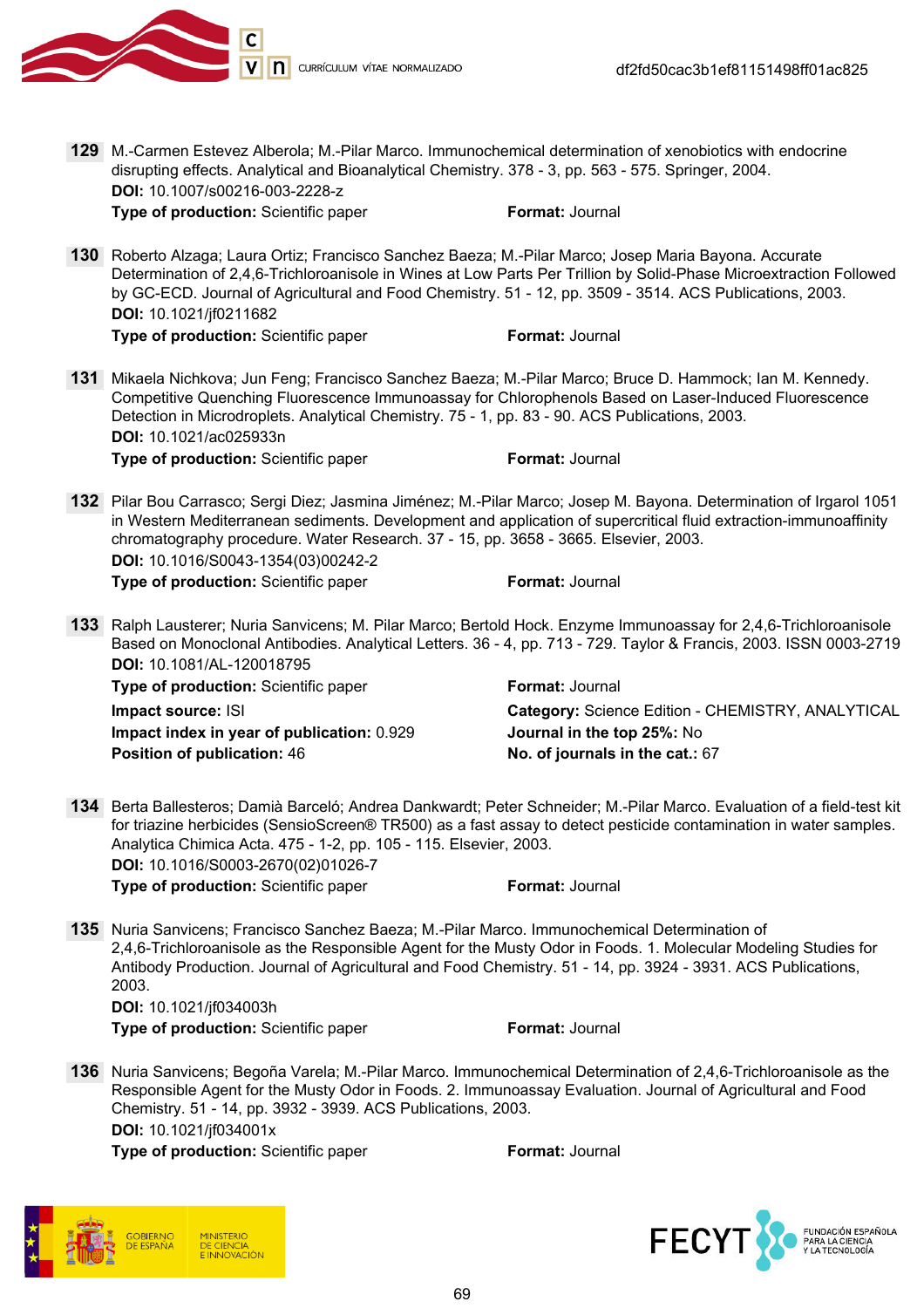

137 Nuria Sanvicens; Valeria Pichon; Marie-Claire Hennion; M.-Pilar Marco. Preparation of Antibodies and Development of an Enzyme-Linked Immunosorbent Assay for Determination of Dealkylated Hydroxytriazines. Journal of Agricultural and Food Chemistry. 51 - 1, pp. 156 - 164. ACS Publications, 2003. DOI: 10.1021/jf025640v

**Type of production:** Scientific paper Format: Journal

138 Francesc Iglesias; M.-Pilar Marco; Marie-Christine François; Francisco Camps; Gemma Fabrias; Emmanuelle Jacquin Joly. A new member of the PBAN family in Spodoptera littoralis: molecular cloning and immunovisualisation in scotophase hemolymph. Insect Biochemistry and Molecular Biology. 32 - 8, pp. 901 - 908. Elsevier, 2002. DOI: 10.1016/S0965-1748(01)00179-5

**Type of production:** Scientific paper Format: Journal

- 139 Mikaela Nichkova; Roger Galve; M.-Pilar Marco. Biological Monitoring of 2,4,5-Trichlorophenol (I): Preparation of Antibodies and Development of an Immunoassay Using Theoretical Models. Chemical Research in Toxicology. 15 - 11, pp. 1360 - 1370. ACS Publications, 2002. DOI: 10.1021/tx025555h **Type of production:** Scientific paper Format: Journal
- 140 Mikaela Nichkova; Roger Galve; M.-Pilar Marco. Biological monitoring of 2,4,5-trichlorophenol (II): Evaluation of an enzyme-linked immunosorbent assay for the analysis of water, urine, and serum samples. Chemical Research in Toxicology. 15 - 11, pp. 1371 - 1379. ACS Publications, 2002. DOI: 10.1021/tx025556

**Type of production:** Scientific paper Format: Journal

141 Roger Galve; Francisco Sanchez Baeza; Francisco Camps; M.-Pilar Marco. Indirect competitive immunoassay for trichlorophenol determination: Rational evaluation of the competitor heterology effect. Analytica Chimica Acta. 452 - 2, pp. 191 - 206. Elsevier, 2002. DOI: 10.1016/S0003-2670(01)01452-0

**Type of production:** Scientific paper Format: Journal

142 Catalin Nistor; Anna Oubiña; M.-Pilar Marco; Damià Barceló; Jenny Emnéus. Competitive flow immunoassay with fluorescence detection for determination of 4-nitrophenol. Analytica Chimica Acta. 426 - 2, pp. 185 - 195. Elsevier, 2001. DOI: 10.1016/S0003-2670(00)00825-4

- 143 Roger Galve; Mikaela Nichkova; Francisco Camps; Francisco Sanchez Baeza; M.-Pilar Marco. Development and Evaluation of an Immunoassay for Biological Monitoring Chlorophenols in Urine as Potential Indicators of Occupational Exposure. Analytical Chemistry. 74 - 2, pp. 468 - 478. ACS Publications, 2001. DOI: 10.1021/ac010419n **Type of production:** Scientific paper Format: Journal
- 144 Pilar Bou Carrasco; Roger Escolà; M.-Pilar Marco; Josep M. Bayona. Development and application of immunoaffinity chromatography for the determination of the triazinic biocides in seawater. Journal of Chromatography A. 909 - 1, pp. 61 - 72. Elsevier, 2001. DOI: 10.1016/S0021-9673(00)00932-8 **Type of production:** Scientific paper Format: Journal
- 145 Roger Galve; Francisco Camps; Francisco Sanchez Baeza; M.-Pilar Marco. Development of an Immunochemical Technique for the Analysis of Trichlorophenols Using Theoretical Models. Analytical Chemistry. 72 - 10, pp. 2237 - 2246. ACS Publications, 2000. DOI: 10.1021/ac991336y



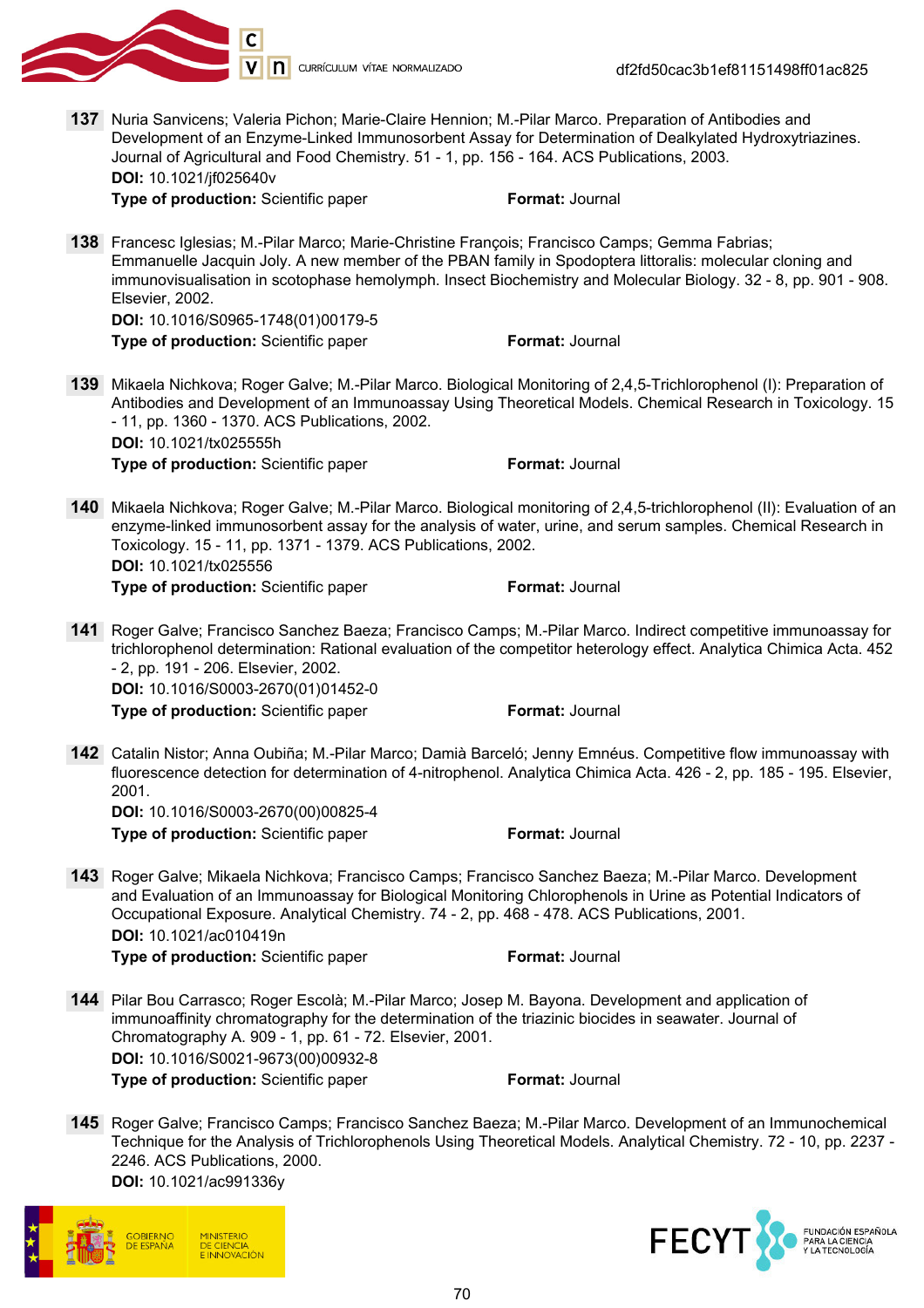

Type of production: Scientific paper Format: Journal

- 146 Ana Oubiña; Berta Ballesteros; Roger Galve; Damià Barceló; M.-Pilar Marco. Development and optimization of an indirect enzyme-linked immunosorbent assay for 4-nitrophenol. Application to the analysis of certified water samples. Analytica Chimica Acta. 387 - 3, pp. 255 - 266. Elsevier, 1999. DOI: 10.1016/S0003-2670(98)00775-2 **Type of production:** Scientific paper Format: Journal
- 147 Gilvanda Silva Nunes; M.-Pilar Marco; Marinel·la Farré; Damià Barceló. Direct application of an enzyme-linked immunosorbent assay method for carbaryl determination in fruits and vegetables. Comparison with a liquid chromatography–postcolumn reaction fluorescence detection method. Analytica Chimica Acta. 387 - 3, pp. 245 - 253. Elsevier, 1999.

DOI: 10.1016/S0003-2670(98)00733-8

Type of production: Scientific paper Format: Journal

148 Anna Oubiña; Damia Barcelo; Maria-Pilar Marco. Effect of competitor design on immunoassay specificity: Development and evaluation of an enzyme-linked immunosorbent assay for 2,4-dinitrophenol. Analytica Chimica Acta. 387 - 3, pp. 267 - 279. Elsevier, 1999. DOI: 10.1016/S0003-2670(98)00826-5

**Type of production:** Scientific paper Format: Journal

149 Marinel·la Farré; Anna Oubiña; M.-Pilar Marco; Antoni Ginebreda; Lluis Tirapu; Damià Barceló. Evaluation of 4-Nitrophenol ELISA Kit for Assessing the Origin of Organic Pollution in Wastewater Treatment Works. Environmental Science & Technology. 33 - 21, pp. 3898 - 3904. ACS Publications, 1999. DOI: 10.1021/es990402a Type of production: Scientific paper Format: Journal

150 José Penalva; Miguel A. González Martínez; Rosa Puchades; Angel Maquieira; M.-Pilar Marco; Damià Barcelo.

Immunosensor for trace determination of Irgarol 1051 in seawater using organic media. Analytica Chimica Acta. 387 - 3, pp. 227 - 233. Elsevier, 1999. DOI: 10.1016/S0003-2670(98)00692-8

Type of production: Scientific paper Format: Journal

- 151 Miguel-Angel González Martínez; Rosa Puchades; Angel Maquieira; Inmaculada Ferrer; M.-Pilar Marco; Damià Barceló. Reversible immunosensor for the automatic determination of atrazine. Selection and performance of three polyclonal antisera. Analytica Chimica Acta. 386 - 3, pp. 201 - 210. Elsevier, 1999. DOI: 10.1016/S0003-2670(99)00032-X Type of production: Scientific paper Format: Journal
- 152 Francisco Iglesias; Emmanuelle Jacquin Joly; M.-Pilar Marco; Francisco Camps; Gemma Fabrias. Temporal distribution of PBAN-like immunoreactivity in the hemolymph of Mamestra brassicae females in relation to sex pheromone production and calling behavior. Archives of Insect Biochemistry and Physiology. 40 - 2, pp. 80 - 87. Wiley, 1999.

**Type of production:** Scientific paper Format: Journal

153 Miguel Angel González Martínez; José Penalva; Rosa Puchades; Angel Maquieira; Berta Ballesteros; M.-Pilar Marco; Damià Barceló. An immunosensor for the automatic determination of the antifouling agent Irgarol 1051 in natural waters. Environmental Science & Technology. 32 - 21, pp. 3442 - 3447. ACS Publications, 1998. DOI: 10.1021/es980120v



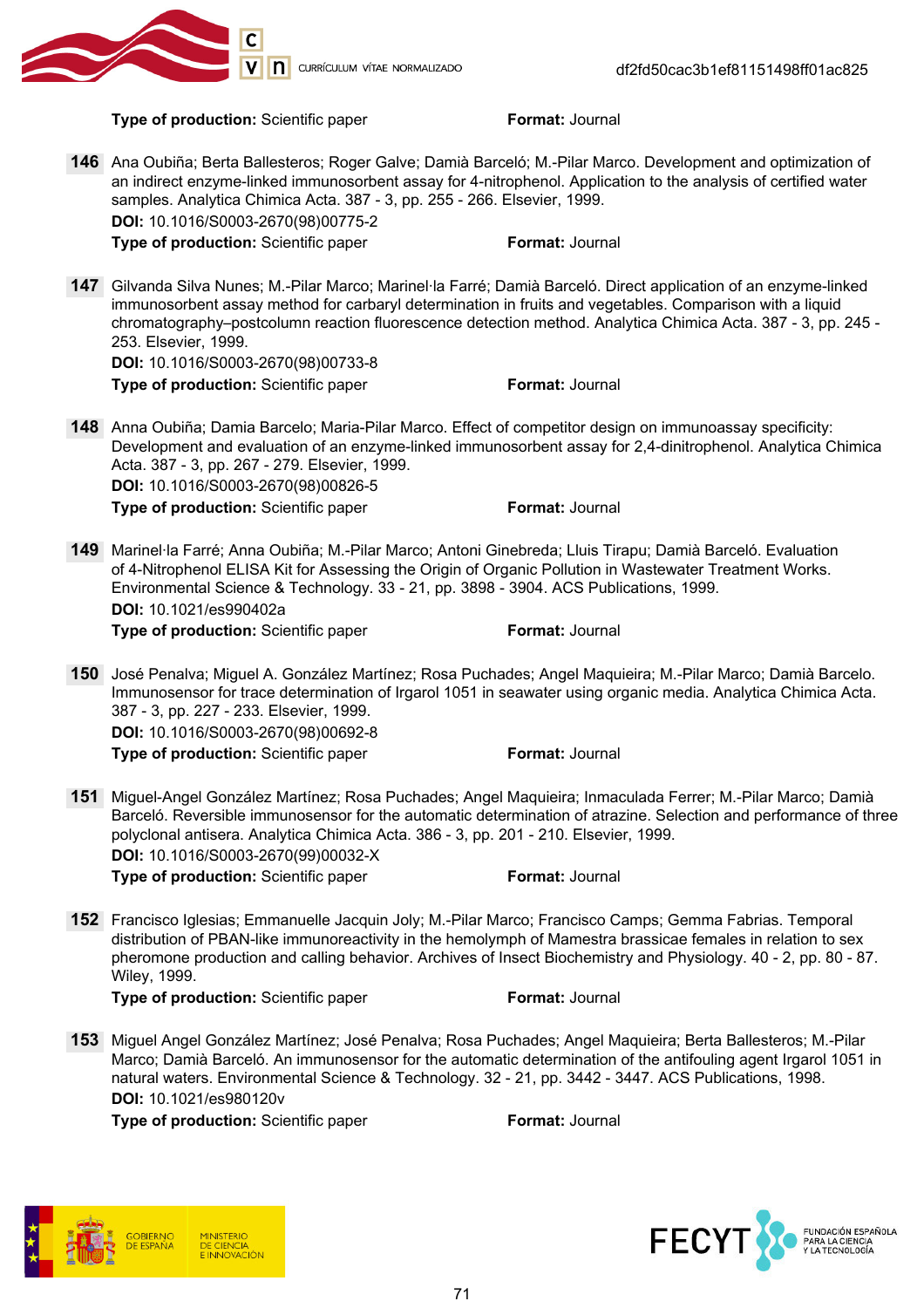

- 154 Ilda Toscano; Jordi Gascon; M.-Pilar Marco; Julio César Rocha; Damià Barceló. Atrazine interaction with tropical humic substances by Enzyme Linked Immunosorbent Assay. Analusis. 26 - 3, pp. 130 - 134. EDP Sciences, 1998. Type of production: Scientific paper Format: Journal
- 155 Miguel Ángel González Martínez; Sergi Morais; Rosa Puchades; Ángel Maquieira; M.-Pilar Marco; Damià Barceló. Automation of a heterogeneous enzyme immunoassay for atrazine. Comparison of three immobilization supports. Fresenius' Journal of Analytical Chemistry. 361 - 2, pp. 179 - 184. Springer, 1998. **Type of production:** Scientific paper Format: Journal
- 156 Berta Ballesteros; Damià Barceló; Francisco Sanchez Baeza; Francisco Camps; M.-Pilar Marco. Influence of the Hapten Design on the Development of a Competitive ELISA for the Determination of the Antifouling Agent Irgarol 1051 at Trace Levels. Analytical Chemistry. 70 - 19, pp. 4004 - 4014. ACS Publications, 1998. DOI: 10.1021/ac980241d Type of production: Scientific paper Format: Journal

- 157 Francisco Iglesias; M.-Pilar Marco; Emmanuelle Jacquin Joly; Francisco Camps; Gemma Fabrias. Regulation of sex pheromone biosynthesis in two noctuid species, S. littoralis and M. brassicae, may involve both PBAN and the ventral nerve cord. Archives of Insect Biochemistry and Physiology. 37 - 4, pp. 295 - 304. Wiley, 1998. **Type of production:** Scientific paper Format: Journal
- 158 Gilvanda Silva Nunes; M.-Pilar Marco; Maria Lucia Ribeiro; Damià Barceló. Validation of an immunoassay method for the determination of traces of carbaryl in vegetable and fruit extracts by liquid chromatography with photodiode array and mass spectrometric detection. Journal of Chromatography A. 823 - 1-2, pp. 109 - 120. Elsevier, 1998. DOI: 10.1016/s0021-9673(98)00111-3

**Type of production:** Scientific paper Format: Journal

159 Jordi Gascón; Anna Oubiña; Berta Ballesteros; Damià Barceló; Francisco Camps; M.-Pilar Marco; Miguel Angel González Martínez; Sergi Morais; Rosa Puchades; Angel Maquieira. Development of a highly sensitive enzyme-linked immunosorbent assay for atrazine - Performance evaluation by flow injection immunossay. Analytica Chimica Acta. 347 - 1, pp. 149 - 162. Elsevier, 1997. DOI: 10.1016/S0003-2670(97)00269-9 **Type of production:** Scientific paper Format: Journal

160 Imma Ferrer; Berta Ballesteros; M.-Pilar Marco; Damià Barceló. Pilot survey for determination of the antifouling agent Irgarol 1051 in enclosed seawater samples by a direct enzyme-linked immunosorbent assay and solid-phase extraction followed by liquid chromatography diode array detection. Environmental Science & Technology. 31 - 12, pp. 3530 - 3535. ACS Publications, 1997. DOI: 10.1021/es970292c

**Type of production:** Scientific paper Format: Journal

- 161 Berta Ballesteros; Damià Barceló; Francisco Camps; M.-Pilar Marco. Preparation of antisera and development of a direct enzyme-linked immunosorbent assay for the determination of the antifouling agent Irgarol 1051. Analytica Chimica Acta. 347 - 1-2, pp. 139 - 147. Elsevier, 1997. DOI: 10.1016/S0003-2670(97)00317-6 **Type of production:** Scientific paper Format: Journal
- 162 M.-Pilar Marco; Gemma Fabriàs; Germán Lázaro; Francisco Camps. Evidence for both humoral and neural regulation of sex pheromone biosynthesis in Spodoptera littoralis. Archives of Insect Biochemistry and Physiology. 31 - 2, pp. 157 - 167. Wiley, 1996.



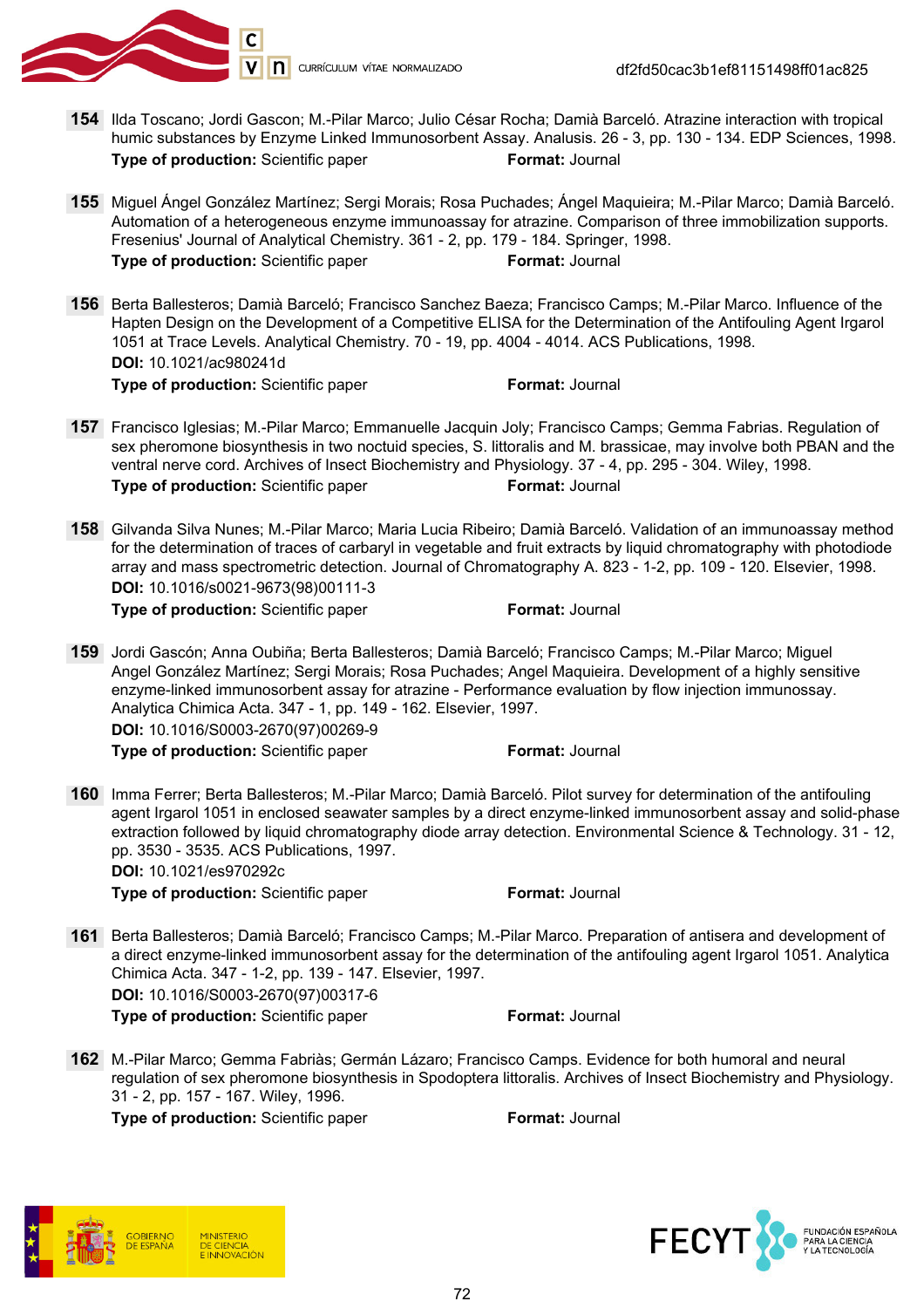

df2fd50cac3b1ef81151498ff01ac825

163 Jordi Gascón; Anna Oubiña; Imma Ferrer; Patrik Önnerfjord; Gyorgy Marko Varga; Bruce D. Hammock; M.-Pilar Marco; Damià Barceló. Performance of two immunoassays for the determination of atrazine in sea water samples as compared with online solid phase extraction-liquid chromatography-diode array detection. Analytica Chimica Acta. 330 - 1, pp. 41 - 51. Elsevier, 1996. DOI: 10.1016/0003-2670(96)00143-2

**Type of production:** Scientific paper Format: Journal

164 M.-Pilar Marco; Gemma Fabriás; Francisco Camps. Development of a highly sensitive ELISA for the determination of PBAN and its application to the analysis of hemolymph in Spodoptera littoralis. Archives of insect biochemistry and physiology. 30 - 4, pp. 369 - 381. Wiley, 1995. DOI: 10.1002/arch.940300406

**Type of production:** Scientific paper Format: Journal

165 M.-Pilar Marco; Shirley Gee; Bruce D. Hammock. Immunochemical techniques for environmental analysis II. Antibody production and immunoassay development. TrAC Trends in Analytical Chemistry. 14 - 9, pp. 415 - 425. Elsevier, 1995. DOI: 10.1016/0165-9936(95)90920-I

**Type of production:** Scientific paper Format: Journal

166 M.-Pilar Marco; Serge Chiron; Jordi Gascón; Bruce D. Hammock; Damià Barceló. Validation of two immunoassay methods for environmental monitoring of carbaryl and 1-naphthol in ground water samples. Analytica Chimica Acta. 311 - 3, pp. 319 - 329. Elsevier, 1995. DOI: 10.1016/0003-2670(94)00636-Z

**Type of production:** Scientific paper Format: Journal

- 167 Petra M. Kramer; M.-Pilar Marco; Bruce D. Hammock. Development of a Selective Enzyme-Linked Immunosorbent Assay for 1-Naphthol-the Major Metabolite of Carbaryl (1-Naphthyl N-Methylcarbamate). Journal of Agricultural and Food Chemistry. 42 - 4, pp. 934 - 943. ACS Publications, 1994. DOI: 10.1021/jf00040a019 **Type of production:** Scientific paper Format: Journal
- 168 Gemma Fabriás; M.-Pilar Marco; Francisco Camps. Effect of the pheromone biosynthesis activating neuropeptide on sex pheromone biosynthesis in Spodoptera littoralis isolated glands. Archives of Insect Biochemistry and Physiology. 27 - 2, pp. 77 - 87. Wiley, 1994. **Type of production:** Scientific paper Format: Journal
- 169 Maria Pilar Marco; Shirley J. Gee; Hong M. Cheng; Zeng Y. Liang; Bruce D. Hammock. Development of an enzyme-linked immunosorbent assay for carbaryl. Journal of Agricultural and Food Chemistry. 41, pp. 423 - 430. ACS Publications, 1993. Available on-line at: <http://pubs.acs.org/doi/pdf/10.1021/jf00027a015>. ISSN 0021-8561 DOI: 10.1021/jf00027a015

**Type of production:** Scientific paper Format: Journal

170 M.-Pilar Marco; Melekeh Nasiri; Mark J. Kurth; Bruce D. Hammock. Enzyme-linked immunosorbent assay for the specific detection of the mercapturic acid metabolites of naphthalene. Chemical Research in Toxicology. 6 - 3, pp. 284 - 293. ACS Publications, 1993. DOI: 10.1021/tx00033a006

**Type of production:** Scientific paper Format: Journal

171 M.-Pilar Marco; Bruce D. Hammock; Mark J. Kurth. Hapten design and development of an ELISA (enzyme-linked immunosorbent assay) for the detection of the mercapturic acid conjugates of naphthalene. The Journal of Organic Chemistry. 58 - 26, pp. 7548 - 7556. ACS Publications, 1993. DOI: 10.1021/jo00078a039

Type of production: Scientific paper Format: Journal



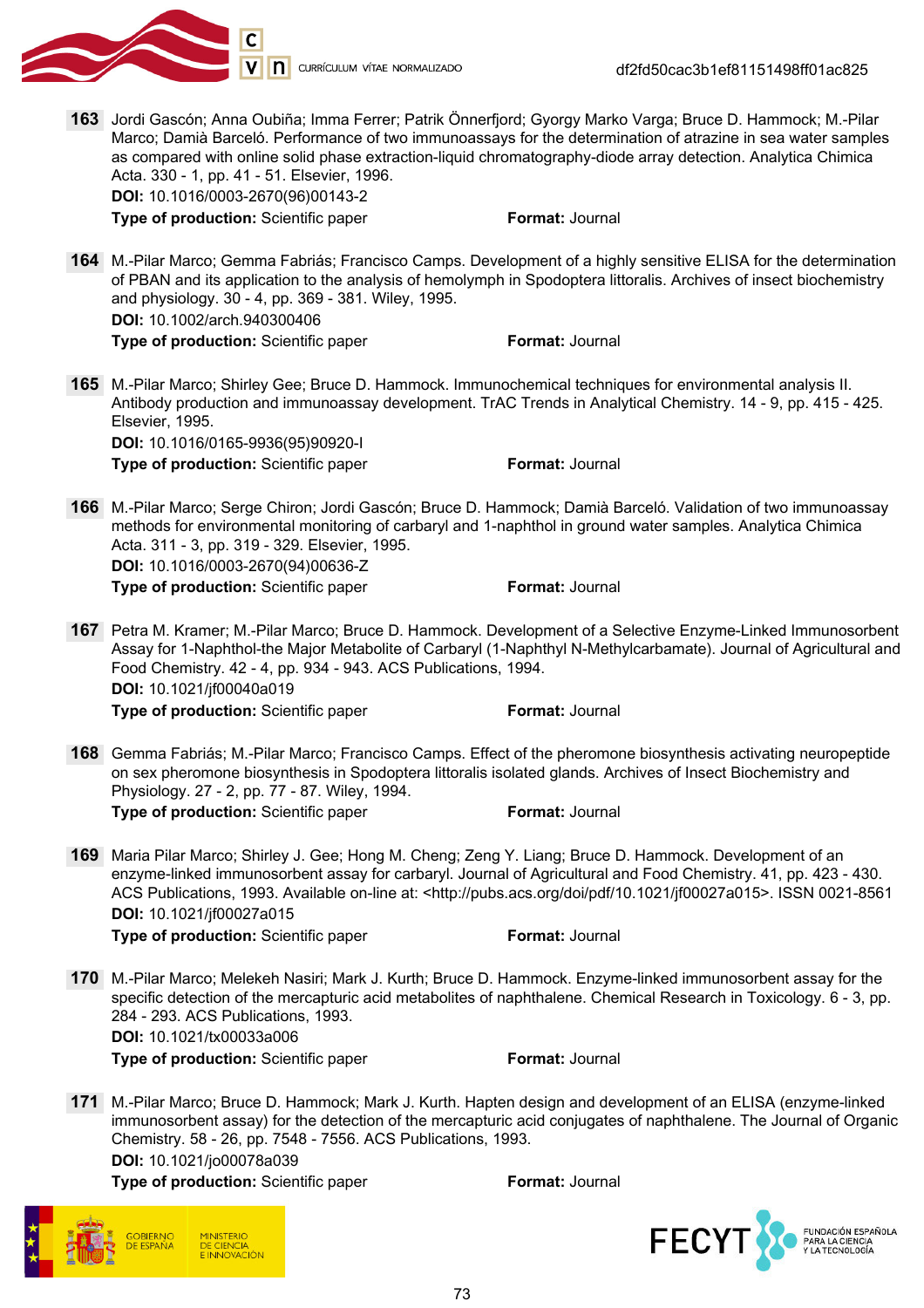

172 M.-Pilar Marco; Francisco J. Sánchez Baeza; Francisco Camps; José Coll. Phytoecdysteroid analysis by high-performance liquid chromatography-thermospray mass spectrometry. Journal of Chromatography A. 641 - 1, pp. 81 - 87. Elsevier, 1993. DOI: 10.1016/0021-9673(93)83461-Z

**Type of production:** Scientific paper Format: Journal

- 173 Ferenc Szurdoki; Hassan K.M. Bekheit; M.-Pilar Marco; Marvin H. Goodrow; Bruce D. Hammock. Synthesis of Haptens and Conjugates for an Enzyme Immunoassay for Analysis of the Herbicide Bromacil. Journal of Agricultural and Food Chemistry. 40 - 8, pp. 1459 - 1465. ACS Publications, 1992. DOI: 10.1021/jf00020a034 **Type of production:** Scientific paper Format: Journal
- 174 Mario Rubiralta; M.P. Marco; Jordi Bolos; Jaume Trape. Synthetic applications of 2-aryl-4-piperidones. VI. Synthesis of the fundamental tetracyclic skeleton of ervitsine and its 20-deethylidene-6,16-dihydro analogue. Tetrahedron. 47 - 29, pp. 5585 - 5602. Elsevier, 1991. DOI: 10.1016/S0040-4020(01)80990-X Type of production: Scientific paper Format: Journal
- 175 Núria Pascual; M.-Pilar Marco; Xavier Bellés. Azadirachtin induced imaginal moult deficiencies in Tenebrio molitor L. (Coleoptera: Tenebrionidae). Journal of Stored Products Research. 26 - 1, pp. 53 - 57. Elsevier, 1990. DOI: 10.1016/0022-474X(90)90037-S Type of production: Scientific paper Format: Journal
- 176 M.-Pilar Marco; Nuria Pascual; Xavier Bellés; Francisco Camps; Angel Messeguer. Ecdysteroid depletion by azadirachtin in Tenebrio molitor pupae. Pesticide Biochemistry and Physiology. 38 - 1, pp. 60 - 65. Elsevier, 1990. DOI: 10.1016/0048-3575(90)90149-V

Type of production: Scientific paper Format: Journal

- 177 Francisco Camps; Elisabet Claveria; Josep Coll; M.-Pilar Marco; Joaquima Messeguer; Enric Mela. Ecdysteroid production in tissue cultures of Polypodium vulgare. Phytochemistry. 29 - 12, pp. 3819 - 3821. Elsevier, 1990. DOI: 10.1016/0031-9422(90)85339-H **Type of production:** Scientific paper Format: Journal
- 178 Francisco Camps; Josep Coll; M.-Pilar Marco; Jaime Tomás. Efficient determination of phytoecdysteroids from Ajuga species and Polypodium vulgare by high-performance liquid chromatography. Journal of Chromatography A. 514 - 2, pp. 199 - 207. Elsevier, 1990. DOI: 10.1016/S0021-9673(01)89391-2 **Type of production:** Scientific paper Format: Journal
- 179 César Arbonés; Francisco Sanchez Baeza; M.-Pilar Marco; Francisco Camps; Àngel Messeguer. Fluorinated analogues of the imidazole insect growth regulator KK-42. Heterocycles. 31 - 1, pp. 67 - 78. Elsevier, 1990. DOI: 10.3987/com-89-5125 Type of production: Scientific paper Format: Journal
- 180 M. Rubiralta; M.-Pilar Marco; M. Feliz; E. Giralt. 13C Dynamic NMR studies on restricted rotation about CN bond in 2-aryl-1-formyl-4-piperidones. Heterocycles. 29 - 11, pp. 2185 - 2192. Elsevier, 1989. DOI: 10.3987/COM-89-5157 **Type of production:** Scientific paper Format: Journal



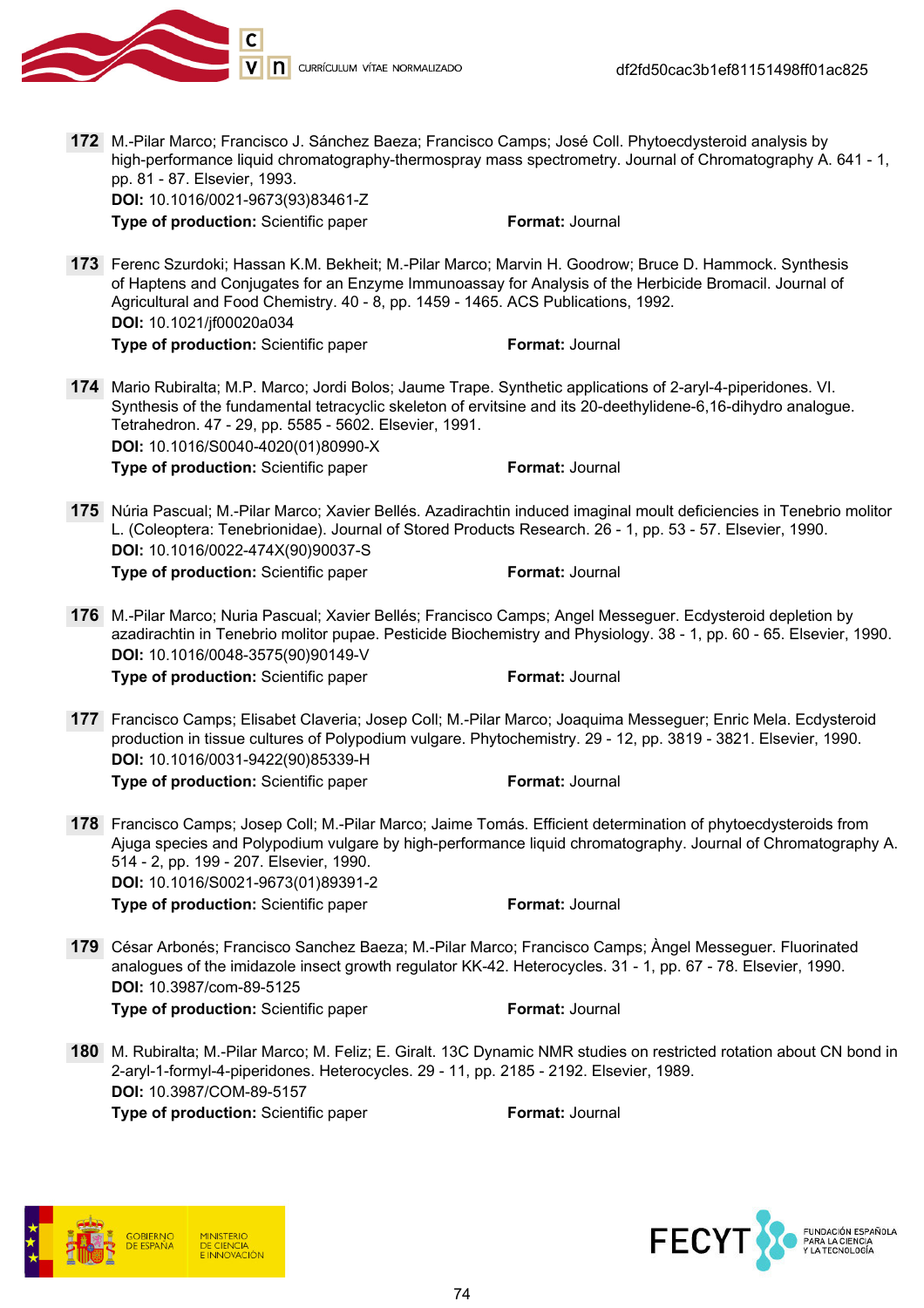

181 Enrique Valera; Ruth Babington; Marta Broto; Salvador Petanas; Roger Galve; M.-Pilar Marco. Chapter 7 - Application of Bioassays/Biosensors for the Analysis of Pharmaceuticals in Environmental Samples. Comprehensive Analytical Chemistry. 62, pp. 195 - 229. Elsevier, 2013. ISSN 0166-526X DOI: 10.1016/B978-0-444-62657-8.00007-0

**Type of production:** Book chapter **Format: Book** Format: Book

182 J.-Pablo Salvador; Mark P. Kreuzer; Romain Quidant; Gonçal Badenes; M.-Pilar Marco. Nanobiosensors for In Vitro and In Vivo Analysis of Biomolecules. Nanotechnology in Regenerative Medicine. 811, pp. 207 - 221. Humana Press, 2012. ISBN 978-1-6177-9387-5 DOI: 10.1007/978-1-61779-388-2\_14

Type of production: Book chapter Format: Book

- 183 Nuria Sanvicens; Fátima Fernández; J.-Pablo Salvador; M.-Pilar Marco. Current Status and Future Prospects for Nanoparticle-Based Technology in Human Medicine. Nanoplatform-Based Molecular Imaging. pp. 781 - 813. Wiley, 2011. ISBN 978-0-4707-6704-7 DOI: 10.1002/9780470767047.ch32 **Type of production:** Book chapter **Format: Book** Format: Book
- 184 Alejandro Muriano; J.-Pablo Salvador; Roger Galve; M.-Pilar Marco; Anisha Thayil K.N.; Pablo Loza Alvarez; Silvia Soria. High sensitive non-linear detection of steroids by resonant double grating waveguide structures based immunosensors. Integrated Optics: Devices, Materials, and Technologies Xv. 7941, Spie-Int Soc Optical Engineering, 2011. ISBN 978-0-8194-8478-9

**Type of production:** Book chapter **Format: Book** 

185 Javier Adrián; Fátima Fernández; Alejandro Muriano; Raquel Obregón; Javier Ramon; Nuria Tort; M.-Pilar Marco. Immunochemical Analytical Methods for Monitoring the Aquatic Environment. Analytical Measurements in Aquatic Environments. pp. 139 - 187. Taylor & Francis, 2010. ISBN 978-1-8433-9306-1 DOI: 10.1201/9781420082692-c8 Type of production: Book chapter Format: Book

- 186 Javier Adrián; Fátima Fernández; Alejandro Muriano; Raquel Obregon; Javier Ramón Azcón; Nuria Tort; M.-Pilar Marco. Biosensors for Pharmaceuticals and Emerging Contaminants Based on Novel Micro and Nanotechnology Approaches. Biosensors for Environmental Monitoring of Aquatic Systems: The Handbook of Environmental Chemistry. 5J, pp. 47 - 68. Springer, 2009. ISBN 978-3-5400-0278-9 DOI: 10.1007/978-3-540-36253-1\_3 Type of production: Book chapter Format: Book
- 187 J.-Pablo Salvador; Javier Adrian; Roger Galve; Daniel G. Pinacho; Mark Kreuzer; Francisco Sanchez Baeza; M.-Pilar Marco. Chapter 2.8 Application of bioassays/biosensors for the analysis of pharmaceuticals in environmental samples. Analysis, Fate and Removal of Pharmaceuticals in the Water Cycle: Comprehensive Analytical Chemistry. 50, pp. 279 - 334. Elsevier, 2007. Available on-line at: <http://www.sciencedirect.com/science/article/pii/S0166526X07500097>. ISBN 978-0-444-53052-3 DOI: 10.1016/S0166-526X(07)50009-7 Type of production: Book chapter Format: Book

188 Emanuela Zacco; Roger Galve; Francisco Sánchez Baeza; María Pilar Marco; Salvador Alegret; Maria Isabel Pividori. Procedure 33 Electrochemical determination of atrazine in orange juice and bottled water samples based on Protein A biocomposite electrodes. Electrochemical Sensor Analysis: Comprehensive Analytical Chemistry. 49, pp. 233 - 236. Elsevier, 2007. Available on-line at: <http://www.sciencedirect.com/science/article/pii/S0166526X06490760>. ISBN 978-0-4445-3053-0 DOI: 10.1016/S0166-526X(06)49076-0

Type of production: Book chapter Format: Book



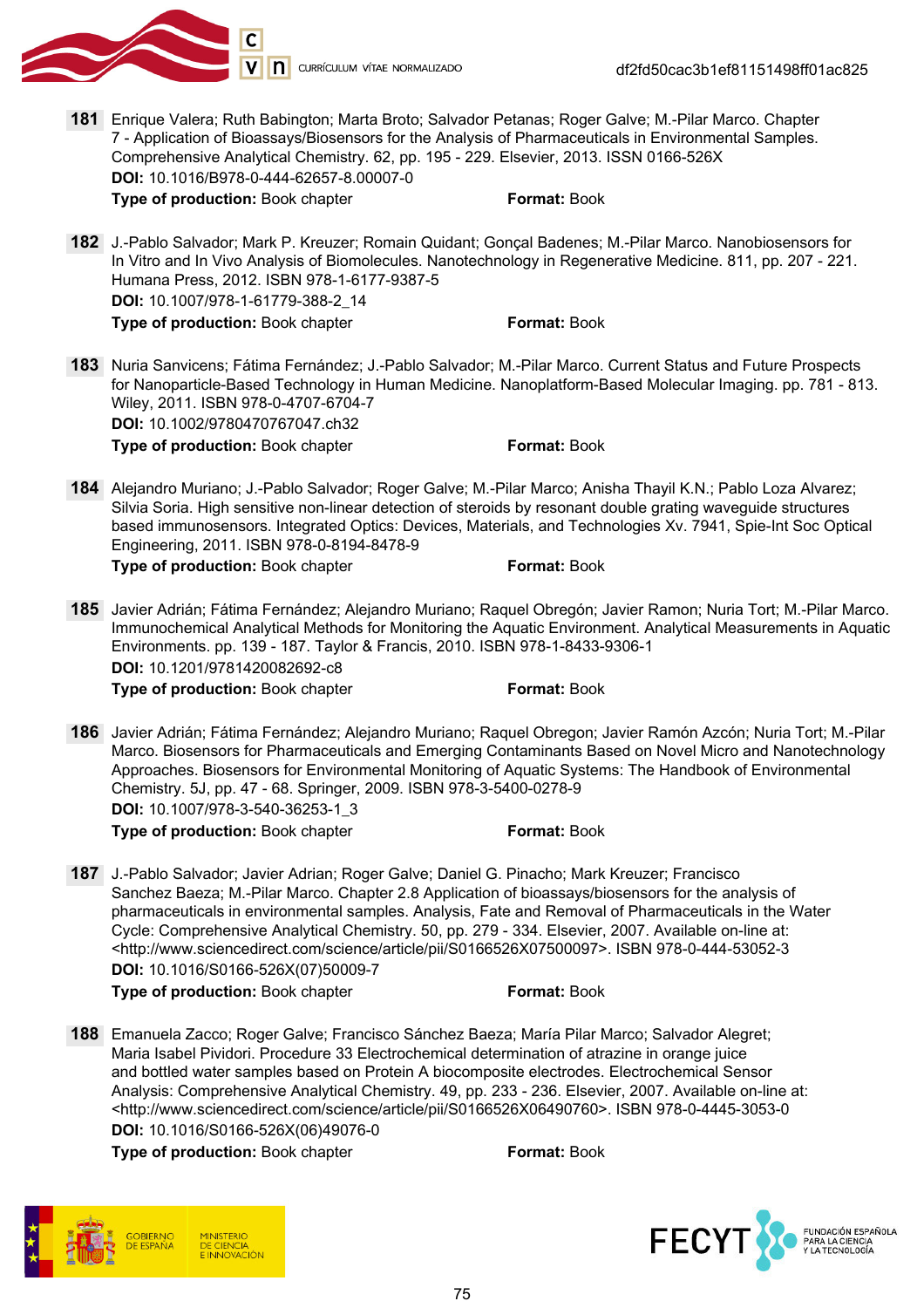

V n currículum vítae normalizado

df2fd50cac3b1ef81151498ff01ac825

189 Emanuela Zacco; Roger Galve; Javier Adrian; Francisco Sanchez Baeza; María Pilar Marco; Salvador Alegret; María Isabel Pividori. Procedure 34 Electrochemical determination of sulfonamide antibiotics in milk samples using a class-selective antibody. Electrochemical Sensor Analysis: Comprehensive Analytical Chemistry. 49, pp. 237 - 241. Elsevier, 2007. Available on-line at: <http://www.sciencedirect.com/science/article/pii/S0166526X06490772>. ISBN 978-0-4445-3053-0

DOI: 10.1016/S0166-526X(06)49077-2 Type of production: Book chapter Format: Book

190 Mikaela Nichkova; M.-Pilar Marco. A high-throughput Screening Immunochemical Protocol for Biological Exposure Assessment of Chlorophenols in Urine Samples. Pesticide Protocols. 19, pp. 133 - 145. Humana Press Inc., 2006. ISBN 978-1-58829-410-4

Type of production: Book chapter Format: Book

- 191 M.-Carmen Estevez; Héctor Font; Mikaela Nichkova; J.-Pablo Salvador; Begoña Varela; Francisco Sanchez Baeza; M.-Pilar Marco. Immunochemical Determination of Industrial Emerging Pollutants. Water Pollution: The Handbook of Environmental Chemistry. 2, pp. 119 - 180. Springer, 2005. ISBN 978-3-540-22229-3 DOI: 10.1007/b98609 **Type of production:** Book chapter Format: Book **Format:** Book
- 192 M.-Carmen Estevez; Héctor Font; Mikaela Nichkova; J.Pablo Salvador; Begoña Varela; Francisco Sanchez Baeza; M.-Pilar Marco. Immunochemical Determination of Pharmaceuticals and Personal Care Products as Emerging Pollutants. Water Pollution: The Handbook of Environmental Chemistry. 2, pp. 181 - 244. Springer, 2005. ISBN 978-3-540-22229-3

DOI: 10.1007/b98616

Type of production: Book chapter Format: Book

193 M.-Pilar Marco; Damià Barceló. Chapter 22 Fundamentals and applications of biosensors for environmental analysis. Techniques and Instrumentation in Analytical Chemistry: Sample handling and trace analysis of pollutants - Techniques, applications and quality assurance. 21, pp. 1075 - 1105. Elsevier, 2000. Available on-line at: <http://www.scopus.com/record/display.url?eid=2 s2.0-0012852453&origin=inward&txGid=0DF68A77D725B2D1C8B7AFAAC6374DFA.CnvicAmOODVwpVrjSeqQ %3a11>. ISBN 978-0-444-82831-6 DOI: 10.1016/S0167-9244(00)80028-1 Type of production: Book chapter Format: Book

194 Ana Oubiña; Berta Ballesteros; Pilar Bou Carrasco; Roger Galve; Jordi Gascón; Francisco Iglesias; Núria Sanvicens; M.-Pilar Marco. Chapter 7 Immunoassays for environmental analysis. Techniques and Instrumentation in Analytical Chemistry. 21 - C, pp. 287 - 339. Elsevier, 2000. Available on-line at: <http://www.scopus.com/record/display.url?eid=2 s2.0-77956696320&origin=inward&txGid=0DF68A77D725B2D1C8B7AFAAC6374DFA.CnvicAmOODVwpVrjSeqQ %3a16>. DOI: 10.1016/S0167-9244(00)80013-X

**Type of production:** Book chapter **Format: Book** 

- 195 M.A. Concejero; Roger Galve; E. Abad; B. Herradon; M.-Pilar Marco; J. Rivera; M.J. González; M. de Frutos. Immunoaffinity Chromatography as an Isolation Method for PCBs and other Dioxin-Like Compounds. Organohalogen Compounds. 45, pp. 35 - 40. 2000. ISBN 0-97033-150-9 Type of production: Book chapter Format: Book
- 196 M.-P. Marco; S.J. Gee; B.D. Hammock. Determination of 1-Naphtol in Well Water Samples by ELISA. Current Protocols in Field Analytical Chemistry. 2C.9, Wiley, 1998. ISBN 0-471-17609-5 Type of production: Book chapter Format: Book



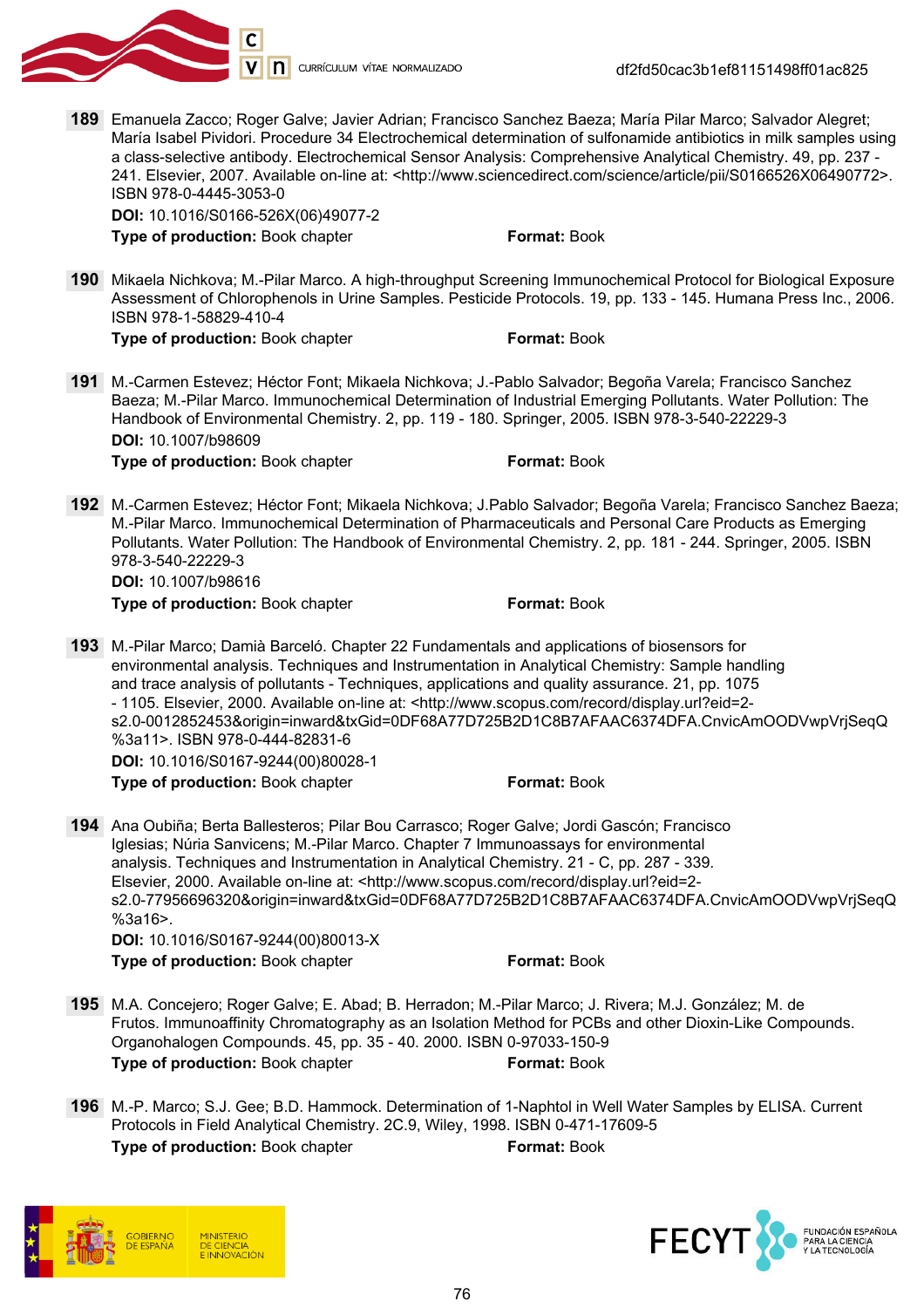

df2fd50cac3b1ef81151498ff01ac825

- 197 M.-P. Marco; S.J. Gee; B.D. Hammock. Determination of Carbaryl in Well Water Samples by ELISA. Current Protocols in Field Analytical Chemistry. 2C.8, Wiley, 1998. ISBN 0-471-17609-5 Type of production: Book chapter Format: Book
- 198 M.-P. Marco; B. Ballesteros; I. Ferrer; J. Casas; D. Barceló. Development of an enzyme-linked immunosorbent assay for the determination of Irgarol 1051. Biosensors for environmental diagnostics. pp. 52 - 63. Teuber-Reihe UMWELT, 1998. ISBN 978-3-8154-3540-3 **Type of production:** Book chapter **Format: Book**
- 199 M.-Pilar Marco; Gemma Fabriàs; Francisco Camps. PBAN Regulation of Sex Pheromone Biosynthesis in Spodoptera littoralis. Insect Pheromone Research: New Directions. pp. 46 - 53. Springer, 1997. ISBN 978-0-412-99611-5 Type of production: Book chapter Format: Book

- 200 Damià Barceló; Jordi Gascón; M.-Pilar Marco. Evaluation of the RAPID ELISA assay for the determination of Atrazine and Alachlor in natural waters, influence of common cross-reactants present in these natural waters: deethylatrazine, deisopropylatrazine, simazine and metolachlor. Proceedings of the 4th European Workshop on Biosensors for Environmental Monitoring. European Commission, 1996. Type of production: Book chapter Format: Book
- 201 F. Szurdoki; H.K.M. Bekheit; M.-Pilar Marco; M.H. Goodrow; B.D. Hammock. Chapter 4: Important Factors in Hapten Design and Enzyme-Linked Immunosorbent Assay Development. New frontiers in agrochemical immunoassay. pp. 39 - 63. AOAC International, 1995. ISBN 978-0-9355-8458-5 Type of production: Book chapter Format: Book
- 202 Francisco Camps; Gemma Fabriás; M.-Pilar Marco. Studies on the Biosynthesis of Female Sex Pheromones of the Egyptian Armyworm, Spodoptera littoralis, and the Processionary moth, Thaumetopoea pityocampa. Insects: Chemical Physiological and Environmental Aspects. pp. 78 - 85. University of Wroclaw, 1995. ISBN 978-8-3229-1303-1

**Type of production:** Book chapter **Format: Book** Format: Book

- 203 Francisco Camps; Gemma Fabrias; M.-Pilar Marco. Studies on the biosynthesis of female sex pheromones of the Eqyptian Armyworm Spodoptera littoralis and the Processionary moth, Thaumeopoea pityocampa.Insects: Chemical Physiological and Environmental Aspects. Wroclaw University Press, 1995. ISBN 978-8322917831 Type of production: Book chapter Format: Book
- 204 A.S. Harris; A.D. Lucas; P.M. Kramer; M.-Pilar Marco; S.S. Gee; B.D. Hammock. The Use of Immunoassay for the Detection of Urinary Biomarkers of Exposure. New frontiers in agrochemical immunoassay. pp. 217 - 235. AOAC International, 1995. ISBN 978-0-9355-8458-5

Type of production: Book chapter Format: Book

- 205 P.G. Schneider; S.J. Gee; S. Kreissig; A.S. Harris; P. Kramer; M.-Pilar Marco; A.D. Lucas; B.D. Hammock. Troubleshooting During the Development and Use of Immunoassays for Environmental Monitoring. New frontiers in agrochemical immunoassay. pp. 103 - 122. AOAC International, 1995. ISBN 978-0-9355-8458-5 Type of production: Book chapter Format: Book
- 206 M.-Pilar Marco; J. Tomás. Hormonas de muda y antagonistas. Insecticidas biorracionales. pp. 179 226. Consejo Superior de Investigaciones Cientificas, 1988. ISBN 978-84-00-06930-8 Type of production: Book chapter Format: Book



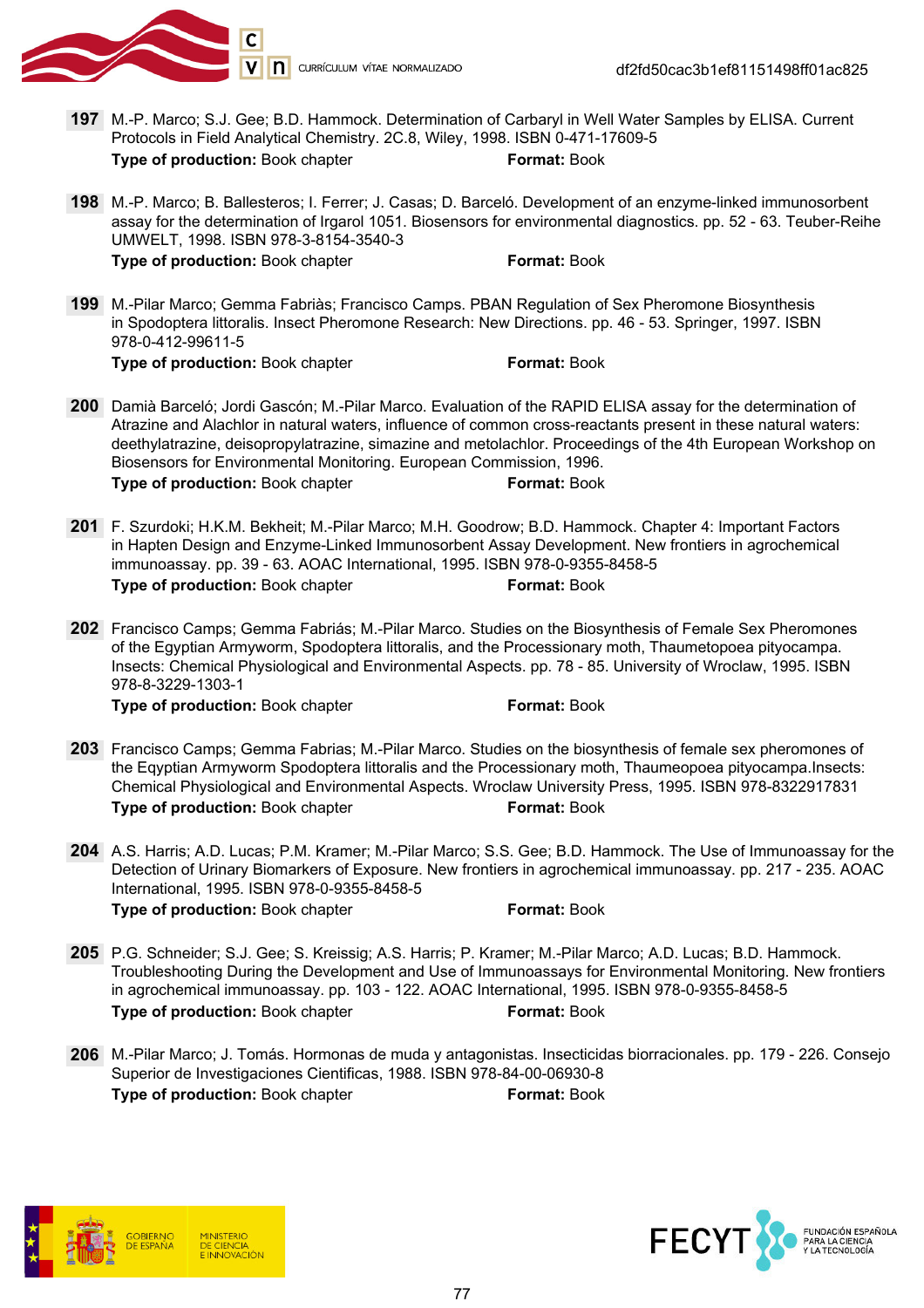

df2fd50cac3b1ef81151498ff01ac825

207 Safiye Jafari; Julian Guercetti; Ariadni Geballa-Koukoula; Aristeidis S. Tsagkaris; Joost Laurus Dinant Nelis; M.-Pilar Marco; J.-Pablo Salvador; Arjen Gerssen; Jana Hajslova; Chris T. Elliot; Katrina Campbell; Davide Magliorelli; Loïc Burr; Silvia Generelli; Michel W.F. Nielen; Shana J. Sturla. ASSURED Point-of-Need Food Safety Screening: A Critical Assessment of Portable Food Analyzers. Foods. 10 - 6, pp. 1399. MDPI, 2021. DOI: 10.3390/foods10061399.

**Type of production: Review Format: Journal** Corresponding author: No

208 Enrique; M.-Pilar. Biological and Clinical Significance of Quorum Sensing Alkylquinolones: Current Analytical and Bioanalytical Methods for their Quantification. Analytical and Bioanalytical Chemistry. 413 - 18, pp. 4599 - 4618. Springer, 2021.

DOI: 10.1007/s00216-021-03356-x Type of production: Review Format: Journal Corresponding author: Yes

209 Jiri Dietvorst; Lluïsa Vilaplana; Naroa Uría; M.-Pilar Marco. Current and near-future technologies for antibiotic susceptibility testing and resistant bacteria detection. TrAC Trends in Analytical Chemistry. 127, pp. 115891. Elsevier, 2020. DOI: 10.1016/j.trac.2020.115891

Type of production: Review Format: Journal

210 Lluïsa Vilaplana; M.-Pilar Marco. Phenazines as potential biomarkers of Pseudomonas aeruginosa infections: synthesis regulation, pathogenesis and analytical methods for their detection. Analytical and Bioanalytical Chemistry. 412 - 24, pp. 5897 - 5912. Springer, 2020. Available on-line at: <https://doi.org/10.1007/s00216-020-02696-4>.

DOI: 10.1007/s00216-020-02696-4

**Type of production:** Review **Format: Journal** 

- 211 Ana Sanchis; J.-Pablo Salvador; M.-Pilar Marco. Colloids and Surfaces B: Biointerfaces. Light-induced mechanisms for nanocarrier's cargo release. 173, pp. 825 - 832. Elsevier, 2019. DOI: 10.1016/j.colsurfb.2018.10.056 **Type of production: Review Format: Journal**
- 212 Aristeidis Tsagkaris; Joost L.D. Nelis; Georgina Ross; Safiye Jafari; Julián Guercetti; Klaudia Kopper; Yunfeng Zhao; Karen Rafferty; J.-Pablo Salvador; Davide Migliorelli; Gert Ij Salentijn; Katrina Campbell; M.-Pilar Marco; Christopher T. Elliot; Michel W.F. Nielen; Jana Pulkrábová; Jana Hajslova. Critical assessment of recent trends related to screening and confirmatory analytical methods for selected food contaminants and allergens. TrAC Trends in Analytical Chemistry. 121, pp. 115688. Elsevier, 2019.

DOI: 10.1016/j.trac.2019.115688 Type of production: Review Format: Journal Corresponding author: No

213 J.-Pablo Salvador; Lluïsa Vilaplana; M.-Pilar Marco. Nanobody: outstanding features for diagnostic and therapeutic applications. Analytical and Bioanalytical Chemistry. 411 - 9, pp. 1703 - 1713. Springer, 2019. DOI: 10.1007/s00216-019-01633-4 Type of production: Review Format: Journal

Corresponding author: No

214 Ana Sanchís; J.-Pablo Salvador; M.-Pilar Marco. Multiplexed immunochemical techniques for the detection of polluntants in aquatic environments. TrAC Trends in Analytical Chemistry. 106, pp. 1 - 10. Elsevier, 2018. DOI: 10.1016/j.trac.2018.06.015 Type of production: Review Format: Journal



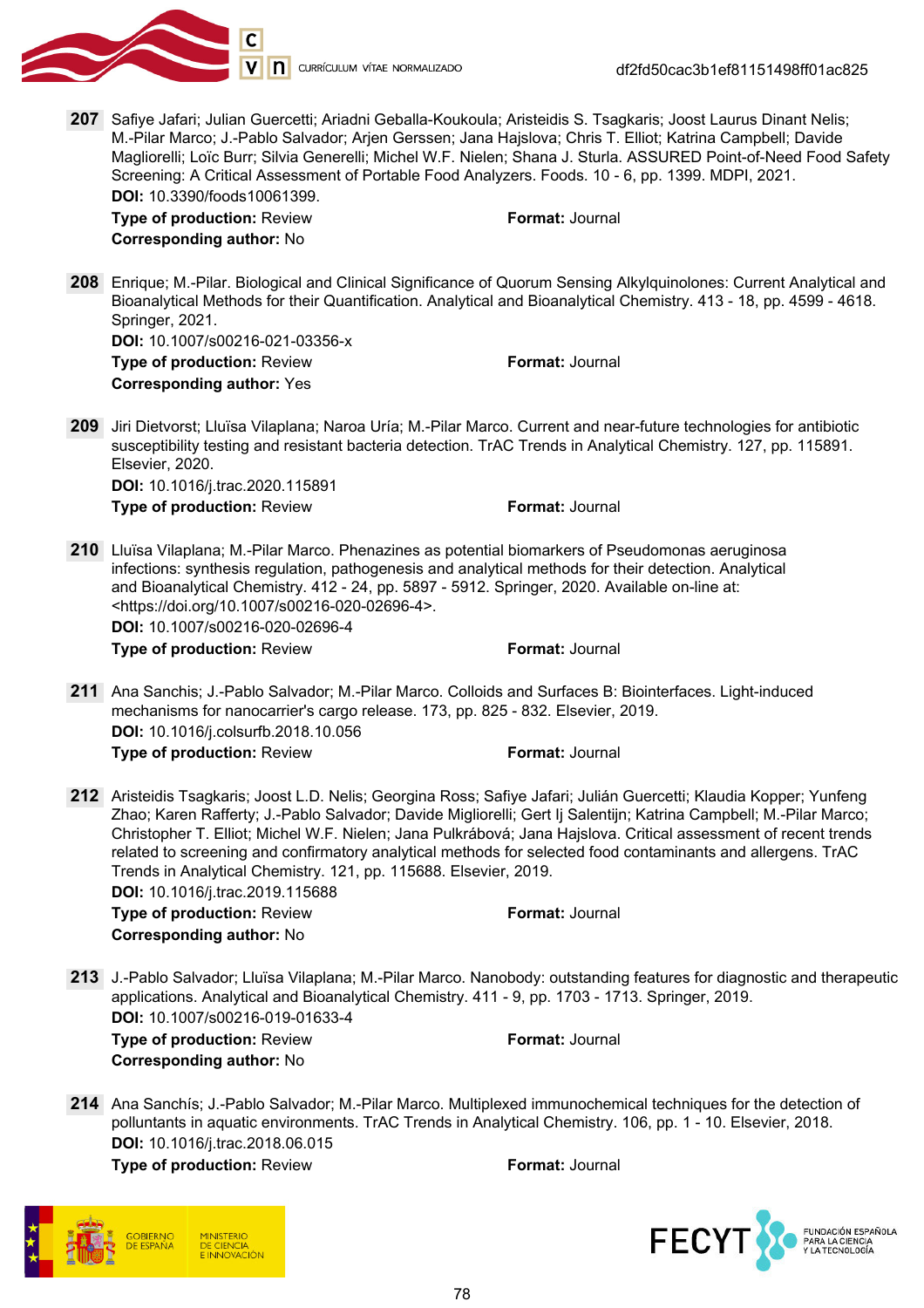

- 215 Marta Broto; Roger Galve; M.-Pilar Marco. Bioanalytical Methods For Cytostatic Therapeutic Drug Monitoring and Occupational Exposure Assessment. TrAC - Trends in Analytical Chemistry. 93, pp. 152 - 170. Elsevier, 2017. DOI: 10.1016/j.trac.2017.05.005 **Type of production: Review Format: Journal** Corresponding author: Yes 216 Enrique Valera; Alejandro Hernández Albors; M.-Pilar Marco. Electrochemical coding strategies using metallic nanoprobes for biosensing applications. TrAC - Trends in Analytical Chemistry. 79, pp. 9 - 22. Elsevier, 2016. DOI: 10.1016/j.trac.2015.12.014 Type of production: Review Format: Journal 217 A. Lapresta Fernández; A. Salinas Castillo; S.A. de la Llana; J.M. Costa Fernandez; S. Dominguez Meister; R. Cecchini; L.F. Capitan Vallvey; M.C. Moreno Bondi; M.P. Marco; J.C. Sanchez Lopez; I.S. Anderson. A general perspective of the characterization and quantification of nanoparticles: imaging, spectroscopic and separtion techniques. Critical Reviews in Solid State and Material Sciences. 39 - 6, pp. 423 - 458. Taylor & Francis, 2014. DOI: 10.1080/10408436.2014.899890 Type of production: Review Format: Journal 218 Ruth Babington; Sonia Matas; M.-Pilar Marco; Roger Galve. Current bioanalytical methods for detection of penicillins. Analytical and Bioanalytical Chemistry. 403 - 6, pp. 1549 - 1566. Springer, 2012. DOI: 10.1007/s00216-012-5960-4 **Type of production: Review Format: Journal** 219 Nuria Sanvicens; Ilaria Mannelli; J.-Pablo Salvador; Enrique Valera; M.-Pilar Marco. Biosensors for pharmaceuticals based on novel technology. TrAC Trends in Analytical Chemistry. 30 - 3, pp. 541 - 553. Elsevier, 2011. DOI: 10.1016/j.trac.2011.01.006 **Type of production:** Review **Format:** Journal 220 Ilaria Mannelli; M.-Pilar Marco. Recent advances in analytical and bioanalysis applications of noble metal nanorods. Analytical and Bioanlytical Chemistry. 398 - 6, pp. 2451 - 2469. Springer, 2010. DOI: 10.1007/s00216-010-3937-8 **Type of production: Review Format: Journal** 221 Nuria Sanvicens; Carme Pastells; Nuria Pascual; M.-Pilar Marco. Nanoparticle-based biosensors for detection of pathogenic bacteria. TrAC Trends in Analytical Chemistry. 28 - 11, pp. 1243 - 1252. Elsevier, 2009. DOI: 10.1016/j.trac.2009.08.002 **Type of production: Review Format: Journal** 222 Nuria Sanvicens; M.-Pilar Marco. Multifunctional nanoparticles - properties and prospects for their use in human medicine. Trends in Biotechnology. 26 - 8, pp. 425 - 433. Cell Press, 2008. DOI: 10.1016/j.tibtech.2008.04.005 **Type of production: Review Format: Journal** 223 Sara Rodríguez Mozaz; M.-Pilar Marco; Maria Lopez de Alda; Damià Barceló. Biosensors for environmental applications: Future development trends. Pure and Applied Chemistry. 76 - 4, pp. 723 - 752. IUPAC, 2004. DOI: 10.1351/pac200476040723 Type of production: Review Format: Journal 224 Sara Rodriguez Mozaz; M.-Pilar Marco; Maria J. Lopez de Alda; Damià Barceló. Biosensors for environmental
- monitoring of endocrine disruptors: a review article. Analytical and Bioanlytical Chemistry. 378 3, pp. 588 598. Springer, 2004.



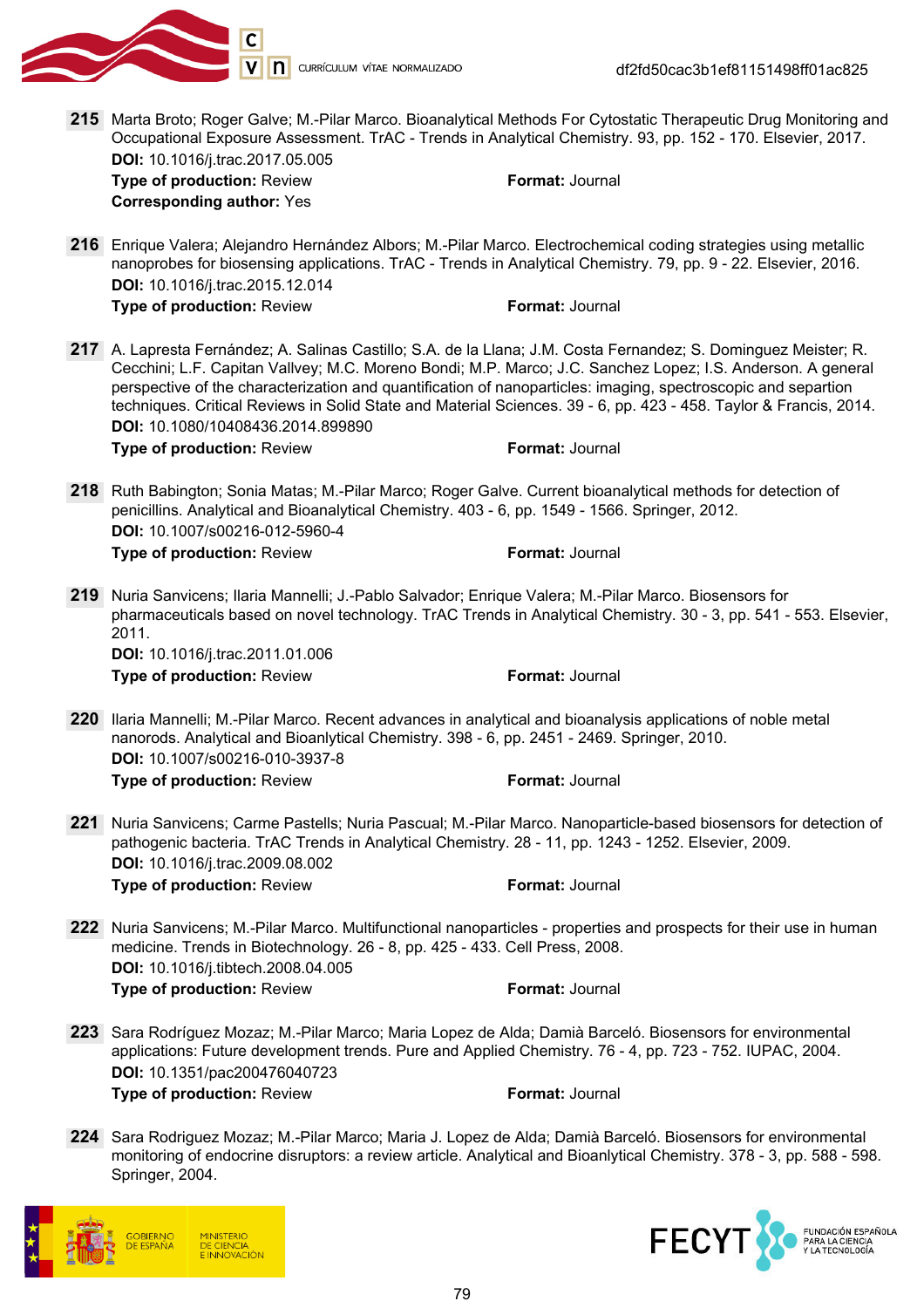

DOI: 10.1007/s00216-003-2385-0 Type of production: Review Format: Journal

- 225 Berta Ballesteros; M.-Pilar Marco. Basic principles of the use of immunoaffinity chromatography for environmental analysis. Food Technology and Biotechnology. 36 - 2, pp. 145 - 155. 1998. Type of production: Review Format: Journal
- 226 M.-P. Marco; D. Barceló. Environmental applications of analytical biosensors. Measurement Science and Technology. 7 - 11, pp. 1547 - 1562. Elsevier, 1996. **Type of production: Review Format: Journal**
- 227 M.-Pilar Marco; Shirley Gee; Bruce D. Hammock. Immunochemical techniques for environmental analysis I. Immunosensors. TrAC Trends in Analytical Chemistry. 14 - 7, pp. 341 - 350. Elsevier, 1995. DOI: 10.1016/0165-9936(95)97062-6 Type of production: Review Type of production: Review
- 228 David E. Morgan; M.-Pilar Marco. Advances in techniques for ecdysteroid analysis. Invertebrate Reproduction & Development. 18 - 1-2, pp. 55 - 66. Taylor & Francis, 1990. DOI: 10.1080/07924259.1990.9672128 Type of production: Review Format: Journal
- 229 Enrique Valera; Ángel Rodriguez; Javier Ramon Azcon; Francisco Sanchez; M.-Pilar Marco. Immunosensors for atrazine detection in red wine samples. Biodevices 2009: Proceedings of the International Conference on Biomedical Electronics and Devices. pp. 226 - 230. Insticc-Inst Syst Technologies Information Control & Communication, 2009. Available on-line at: <https://upcommons.upc.edu/handle/2117/12012?show=full>. ISBN 978-9-8981-1164-7

Type of production: Biodevices 2009: Proceedings of Format: Scientific and technical document or report the International Conference on Biomedical Electronics and Devices

230 Enrique Valera; Javier Ramón Azcón; Francisco Sanchez Baeza; M.-Pilar Marco; Angel Rodriguez; Luis M. Castañer. Interdigitated mu-electrodes for development of an impedimetric immunosensor for atrazine detection. Proceedings of the 2009 Spanish Conference on Electron Devices. pp. 278 - 280. IEEE, 2009. ISBN 978-1-4244-2838-0

DOI: 10.1109/SCED.2009.4800485

Type of production: Proceedings of the 2009 Spanish Format: Scientific and technical document or report Conference on Electron Devices

# Works submitted to national or international conferences

1 Title of the work: INVITED SPEAKER: Nano(Bio)technological Perspectives for Infectious Diseases Name of the conference: 1st International Meeting in Innovation & Sepsis: TECNOSEPSIS Type of event: Conference Type of participation: Participatory - invited/keynote talk City of event: Palma, Spain Date of event: 10/11/2021 End date: 12/11/2021 M.-Pilar Marco.

2 Title of the work: INVITED SPEAKER: Oportunidades de la Micro y Nano( bio )tecnología para una Nueva Generación de Dispositivos para el Diagnóstico

Name of the conference: Webinar at IQOG-CSIC



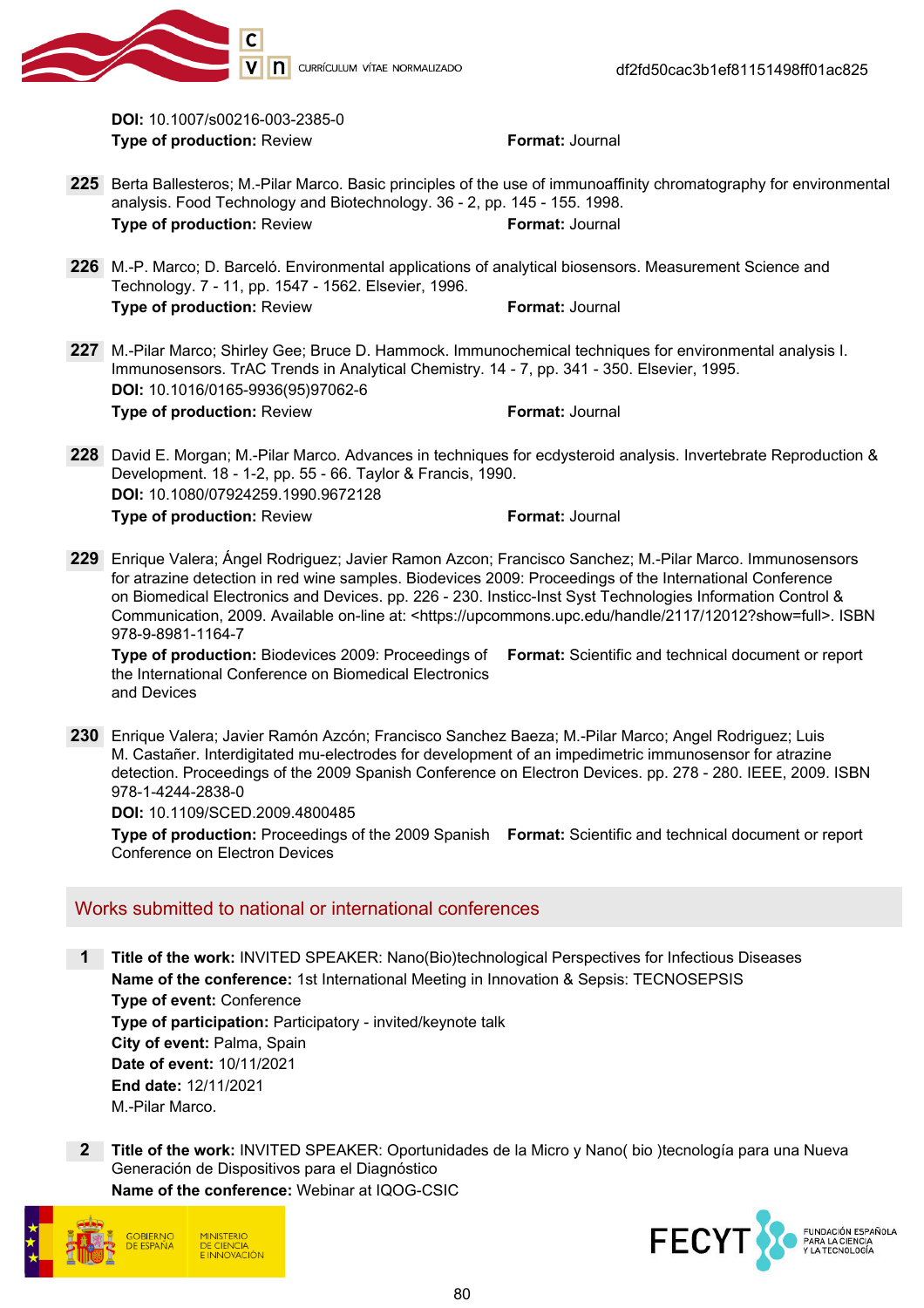

Type of event: Seminar Type of participation: Participatory - invited/keynote talk City of event: Madrid, Spain Date of event: 05/05/2021 End date: 05/05/2021 M.-Pilar Marco.

- **3** Title of the work: INVITED SPEAKER: Antibody-based approaches to respond to the environmental challenges Name of the conference: ACS Fall National Meeting / Division of Analytical Chemistry Type of event: Conference Type of participation: Participatory - invited/keynote talk Corresponding author: Yes City of event: San Diego, United States of America Date of event: 25/08/2019 End date: 29/08/2019 M.-Pilar Marco.
- 4 Title of the work: INVITED SPEAKER: Site-encoded DNA strategies for optical multiplexed platforms Name of the conference: Photonics & Electromagnetics Research Symposium (PIERS 2019) Type of event: Conference Type of participation: Participatory - invited/keynote talk City of event: Rome, Italy Date of event: 17/06/2019 End date: 20/06/2019 Núria Tort; J.-Pablo Salvador; M.-Pilar Marco.
- 5 Title of the work: KEYNOTE SPEAKER: Can nanobiotechnology fulfill diagnostic challenges in food safety? Name of the conference: Pittcon 2019 / Symposium IAEAC-Nanosensors for Food Safety Type of participation: Participatory - invited/keynote talk City of event: Philadelphia, United States of America Date of event: 17/03/2019 End date: 21/03/2019 M.-Pilar Marco.
- 6 Title of the work: KEYNOTE SPEAKER: Micro & Nano(bio)technology for Diagnostics: Chances and **Challenges** Name of the conference: 2nd European Biosensor Symposium Type of event: Conference Type of participation: Participatory - invited/keynote talk City of event: Florence, Italy Date of event: 18/02/2019 End date: 21/02/2019
- 7 Title of the work: INVITED SPEAKER: Nanobiotechnological approaches for multiplexed bioanalysis Name of the conference: UNISENSOR SCIENTIFIC DAY: Innovation in Point of Care Diagnostic Type of event: Workshop Type of participation: Participatory - invited/keynote talk Date of event: 15/03/2018 End date: 15/03/2018



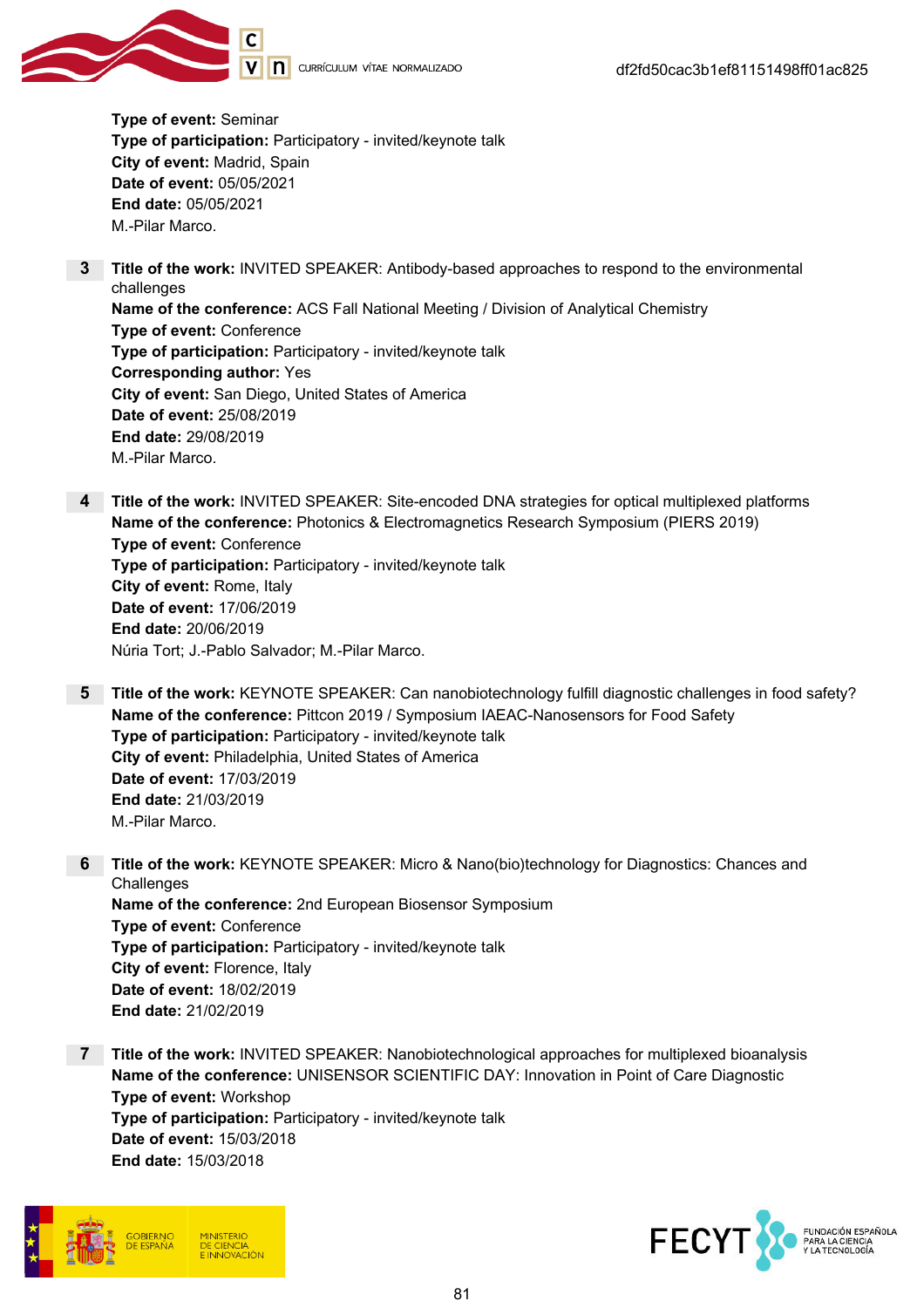

8 Title of the work: INVITED SPEAKER: Challenging Diagnostic Multiplexation Threats through Nanobiotechnological

Name of the conference: 16th Iberian Peptide Meeting/4th ChemBio Group Meeting Type of event: Conference Type of event: Conference Geographical area: Internacional Type of participation: Participatory - invited/keynote Reasons for participation: Upon invitation talk City of event: Barcelona, Spain Date of event: 05/02/2018 End date: 07/02/2018 M.-Pilar Marco.

9 Title of the work: INVITED SPEAKER: Challenging the Threats of Multiplexation through Nanobiotechnological Approaches Name of the conference: 12th Workshop on Biosensor&Bioanalytical Microtechniques in Environmental, Food and Clinical Analysis Type of event: Conference Type of participation: Participatory - invited/keynote talk City of event: Rome, Italy Date of event: 25/09/2017 End date: 29/09/2017 M.-Pilar Marco.

10 Title of the work: PLENARY SPEAKER: Overcoming the challenges of the multiplexed bioanalytical methods

Name of the conference: XI International Workshop on Sensors and Molecular Recognition Type of event: Conference Type of participation: Participatory - Plenary session City of event: Valencia, Spain Date of event: 06/07/2017 End date: 07/07/2107 M Pilar Marco.

- 11 Title of the work: KEYNOTE SPEAKER: Nanobiotechnology: An Open Window to Face Diagnostic Challenges? Name of the conference: 28th International Symposium on Pharmaceutical and Biomedical Analysis Type of event: Conference Type of participation: Participatory - invited/keynote talk Corresponding author: Yes City of event: Madrid, Spain Date of event: 02/07/2017 End date: 05/07/2017 M.-Pilar Marco.
- 12 Title of the work: KEYNOTE SPEAKER: Nanobiotechnology for In-vitro Diagnostics in Food Safety Name of the conference: ECsafeSEAFOOD Type of event: Conference Type of participation: Participatory - invited/keynote talk City of event: Brussels, Belgium Date of event: 25/01/2017 End date: 26/01/2017 M.-Pilar Marco.



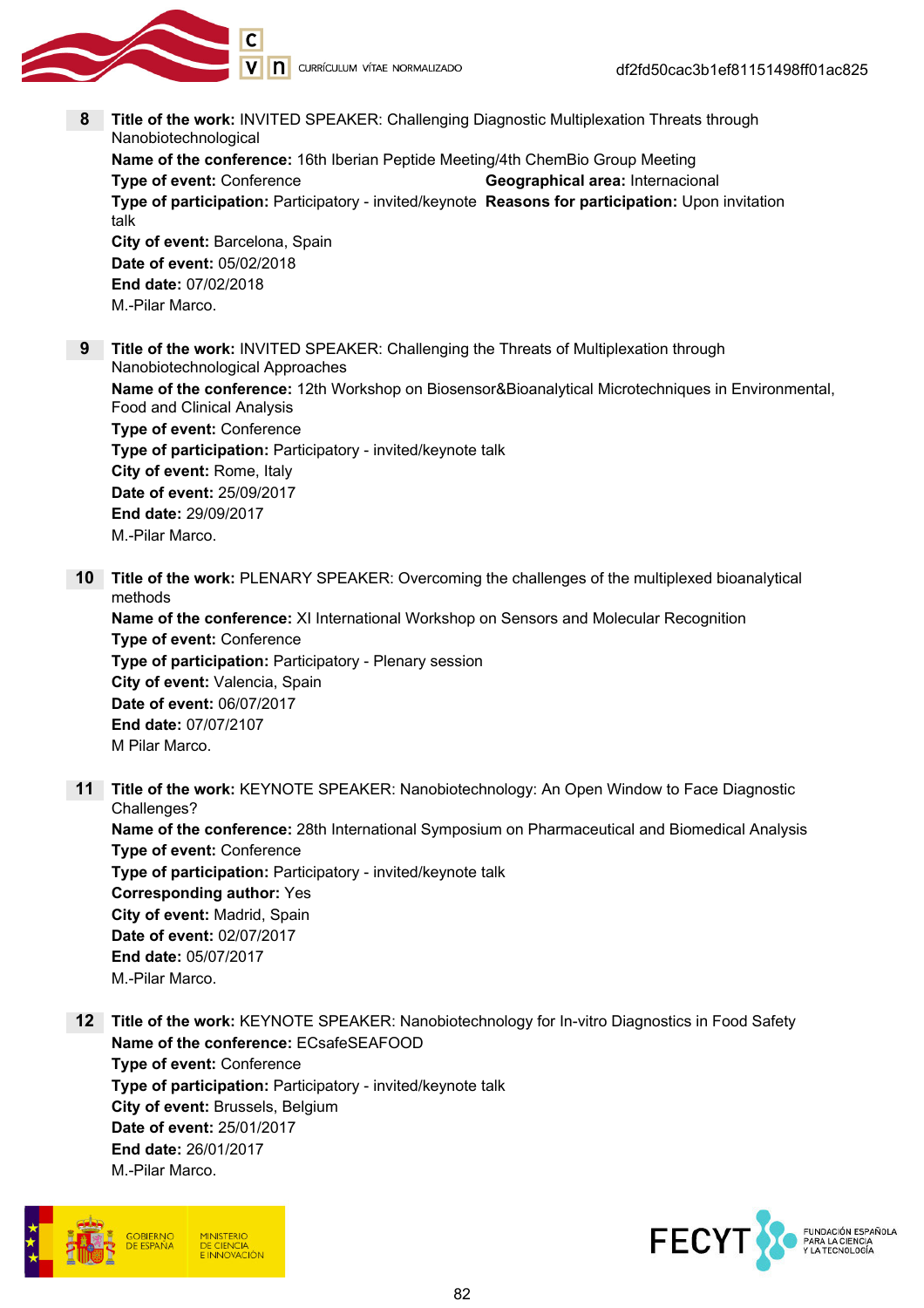

- 13 Title of the work: PLENARY SPEAKER: Using DDI for site-encoded optical multiplexed platform Name of the conference: The Singlet Oxygen Strategy (SO2S) Conference Type of event: Conference Type of participation: Participatory - invited/keynote talk Corresponding author: Yes City of event: Ghent, Belgium Date of event: 15/06/2016 **Organising entity:** Universiteit Gent Type of entity: University M.-Pilar Marco.
- 14 Title of the work: KEYNOTE SPEAKER: Site-encoded DNA strategies for residue analysis Name of the conference: EuroResidue VIII Type of event: Conference Geographical area: European Union Type of participation: Participatory - invited/keynote talk City of event: Egmond aan Zee, Holland Date of event: 23/05/2016 End date: 25/05/2016 M.-Pilar Marco.
- 15 Title of the work: INVITED SPEAKER: Can nanobiotechnology fulfill in vitro diagnostic challenges Name of the conference: PACIFICHEM 2015 - The International Chemical Congress on Pacific Basin **Societies**

Type of event: Conference Type of participation: Participatory - invited/keynote talk Corresponding author: Yes City of event: Honolulu, United States of America Date of event: 15/12/2015 End date: 20/12/2015 Organising entity: American Chemical Society Type of entity: Associations and Groups M.-Pilar Marco.

- 16 Title of the work: PLENARY SPEAKER: DNA-directed strategies for multiplexed diagnostic platforms Name of the conference: Spanish-Italian Medicinal Chemistry Congress (SIMCC 2015) Type of event: Conference Type of participation: Participatory - Plenary session Corresponding author: Yes City of event: Barcelona, Spain Date of event: 12/07/2015 End date: 15/07/2015 M.-Pilar Marco.
- 17 Title of the work: INVITED TALK: Nanobiotechnologic perspectives for in vitro diagnostics Name of the conference: Sesión científica del Centro de Tecnología Biomédica de la Universidad Politécnica de Madrid Type of event: Scientific session Type of participation: Participatory - invited/keynote talk City of event: Madrid, Spain Date of event: 10/04/2015 End date: 10/04/2015 M.-Pilar Marco.



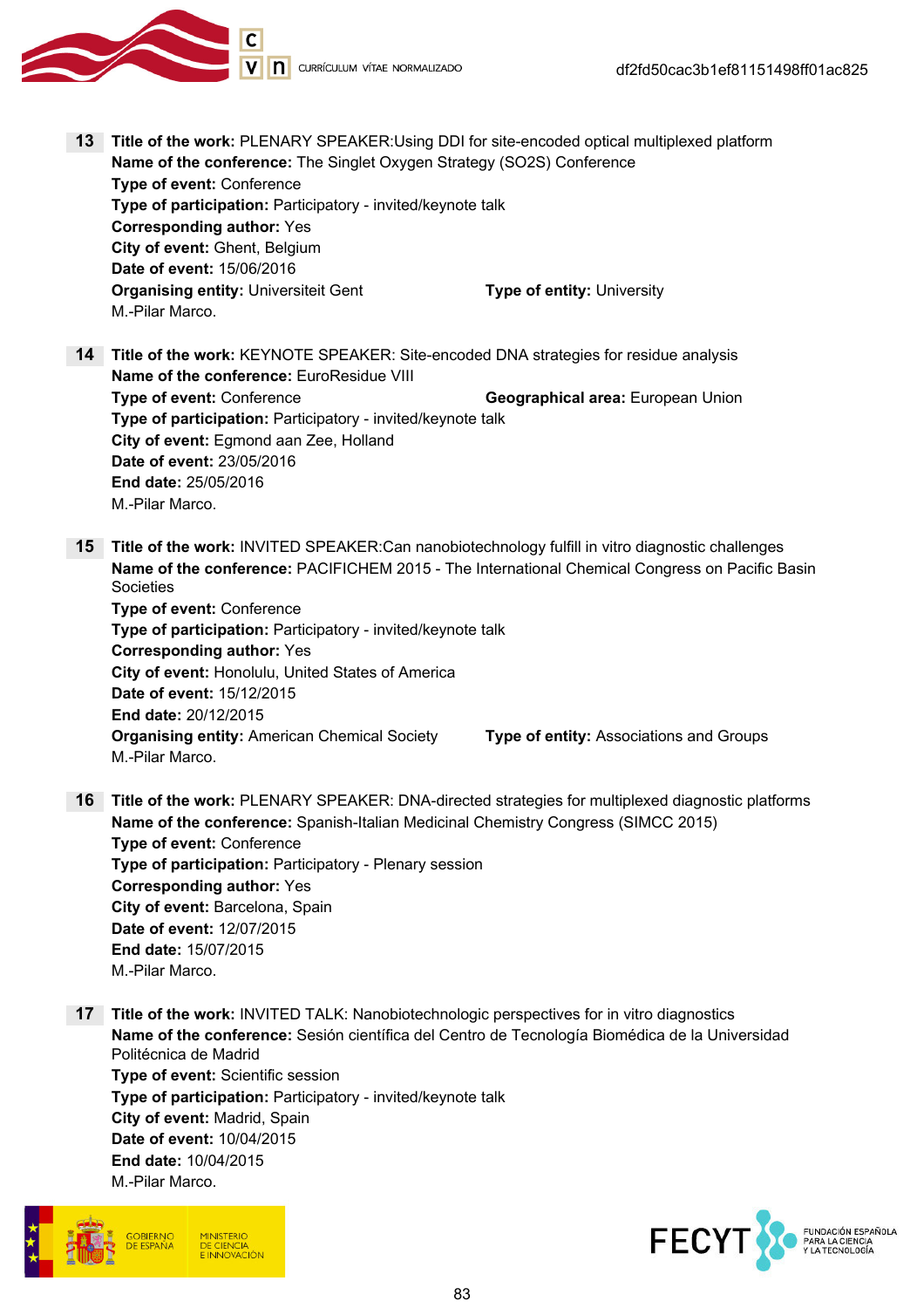

- 18 Title of the work: KEYNOTE SPEAKER: Biofunctional surfaces for multiplexed diagnostic platforms using Site-Encoded DNA strategies Name of the conference: NanoBio&Med 2014 Type of event: Conference Type of participation: Participatory - invited/keynote talk City of event: Barcelona, Catalonia, Spain Date of event: 18/11/2014 End date: 21/11/2014 M.-Pilar Marco.
- 19 Title of the work: INVITED SPEAKER: Biofunctional surfaces for multiplexed diagnostic platforms using Site-Encoded DNA strategies Name of the conference: ICMAB-CSIC Seminar Type of event: Seminar Type of participation: Participatory - invited/keynote talk City of event: Barcelona, Catalonia, Spain Date of event: 06/10/2014 End date: 06/10/2014 M.-Pilar Marco.
- 20 Title of the work: INVITED TALK: Nano(micro)biotechnological perspectives for in vitro diagnostics Name of the conference: Summer school "Magnetic particle based biosensing of proteins and nucleic acids" Type of event: Summer School Type of participation: Participatory - invited/keynote talk

City of event: Barcelona, Spain Date of event: 02/07/2014 End date: 02/07/2014

21 Title of the work: INVITED TALK: Perspectivas nanobiotecnológicas del inmunodiagnóstico Name of the conference: XXVII Congreso Nacional de AETEL Curso Previo "Técnicas de Inmunodiagnóstico" Type of event: Conference

Type of participation: Participatory - invited/keynote talk City of event: Cordoba, Spain Date of event: 22/05/2014 End date: 22/05/2014

- 22 Title of the work: INVITED TALK: Investigación diagnóstica CV. El papel de la nanotecnología Name of the conference: III Reunión de investigadores de la Red de Investigación Cardiovascular (RIC) Type of event: Scientific meeting Type of participation: Participatory - invited/keynote talk City of event: Madrid, Spain Date of event: 21/05/2014 End date: 21/05/2014 M.-Pilar Marco.
- 23 Title of the work: INVITED TALK: Plataformas de multiplexado de diagnóstico basadas en superficies biohíbridas molecularmente ensambladas Name of the conference: IOBA Research Seminar



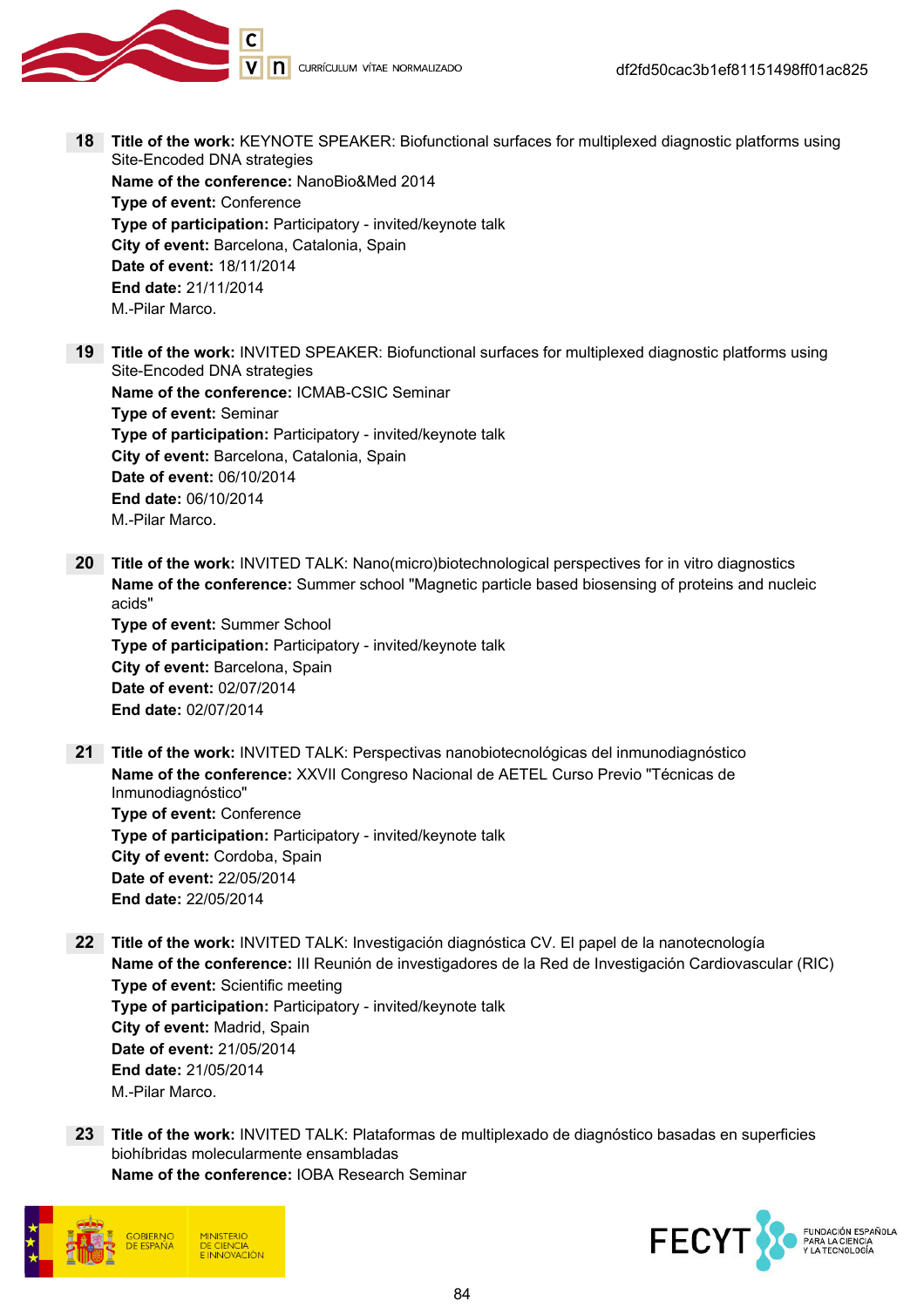

Type of event: Seminar Type of participation: Participatory - oral communication City of event: Valladolid, Spain Date of event: 26/02/2014 End date: 26/02/2014

- 24 Title of the work: INVITED TALK: Tecnologías en nanomedicina Name of the conference: Foro clínico CIBER-BBN-RIC en Cardiología Type of event: Clinitian Forum City of event: Barcelona, Spain Date of event: 16/12/2013 End date: 16/12/2013
- 25 Title of the work: INVITED TALK: Optical multiplexed diagnostic platform based on site-encoded DNA strategies Name of the conference: Seminarios BIONAND Centro Andaluz de Nanomedicina y Biotecnología Type of event: Seminar Type of participation: Participatory - oral communication Date of event: 13/09/2013 End date: 13/09/2013
- 26 Title of the work: INVITED TALK: Retos y perspectivas nanobiotecnológicas del diagnóstico in vitro Name of the conference: Foro científico-tecnológico de la Catedra Samca de Nanotecnología Type of event: Scientifico-technic forum City of event: Zaragoza, Spain Date of event: 04/06/2013 End date: 04/06/2013
- 27 Title of the work: INVITED TALK: Nanobiotechnology for Diagnostics Group Presentation Name of the conference: Future Trends in Nanomedicine for Diagnostics and Therapy in Oncology Type of event: Conference Type of participation: Participatory - invited/keynote talk Date of event: 25/10/2012 End date: 25/10/2012 Organising entity: CIBER BIOINGENIERIA BIOMATERIALES Y NANOMEDICINA (CIBER-BBN) M.-Pilar Marco.
- 28 Title of the work: INVITED TALK: Tienes una infección aunque no lo parezca Name of the conference: 45º Congreso Nacional SEPAR Type of event: Conference Type of participation: Participatory - invited/keynote talk City of event: Madrid, Spain Date of event: 08/06/2012 End date: 11/06/2012 M.-Pilar Marco.
- 29 Title of the work: INVITED TALK: Site-encoded DNA Strategies for Optical Multiplexed Diagnostic Platforms Name of the conference: EUROPT(R)ODE Type of event: Conference Type of participation: Participatory - invited/keynote talk



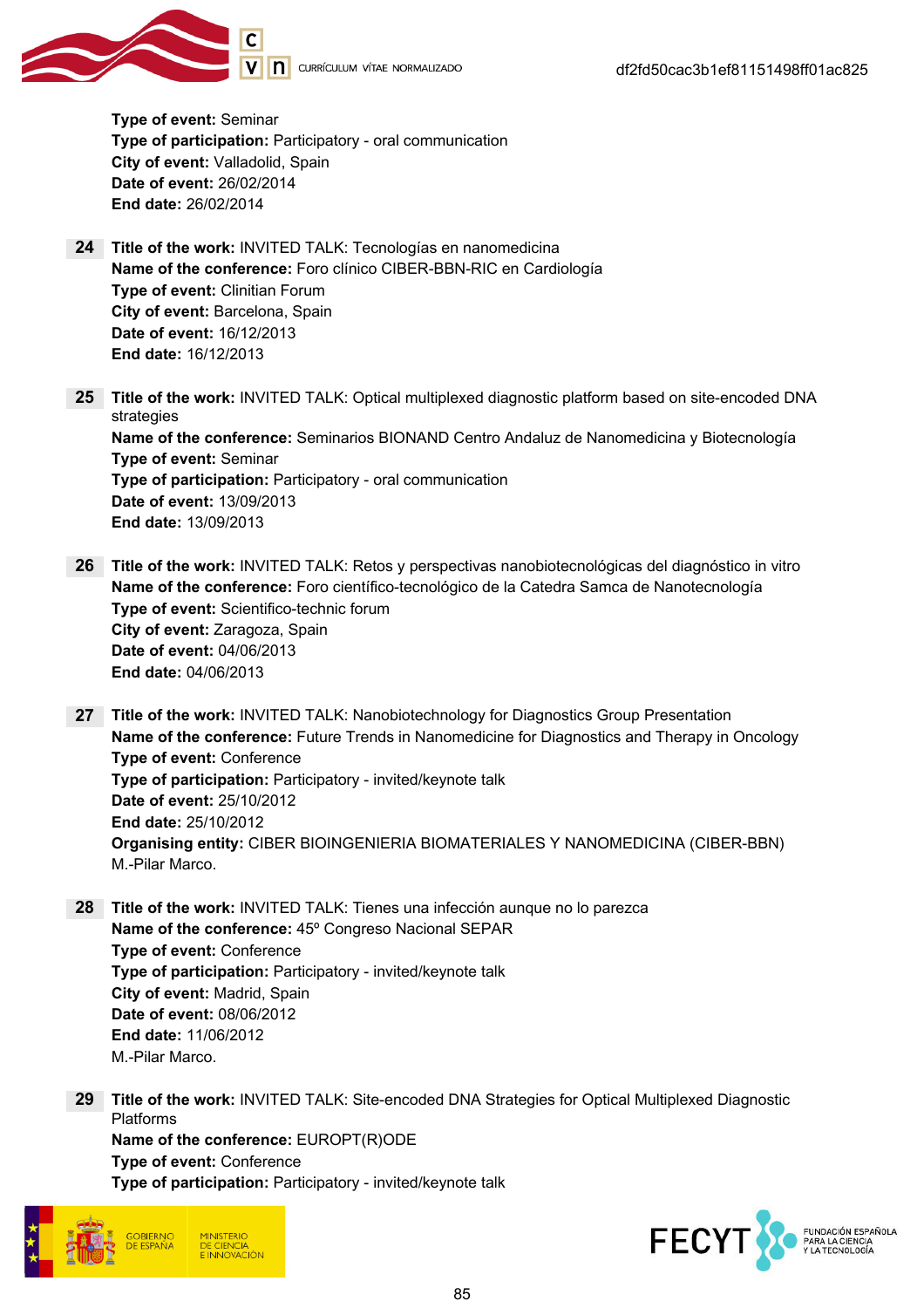

City of event: Barcelona, Spain Date of event: 01/04/2012 End date: 04/04/2012 Organising entity: CENTRO DE INVESTIGACION Type of entity: State agency EN NANOCIENCIA Y NANOTECNOLOGIA M.-Pilar Marco.

- 30 Title of the work: INVITED TALK: Biohybrid materials and biofunctional surfaces: recent progress towards improved diagnostics Name of the conference: Seminar for the Organic Chemistry Doctorate Program Type of event: Seminar Type of participation: Participatory - invited/keynote talk City of event: Barcelona, Spain Date of event: 02/11/2011 End date: 02/11/2011
- 31 Title of the work: KEYNOTE TALK: New Nanobiotechnological approaches for the diagnosis of infectious and cardiovascular diseases Name of the conference: Imaginenano 2011 Type of event: Conference Type of participation: Participatory - invited/keynote talk City of event: Bilbao, Basque Country, Spain Date of event: 11/04/2011 End date: 14/04/2011 Organising entity: ASOCIACION CIC NANOGUNE M.-Pilar Marco; Carme Pastells; J.-Pablo Salvador; Gloria Colom; Nuria Sanvicens; Nuria Pascual.
- 32 Title of the work: INVITED TALK: Can nanobiotechnology fulfill in vitro clinical diagnostic challenges? Name of the conference: Seminar in the Institut de Recerca Hospital Universitari Vall d'Hebron Type of event: Seminar Type of participation: Participatory - invited/keynote talk City of event: Barcelona, Spain Date of event: 11/02/2011 End date: 11/02/2011
- 33 Title of the work: INVITED TALK: Biofunctional Surfaces: Selective Sensing Units for Diagnostics Name of the conference: Barcelona Innovation Workshop: NanoBiotechnology & IT for Health Type of event: Workshop Type of participation: Participatory - invited/keynote talk City of event: Barcelona, Spain Date of event: 04/10/2010 End date: 06/10/2010 Organising entity: Universitat Autònoma de Barcelona Type of entity: University M.-Pilar Marco.
- 34 Title of the work: INVITED TALK: Nuevas Estrategias para el Análisis De Residuos en Alimentos Utilizando Anticuerpos y Micro(Nano)Sistemas Name of the conference: KAUSAL 2010: 4º Congreso Internacional de Autocontrol y Alimentos Inócuos para Proteger la Salud Type of event: Conference



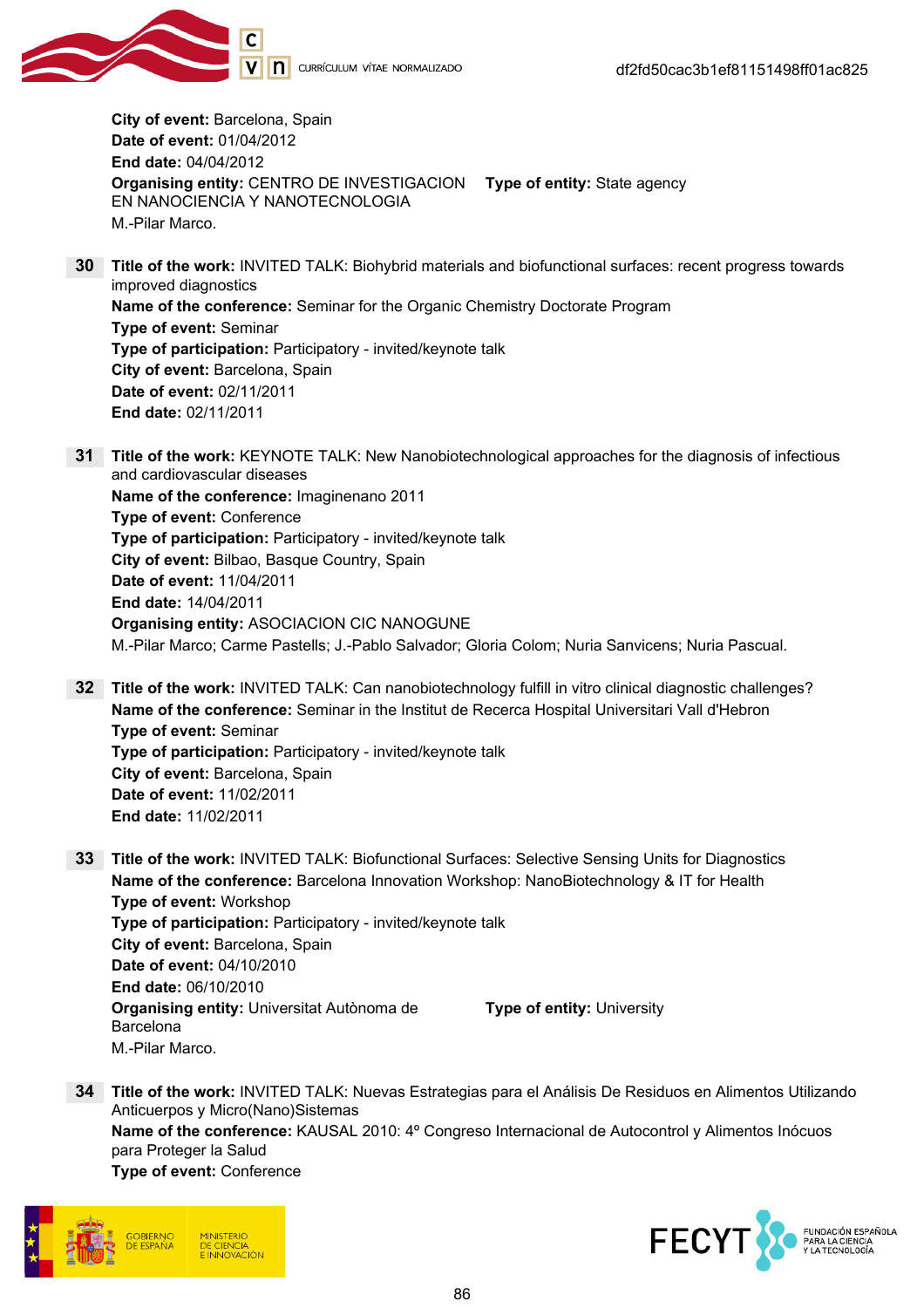

Type of participation: Participatory - invited/keynote talk City of event: Bilbao, Spain Date of event: 07/05/2010

- 35 Title of the work: INVITED TALK: Nuevas aproximaciones Micro(Nano)Biotecnologicas y Biosensores para Incrementar la Seguridad Alimentaria Name of the conference: AZTI-Tecnalia Type of event: Seminar Type of participation: Participatory - invited/keynote talk City of event: Bizkaia, Spain Date of event: 06/05/2010 **Organising entity: AZTI Tecnalia Type of entity: Technological Centre** M.-Pilar Marco.
- 36 Title of the work: KEYNOTE TALK: New Opportunities for Diagnostics using Nanobiotechnological Approaches

Name of the conference: NanoSpain 2010 Type of event: Conference Type of participation: Participatory - invited/keynote talk City of event: Malaga, Date of event: 24/03/2010 Organising entity: FUNDACION PHANTOMS M.-Pilar Marco.

37 Title of the work: INVITED TALK: New Developments and Opportunities for Cancer Diagnostics Using **Biosensors** 

Name of the conference: Workshop on Clinical Applications of Nanotechnologies in the Field of Cancer Type of event: Workshop Type of participation: Participatory - invited/keynote talk City of event: Montpellier, France Date of event: 28/01/2010 End date: 29/01/2010 M.-Pilar Marco.

38 Title of the work: INVITED TALK: Novel approaches for food residue analysis using antibodies and micro(nano)systems Name of the conference: Workshop on Nanodiagnostic and Emerging Research (WONDER) Type of event: Workshop

Type of participation: Participatory - invited/keynote talk City of event: Milan, Italy Date of event: 19/11/2009 **Organising entity:** Politecnico di Milano Type of entity: University City organizing entity: Italy M.-Pilar Marco.

39 Title of the work: INVITED TALK: New opportunities for diagnostics using biosensors Name of the conference: Seminar in the Institute of Photonics and Electronics Type of event: Seminar Type of participation: Participatory - invited/keynote talk City of event: Prague, Czech Republic Date of event: 04/06/2009



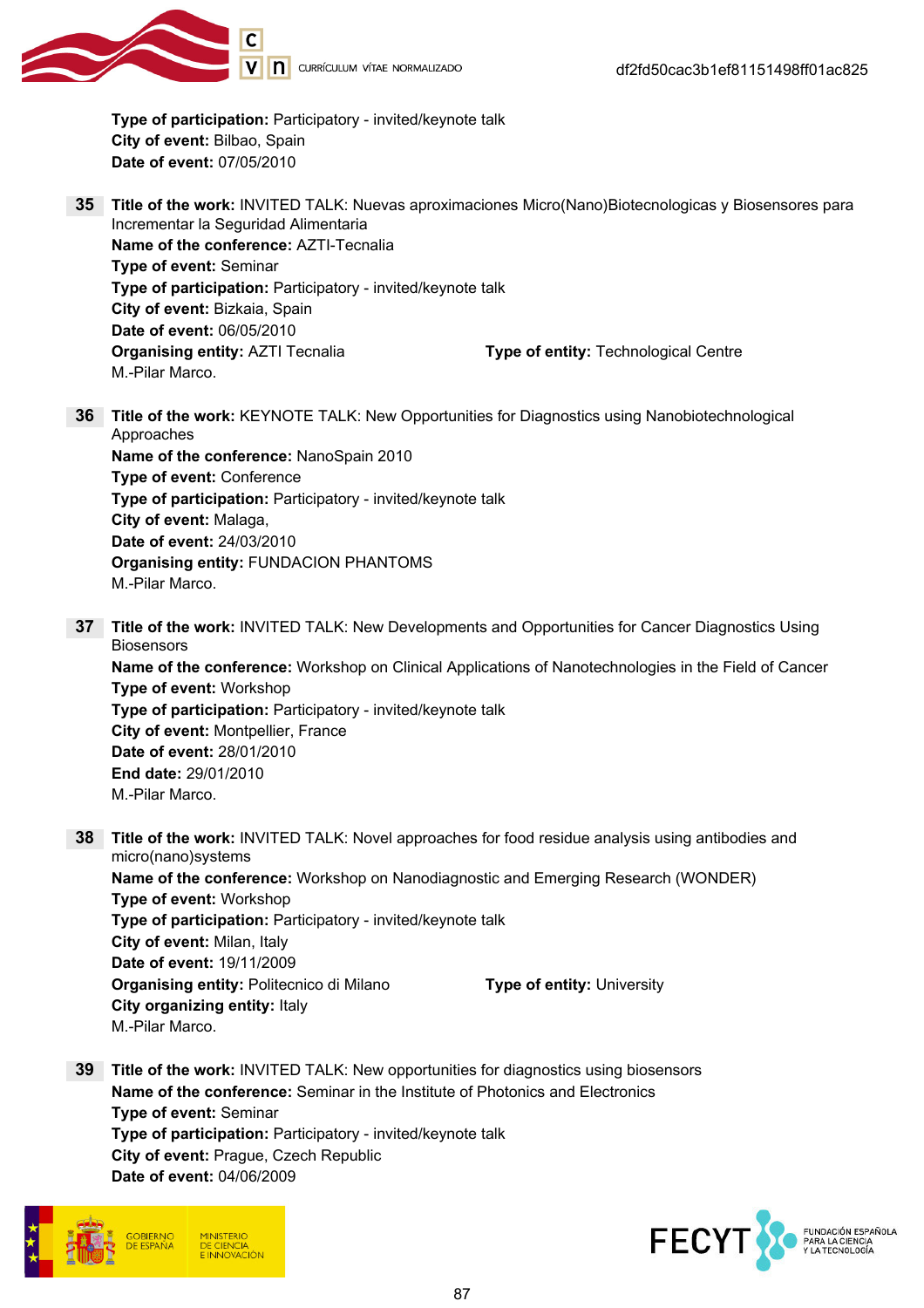

- 40 Title of the work: INVITED TALK: New Developments and Opportunities for Diagnostics using Biosensors Name of the conference: CIC-BIOMAGUNE Type of event: Seminar Type of participation: Participatory - invited/keynote talk City of event: San Sebastian, Basque Country, Spain Date of event: 22/05/2009 Organising entity: CIC bioGUNE, Centro de Investigación Cooperativa en Biociencias Type of entity: Innovation and Technology Centres M.-Pilar Marco.
- 41 Title of the work: INVITED TALK: Waveguide interrogated optical sensor (WIOS) for multianalyte screening of antibiotics in milk samples Name of the conference: Seminar in IRB-PCB Type of event: Seminar Type of participation: Participatory - invited/keynote talk City of event: Barcelona, Spain Date of event: 05/03/2009
- 42 Title of the work: INVITED TALK: Immunodiagnostics: New trends based on novel nano(micro)biotechnological approaches Name of the conference: Seminar in IBEC Type of event: Seminar Type of participation: Participatory - invited/keynote talk City of event: Barcelona, Spain Date of event: 06/02/2009
- 43 Title of the work: INVITED TALK: Use of Antibodies as Biosensors in Nanomedicine Name of the conference: ESF-UB Conference in Biomedicine: Nanomedicine 2008 Type of event: Conference Type of participation: Participatory - invited/keynote talk City of event: Sant Feliu de Guíxols, Spain Date of event: 09/2008
- 44 Title of the work: INVITED TALK: Immunosensors: Novel Diagnostic Tools based on Bio-hybrid Materials Name of the conference: NanoBioEurope 2008 Type of event: Conference Type of participation: Participatory - invited/keynote talk City of event: Barcelona, Spain Date of event: 09/06/2008 Organising entity: FUNDACION PHANTOMS M.-Pilar Marco; Javier Adrian; Javier Ramón; Daniel G. Pinacho; J.-Pablo Salvador; Francisco Sanchez Baeza.
- 45 Title of the work: INVITED TALK: Bioanalytical Platforms for Residue analysis Based on Different Transducer Principles Name of the conference: Rapid Methods Europe Type of event: Conference Type of participation: Participatory - invited/keynote talk City of event: Amsterdam, Holland Date of event: 21/01/2008



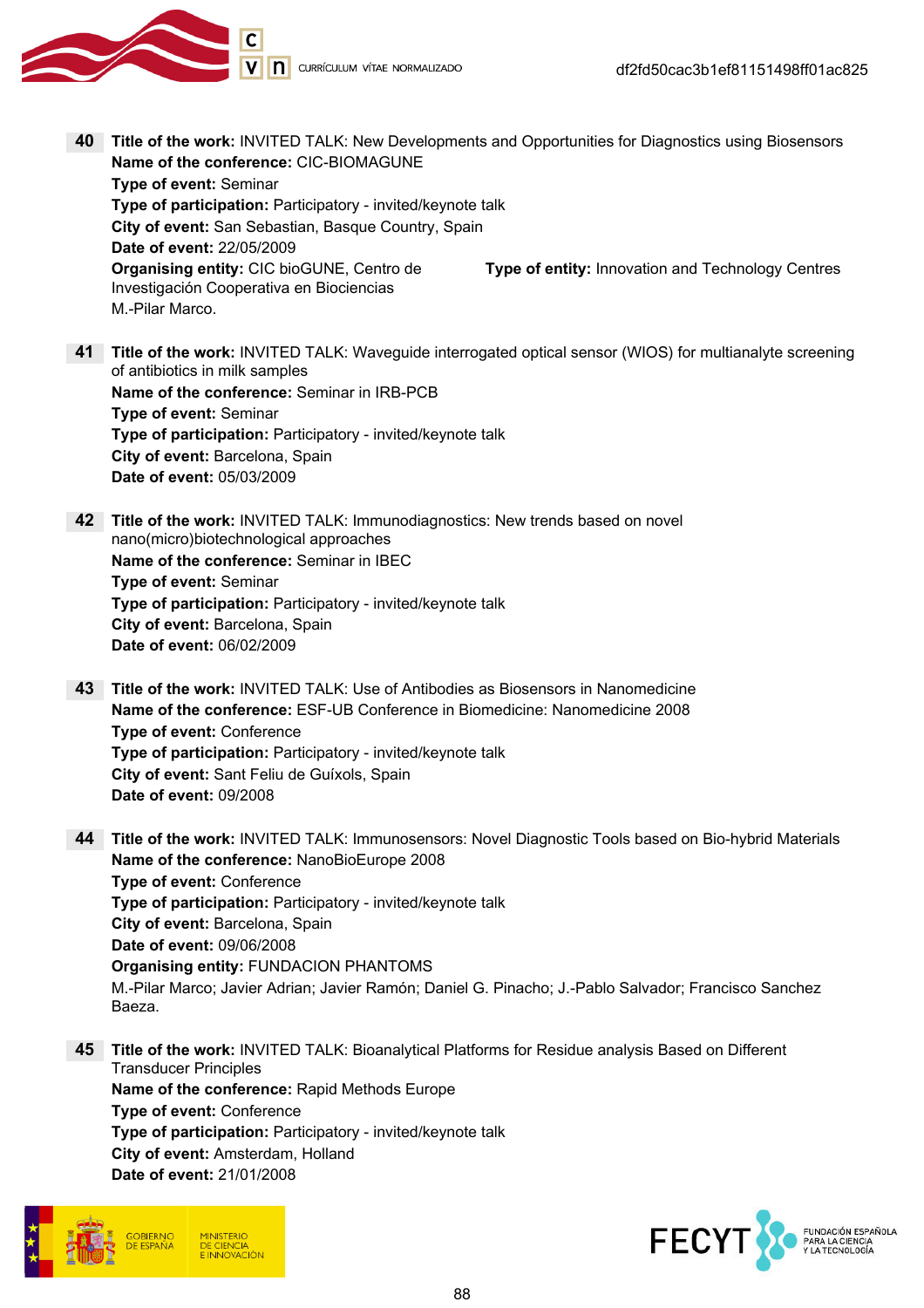

V n currículum vítae normalizado

M.-Pilar Marco.

- 46 Title of the work: INVITED TALK: Nanobioanalytical Platforms for the Detection of Bioactive Substances Name of the conference: Nanobiosensors for Biomedical Apllications Type of event: Conference Type of participation: Participatory - invited/keynote talk City of event: Bellaterra, Catalonia, Spain Date of event: 12/2007 **Organising entity: NanoAraCat Type of entity: Associations and Groups** M.-Pilar Marco. 47 Title of the work: INVITED TALK: Brief Overview on Biosensors and Nanobiotechnologies Name of the conference: XX Reunión Nacional de Espectroscopia/ IV Congreso Ibérico de Espectroscopia Type of event: Conference Type of participation: Participatory - invited/keynote talk City of event: Ciudad Real, Spain Date of event: 10/09/2006 End date: 14/09/2006 Organising entity: Universidad de Castilla-La Mancha Type of entity: University M.-Pilar Marco. 48 Title of the work: INVITED TALK: Immunochemical Techniques for Biological and Environmental **Monitoring** Name of the conference: 1st SWIFT-WFD Workshop: Validation of Robustness of Sensors and Bioassays for Screening Pollutants Type of event: Workshop Type of participation: Participatory - invited/keynote talk City of event: Mao, Spain Date of event: 02/12/2004 End date: 03/12/2004 Organising entity: Consejo Superior de Investigaciones Científicas Type of entity: State agency M.-Pilar Marco. 49 Title of the work: INVITED TALK: Principios y Aplicaciones de los Biosensores en el Sector Industrial, Medioambiental y Biomédico Name of the conference: Congreso Nacional de Biotecnología (Biotec 2002) Type of event: Conference Type of participation: Participatory - invited/keynote talk City of event: Sevilla, Spain Date of event: 07/2002 Organising entity: Sociedad Española en Biotecnología Type of entity: Associations and Groups 50 Title of the work: INVITED TALK: Development of Immunochemical Methods for Trichlorophenol Analysis in Environmental and Biological Samples Name of the conference: Seminar in University College Cork
	- Type of event: Seminar Type of participation: Participatory - invited/keynote talk

Date of event: 03/2001



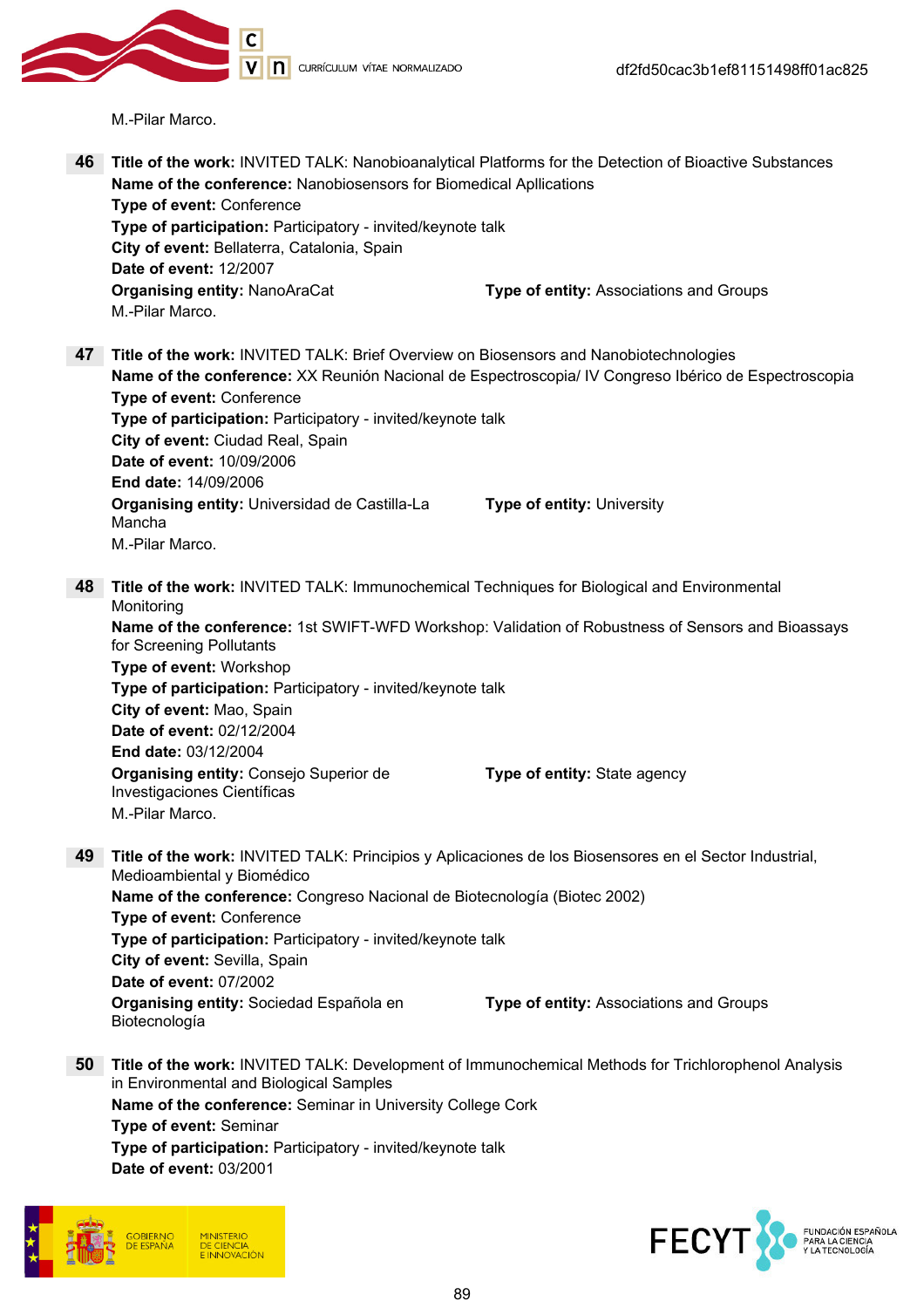

51 Title of the work: INVITED TALK: Principis i aplicacions dels biosensors en l'anàlisi de compostos d'interès industrial, mediambiental i biomèdic Name of the conference: Seminar in Societat Catalana de Química Type of event: Seminar Type of participation: Participatory - invited/keynote talk Date of event: 30/11/2000

# Works submitted to national or international seminars, workshops and/or courses

- 1 Title of the work: Nanobiotechnologial approaches for multiplexed bioanalysis Name of the event: UNISENSOR Scientific Day "Innovation in Point of Care Diagnostic" City of event: Liège, Belgium Date of event: 03/2018
- 2 Title of the work: A microplate based immunoassay for kynurenic acid in clinical samples Name of the event: 10th CIBER-BBN Annual Conference Type of event: Workshop Corresponding author: Yes City of event: Sevilla, Andalusia, Spain Date of event: 28/11/2016 End date: 29/11/2016 Organising entity: CIBER BIOINGENIERIA BIOMATERIALES Y NANOMEDICINA (CIBER-BBN) Montserrat Rodríguez Núñez; Lluïsa Vilaplana; Roger Galve; Francisco Sánchez Baeza; M.-Pilar Marco.
- **3** Title of the work: Chair: Cancer Research Projects in Collaboration with ECO Foundation Name of the event: 10th CIBER-BBN Annual Conference Type of event: Workshop Corresponding author: Yes City of event: Sevilla, Andalusia, Spain Date of event: 28/11/2016 End date: 29/11/2016 Organising entity: CIBER BIOINGENIERIA BIOMATERIALES Y NANOMEDICINA (CIBER-BBN) M.-Pilar Marco.
- 4 Title of the work: Platform for Biomolecules Production Name of the event: 10th CIBER-BBN Annual Conference Type of event: Workshop Corresponding author: Yes City of event: Sevilla, Andalusia, Spain Date of event: 28/11/2016 End date: 29/11/2016 Organising entity: CIBER BIOINGENIERIA BIOMATERIALES Y NANOMEDICINA (CIBER-BBN) M.-Pilar Marco.
- 5 Title of the work: Nanophotonic interoferometric immunosensor for label-free and real time monitoring of Irgarol 1051 in sea water Name of the event: BRAAVOO Marine Biosensors Workshop Type of event: Workshop City of event: Villars sur Ollon, Switzerland



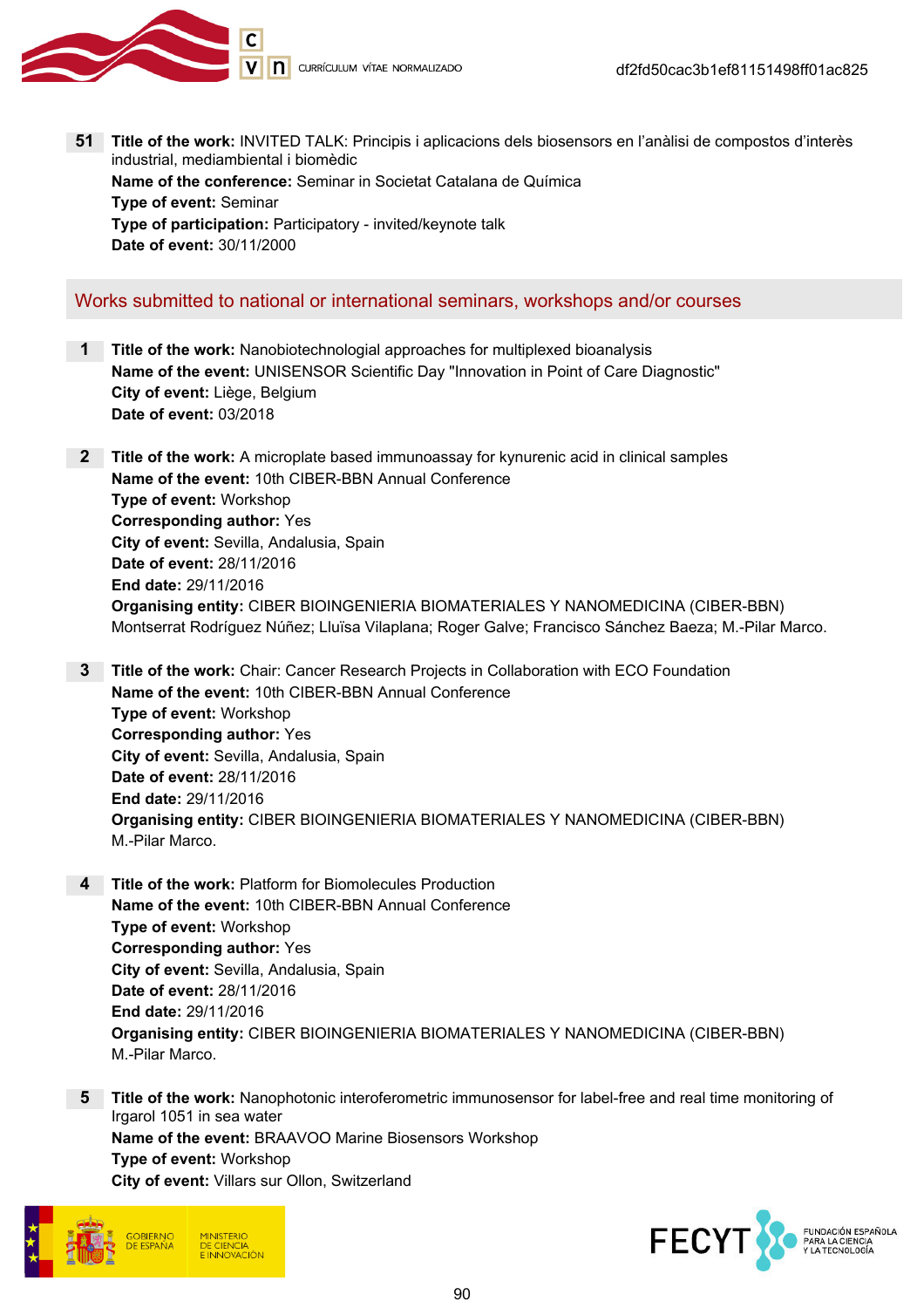

Date of event: 24/11/2016 End date: 25/11/2016 B. Chocarro; S. Herranz; A. Fernández; M.-Pilar Marco; J. Sanchis; Marinel·la Farre; Laura Lechuga.

- 6 Title of the work: NanoBioSepRes Project Name of the event: Jornadas Docencia CIBERES Type of event: Workshop Reasons for participation: Upon invitation Geographical area: National City of event: Madrid, Community of Madrid, Spain Date of event: 29/09/2016 Organising entity: CIBER ENFERMEDADES RESPIRATORIAS (CIBERES) M.-Pilar Marco.
- 7 Title of the work: SPR-based immunoassay for quantification of Sintrom in serum Name of the event: JPHD2016 - 2nd Scientific Meeting of BNC-b PhD Students in Nanoscience Type of event: Workshop Date of event: 29/06/2016 End date: 30/06/2016 Organising entity: Universitat Autònoma de Barcelona Type of entity: University E.-Cristina Peláez; M.-Carmen Estevez; J.-Pablo Salvador; M.-Pilar Marco; Laura M. Lechuga.
- 8 Title of the work: Competitive barcode assay for detection of small analytes Name of the event: 11th Workshop on Biosensors & Bioanalytical Microtechniques in Environmental, Food and Clinical Analysis Corresponding author: Yes City of event: Regensburg, Germany Date of event: 26/09/2015 End date: 30/09/2015 **Organising entity:** Institute of Analytical Chemistry, Type of entity: University Chemo- and Biosensors University of Regensburg City organizing entity: Regensburg, Germany Marta Broto; Lorena Garcia; J.-Pablo Salvador; Roger Galve; M.-Pilar Marco.
- 9 Title of the work: Specific immunochemical diagnosis of infections caused by Pseudomonas aeruginosa Name of the event: 11th Workshop on Biosensors & Bioanalytical Microtechniques in Environmental, Food and Clinical Analysis

Corresponding author: Yes City of event: Regensburg, Germany Date of event: 26/09/2015 End date: 30/09/2015 **Organising entity:** Institute of Analytical Chemistry, Type of entity: University Chemo- and Biosensors University of Regensburg City organizing entity: Regensburg, Germany Carme Pastells; Javier Ramón Azcón; Nuria Pascual; Francisco Jose Sanchez Baeza; M.-Pilar Marco.

10 Title of the work: Optical Multiplexed Diagnostic Platforms based on Site-encoded DNA Strategies Name of the event: 250th American Chemical Society National Meeting & Exposition "Innovation from Discovery to Application".

Corresponding author: Yes



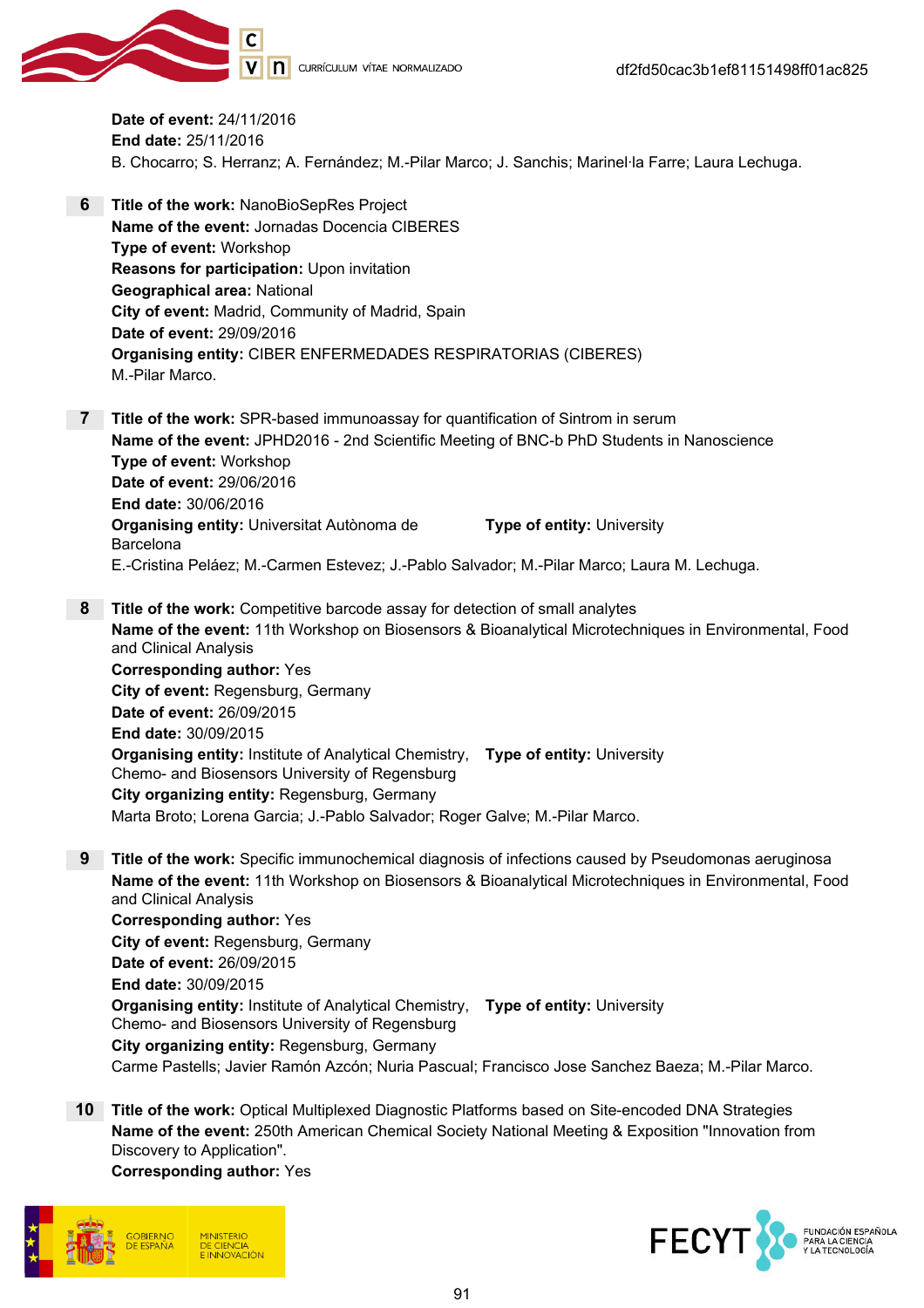

City of event: Boston, United States of America Date of event: 16/08/2015 End date: 20/08/2015 Organising entity: American Chemical Society Type of entity: Associations and Groups M.-Pilar Marco. 11 Title of the work: Development of immunochemical techniques fot the determination of environmental pollutants Name of the event: 1st Progress Workshop & 1st Case Study of the SEA-on-a-CHIP project City of event: Sivota, Greece Date of event: 27/05/2015 End date: 29/04/2015 **Organising entity:** University of Ioannina Type of entity: University A. Sanchis; J.P. Salvador; C. Bosch Orea; M. Farre; M.P. Marco. 12 Title of the work: Investigation of the role of neuroactive tryptophan metabolites in the development of neurodegenerative and metabolic diseases (NEUROTRYP) Name of the event: Ageing with a Healthy Brain: EIT Health Thematic Matchmaking Workshop City of event: Leuven, Belgium Date of event: 28/04/2015 End date: 29/04/2015 **Organising entity: EIT Health Type of entity: Associations and Groups** M. Rodriguez; M.P. Marco. 13 Title of the work: Analysis of sulphonamide antibiotics in seawater by enzyme-linked immunosorbent assay (ELISA) Name of the event: 1st Progress Workshop & 1st Case Study of the SEA-on-a-CHIP project City of event: Sivota, Greece Date of event: 27/04/2015 End date: 29/04/2015 **Organising entity:** University of Ioannina Type of entity: University C. Bosch Orea; J.P. Salvador; M.P. Marco; M. Farre; D. Barceló. 14 Title of the work: Development of a Surface Plasmon Immunosensor (SPR) for the detection of sulfonamide antibiotics in marine environments and seafood Name of the event: 1st Progress Workshop & 1st Case Study of the SEA-on-a-CHIP project City of event: Sivota, Greece Date of event: 27/04/2015 End date: 29/04/2015 Organising entity: University of Ioannina Type of entity: University M. Farre; C. Bosch Orea; M. Llorca; J.P. Salvador; M.P. Marco; S.R. Mozaz; D. Barceló. 15 Title of the work: Irgarol detection based on the new portable impedance measurement device and FTT analysis Name of the event: 1st Progress Workshop & 1st Case Study of the SEA-on-a-CHIP project City of event: Sivota, Greece Date of event: 27/04/2015 End date: 29/04/2015 Organising entity: University of Ioannina Type of entity: University R. Pruna; F. Palacio; M. Martinez; M. Lee; A. Baraket; A. Errachid; J.P. Salvador; M.P. Marco.



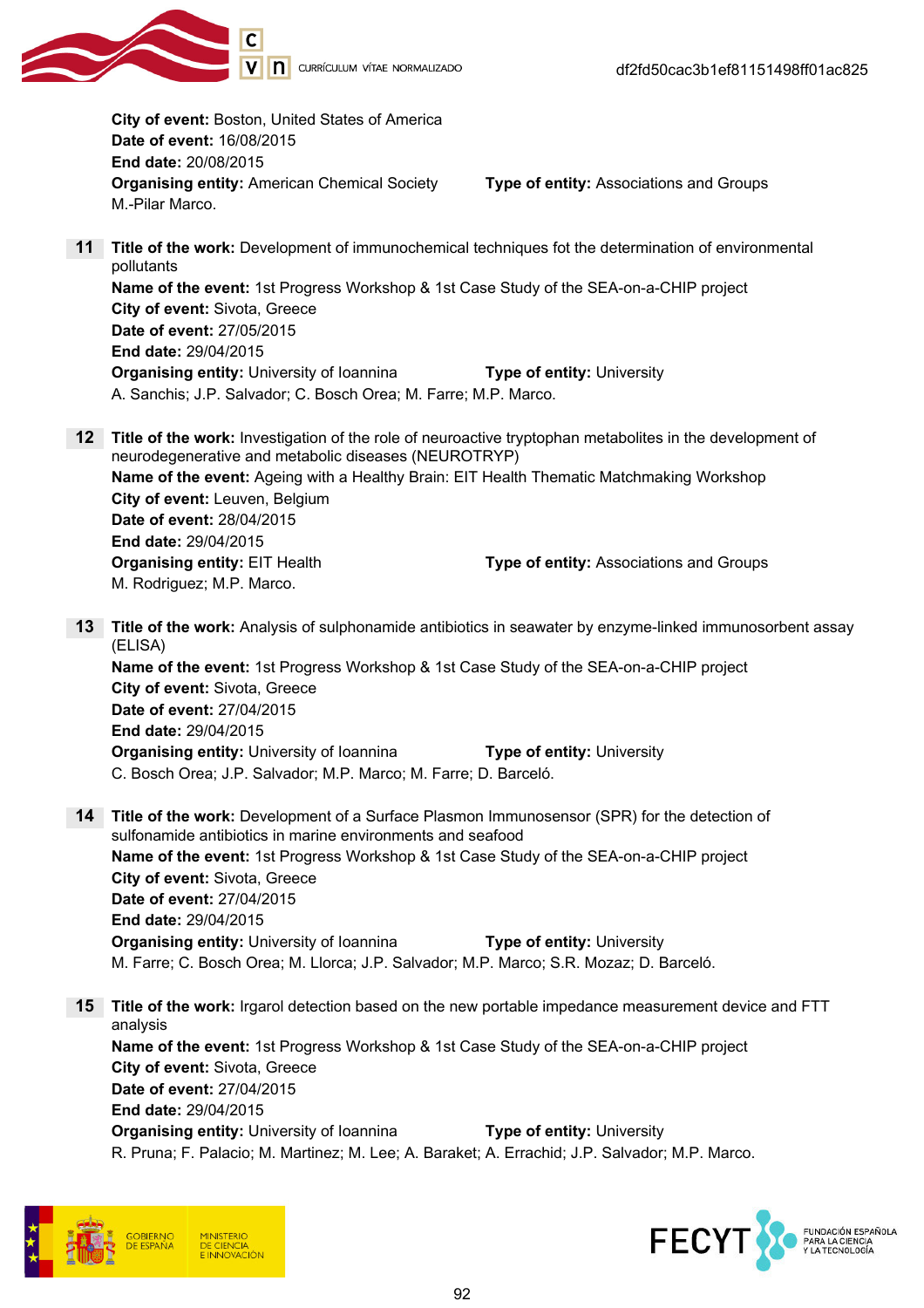

- 16 Title of the work: Nanobiotechnologic Perspectives for In Vitro Diagnostics Name of the event: Sesión Científico Semanal City of event: Madrid, Spain Date of event: 10/04/2015 **Organising entity:** Centro de Tecnología Biomédica, **Type of entity:** University Centres and Structures Universidad Politécnica de Madrid and Associated Bodies M.-Pilar Marco.
- 17 Title of the work: Noves tecnologies per afavorir la salut: el CIBER-BBN (Bioenginyeria, Biomaterials i Nanomedicina), una estratègia per afavorir l'impacte de la investigació del CSIC en la societat Name of the event: CIÈNCIA D'AVUI PER UN DEMÀ MILLOR 75è aniversari del CSIC. Cicle de conferències

City of event: Barcelona, Date of event: 09/12/2014 Organising entity: Consejo Superior de Investigaciones Científicas M.-Pilar Marco.

Type of entity: State agency

- 18 Title of the work: Custom Antibody Service: From the molecule to the bioassay Name of the event: VIII Jornadas Anuals CIBER-BBN City of event: Girona, Date of event: 10/11/2014 End date: 11/11/2014 Organising entity: CIBER BIOINGENIERIA BIOMATERIALES Y NANOMEDICINA (CIBER-BBN) Nuria Pascual; Ana Gonzalez Gonzalez; M.-Pilar Marco.
- 19 Title of the work: Host Presentation Name of the event: Forum on Brain Health and Neurorestoration City of event: Barcelona, Spain Date of event: 10/09/2014 Organising entity: CIBER BIOINGENIERIA BIOMATERIALES Y NANOMEDICINA (CIBER-BBN) M.-Pilar Marco.
- 20 Title of the work: Nano(micro)biotecnological perspectives for in vitro diagnostics Name of the event: Summer School "Magnetic Particle based Biosensing of Proteins and Nucleic Acids" part of the training activities of BIO-MAX network on novel diagnostic bio-assays based on magnetic particles Date of event: 02/07/2014 Organising entity: Universitat Autònoma de Type of entity: University

21 Title of the work: Perspectivas nanobiotecnológicas del inmunodiagnóstico Name of the event: XXVII Congreso Nacional de AETEL Curso previo "Tecnicas de inmunodiagnóstico" City of event: Cordoba, Spain Date of event: 22/05/2014 Organising entity: Associación Española de Tecnicos de Laboratorio Type of entity: Associations and Groups M.-Pilar Marco.



Barcelona

M.-Pilar Marco.

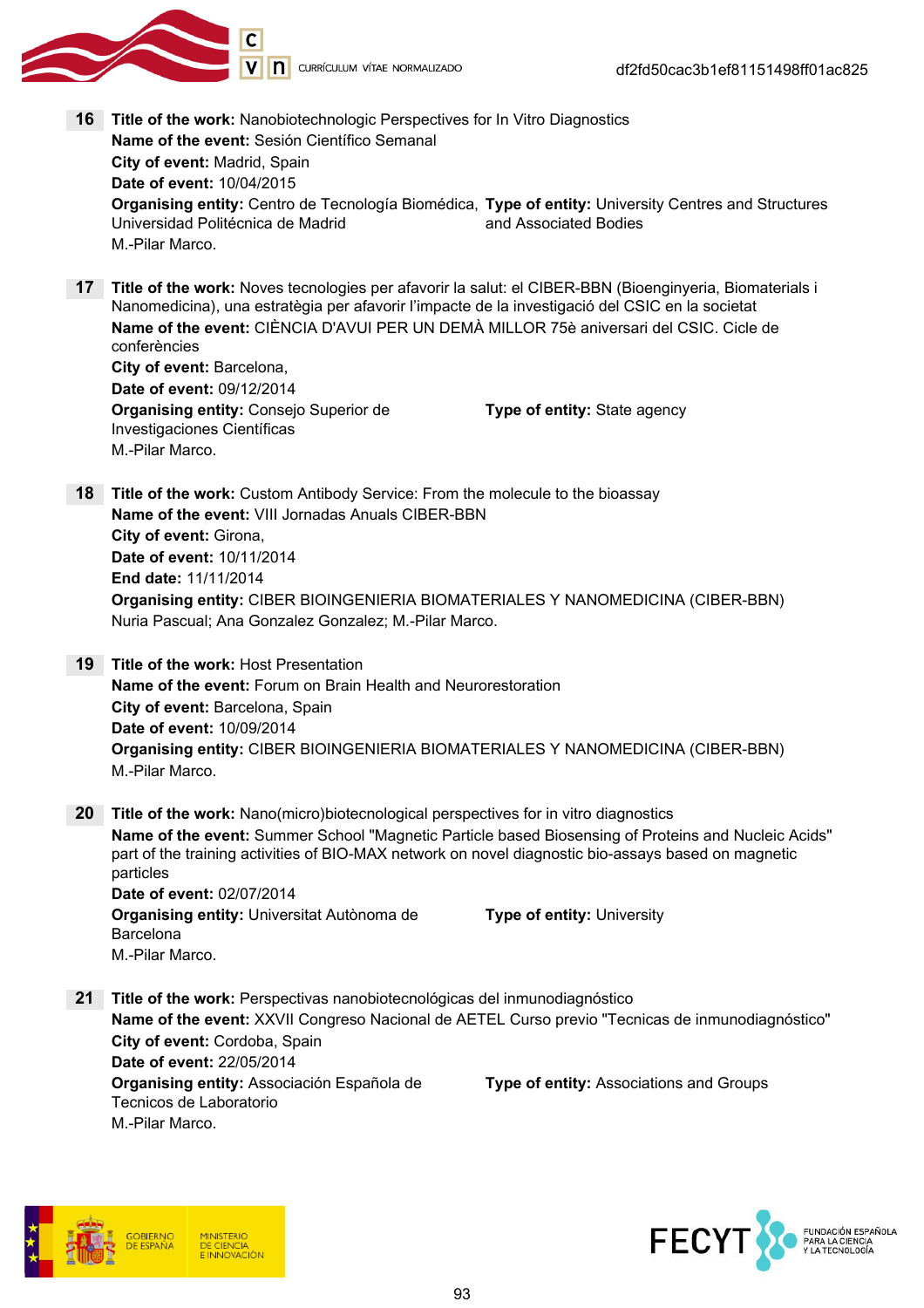V | | | CURRÍCULUM VÍTAE NORMALIZADO

22 Title of the work: Investigación Diagnóstica CV. El papel de la nanotecnología Name of the event: III Reunión de Investigadores del Red de Investigación Cardiovascular (RIC) City of event: Madrid, Date of event: 21/05/2014 Organising entity: Red de Investigación Cardiovascular Type of entity: Associations and Groups M.-Pilar Marco. 23 Title of the work: Plataformas de multiplexado de diagnóstico basadas en superficies biohíbridas molecularmente ensambladas Name of the event: Seminario de Investigación IOBA City of event: Valladolid, Date of event: 26/02/2014 Organising entity: Instituto Universitario de Oftalmobiología Aplicada (IOBA) Type of entity: University Research Institute M.-Pilar Marco. 24 Title of the work: Immunoassay for rapid diagnosis of infectious diseases caused by Pseudomonas aeruginosa Name of the event: Foro innovación en tecnología para el diagnóstico de enfermedades infecciosas City of event: Madrid, Date of event: 21/01/2014 **Organising entity:** Instituto de Salud Carlos III **Type of entity:** Public Research Body Carme Pastells; Enrique Valera; Nuria Pascual; M.-Pilar Marco. 25 Title of the work: Tecnologías en Nanomedicina Name of the event: Foro Clinico CIBER-BBN - RIC en Cardiología City of event: Barcelona, Date of event: 16/12/2013 Organising entity: Hospital Universitario Vall d`Hebron Type of entity: Healthcare Institutions M.-Pilar Marco. 26 Title of the work: Señalización celular y nanoconiugados Name of the event: Reunión TERCEL - CIBER-BBN City of event: Murcia, Date of event: 13/12/2013 **Organising entity: Instituto de Salud Carlos III Type of entity: Public Research Body** M.-Pilar Marco. 27 Title of the work: A novel immunochemical approach for the diagnosis of infectious diseases caused by Pseudomonas aeruginosa Name of the event: VII Jornadas Anuales CIBER-BBN City of event: Malaga, Date of event: 21/11/2013 End date: 22/11/2013 Organising entity: CIBER BIOINGENIERIA BIOMATERIALES Y NANOMEDICINA (CIBER-BBN) C. Pastells; N. Pascual; F.J. Sanchez Baeza; M.P. Marco.



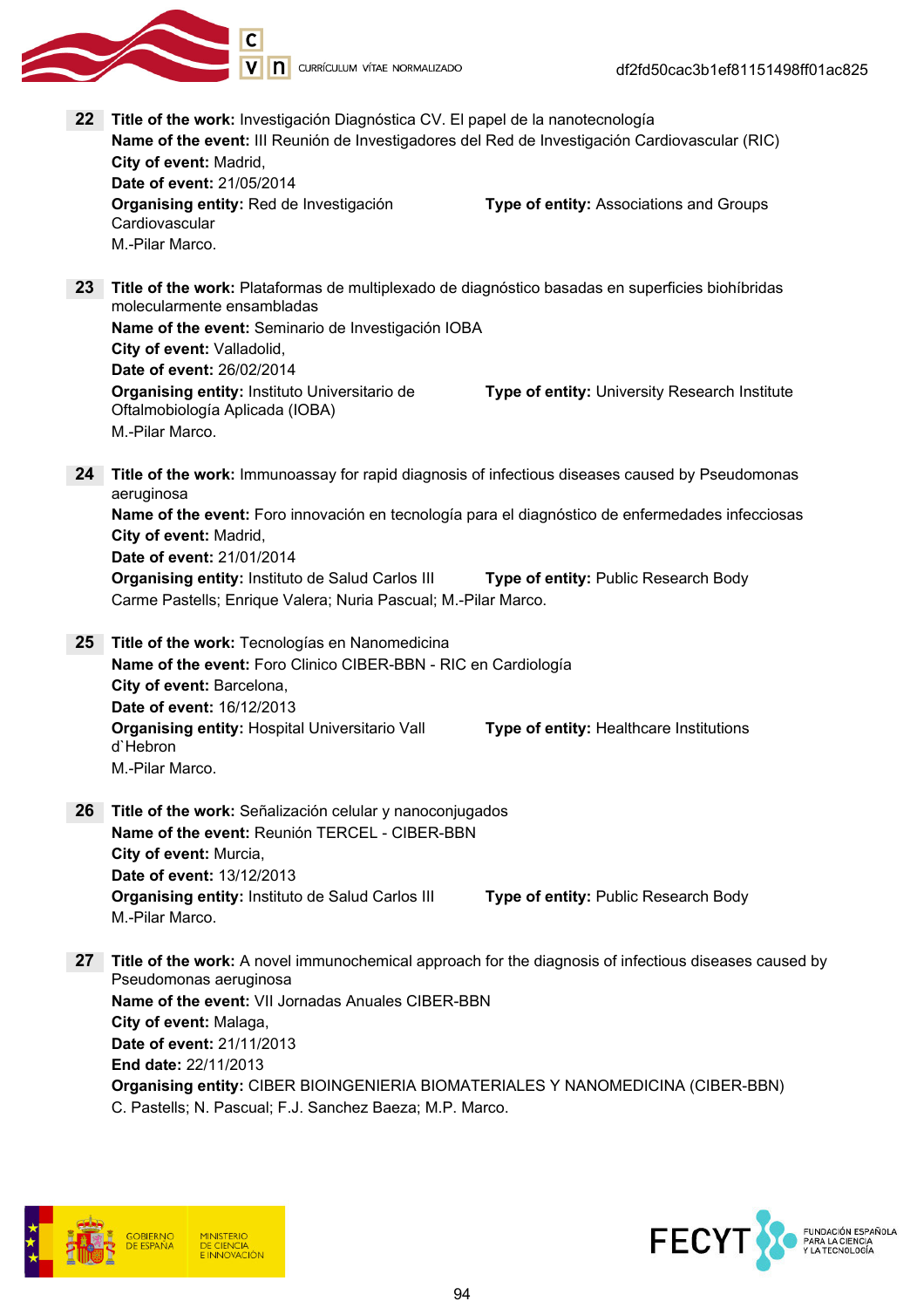

28 Title of the work: Development of a multiplexed fluorescent microarray for the cardiovascular biomarkers detection

Name of the event: VII Jornadas Anuales CIBER-BBN City of event: Malaga, Date of event: 21/11/2013 End date: 22/11/2013 Organising entity: CIBER BIOINGENIERIA BIOMATERIALES Y NANOMEDICINA (CIBER-BBN) Glòria Colom; J.-Pablo Salvador; M.-Pilar Marco.

29 Title of the work: NanBioSepRes Project (a CIBER-BBN, CIBERES and SEPAR initiative): A novel impedimetric immunosensor for the detection of Pseudomonas aeruginosa Name of the event: VII Jornadas Anuales CIBER-BBN City of event: Malaga,

Date of event: 21/11/2013

Organising entity: CIBER BIOINGENIERIA BIOMATERIALES Y NANOMEDICINA (CIBER-BBN) Enrique Valera; Carme Pastells; Elisa Martró; Elena Jordana; Ignasi Garcia; Montserrat Giménez; Alicia Marin; Carlos Martínez; Cristina Prats; Marisol Prats; Juan Ruiz Manzano; Vicente Ausina; M.P. Marco.

**30** Title of the work: A novel immunochemical approach for the diagnosis of infectious diseases caused by Pseudomonas aeruginosa Name of the event: V Workshop CBN'13 City of event: Barcelona, Date of event: 17/10/2013 Organising entity: INSTITUTO DE QUIMICA AVANZADA DE CATALUÑA Type of entity: State agency Carme Pastells; Nuria Pascual; Francisco Sanchez Baeza; M.-Pilar Marco.

- 31 Title of the work: Development and validation of a microplate-based ELISA for the detection of chloramphenicol in food samples Name of the event: V Workshop CBN'13 City of event: Barcelona, Date of event: 17/10/2013 Organising entity: INSTITUTO DE QUIMICA AVANZADA DE CATALUÑA Type of entity: State agency Alex Hernandez Albors; A. Muriano; F. Sanchez Baeza; M.-Pilar Marco.
- **32** Title of the work: Development of an immunoassay for the detection of penicillin hypersensitivity reactions Name of the event: V Workshop CBN'13 City of event: Barcelona, Date of event: 17/10/2013 Organising entity: INSTITUTO DE QUIMICA AVANZADA DE CATALUÑA Type of entity: State agency Sonia Matas; Marta Broto; M.-Pilar Marco; Roger Galve.
- 33 Title of the work: Optical Multiplexed Diagnostic Platform based on Site-Encoded DNA strategies Name of the event: Seminarios del BIONAND City of event: Malaga, Date of event: 13/09/2013  $\boldsymbol{O}$ rganising entity: Centro Andaluz de Nanomedicina  $\boldsymbol{\mathsf{Type}}$  of entity: Innovation and Technology Centres y Biotecnología BIONAND

M.-Pilar Marco.



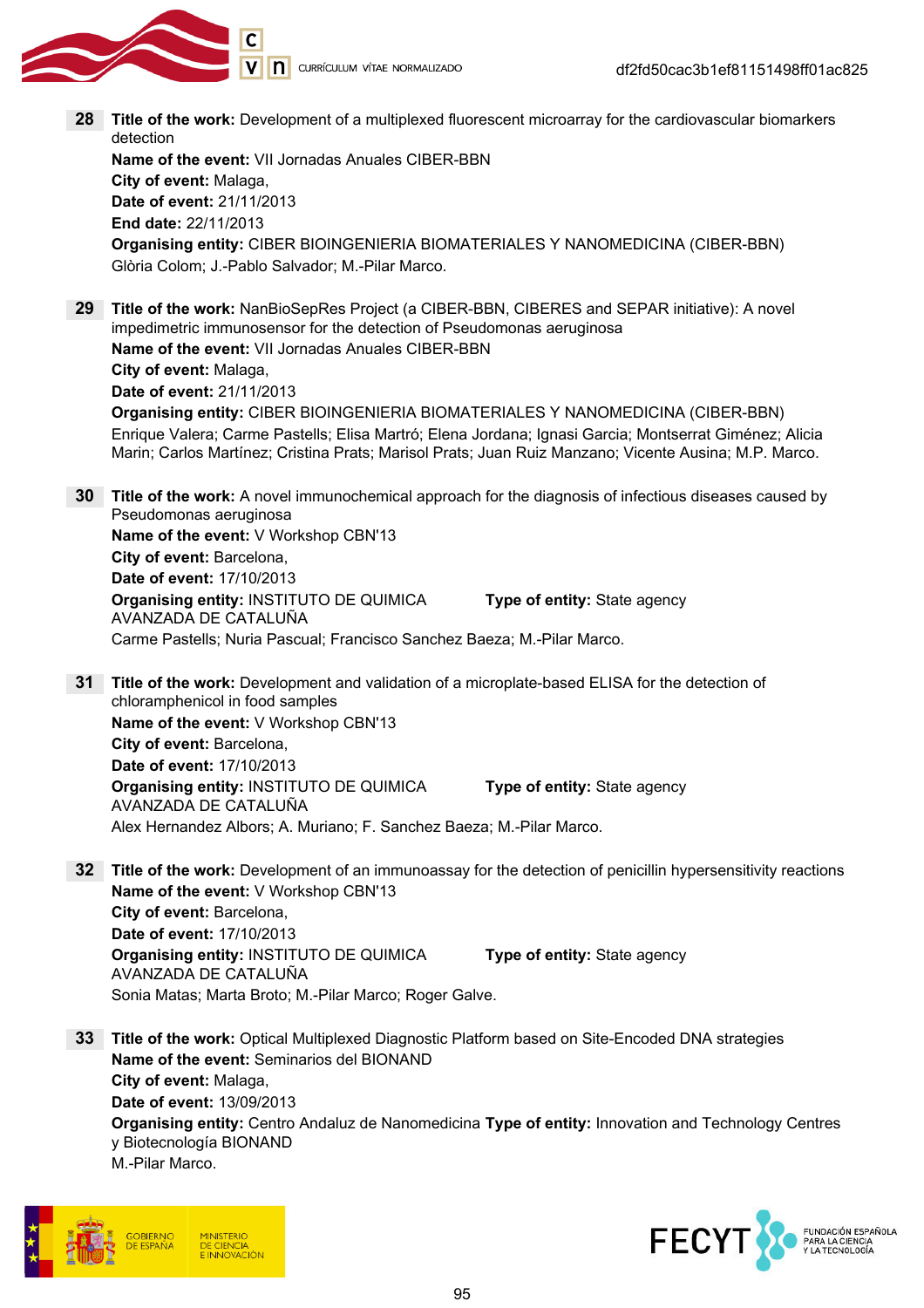

V | **n** currículum vítae normalizado

34 Title of the work: Retos y Perspectivas Nanobiotecnologicas del Diagnostico In Vitro Name of the event: Foro Científico Tecnológico Cátedra SAMCA de Nanotecnología: NANOMEDICINA City of event: Zaragoza, Date of event: 04/06/2013 Organising entity: Universidad de Zaragoza Type of entity: University M.-Pilar Marco. 35 Title of the work: Nanomedicine Session Name of the event: VI Jornadas Anual CIBER-BBN Date of event: 19/11/2012 End date: 20/11/2012 Organising entity: CIBER BIOINGENIERIA BIOMATERIALES Y NANOMEDICINA (CIBER-BBN) M.-Pilar Marco. 36 Title of the work: DNA-Directed Immobilization of Gold Nanoparticle-Oligonucleotide Bioconjugates as a Strategy to Develop LSPR Biosensors Name of the event: IV Workshop CBN'12 City of event: Barcelona, Date of event: 18/10/2012 Organising entity: INSTITUTO DE QUIMICA AVANZADA DE CATALUÑA Type of entity: State agency Nuria Tort; J.-Pablo Salvador; M.-Pilar Marco. 37 Title of the work: Development of an Amperometric/Columbimetric Multi-analyte Immunosensor based on Specific Antibodies Labelled with CdS and PbS Nanoparticles Name of the event: IV Workshop CBN'12 City of event: Barcelona, Date of event: 18/10/2012 Organising entity: INSTITUTO DE QUIMICA AVANZADA DE CATALUÑA Type of entity: State agency Enrique Valera; Raul Garcia Febrero; Chris Elliott; Francisco Sanchez Baeza; M.-Pilar Marco. 38 Title of the work: Development of an Electrochemical Magneto Immunosensor for Determination of Paraquat Residues in Potato Samples Name of the event: IV Workshop CBN'12 City of event: Barcelona, Date of event: 18/10/2012 Organising entity: INSTITUTO DE QUIMICA AVANZADA DE CATALUÑA Type of entity: State agency Raul Garcia Febrero; E. Valera; A. Muriano; M.I. Pividori; Francisco Sanchez Baeza; M.-Pilar Marco. 39 Title of the work: Tienes una infección aunque no lo parezca Name of the event: 45º Congreso Nacional SEPAR Date of event: 08/06/2012 End date: 11/06/2012 Organising entity: Sociedad Española de Neumología y Cirugía Torácica Type of entity: Associations and Groups M.-Pilar Marco.



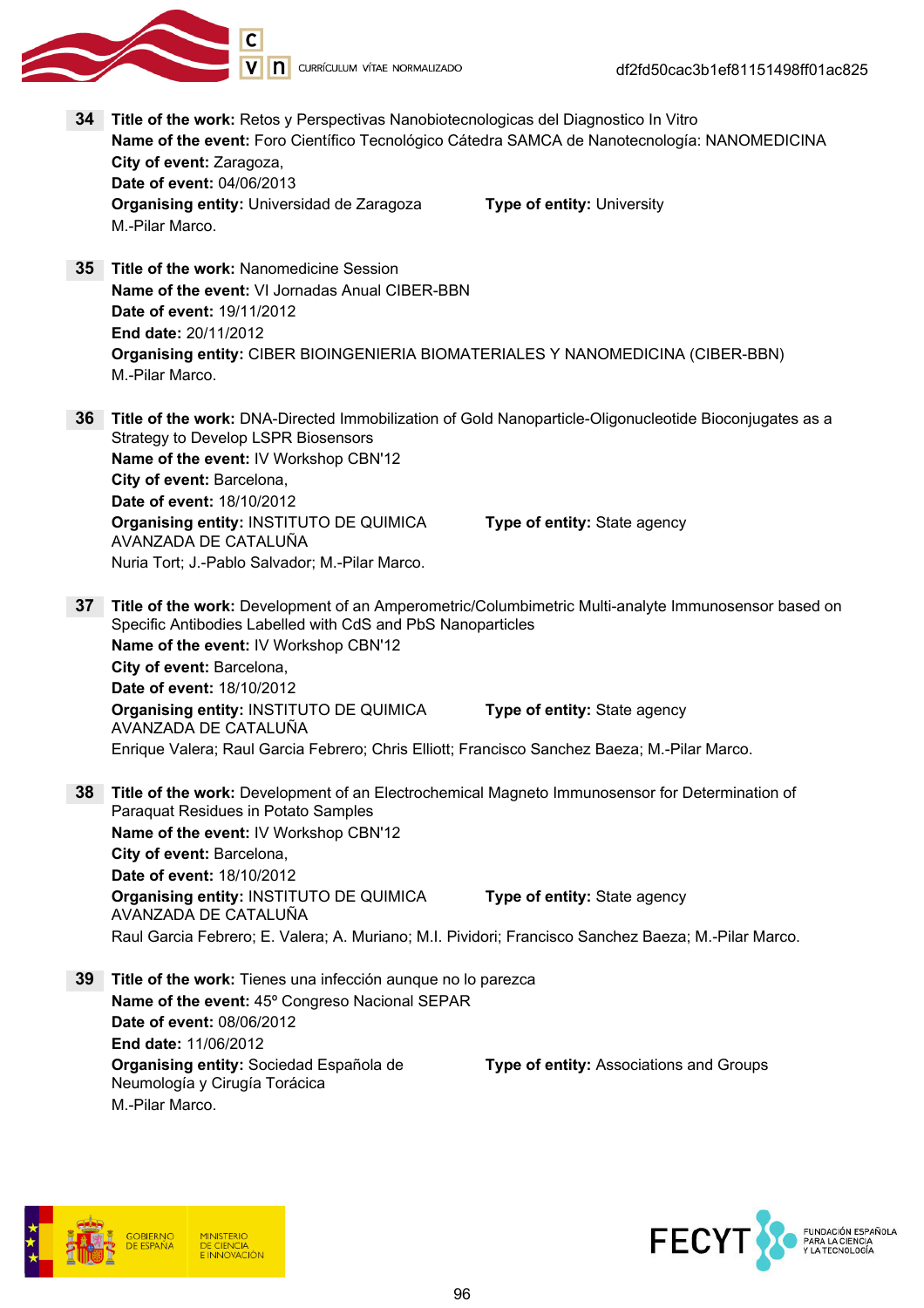

V | **n** currículum vítae normalizado

40 Title of the work: Debate: Fomentar la cooperación Farma/ Medtech-Nano/ Biotech Name of the event: V Conferencia Anual de las Plataformas Tecnológicas de Investigación Biomédica: Medicamentos Innovadores, Nanomedicina Tecnología Sanitaria y Mercados Biotecnológicos Formentando la Open Innovation City of event: Barcelona, Date of event: 14/02/2012

M.-Pilar Marco.

41 Title of the work: Disposable Multiplexed Microsensor for Direct Detection of BNP and Troponin by Impedance Measurements Name of the event: V Jornadas Anuales CIBER-BBN City of event: Zaragoza, Date of event: 12/09/2011 End date: 13/09/2011 Organising entity: CIBER BIOINGENIERIA BIOMATERIALES Y NANOMEDICINA (CIBER-BBN)

E. Prats; A. Guimerà; L. Abad; F.J. del Campo; F.J. Múñoz; R. Vila; J. Alguiló; M. Royo; F. Albericio; J.P. Salvador; M.P. Marco; J.L. Fernandez; M. Doblaré; J.L. Pomar; M. Sabate.

42 Title of the work: Can Nanobiotechnology Fulfill In Vitro Clinical Diagnostic Challenges? Name of the event: Nano Seminars CIBBIM - Nanomedicina. City of event: Barcelona, Date of event: 11/02/2011 Organising entity: Hospital Universitario Vall d`Hebron Type of entity: Healthcare Institutions M.-Pilar Marco.

- 43 Title of the work: In Vitro Diagnostics: Challenges and Nanobiotechnological Perspectives Name of the event: Reunión de la Plataforma Española de Nanomedicina Date of event: 01/02/2011 Organising entity: Nanomed Spain Type of entity: Associations and Groups M.-Pilar Marco.
- 44 Title of the work: Gold nanorods for LSPR based biosensors Name of the event: 3rd Workshop of the Sensors Divisional Group of the Italian Chemical Society (GS2010) City of event: Florencia, Italy Date of event: 26/10/2010 End date: 28/10/2010 **Organising entity:** Italian Chemical Society **Type of entity:** Associations and Groups Ilaria Mannelli; Nuria Tort; Fatima Fernandez; J.-Pablo Salvador; Borja Sepulveda; Laura Lechuga; M.-Pilar Marco.
- 45 Title of the work: Quantom dot-based antibody array for single-cell detection of Escherichia coli Name of the event: IV Jornadas Anuales CIBER-BBN City of event: Barcelona, Date of event: 06/05/2010 End date: 07/05/2010 Organising entity: CIBER BIOINGENIERIA BIOMATERIALES Y NANOMEDICINA (CIBER-BBN) Nuria Sanvicens; Nuria Pascual; M.T. Fernandez Argüelles; J.M. Costa Fernandez; F. Sanzhez Baeza; A. Sanz Mendel; M.-Pilar Marco.



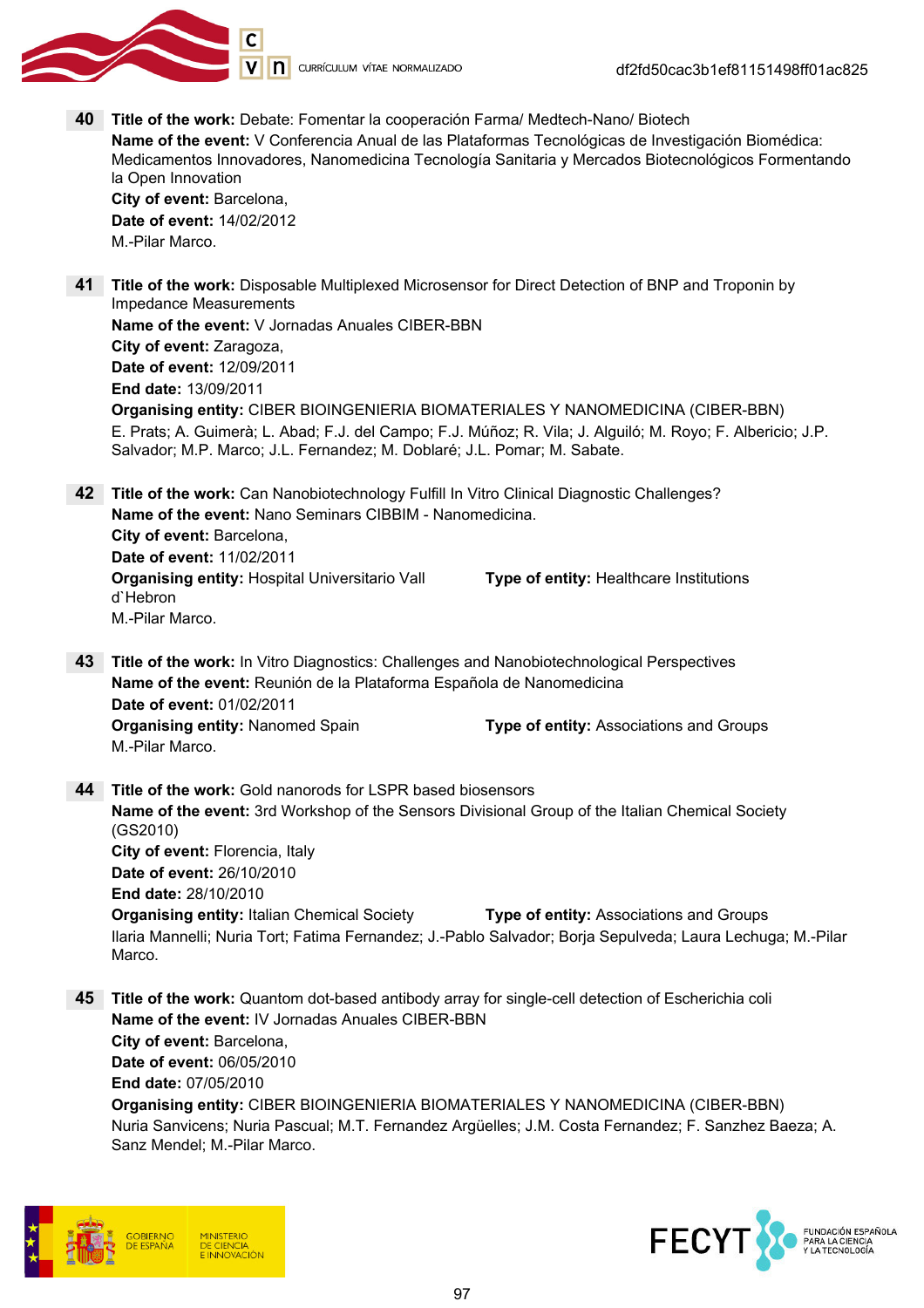

46 Title of the work: New Opportunities for Diagnostics Using Biosensors Name of the event: Seminario Institute of Photonics and Electronics City of event: Prague, Czech Republic Date of event: 04/06/2009 **Organising entity: Institute of Photonics and Electronics** Type of entity: University Research Institute M.-Pilar Marco. 47 Title of the work: Biosensores: Nuevas Tendencias en Química Clínica Name of the event: Curso precongreso: Aspectos Fundamentales y Aplicaciones de la Nanomedicina y la Nanotecnologia en Biomedicina City of event: Barcelona, Date of event: 30/04/2009 Organising entity: Hospital Universitario Vall d`Hebron Type of entity: Healthcare Institutions M.-Pilar Marco. 48 Title of the work: Nanobiosensor multi-analyte platform for simultaneous detection of three different steroid hormones Name of the event: Nanobiosensor multi-analyte platform for simultaneous detection of three different steroid hormones City of event: Barcelona, Date of event: 14/04/2009 End date: 15/04/2009 Organising entity: FUNDACIO PRIVADA INSTITUT DE BIOENGINYERIA DE CATALUNYA S. Oberhansl; J. Comelles; N. Tort; A. Lagunas; M.P. Marco; E. Martinez; J. Samitier. 49 Title of the work: Waveguide Interrogated Optical Sensor (WIOS) for Multianalyte Screening of Antibiotics in Milk Samples Name of the event: Seminarios IRB-PCB City of event: Barcelona, Date of event: 19/03/2009 Organising entity: Instituto de Investigación Biomédica Type of entity: University Research Institute M.-Pilar Marco. 50 Title of the work: Strategies for antibody-based site and optically encoded microarrays Name of the event: III Jornadas Anuales CIBER City of event: Barcelona,

Date of event: 17/02/2009 End date: 18/02/2009 Organising entity: CIBER BIOINGENIERIA BIOMATERIALES Y NANOMEDICINA (CIBER-BBN) J.-Pablo Salvador; Nuria Tort; Ester Vila; Gloria Colom; Ilaria Mannelli; M.-Pilar Marco.

51 Title of the work: Immunodiagnostics: New Trends based on Novel Nano(micro)biotechnological Approaches Name of the event: Seminario IBEC City of event: Barcelona, Date of event: 06/02/2009 Organising entity: FUNDACIO PRIVADA INSTITUT DE BIOENGINYERIA DE CATALUNYA M.-Pilar Marco.



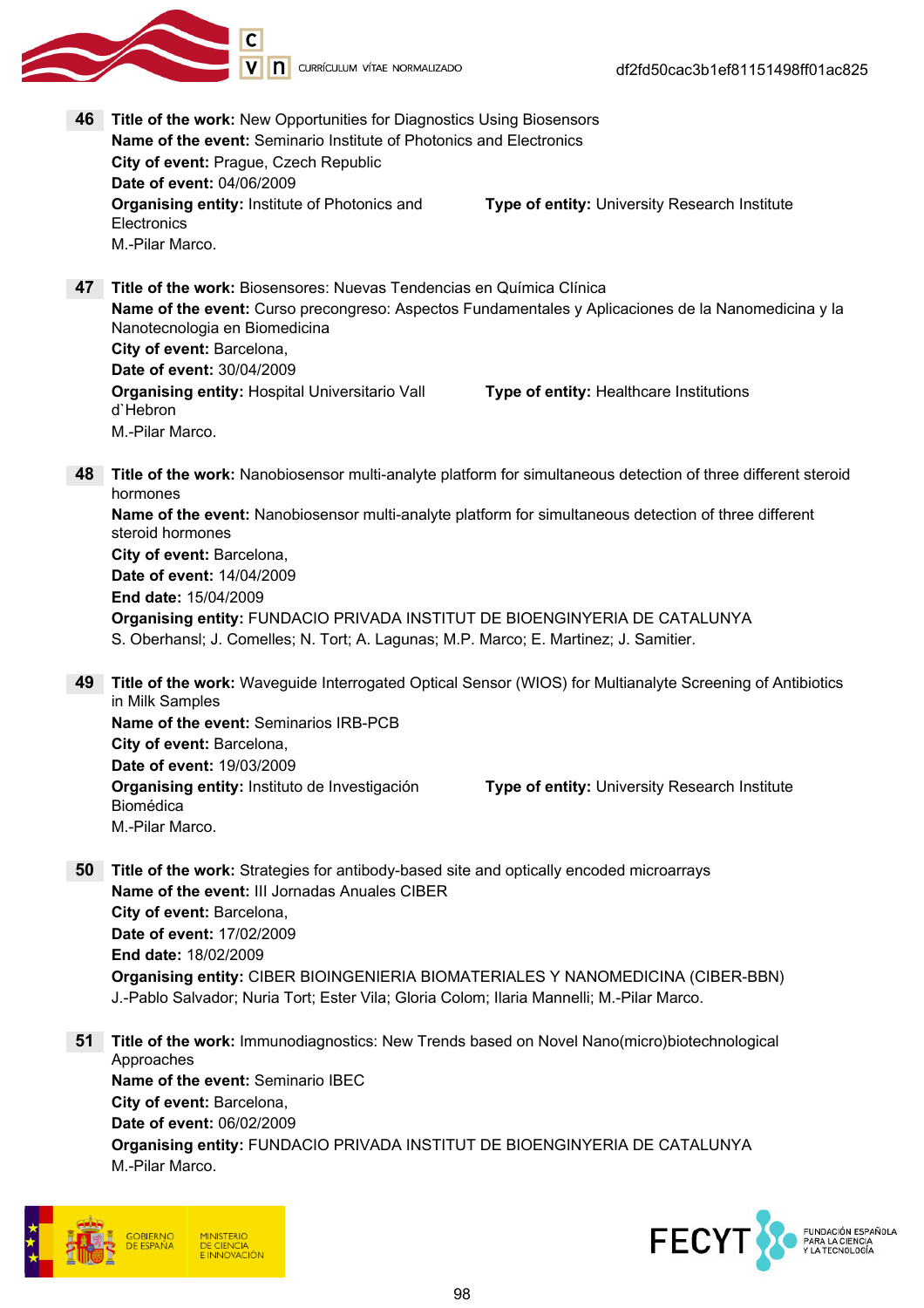

52 Title of the work: Development of an enzyme-linked immunsorbent assay (ELISA) for detection of sulfonamide antibiotics in feed resources for pigs. Name of the event: 12<sup>ª</sup> Jornadas de Analisis Instrumental Date of event: 21/10/2008 End date: 23/10/2008 Organising entity: SOCIEDAD ESPAÑOLA DE CROMATOGRAFÍA Y TÉCNICAS AFINES V. Jimenez; Javier Adrian; J. Guiteras; M.-Pilar Marco; Ramon Companyó. 53 Title of the work: Quasi-reagentless amperometric immunosensors for the detection of antibiotic residues Name of the event: 12ª Jornadas de Analisis Instrumental Date of event: 21/10/2008 Organising entity: SOCIEDAD ESPAÑOLA DE CROMATOGRAFÍA Y TÉCNICAS AFINES J. Jimenez; A. Narvaez; J. Adrian; F. Sanchez Baeza; M.-Pilar Marco; E. Domínguez. 54 Title of the work: Use of antibodies as biosensors in nanomedicine Name of the event: ESF-UB Conference in Biomedicine: Nanomedicine 2008 Date of event: 19/09/2008 End date: 24/09/2008 Organising entity: European Science Foundation Type of entity: Foundation M.-Pilar Marco. **55 Title of the work:** Two-photon immunofluorescent assay for androgenic hormones using resonant grating waveguide structures Name of the event: Seminarios European Optical Society Date of event: 06/2008 **Organising entity: European Optical Society Type of entity: Associations and Groups** A. Thayil; A. Muriano; J.P. Salvador; R. Galve; M.P. Marco; P. Loza Alvarez; S. Soria. 56 Title of the work: Biosensors: Una alternativa per l'analisi químic Name of the event: Curs d'Introducció a la Recerca City of event: Barcelona, Date of event: 2008 **Organising entity:** Universitat de Barcelona Type of entity: University M.-Pilar Marco. 57 Title of the work: Capteur biomimétique pour la détection de l'atrazine par Spectroscopie d'Impédance Name of the event: Seminarios Groupe Français de Bioélectrochimie City of event: Ceret, France Date of event: 2006 Organising entity: Groupe Français de Bioélectrochimie C. Gondran; K. Gorgy; A. le Pellec; M.P. Dubois; S. Cosnier; J. Wiebe; C. Kraft; K. Kramer; J. Ramon; F. Sanchez Baeza; M.P. Marco. 58 Title of the work: Principis i Aplicacions dels Biosensors a l'Anàlisi de Compostos d'Interès Mediambiental, Agroalimentari i Biomèdic Name of the event: Jornada sobre Biosensors i Bio-xips: Programa de Jornades de Gestió de Qualitat de Productes Agroalimentaris City of event: Barcelona, Date of event: 04/2005 **Organising entity: Generalitat de Catalunya Type of entity: Gobierno** M.-Pilar Marco.



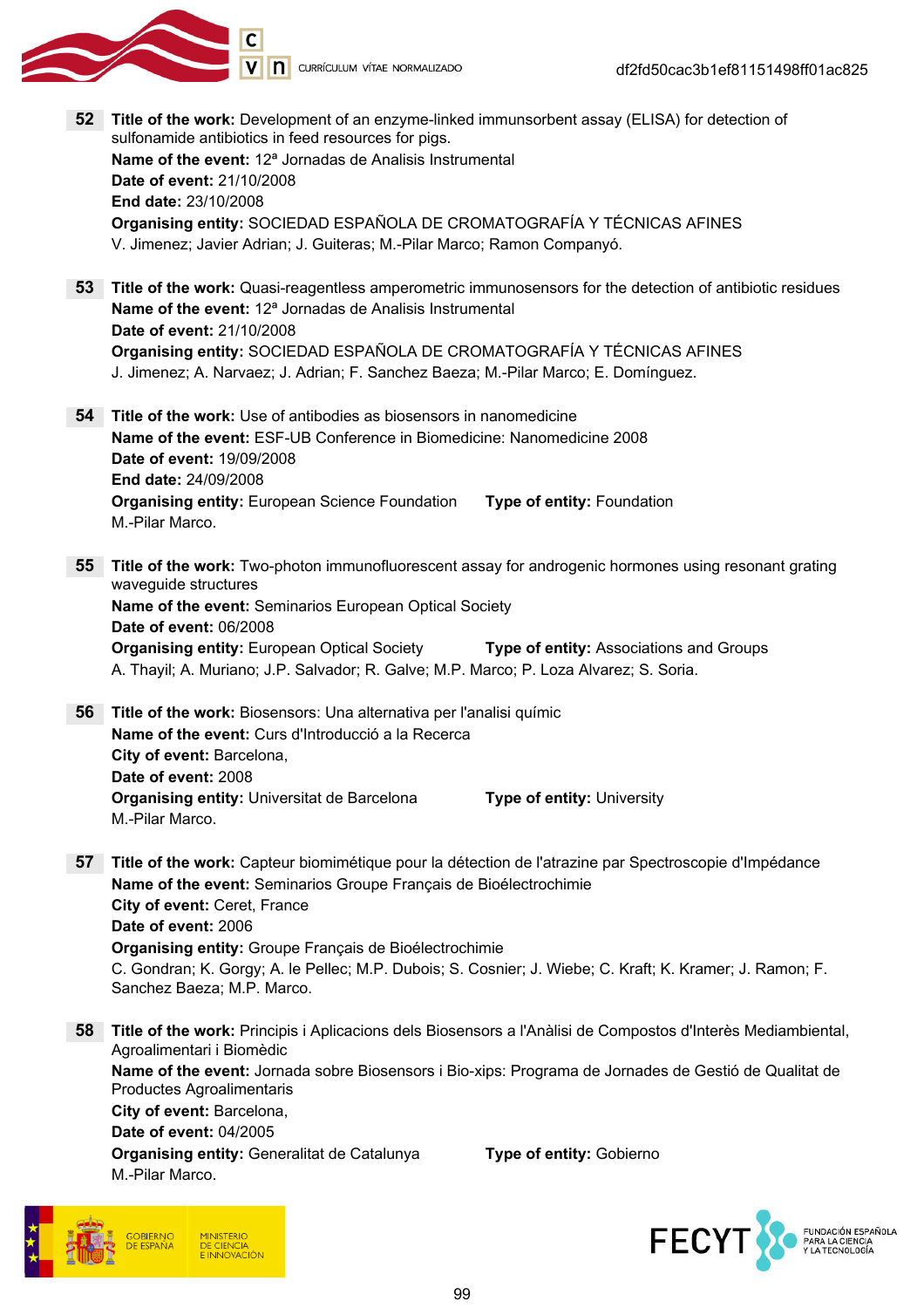

| 59 | Title of the work: Competitive quenching fluorescence immunoassay for chlorophenols based on<br>laser-induced fluorescence detection in microdroplets<br>Name of the event: VII Trobada Transfrontera sobre Sensors i Biosensors<br>City of event: Barcelona,<br><b>Date of event: 09/2002</b>                     |
|----|--------------------------------------------------------------------------------------------------------------------------------------------------------------------------------------------------------------------------------------------------------------------------------------------------------------------|
|    | <b>Organising entity: Universitat Rovira i Virgili</b><br><b>Type of entity: University</b><br>Mikaela Nichkova; Jun Feng; Ian M. Kennedy; Bruce D. Hammock; Francisco Sanchez Baeza; M.-Pilar<br>Marco.                                                                                                           |
| 60 | Title of the work: Natural and synthetic selective molecular receptors applied to the analysis of biocides<br>and surfactants<br><b>Name of the event: VII Trobada Transfrontera sobre Sensors i Biosensors</b>                                                                                                    |
|    | City of event: Barcelona,<br>Date of event: 09/2002                                                                                                                                                                                                                                                                |
|    | <b>Organising entity: Universitat Rovira i Virgili</b><br><b>Type of entity: University</b><br>M-Carmen Estevez; Francisco Sanchez Baeza; M.-Pilar Marco.                                                                                                                                                          |
| 61 | Title of the work: Preparation of antibodies and development of an ELISA for 2,4,6-trichloroanisole<br>Name of the event: VII Trobada Transfrontera sobre Sensors i Biosensors<br>City of event: Barcelona,<br>Date of event: 09/2002                                                                              |
|    | <b>Organising entity: Universitat Rovira i Virgili</b><br><b>Type of entity: University</b><br>Nuria Sanvicens; Hector Font; Begoña Varela; Francisco Sanchez Baeza; M.-Pilar Marco.                                                                                                                               |
| 62 | Title of the work: Preparation of natural (antibodies) and synthetic selective receptors<br>Name of the event: VII Trobada Transfrontera sobre Sensors i Biosensors<br>City of event: Barcelona,<br>Date of event: 09/2002<br><b>Organising entity: Universitat Rovira i Virgili</b><br>Type of entity: University |
|    | M.-Pilar Marco.                                                                                                                                                                                                                                                                                                    |
| 63 | Title of the work: Development of immunochemical methods for trichlorophenol analysis in environmental<br>and biological samples<br>Name of the event: Seminario University College Cork<br>City of event: Cork, Ireland                                                                                           |
|    | Date of event: 05/2001<br><b>Organising entity: University College Cork</b><br>Type of entity: University<br>M.-Pilar Marco.                                                                                                                                                                                       |
| 64 | Title of the work: Principis i aplicacions dels biosensors en l'analisi de compostos d'interès industrial,<br>mediambiental i biomèdic                                                                                                                                                                             |
|    | Name of the event: Seminar Societat Catalana de Química<br>City of event: Barcelona,<br>Date of event: 30/11/2000                                                                                                                                                                                                  |
|    | Organising entity: Societat Catalana de Química<br>Type of entity: Associations and Groups<br>M.-Pilar Marco.                                                                                                                                                                                                      |
| 65 | Title of the work: Miniaturised immunosensor based on integrated Mach-Zehnder interferometers for<br>environmentals evaluation                                                                                                                                                                                     |
|    | Name of the event: BIOSET Concerted Action on Biosensors for Environmental Monitoring.                                                                                                                                                                                                                             |



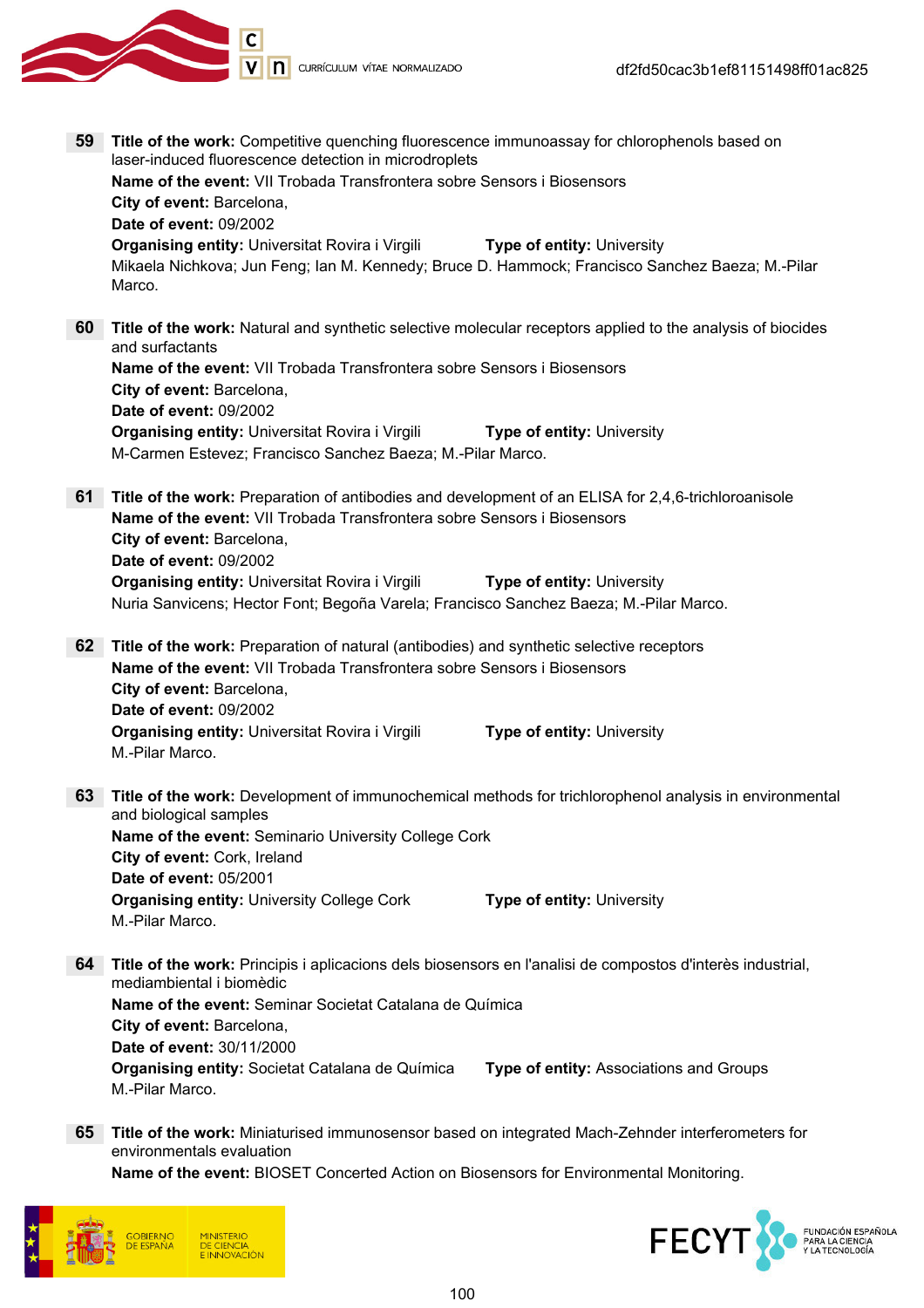

City of event: Cascais, Portugal Date of event: 09/2000 L.M. Lechuga; F. Prieto; A. Calle; A. Lloveras; C. Dominguez; B. Ballesteros; M.-Pilar Marco; F. Sanchez.

- 66 Title of the work: Immunochromatography for fast, unexpensive and environmentally friendly analysis of PCBs Name of the event: XXIX Scientific Meeting of the Group of Chromatography and Related Techniques, Universidad de Alcala City of event: Alcalá de Henares, Date of event: 07/2000 Organising entity: Universidad de Alcalá de **Henares** Type of entity: University M.A. Concejero; R. Galve; B. Herradón; M.P. Marco; M.J. Gonzalez; M. de Frutos. 67 Title of the work: Enzimoimmunoassaig i detecció de microorganismes Name of the event: Curs al Centre de Formació i Estudis Agrorurals City of event: Cambrils, Date of event: 03/2000 **Organising entity: Generalitat de Catalunya Type of entity: Gobierno** M.-Pilar Marco. 68 Title of the work: Entwicklyng Eines Detektors Für Elektrochemische Enzymeimmunoassays Name of the event: Bioanalytik für Junge Wissenschaftler (Bioanalítica pare Jovenes Científicos) City of event: Marburg, Germany Date of event: 11/1999 Organising entity: GBM Gesellschaft für Biochemie Type of entity: Innovation and Technology Centres und Molekularbiologie e.V. City organizing entity: Germany C. Nistor; J. Emnéus; M.P. Marco; A. Makower; D. Pfeiffer; F. Scheller; U. Wolleenberger. 69 Title of the work: Aplicació de les Tècniques Inmunoquímiques a l'Analisi de Productes Natural
- Name of the event: Curs: Assaigs Biológics en Investigació de Productes Naturals City of event: Barcelona, Date of event: 01/1998 **Organising entity:** Universitat de Barcelona **Type of entity:** University M.-Pilar Marco.
- 70 Title of the work: Pheromone production in two lepidopteran species: Manestra brassicae and Spodoptera littoralis (Noctuidae): evidence for both humoral and neural regulation? Name of the event: Jacques Monod Conference. Chemical Communication in vertebrates and invertebrates: Nature, Neuroregulation and Molecular Receptors of Pheromones. City of event: Paris, France Date of event: 04/1997 **Organising entity:** Centre National de la Recherche **Type of entity:** Public Research Body **Scientifique** E. Jacquin Joly; M.P. Marco; N. Le Meillour; G. Fabrias.
- 71 Title of the work: Caracterisation biochimique et moleculaire de neurpeptide MAb-PBAN, inducteur de la production pheromonale chez la Noctuelle du Chou, Mamestra brasica (Lepidoptera: Nocutidae) Name of the event: XII Colloque de Physiologie de l'Insecte City of event: Nice, France Date of event: 1997



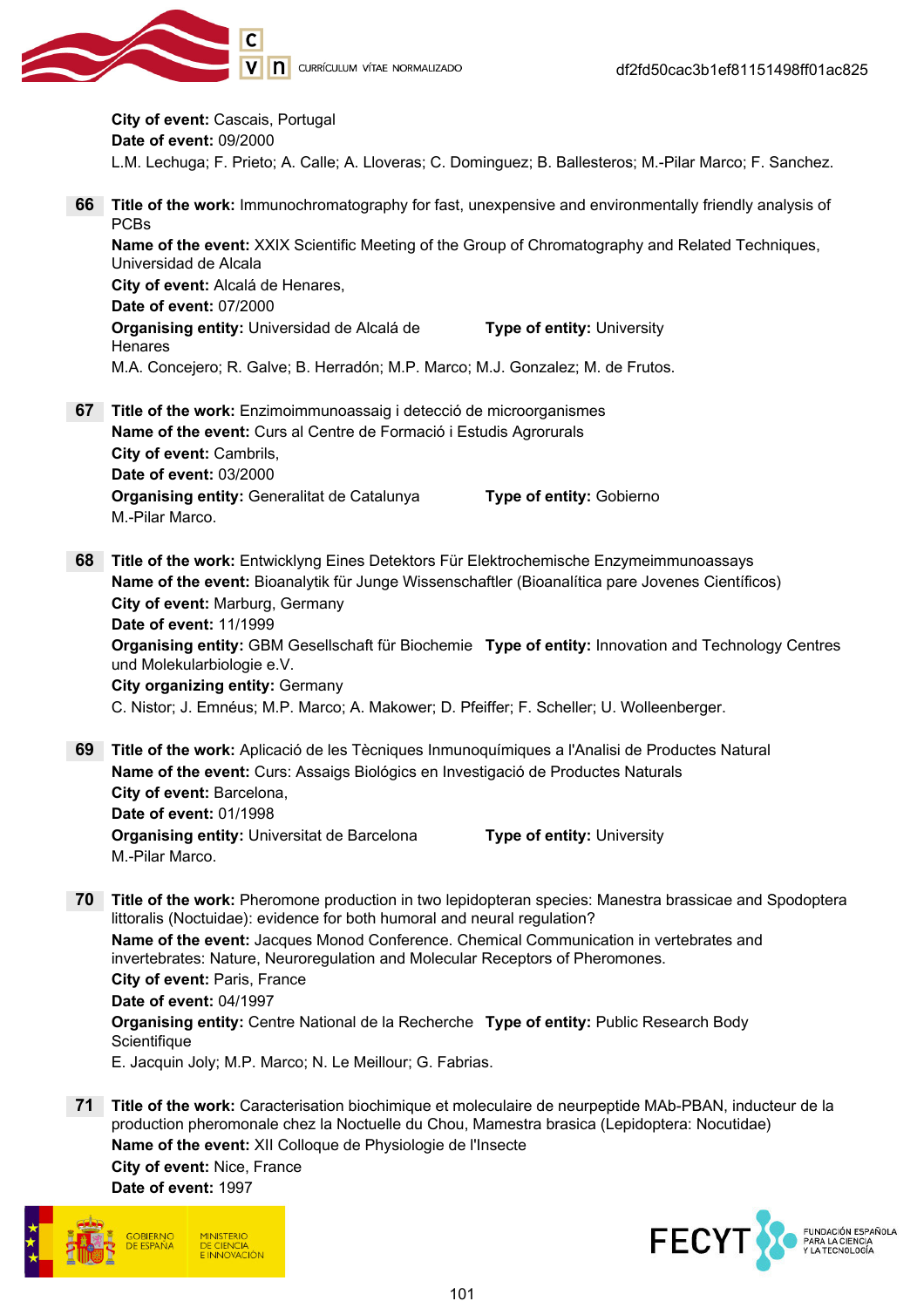

E. Jacquin Joly; M. Burnet; M.C. François; M.C. Ammar; G. Fabrias; M.P. Marco; F. Iglesias; P. Nagman Le Meillour.

72 Title of the work: Chemical communications in vertebrates and invertebrates: Nature, neuroregulation and molecular receptors of phermones

Name of the event: Jacques Monod Conference. Chemical communication in vertebrates and invertebrates: Nature, Neuroregulation and Molecular Receptors of Pheromones. City of event: Aussois, France Date of event: 10/1994 **Organising entity:** Centre National de la Recherche **Type of entity:** Public Research Body

M.P. Marco; G. Fabrias.

73 Title of the work: Comparison of two enzyme-linked immunosorbent assays and US EPA Method 531.1 for the determination of carbaryl in ground water Name of the event: Workshop on Biosensors and Biological Techniques in Environmental Analysis City of event: Paris, France Date of event: 09/1994 M.P. Marco; S. Chiron; D. Barceló.

74 Title of the work: Development of an enzyme-linked immunosorbent assay for atrazine and carbaryl Name of the event: Pesticide Residue Workshop City of event: Sacramento, United States of America Date of event: 02/1991 **Organising entity:** Californian Department of Food Type of entity: State agency and Agriculture P. Schneider; M.P. Marco; B.D. Hammock.

75 Title of the work: Producción de beta-ecdisona a partir de Polypodium vulgare Name of the event: Conference of Vegetal Physiology organised between Spain and Portugal City of event: Barcelona, Date of event: 09/1989 E. Melé; F. Camps; E. Clavería; J. Coll; M.-Pilar Marco; J. Messeguer.

- 76 Title of the work: Análisis Térmico Diferencial de los Cristales del Ácido Colánico Name of the event: XII Reunión Bienal de la Real Sociedad de Química City of event: Murcia, Date of event: 09/1988 **Organising entity: Real Sociedad de Química Type of entity: Associations and Groups** F. Camps; J. Coll; M.P. Marco.
- 77 Title of the work: Optimización de la separación de ecdisteroides por HPLC Name of the event: XII Reunión Bienal de la Real Sociedad de Química City of event: Murcia, Date of event: 09/1988 Organising entity: Real Sociedad de Química Type of entity: Associations and Groups F. Camps; J. Coll; M.P. Marco; J. Tomás.
- 78 Title of the work: Sintesis de Alcaloides Indólicos Name of the event: XI Reunión Bienal de Química Orgánica City of event: Valladolid,





**Scientifique**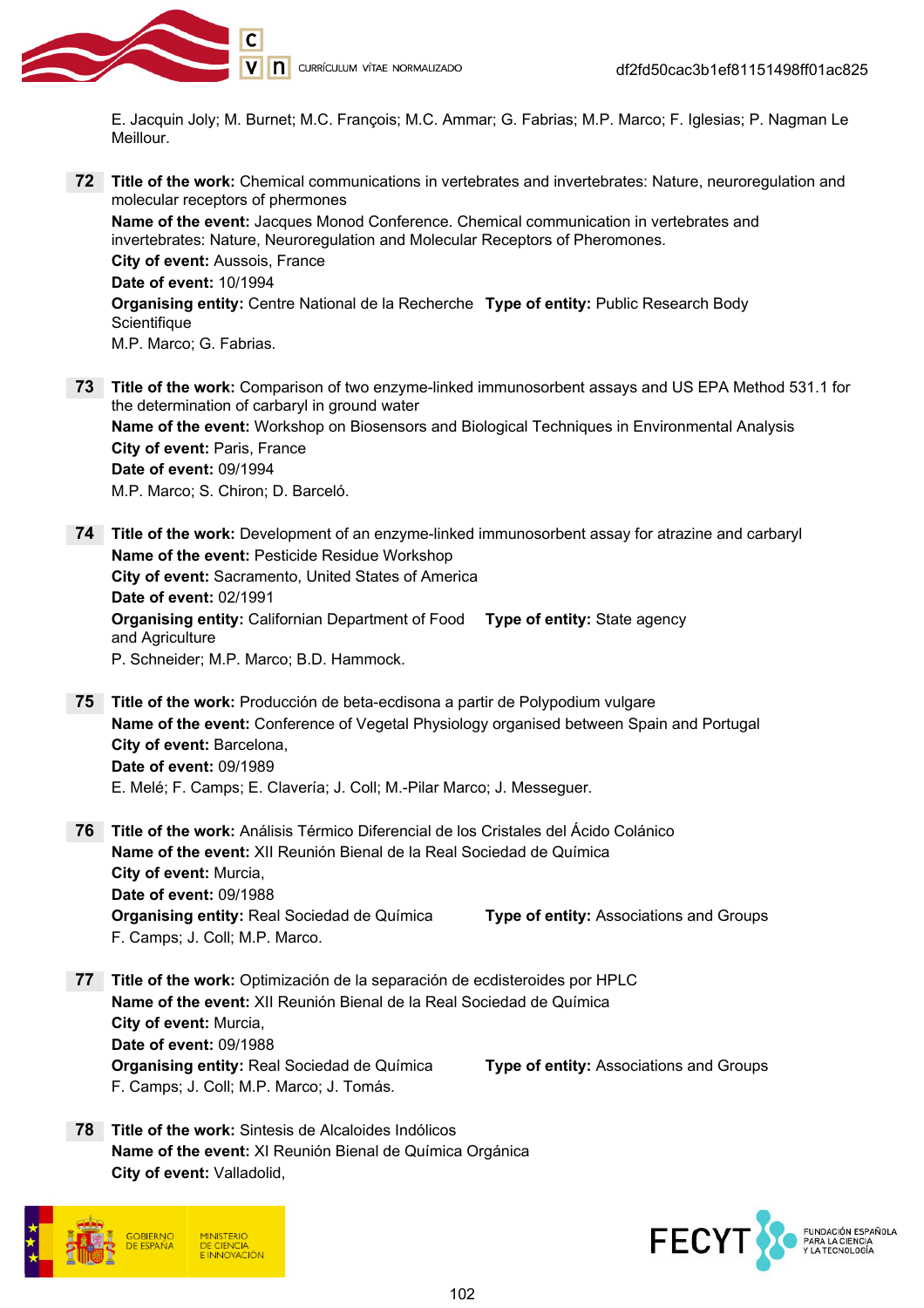

#### Date of event: 1985

**Organising entity: Real Sociedad de Química Type of entity: Associations and Groups** M.P. Marco; E. Zulaica; J. Bolós; M. Rubiralta; M.L. Bennasar; J. Bosch.

#### R&D management and participation in scientific committees

#### Scientific, technical and/or assessment committees

- 1 Committee title: Scientific Advisory Board Affiliation entity: University of Natural Resources and Life Sciences Vienna- BOKU City affiliation entity: Viena, Austria Start date: 07/05/2020
- 2 Committee title: Comisión Gestora de la Sociedad Catalana de Biotecnología Medica Primary (UNESCO code): 230200 - Biochemistry; 320000 - Medical Science Affiliation entity: Academia de Ciencias Medicas de Cataluña y Baleares City affiliation entity: Barcelona, Spain Start date: 01/10/2016
- 3 Committee title: Scientific Advisory Board Primary (UNESCO code): 320000 - Medical Science; 330000 - Technological Science. Affiliation entity: BIONAND Type of entity: Innovation and Technology Centres City affiliation entity: Málaga, Spain Start date: 01/03/2016

#### R&D management

- 1 Name of the activity: Coordinadora del Área de Diagnóstico y Contención de la PTI Salud Global Performed tasks: Coordinadora Entity: Consejo Superior de Investigaciones **Científicas** Type of entity: State agency Start date: 01/04/2020
- 2 Name of the activity: Coordinadora del Area de Terapia y Vacunas de la PTI Salud Global Performed tasks: Coordinadora Entity: Consejo Superior de Investigaciones **Científicas** Type of entity: State agency Start date: 01/04/2020
- 3 Name of the activity: Vicedirectora del Insituto de Quimica Avanzada de Cataluña Type of management: Management of body Performed tasks: Vicedirectora Entity: INSTITUTO DE QUIMICA AVANZADA DE CATALUÑA Type of entity: State agency Start date: 16/01/2017
- 4 Name of the activity: Miembro del Comité de Dirección del CIBER-BBN Type of management: Management of body Performed tasks: Colaborar en la gestión del Centro